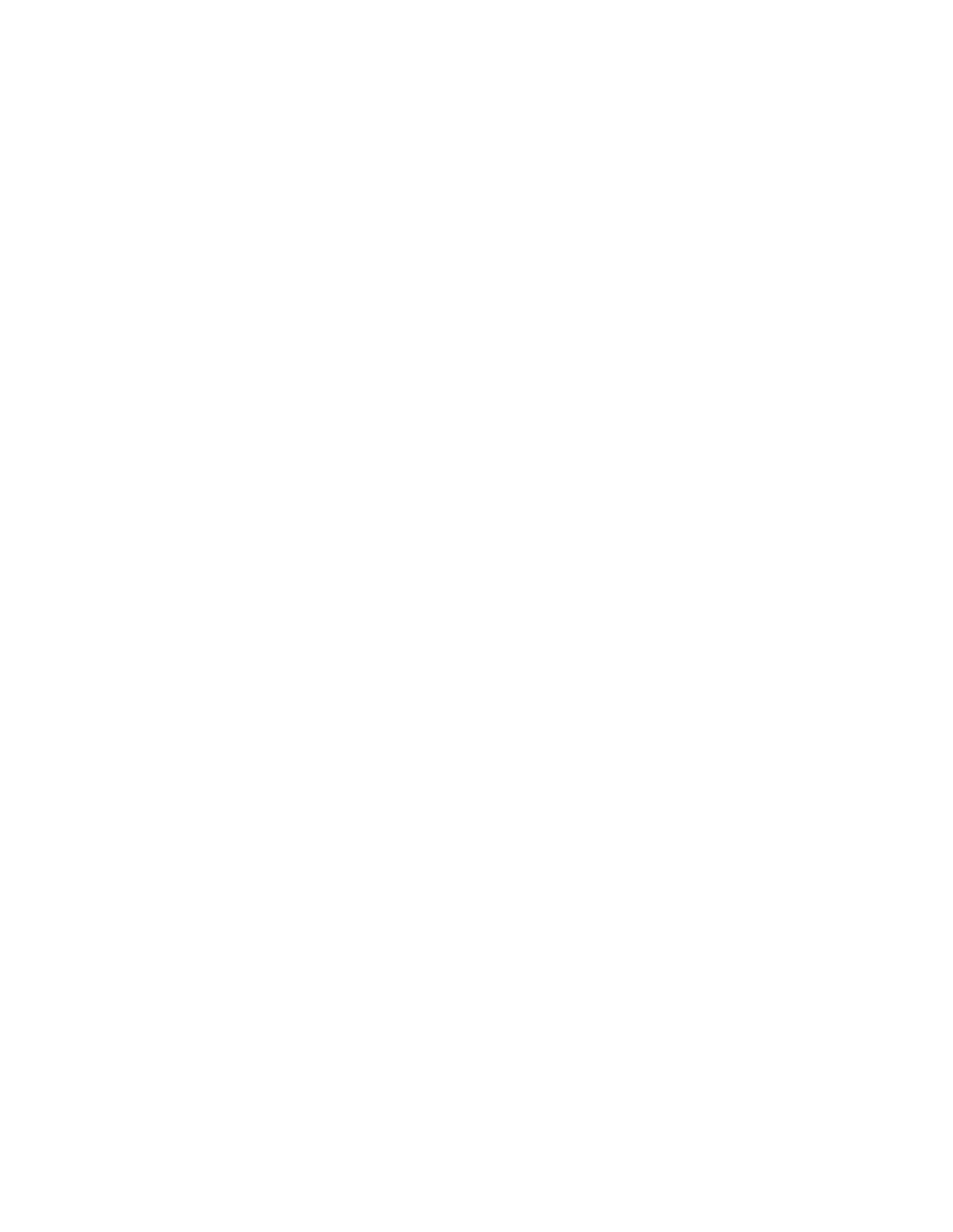# **Implementing Instructions for E.O. 13693**

# Table of Contents

(Including References to Corresponding Sections of E.O. 13693)

| I.               |                                                                               |  |
|------------------|-------------------------------------------------------------------------------|--|
| A.               |                                                                               |  |
| <b>B.</b>        |                                                                               |  |
| C.               |                                                                               |  |
| $\mathcal{I}$ .  |                                                                               |  |
| 2.               |                                                                               |  |
| $\mathfrak{Z}$ . | Principal and Contributing Agencies (E.O. 13693, Sections 3, 7, 8, and 10-15) |  |
| 4.               |                                                                               |  |
| 5.               |                                                                               |  |
| 6.               |                                                                               |  |
| 7.               | Revocations and Conforming Provisions; Limitations; Exemption Authority;      |  |
|                  |                                                                               |  |
| D.               |                                                                               |  |
| П.               |                                                                               |  |
| A.               |                                                                               |  |
| 1.               |                                                                               |  |
| 2.               |                                                                               |  |
| <b>B.</b>        |                                                                               |  |
| $\mathcal{I}$ .  |                                                                               |  |
| 2.               |                                                                               |  |
| $\mathfrak{Z}$ . |                                                                               |  |
| 4.               |                                                                               |  |
| $\mathsf{C}$ .   |                                                                               |  |
| Ш.               |                                                                               |  |
| A.               |                                                                               |  |
|                  |                                                                               |  |
| 2.               |                                                                               |  |
| 3.               |                                                                               |  |
| 4.               |                                                                               |  |
| 5.               |                                                                               |  |
| <b>B.</b>        |                                                                               |  |
| 1.               |                                                                               |  |
| 2.               |                                                                               |  |
| $\mathfrak{Z}$ . |                                                                               |  |
| 4.               |                                                                               |  |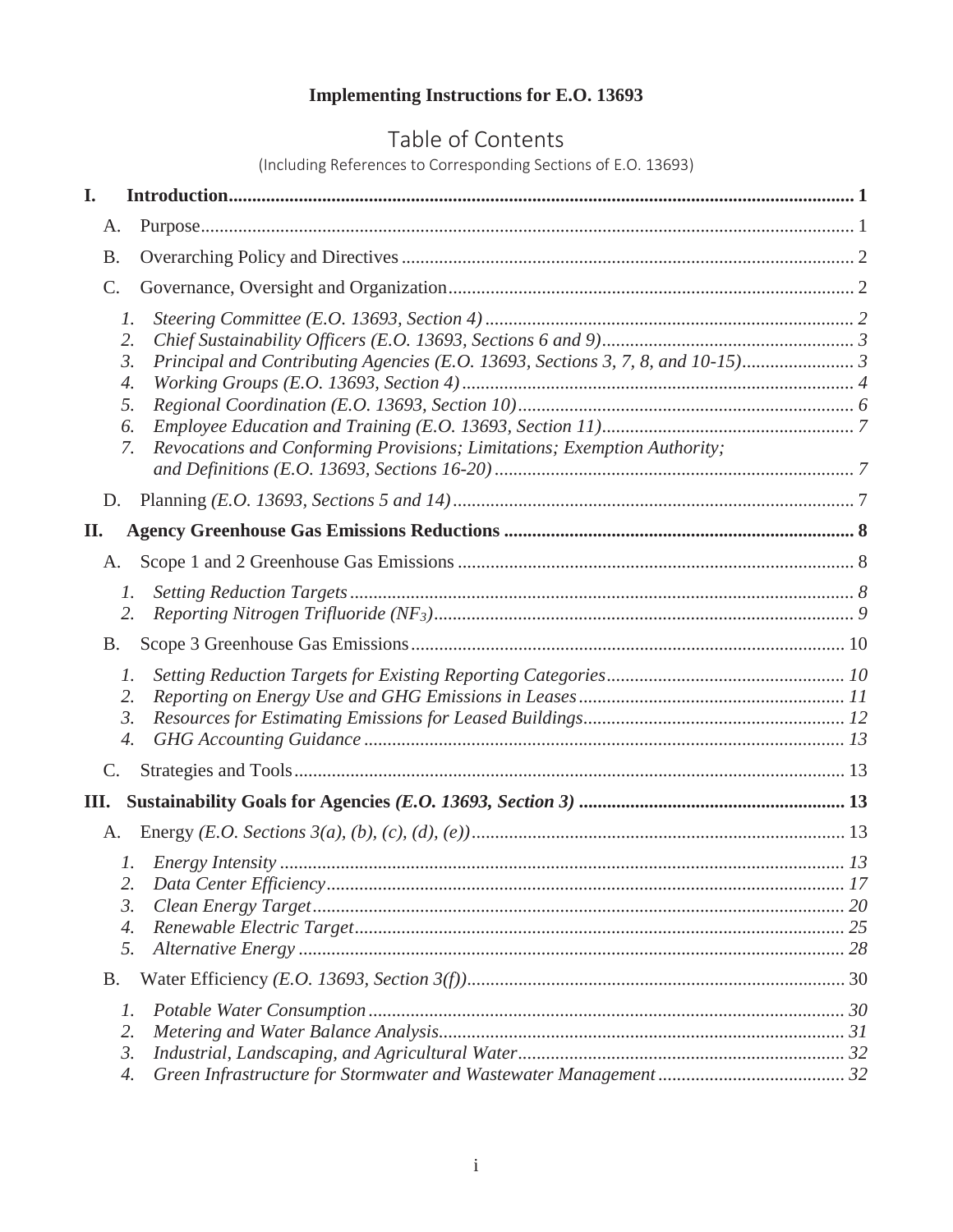| $\mathbf{C}$ .   |                                                                              |  |
|------------------|------------------------------------------------------------------------------|--|
| 1.               |                                                                              |  |
| 2.               |                                                                              |  |
| 3.               |                                                                              |  |
| 4.               |                                                                              |  |
| 5.               |                                                                              |  |
| 6.               |                                                                              |  |
| 7.               |                                                                              |  |
| 8.               |                                                                              |  |
| 9.               | Agency Chief Sustainability Officer, Fleet Review and Approval Procedures 40 |  |
|                  | 10.                                                                          |  |
|                  |                                                                              |  |
|                  |                                                                              |  |
|                  |                                                                              |  |
| D.               |                                                                              |  |
| $\mathcal{I}$ .  |                                                                              |  |
| 2.               |                                                                              |  |
| 3.               |                                                                              |  |
| 4.               |                                                                              |  |
| 5.               | Energy Efficiency Requirements and Energy and Emissions Reporting            |  |
|                  |                                                                              |  |
| 6.               | New Buildings Optimize Space Usage and Consideration of Existing             |  |
|                  |                                                                              |  |
| 7.               |                                                                              |  |
| 8.               |                                                                              |  |
| Е.               |                                                                              |  |
| 1.               |                                                                              |  |
| 2.               |                                                                              |  |
| $\mathfrak{Z}$ . |                                                                              |  |
| 4.               |                                                                              |  |
| 5.               |                                                                              |  |
| 6.               |                                                                              |  |
| 7.               |                                                                              |  |
| F.               |                                                                              |  |
| G.               |                                                                              |  |
| H.               |                                                                              |  |
| Ι.               |                                                                              |  |
|                  |                                                                              |  |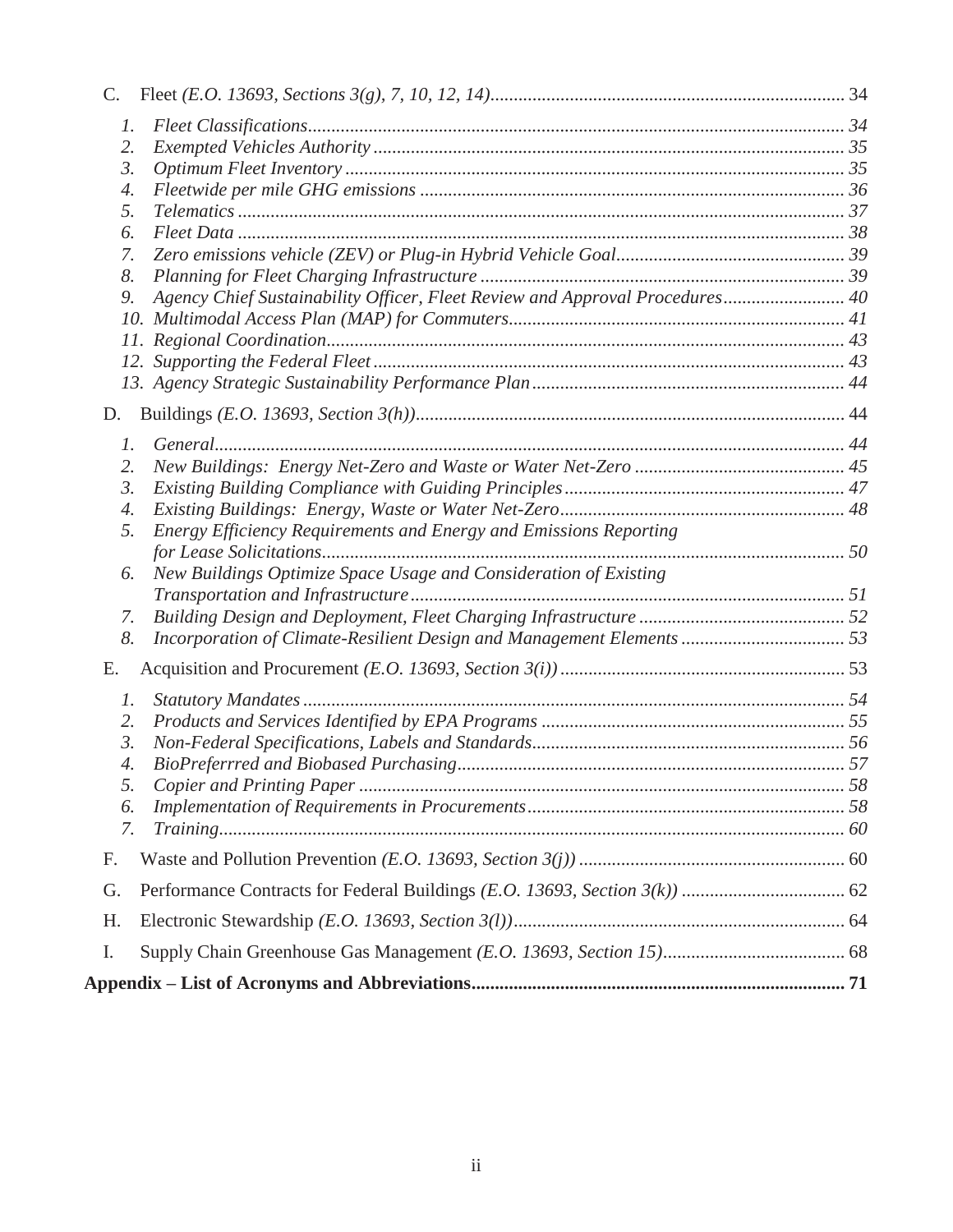### **I. Introduction**

#### **Executive Order (E.O.) Section 1**:

I<sup>*t*</sup> is hereby ordered as follows...Federal leadership in energy, environmental water, fleet, buildings, and *acquisition management will continue to drive national greenhouse gas reductions and support preparations for the impacts of climate change… Through a combination of more efficient Federal operations such as those outlined in this Executive order…we have the opportunity to reduce agency direct greenhouse gas emissions by at least 40 percent over the next decade while at the same time fostering innovation, reducing spending, and strengthening the communities in which our Federal facilities operate…priority should first be placed on reducing energy use and cost, then on finding renewable or alternative energy solutions… Employing this strategy for the next decade calls for expanded and updated Federal environmental performance goals with a clear overarching objective of reducing greenhouse gas emissions across Federal operations and the Federal supply chain.*

# **A. Purpose**

This document provides Federal Executive departments and agencies (agencies) with clarifying instructions regarding implementation of E.O. 13693, *Planning for Federal Sustainability in the Next Decade*. This document revokes and supersedes the *Instructions for Implementing Executive Order 13423* issued by the Council on Environmental Quality (CEQ) on March 29, 2007. CEQ and other agencies have also issued various implementing instructions, and guidance regarding E.O. 13514. The following instructions remain in effect: Sustainable Locations for Federal Facilities of September 15, 2011; Sustainable Practices for Designed Landscapes of October 31, 2011, as supplemented on October 22, 2014; Federal Greenhouse Gas Accounting and Reporting Guidance [Revision 1] of June 4, 2012; and Federal Agency Implementation of Water Efficiency and Management Provisions of Executive Order 13514 of July 10, 2013.

These Implementing Instructions (Instructions) are issued under the authority of section  $4(e)$  of E.O. 13693. These Instructions shall be followed by agencies subject to the implementing requirements, objectives and goals of E.O. 13693 and may be updated or amended periodically by CEQ as appropriate. Agencies may issue supplementary internal instructions or guidance regarding implementation of E.O. 13693 consistent with these Instructions or other guidance documents issued by CEQ or required under E.O. 13693.

E.O. 13693 and these Instructions shall be implemented consistent with applicable law and international obligations, and subject to the availability of appropriations. In this document, "must" is used to describe statutory or regulatory requirements; "shall" is used to provide direction to agencies in implementing the E.O. requirements; and "should" or "may" are used to describe best practices. These Instructions provide guidance regarding compliance with E.O. 13693, but do not supersede or invalidate for any existing laws, regulations or other legal requirements. If there is any conflict between these Instructions and a statute, regulation, or executive order, the statute, regulation, or executive order governs. This document is intended solely to improve the internal management of the Executive Branch. It is not intended to, and does not, create any right or benefit, substantive or procedural, enforceable by any party against the United States, its departments, agencies, or entities, its officers, employees, or agents, or any other person.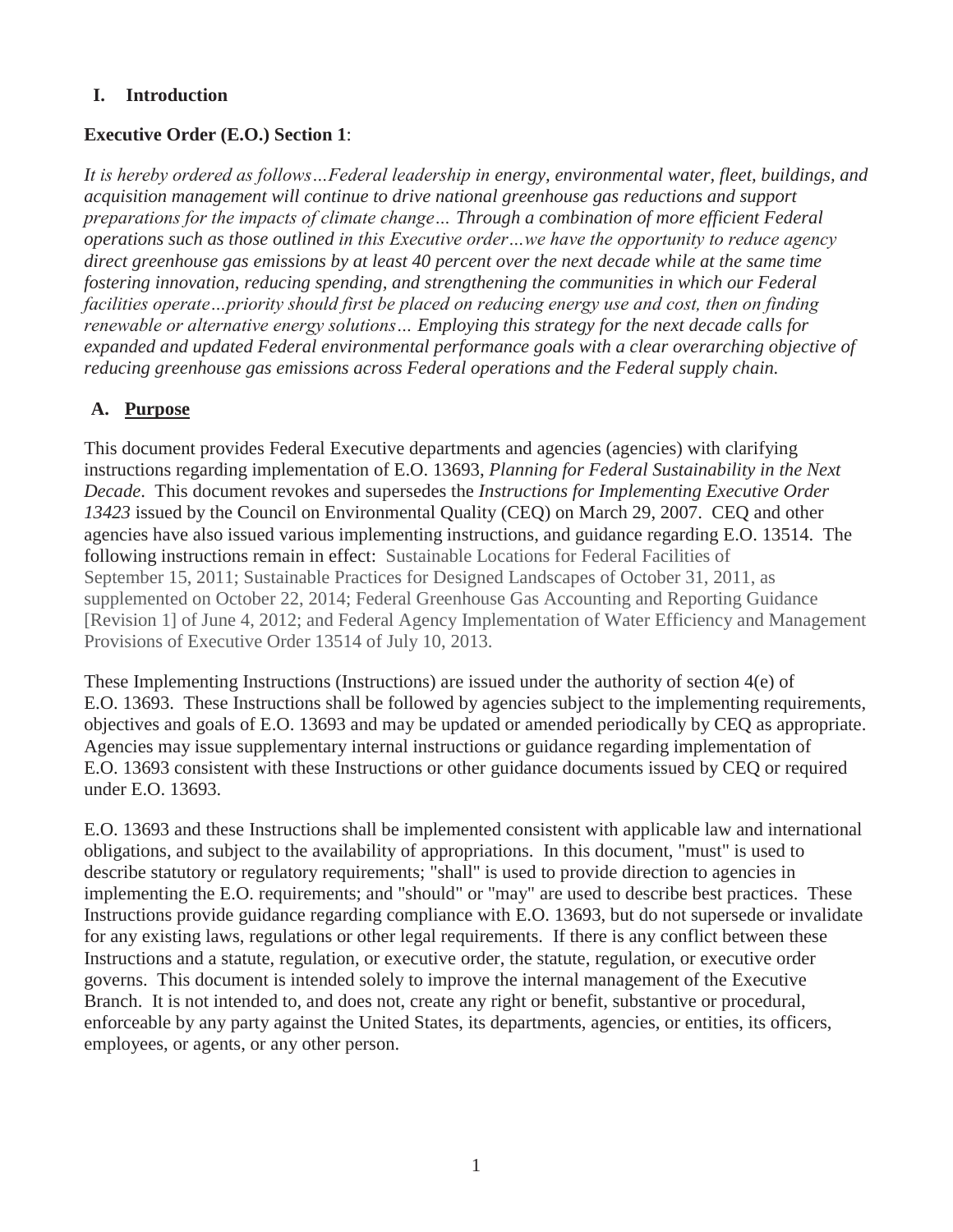# **B. Overarching Policy and Directives**

In implementing E.O. 13693, each agency and its staff shall apply the following overarching policies and directives:

- **Leading by Example.** Each agency is responsible for contributing to the Government's position as a leader in pursuing the goals and applying the concepts of sustainability to Federal operations, policies and programs.
- **Accountability**. Agencies shall ensure that agency staff, managers, and senior leadership are fully aware of, and supported in their role in, implementing agency environmental and energy plans and achieving planned goals. Agencies shall also ensure that these individuals are both empowered and held accountable for their contribution towards success of agency plans.
- **Planning**. Agencies shall plan for and integrate sustainability improvement requirements into their overall budget processes.
- **Mission Enabling**. Agencies shall recognize and acknowledge that sustainability and climate resilience and preparedness contribute to the success and effectiveness of the overall mission of the Federal government and serve to support and enhance each agency's primary mission.
- **Community**. Federal facilities and personnel shall be good neighbors to the citizens they serve and in the communities where they are located and operate.
- **Continual improvement**. Agencies shall strive to continually identify and pursue new opportunities to improve the sustainability of Federal operations and shall review ongoing actions for effectiveness.
- **Life-Cycle Cost Effective**. Agencies shall consider full life-cycle costs and savings in planning and implementing projects and making cost-effectiveness determinations about investments in capital assets and services. Where projects have net benefits, agencies shall consider maintaining or expanding those projects while agencies shall consider reassessing, altering, or discontinuing unsuccessful or under-performing projects. In some cases, evaluation of life-cycle costs may result in a higher up-front cost with significantly lower maintenance costs, or longer life.
- **Transparency.** Agencies shall ensure that information about their environmental and energy programs, including progress towards agency goals, is readily available to the public.
- **Conserve and Reduce First**. Agency use of water, energy, and material resources shall be minimized to limit the impacts of their use. Likewise operational elements such as travel and fleet size shall be managed to optimize agency benefit while limiting associated negative impacts.
- **Greenhouse Gas Assessment**. Federal sustainability goals are well served when agencies consider how planned actions will affect greenhouse gas reduction efforts.

# **C. Governance, Oversight and Organization**

# **1. Steering Committee** *(E.O. 13693, Section 4)*

**Federal Interagency Sustainability Steering Committee (Steering Committee)** – The Steering Committee established under section 4(a) of E.O. 13693 continues the long-standing practice that recognizes the critical contribution of agency senior leadership to the successful implementation of executive orders. As in the past, the Steering Committee members have a collective responsibility to advise CEQ and Office of Management and Budget (OMB) on the effectiveness of the goals and targets established in E.O. 13693 and to share with other senior managers across the Federal community, successful best practices, as well as challenges addressed and lessons learned in implementing sustainable practices under the E.O. The Steering Committee shall meet at least four times per year: twice to receive and discuss reports reflecting each agency's progress and status towards the goals of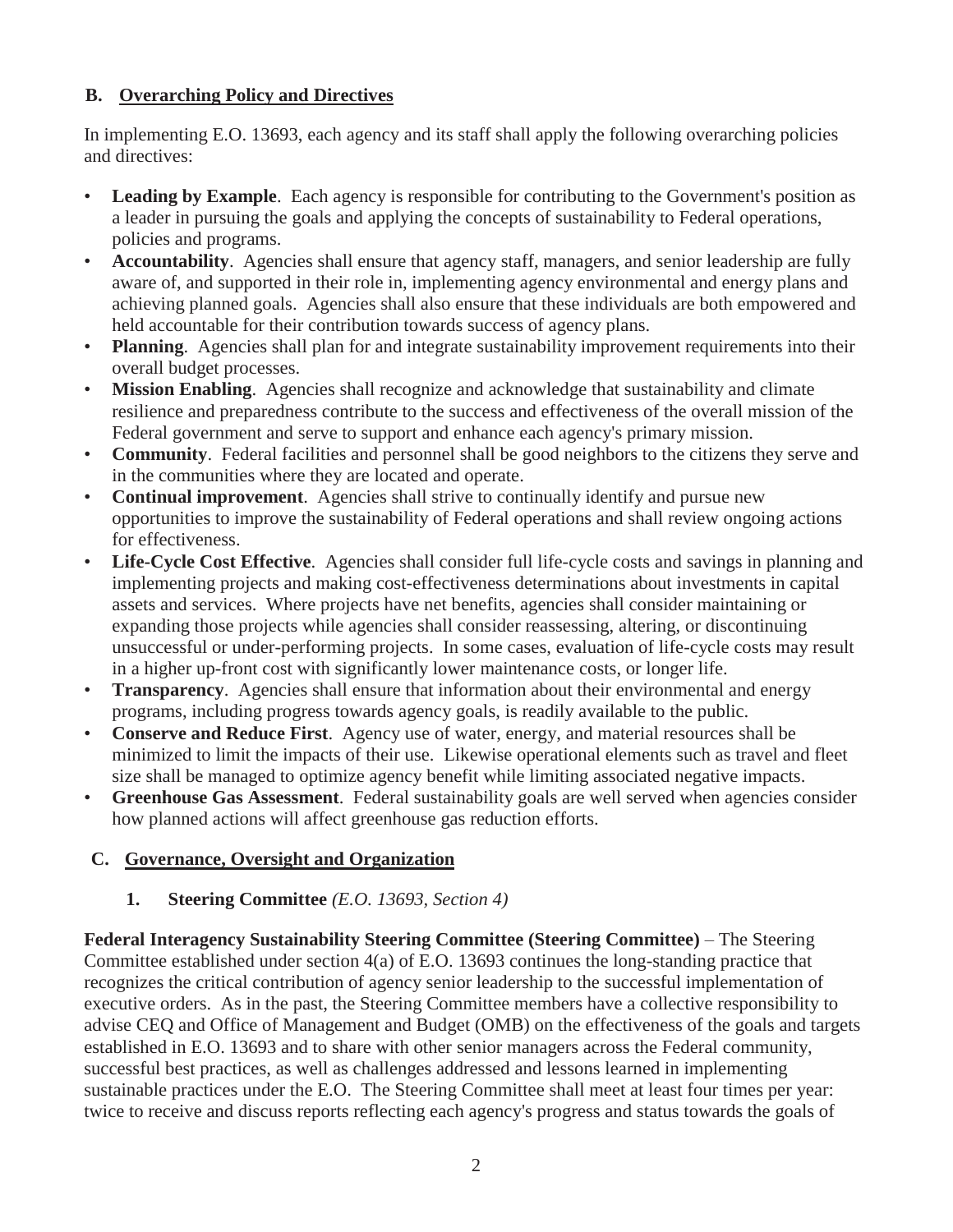E.O. 13693, and twice to discuss agency suggestions and best practices to promote sustainability across the Federal community.

# **2. Chief Sustainability Officers** *(E.O. 13693, Sections 6 and 9)*

**CEQ, OMB and the Federal Chief Sustainability Officer** – E.O. 13693 clearly delineates the authorities for organization and oversight responsibilities of CEQ, the OMB, and the Federal Chief Sustainability Officer. Therefore no further instruction regarding those authorities is necessary.

**Agency Chief Sustainability Officer (CSO)** – The position of agency CSO is similar to the position previously known as the agency Senior Sustainability Officer. E.O. 13693 directs that the head of each agency designate a CSO. Each agency's CSO is accountable for implementing E.O. 13693 within the CSO's agency and shall coordinate with other agency senior leadership such as the agency's Chief Acquisition Officer to ensure agency policies and programs reflect the requirements of the E.O. Agency CSOs are also responsible for ensuring appropriate agency staff are working to implement E.O. 13693.

E.O. 13693 directs each CSO to develop and implement an agency-wide strategic process that coordinates appropriate agency functions and programs to ensure that those functions and programs consider and address the directives and goals of the E.O. As such, CSOs shall identify relevant functions and programs and identify opportunities to strategically leverage resources.

The CSOs for both Principal and Contributing agencies as defined in E.O. 13693 serve as the agency representatives to the Steering Committee and are responsible for providing any specific recommendation regarding implementation of the E.O. to CEQ and OMB. In addition to the responsibility of providing reports, information, and assistance necessary to implement E.O. 13693, agency Chief Sustainability Officers may request that the Chair of CEQ and Director of OMB consider adjusting the baseline for goals and targets established in the E.O. when there is clear evidence that the agency has experienced a change of greater than 5% in the value used to measure the agency baseline for a specific goal due to agency space consolidation or as circumstances otherwise merit.

# **3. Principal and Contributing Agencies** *(E.O. 13693, Sections 3, 7, 8, and 10-15)*

CEQ recognizes that each agency plays a role in achieving the Federal government's goals and targets. Certain agencies are responsible for the majority of operational impacts including elements such as greenhouse gas (GHG) emissions and energy and water use. These agencies also manage the majority of the Federal fleet and also are responsible for a significant portion of the Federal Government's spending on goods and services. Under E.O. 13693, these agencies are named Principal agencies and are formally defined as agencies subject to the Chief Financial Officers Act (CFOA) and the OMB scorecard process under section 5(b) of the E.O. Principal agencies are only those agencies listed in the CFOA and any agencies that are not listed in the CFOA but which are subject to the OMB scorecard.

The duties of Principal agencies under E.O. 13693 reflect their clear and unambiguous role in supporting overall Federal government sustainability. In carrying out this responsibility, the Principal agency CSO is charged with a number of actions under including actions to receive progress reports, address challenges identified by agency components, and support leadership in responsible operating divisions, bureaus, or commands. Principal agency CSOs are also responsible for leading by example in interacting with the community and considering State, local, and tribal priorities and by considering actions that go beyond the specific geographic and operational limitations of the E.O. E.O. 13693 also requires that the Principal agency CSOs take an active role in supporting sustainable agency fleet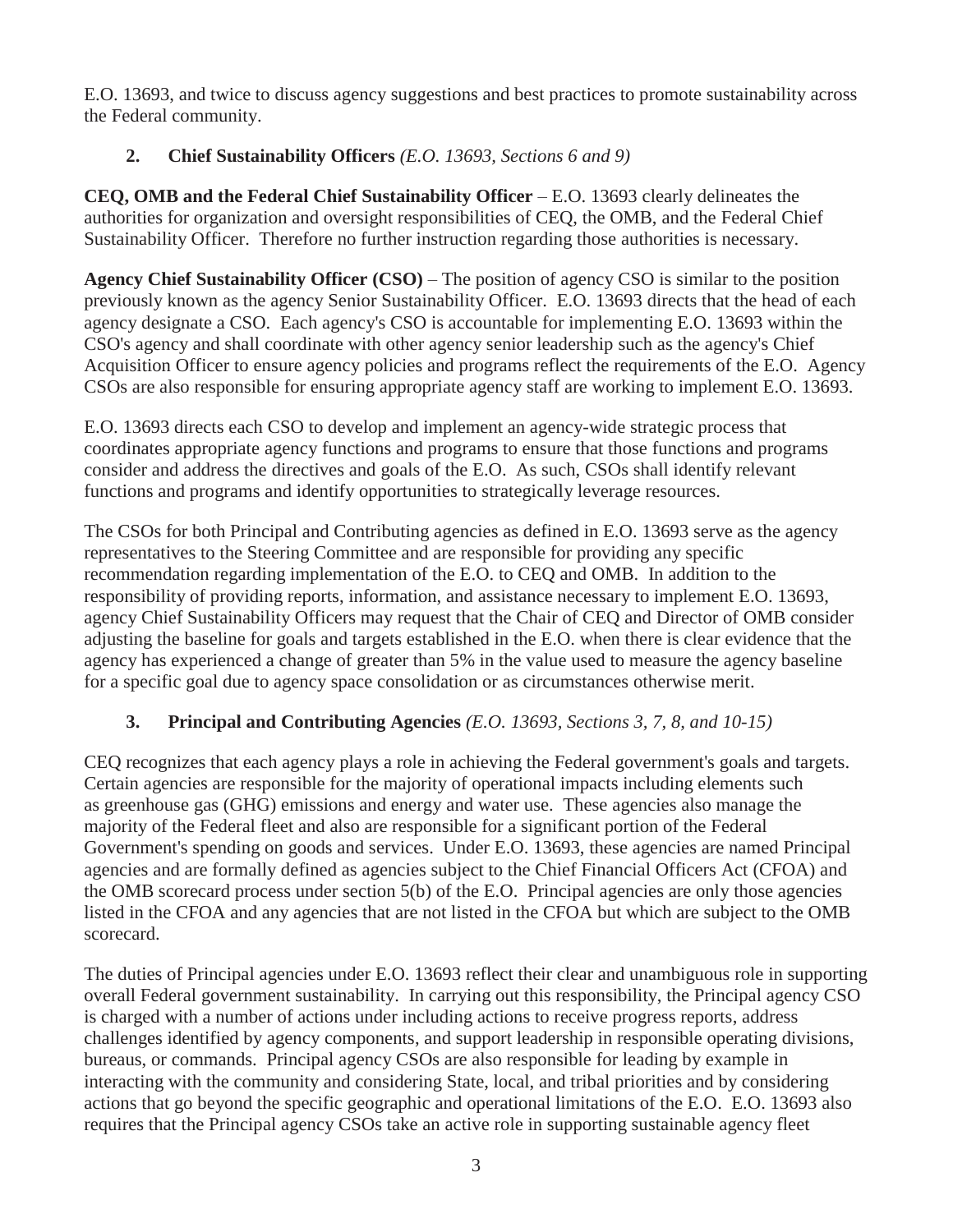management. Finally, E.O. 13693 charges the Principal agency CSO with considering the impact of government leases and contracts on the agency's ability to comply with the goals of the E.O. and supporting continual improvement through appropriate implementation of formal environmental managements systems where those systems have proven effective.

Principal agencies include the scorecard agencies listed below:

| Department of Homeland Security (DHS) | Environmental Protection Agency (EPA)         |
|---------------------------------------|-----------------------------------------------|
| Department of Commerce                | General Services Administration (GSA)         |
| Department of Defense (DOD)           | Department of Health and Human Services       |
| Department of Energy (DOE)            | Department of Housing and Urban Development   |
| Department of Education               | National Archives and Records Administration  |
| Department of the Interior            | National Aeronautics and Space Administration |
| Department of Justice                 | Office of Personnel Management (OPM)          |
| Department of Labor                   | Smithsonian Institution                       |
| Department of State                   | Social Security Administration                |
| Department of Transportation          | <b>Tennessee Valley Authority</b>             |
| Department of the Treasury            | U.S. Army Corps of Engineers                  |
| Department of Veterans Affairs        | U.S. Department of Agriculture                |
|                                       |                                               |

Additionally, the United States Postal Service voluntarily receives an OMB scorecard and functions like a Principal agency.

Contributing agencies are defined as executive agencies that are not subject to the Chief Financial Officers Act and generally include Federal Boards, Commissions, and Committees. Contributing agencies play a significant role in pursuing sustainability across the Federal community and often have programs or policies which impact the sustainability of Federal actions. These agencies generally have a lesser operational presence than Principal agencies and the E.O. does not require the range of actions that are assigned to Principal agency CSOs.

# **4. Working Groups** *(E.O. 13693, Section 4)*

**Working Groups** – For the purposes of guidance and policy recommendations, these Instructions are applicable to temporary interagency working groups established under section 4(k) of E.O. 13693 to provide recommendations to improve the effectiveness and efficiency of practices to achieve the goals of the E.O. These Instructions are also applicable to all relevant existing (standing) working groups.

Federal interagency working groups not established under E.O. 13693 may also advise CEQ on implementation issues but are not subject to these Instructions. Guidance issued by those working groups shall not be considered formal guidance for the purposes of implementing E.O. 13693.

Working groups should consult and take into consideration efforts of related practice groups as appropriate.

Although not a working group under E.O. 13693, CEQ recognizes the long-standing Interagency Environmental Management System (EMS) Community of Practice as an advisory group to inform agency-wide sustainability coordination and implementation methods.

**Standing Working Groups** – The following standing sustainable practice working groups established by previous implementing instructions will be maintained in their advisory role to the Steering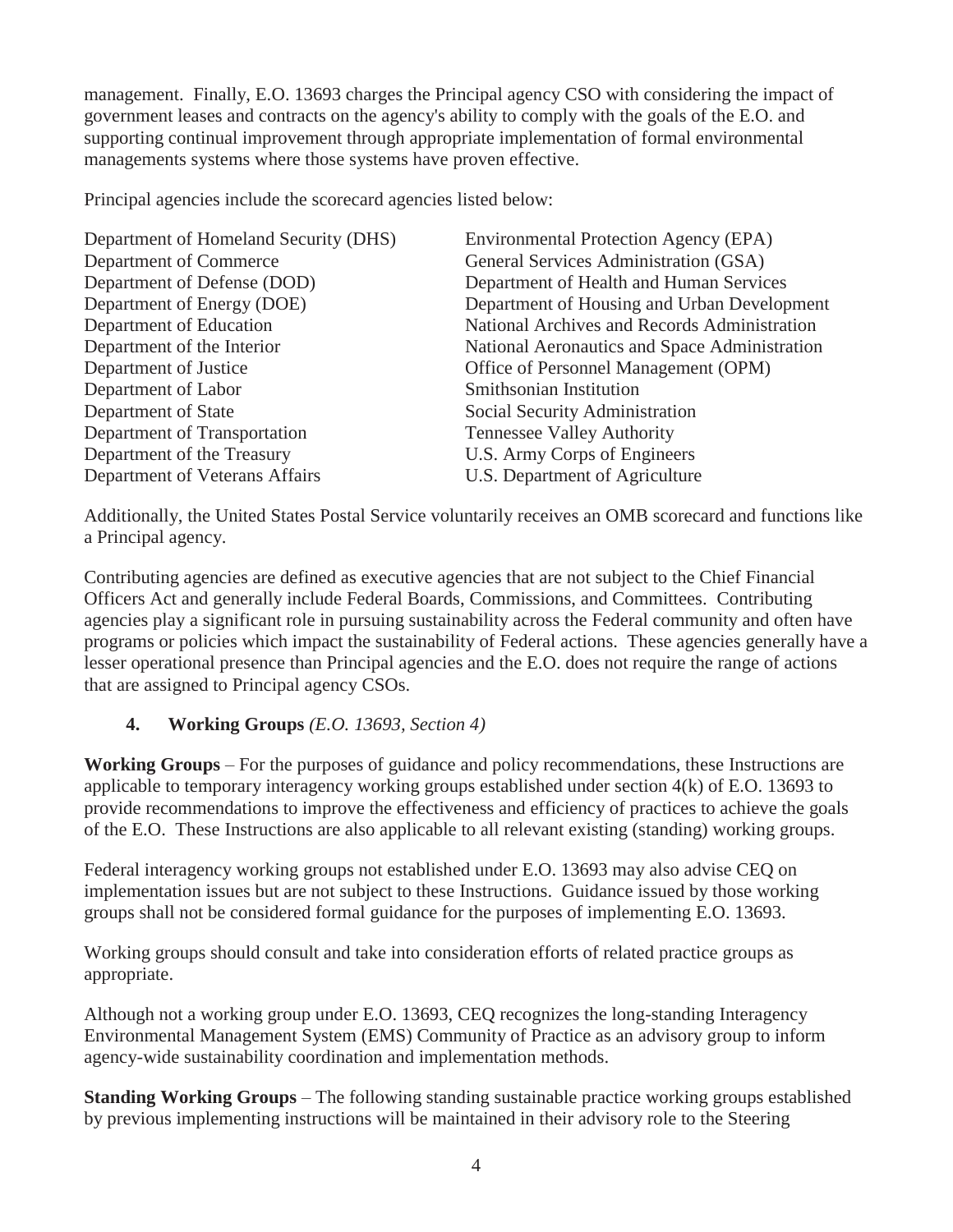Committee and CEQ: the Interagency Sustainability Working Group, Interagency Energy Management Task Force, Interagency Committee on Alternative Fuels and Low Emission Vehicles (INTERFUEL), Federal Sustainable Acquisition and Materials Management Practices Workgroup, Motor Vehicle Executive Council and the Federal Electronics Stewardship Working Group. The previous requirement for the agency chairing each working group to independently issue guidance for E.O. 13423 is hereby revoked although those agencies remain responsible for managing the recommendations of the applicable workgroup. Standing workgroups shall work with CEQ to provide assistance and draft recommendations for implementation instructions or other guidance to be issued by CEQ for the implementation of E.O. 13693. The standing working groups, shown by their sustainable practice area of responsibility, name and lead agency, are identified in the table below.

| <b>Name of Working</b>        | <b>Area of responsibility</b>  | <b>Lead Agency or Office</b>            |
|-------------------------------|--------------------------------|-----------------------------------------|
| Group                         |                                |                                         |
| Interagency                   | Sustainable practices in new   | Department of Energy – Federal Energy   |
| <b>Sustainability Working</b> | and existing building design   | Management Program and General Services |
| Group                         | and construction               | Administration, Office of Federal High- |
|                               |                                | Performance Green Buildings             |
| <b>Interagency Energy</b>     | Energy and water conservation  | Department of Energy - Federal Energy   |
| <b>Management Task</b>        | and efficiency and renewable   | <b>Management Program</b>               |
| Force                         | energy in Federal facilities   |                                         |
| <b>INTERFUEL</b>              | Fleet – fuels and management   | Department of Energy – Federal Energy   |
|                               |                                | <b>Management Program</b>               |
| <b>Federal Sustainable</b>    | Acquisition, procurement,      | General Services Administration,        |
| Acquisition and               | pollution preventions, and     | Environmental Protection Agency, and    |
| <b>Materials Management</b>   | solid waste and materials      | Department of Energy                    |
| Practices Workgroup           | management                     |                                         |
| <b>Motor Vehicle</b>          | Long-term strategic vision for | <b>General Services Administration</b>  |
| <b>Executive Council</b>      | the management of              |                                         |
|                               | government-wide motor          |                                         |
|                               | vehicles                       |                                         |
| <b>Federal Electronics</b>    | Acquisition, management and    | General Services Administration,        |
| Stewardship Working           | disposal of electronics        | Environmental Protection Agency, and    |
| Group                         |                                | Department of Energy                    |

| <b>Table 1 - Standing Working Groups</b> |  |
|------------------------------------------|--|
|                                          |  |

**Temporary Topical Working Groups** – Topical interagency working groups established under section 4(k) of E.O. 13693 help ensure that shared agency expertise and knowledge is harnessed to provide guidance and recommendations to achieve the goals and requirements of the E.O. These working groups focus on, and respond to, unique implementation issues and are charged with responding typically within 120 days of the first meeting of the group. In each case, the agency identified as leading each topical effort is responsible for ensuring a coordinated interagency, Government-wide approach is taken to reviewing and developing recommendations. Other agencies assigned to or otherwise participating in these working groups should support and contribute to the success of the workgroup by representing their agency's position in matters before the working group.

**Working Group Accountability and Responsibilities** – Working groups are responsible for assisting the Steering Committee, CEQ, and OMB by providing recommendations for policies, guidance, reporting metrics, and other tools to CEQ to improve agency implementation of E.O. 13693. Both the standing workgroups and the temporary topical workgroups also provide a forum for information exchange and coordination of interagency efforts.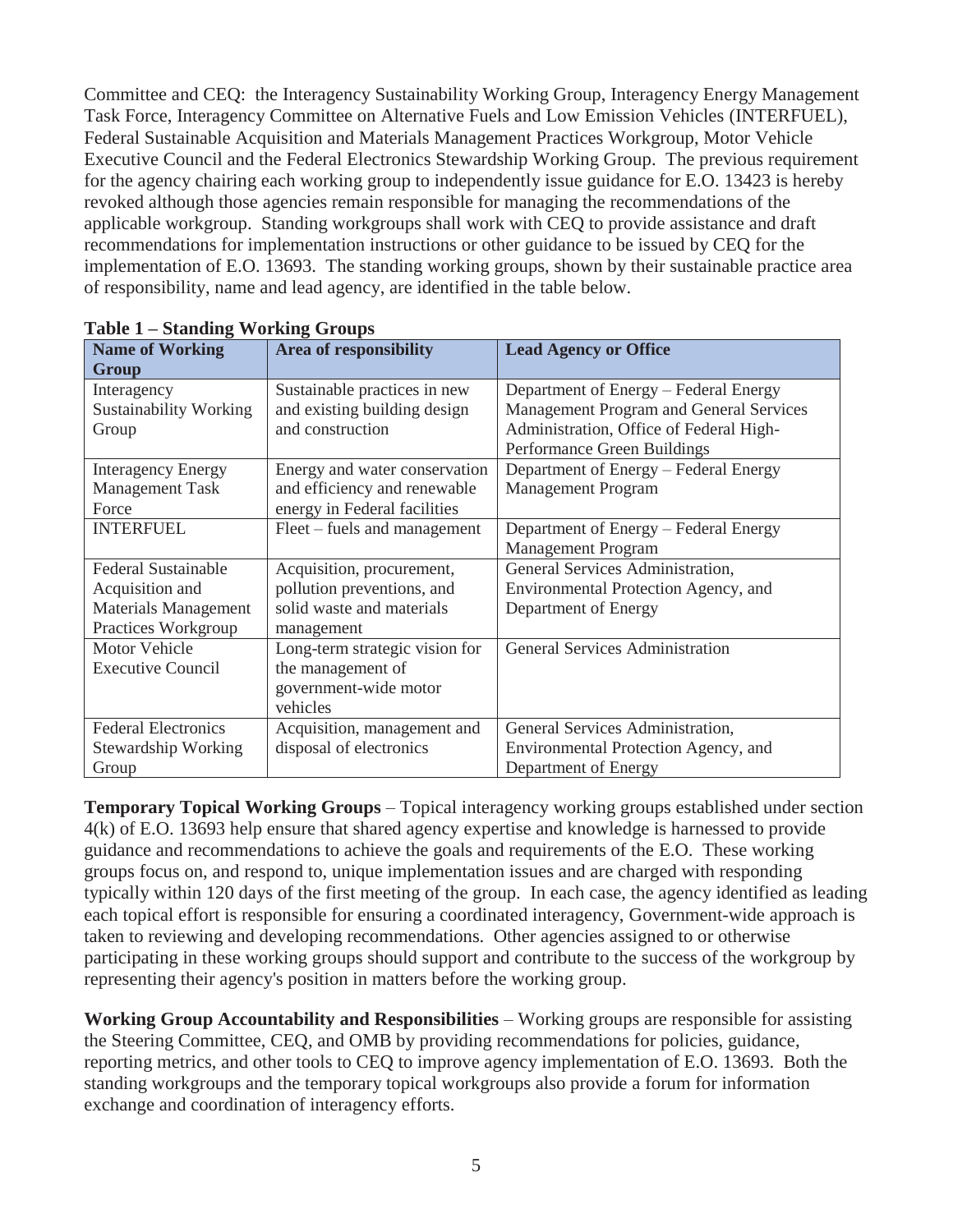It is critical that working groups recognize that the development of Federal recommendations, guidance and, proposed policies is an inherently Governmental action. While working groups may gather information relevant to the development of policies, guidance, and recommendations through the informal exchange of information from entities outside of the Federal community, working groups must avoid any real or potential conflict of interest that might arise from obtaining direct recommendations from entities outside of the Federal community—particularly those groups or individuals that might otherwise benefit from the actions or recommendations of the working group—including Federal contractors.

Working groups shall ensure that their actions and recommendations regarding responsibilities under E.O. 13693 are impartial and independent from entities outside of the Federal community (including Federal contractors) and they must not imply endorsement, recommendation, or favor by the Federal Government with regard to such entity. Working groups may arrange for presentations from nongovernmental entities to provide non-routine background listening sessions for relevant topics when the intent is to obtain information or viewpoints from individual attendees as opposed to advice, opinions, or recommendations from the entities acting in a collective mode. Working groups, however, should use care to avoid relying too heavily on other outside groups or entities when their missions and interests are not aligned with the Federal Government for purposes of obtaining advice and recommendations relevant to their responsibilities.

#### **5. Regional Coordination** *(E.O. 13693, Section 10)*

#### **E.O. section 10:** *Regional Coordination.*

*Within 180 days of the date of this order, each EPA and GSA Regional office shall in coordination with Federal Executive Boards established by the Presidential Memorandum of November 10, 1961 (The Need for Greater Coordination of Regional and Field Activities of the Government), DOD and other agencies as appropriate, convene regional interagency workgroups to identify and address: (a) sustainable operations of Federal fleet vehicles, including identification and implementation of opportunities to use and share fueling infrastructure and logistical resources to support the adoption and use of alternative fuel vehicles, including E-85 compatible vehicles, zero emission and plug-in hybrid vehicles, and compressed natural gas powered vehicles; (b) water resource management and drought response opportunities; (c) climate change preparedness and resilience planning in coordination with State, local, and tribal communities; and (d) opportunities for collective procurement of clean energy to satisfy energy demand for multiple agency buildings.*

E.O. 13693 requires that EPA and GSA regional offices coordinate efforts to establish interagency working groups with other regionally-based agencies to support implementation of the E.O. at the regional and local level. The Federal operational portfolio (buildings and fleet) is found across the Nation, and agencies should pursue regional coordination where there is a concentration of Federal offices and activities to leverage the resources of the Federal community to support E.O. implementation across a broad range of agencies in both size and responsibility. E.O. 13693 references specific activities including regional development of fueling infrastructure for alternative fuel vehicles including electric vehicles and collective procurement of clean energy to satisfy energy demand for multiple Federal buildings. E.O. 13693 also directs regional agencies to combine and coordinate planning efforts to address water resource management and drought response opportunities and climate change preparedness and resilience planning. Where appropriate, the Department of Defense and Federal Executive Boards should also play active roles in these working groups, and Federal actions should be coordinated with state, local, and tribal communities. E.O. 13693 section 10 establishes a 180-day timeframe for creation of the regional working groups.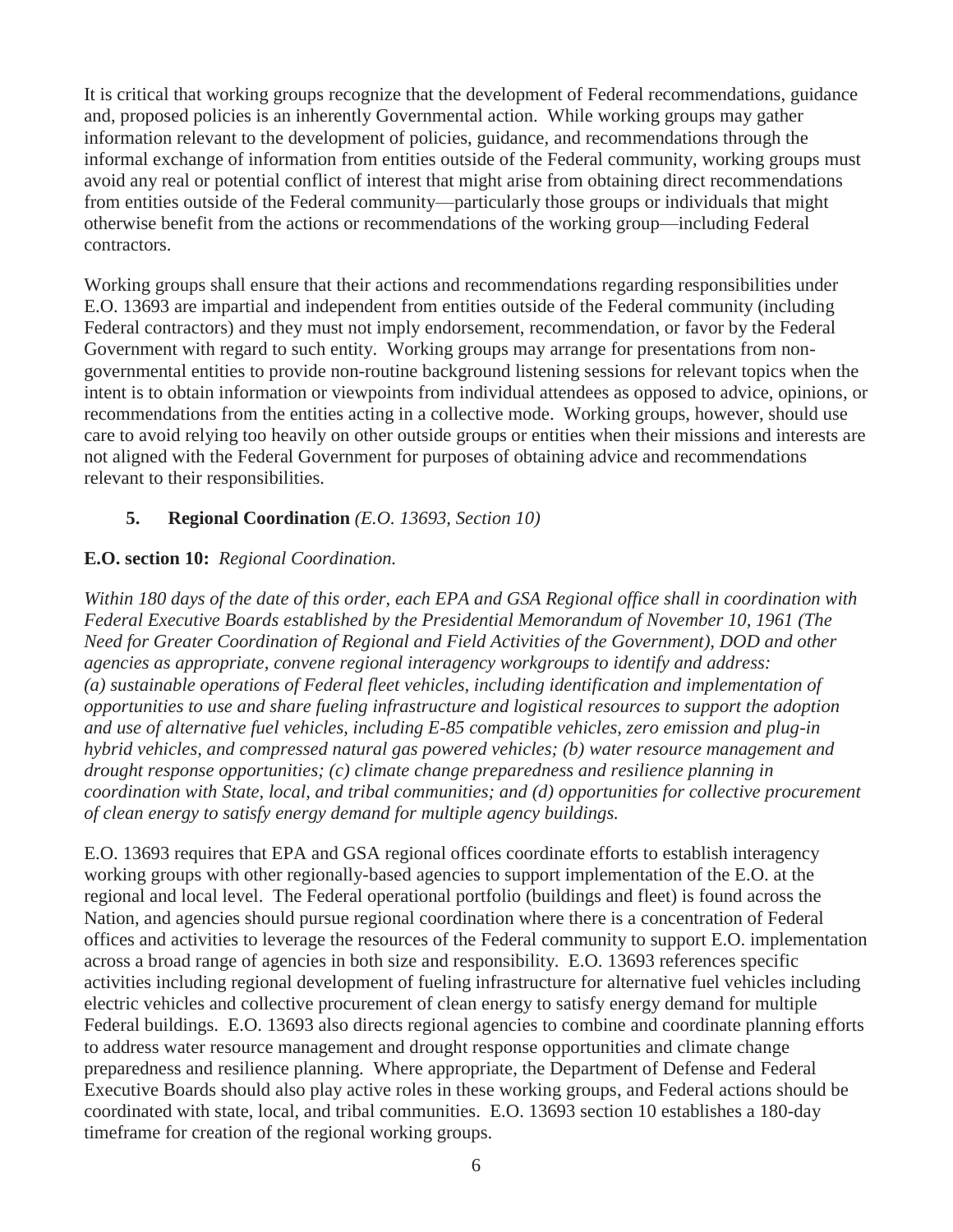# **6. Employee Education and Training** *(E.O. 13693, Section 11)*

# **E.O. section 11:** *Employee Education and Training.*

*Within 180 days of the date of this order, the Office of Personnel Management, in coordination with DOE, GSA, EPA, and other agencies as appropriate, shall: (a) consider the establishment of a dedicated Federal occupational series for sustainability professionals and relevant positions that directly impact the achievement of Federal sustainability goals and if appropriate, prepare and issue such occupational series; and (b) initiate the inclusion of environmental sustainability and climate preparedness and resilience into Federal leadership and educational programs in courses and training, delivered through electronic learning, in classroom settings, and residential centers, particularly developmental training for Senior Executive Service and GS-15 personnel.*

Within 180 days, the Office of Personnel Management (OPM) shall consider, and if appropriate, prepare and issue, a dedicated occupational series to enhance the Federal government's ability to recruit and hire professionals with relevant training and experience in areas such as environmental sustainability, greenhouse gas management, and climate preparedness and adaptation. In addition, OPM should consider applicability to roles that directly impact achievement of Federal sustainability goals, such as energy managers, federal facility managers, building operations professionals, and specialized program managers.

Within 180 days, OPM shall also initiate inclusion of environmental sustainability and climate preparedness and resilience into leadership and educational programs for Federal personnel, particularly Senior Executive Service and GS-15 personnel. In doing so, OPM should incorporate relevant topics and subject matter into its existing courses and training programs, delivered through electronic learning, in classroom settings, and residential centers, and in addition, consider potential for new offerings that will expand the availability of such training to Federal employees whose professional responsibilities might include planning, program implementation, management decisions, or other activities that impact achievement of E.O. goals.

DOE, GSA, EPA, and other agencies, as appropriate, should provide support to OPM and ensure that their own educational and training programs for the Federal workforce complement these efforts.

### **7. Revocations and Conforming Provisions; Limitations; Exemption Authority; and Definitions** *(E.O. 13693, Sections 16-20)*

Sections 16 through 20 of E.O. 13693 are self-explanatory and no further instruction regarding those sections is necessary.

# **D. Planning** *(E.O. 13693, Sections 5 and 14)*

Pursuant to section 14 of E.O. 13693, agencies are required to develop, implement, and annually update an annual agency Strategic Sustainability Performance Plan (SSPP). This requirement is similar to the Strategic Planning requirement that was in section 8 of E.O. 13514. Each agency SSPP is due annually to CEQ and OMB through the OMB MAX Collect process at the end of June, and the SSPP is based on guidance and a template issued by CEQ. Each annual SSPP shall include:

- a policy statement committing the agency to compliance with environmental and energy statutes, regulations, and executive orders;
- agency size and scope;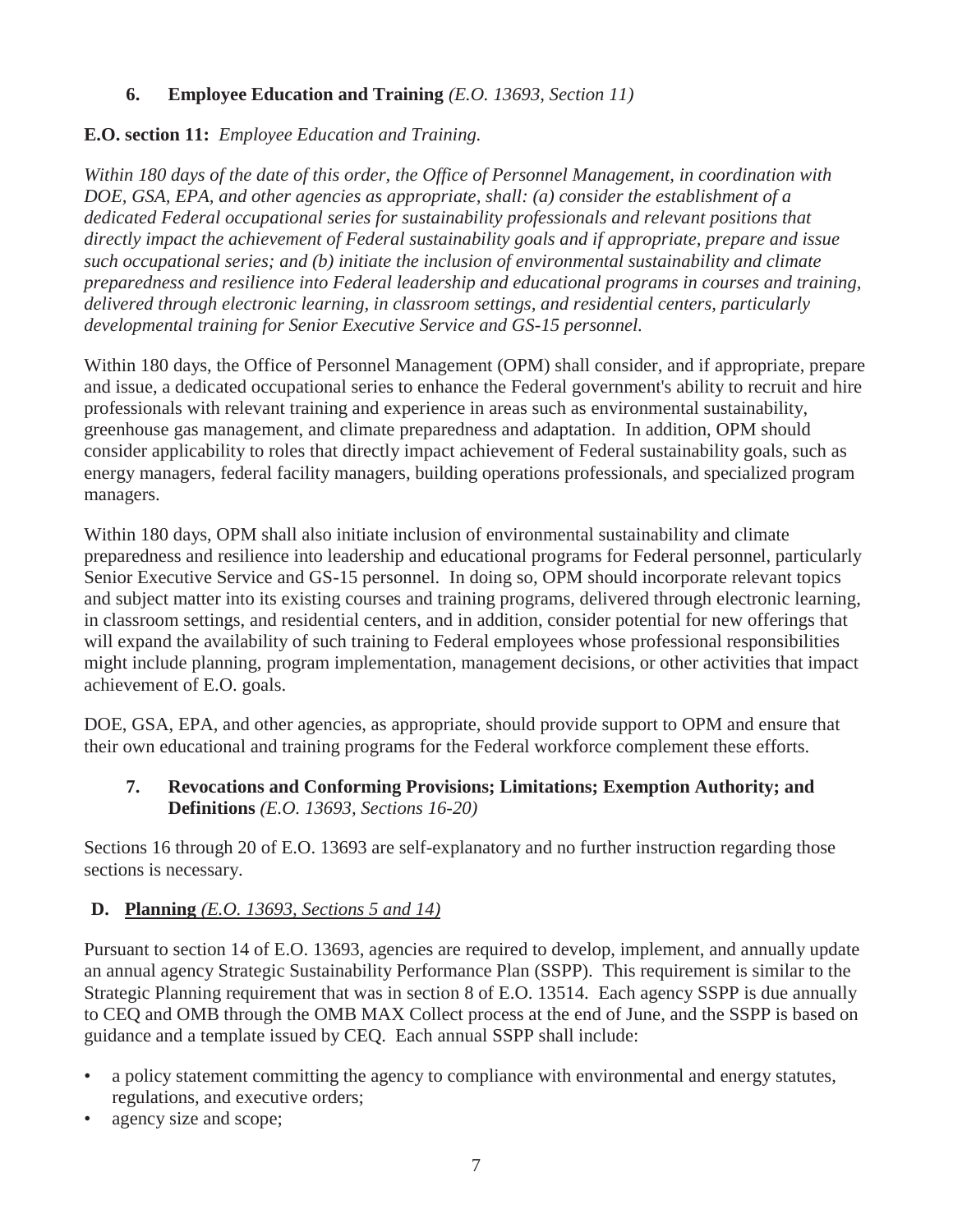- specific agency strategies to accomplish each of the various E.O. goals, as applicable, including approaches for achieving the goals, milestones and quantifiable metrics for agency implementation;
- consideration of the effects of climate change on the agency's operations and programs; and
- evaluation of past performance and identification of opportunities for improvement to extend or expand projects that are life-cycle cost effective and reassess, alter, or discontinue under-performing projects.

Agency SSPPs are also expected to include as appendices the agency's most recent annual Vehicle Allocation Methodology (VAM) report and Fleet Management Plan (FMP), Multimodal Access Plan (MAP), and where necessary other unique plans that are likely to be prepared less frequently than annually. Additionally, as required by E.O. 13653, agencies shall report on progress made or provide updates to their Climate Adaptation Plans as an appendix to their annual SSPP.

In accordance with E.O. 13693, Principal agencies shall complete all elements of the SSPP template, while Contributing agencies are only required to submit an Executive Summary. Although not required to do so, contributing agencies may elect to prepare a more detailed SSPP. Each annual SSPP is subject to the review of CEQ, and the review and approval of OMB. Each Principal agency shall provide its SSPP and updates to the Chair of CEQ and Director of OMB through the OMB MAX Collect process. Each Principal agency shall make the SSPP publicly available on its website once approved.

# **II. Agency Greenhouse Gas Emissions Reductions**

**E.O. section 2:** *Agency Greenhouse Gas Emission Reductions. The head of each agency shall…propose percentage reduction targets for agency-wide reductions of scope 1 and 2 and scope 3 greenhouse gas emissions in absolute terms by the end of the fiscal year 2025 relative to a fiscal year 2008 baseline.*

# **A. Scope 1 and 2 Greenhouse Gas Emissions**

# **1. Setting Reduction Targets**

In fiscal year (FY) 2010, under E.O. 13514, agencies were asked to set combined scope 1 and 2 GHG emission reduction targets for FY 2020; successful achievement of individual agency goals taken together would result in a Federal Government commitment to a GHG scope 1 and 2 emissions reduction of approximately 28% by FY 2020 from a FY 2008 baseline.

E.O. 13693 recognizes the opportunity for the Federal Government to reduce targeted scope 1 and scope 2 GHG emissions by at least 40% by FY 2025 from a FY 2008 baseline. Section 2 of E.O. 13693 directs individual agencies to set scope 1 and 2 GHG emission reduction targets for FY 2025 from a FY 2008 baseline. When these new targets are approved by CEQ and OMB they will replace the existing 2020 targets. $<sup>1</sup>$ </sup>

Agencies that previously set FY 2020 GHG scope 1 and 2 emissions reduction goals under E.O. 13514 are required to submit their FY 2025 GHG emissions reduction commitment on or before June 17, 2015. The commitments should be signed by the head of each agency and addressed to Shaun Donovan, Director, Office of Management and Budget, and Christina Goldfuss, Managing Director, Council on Environmental Quality. The signed agency commitment should be transmitted electronically to Ali Zaidi, OMB, and Kate Brandt, Federal Chief Sustainability Officer on or before June 17, 2015. The

 $\overline{a}$ <sup>1</sup> Agencies may use the Determining Agency Reduction Targets (DART) tool, developed by the DOE's FEMP to set their GHG emission reduction targets.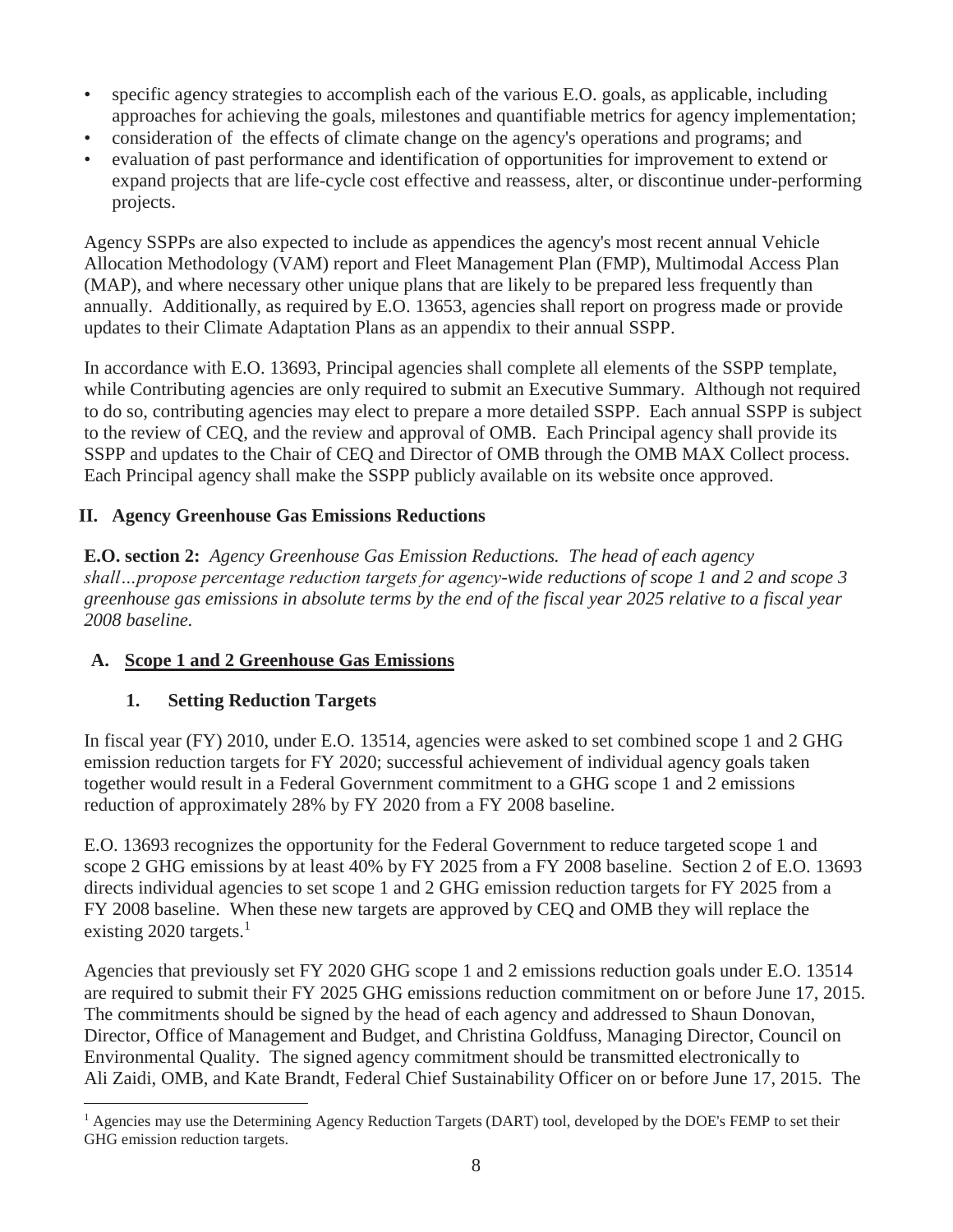commitment should be in letter form, no longer than one page, and indicate the agency's total current FY 2008 baseline for scope 1 and 2 emissions and its reduction targets for FY 2025. If an agency feels it is necessary, it can add a one page addendum to its commitment letter to clarify the rationale for its emissions reduction target. CEQ and OMB will contact that agency if further discussions are appropriate.

To assist agencies in determining their FY 2025 GHG scope 1 and 2 targets, DOE's Federal Energy Management Program (FEMP) has made available to agencies a new version of the Determining Agency Reduction Targets (DART) tool, DART 2. The tool is pre-populated with FY 2014 agency data and forecasts each agency's GHG scope 1 and 2 emissions in FY 2025 based on the energy efficiency and clean energy targets set forth in E.O. 13693. DART 2 can be used to analyze "what if" scenarios and highlight the impact of various strategies for meeting E.O. 13693 GHG emissions reductions goals. In DART 2, share of "renewable electric energy," share of "alternative energy" by type, and agency operational changes, such as changes in facility footprint, can all be evaluated.

Agencies should review E.O. 13693 requirements for clean energy, renewable electricity, and alternative energy when developing their GHG emission reduction targets. The definitions of "clean energy," "renewable electric energy," and "alternative energy" are provided in E.O. 13693, sections 19(c), 19(e), and  $19(v)$ , respectively. These definitions, along with these Instructions, provide more detail of agency responsibilities under E.O. 13693, sections 3(b), 3(c), 3(d), and 3(e).

As stated in section 18 of E.O. 13693, where appropriate, the target shall exclude direct emissions from excluded vehicles and equipment and from electric power produced and sold commercially to other parties as the primary business of the agency. Other exclusions for national security purposes and certain overseas facilities as well as accounting for biogenic emissions remain in place per *Federal Greenhouse Gas Accounting and Reporting Guidance (Revision 1), June 4, 2012.*

# **2. Reporting Nitrogen Trifluoride (NF3)**

In section 16(e) of E.O. 13693, nitrogen trifluoride (NF<sub>3</sub>) was added to the list of heat-trapping gases in the definition of GHG to be reported by agencies. This is in addition to reporting requirements for carbon dioxide, nitrous oxide, methane, hydrofluorocarbons, perfluorocarbons, and sulfur hexafluoride under previous executive orders and Federal GHG accounting guidance.

 $NF_3$  is a potent greenhouse gas (GHG) that is predominantly used in the cleaning of equipment that manufactures liquid-crystal displays and silicon-based thin-film solar cells. During the manufacturing process, most of the NF3 breaks down into compounds that are not GHGs; however, a small percentage of the NF3 survives and a small percentage is converted into another potent greenhouse gas, perfluoromethane (CF4). Unless post manufacturing exhaust streams are adequately treated, both of these GHGs are released into the atmosphere.  $NF_3$  is also used in hydrogen fluoride and deuterium fluoride lasers, which are types of chemical lasers. NF<sub>3</sub> has a global warming potential (GWP) 17,200 times greater than that of  $CO<sub>2</sub>$  when compared over a 100 year period. Its use in the electronics industry has increased rapidly, and is expected to continue to increase.

In January 2017, agencies shall report their FY 2016 emissions of NF3, based on their use of the chemical and estimated GHG emissions therefrom, per future technical updates to the existing Federal Greenhouse Gas Accounting and Reporting Guidance. An FY 2008 baseline for  $NF_3$  emissions will not be established until such time as agency reporting data provides a reasonable basis to do so.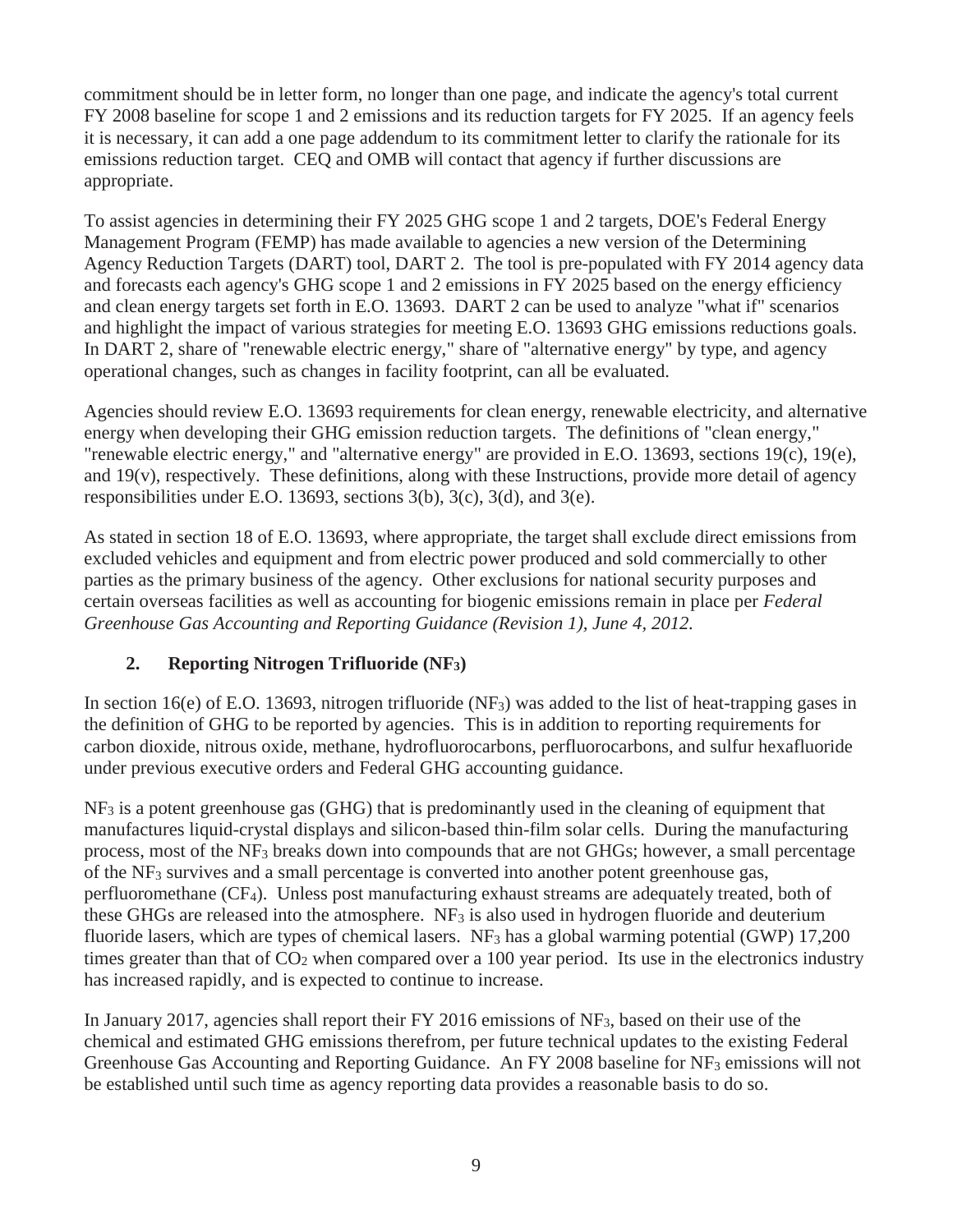NF3 emissions do not have to be considered when agencies develop their FY 2025 reduction targets for GHG scope 1 and 2 emissions, which are due June 17, 2015.

### **B. Scope 3 Greenhouse Gas Emissions**

# **1. Setting Reduction Targets for Existing Reporting Categories**

In FY 2010, E.O. 13514 directed agencies to set reduction targets for FY 2020 from a FY 2008 baseline for six categories of indirect scope 3 GHG emissions; individual agency goals taken together resulted in a Federal government commitment of approximately 13% reduction by FY 2020 from a FY 2008 baseline. E.O. 13693 commits the Federal Government to continue progress in scope 3 emission reductions and asks agencies to set scope 3 emissions reduction targets for FY 2025 from a FY 2008 baseline.

Agencies currently report on six categories of scope 3 emissions: employee commuting, business air travel, business ground travel, transmission, and distribution losses from purchased electricity use, contracted solid waste disposal and contracted waste water treatment. Emissions from these six categories shall be combined to make up the total goal subject scope 3 emissions.

To calculate a FY 2025 scope 3 emissions reduction target, each agency should consider their FY 2008 baseline emissions for these existing scope 3 emissions categories, assess progress to date in reducing emissions in each category, and reassess their FY 2020 reduction commitment. Each agency shall also consider E.O. 13693 section 7(f) provisions about "sustainable commuting" and should follow section III.C.9. of these Instructions (which cover the development of a Multimodal Access Plan (MAP) for commuters) when considering their FY 2025 commuter emissions reduction targets.

Each principal agency plus agencies that previously set goals in 2010 should submit a single scope 3 emissions reduction target for 2025, expressed as a percentage.

The commitments should be signed by the head of each agency and addressed to Shaun Donovan, Director, Office of Management and Budget, and Christina Goldfuss, Managing Director, Council on Environmental Quality. The signed agency commitments should be transmitted electronically to Ali Zaidi, OMB, and Kate Brandt, Federal Chief Sustainability Officer on or before June 17, 2015.

GSA's Carbon Footprint Tool can aggregate energy use and operational data across agencies, calculate GHG emissions, and transcribe the data into FEMP's Annual Greenhouse Gas and Sustainability Data Report workbook. See the GSA's Carbon Footprint Tool for assistance: https://www.carbonfootprint.gsa.gov/.

Agencies can use the workbooks available on DOE's FEMP website to test "what if" scenarios on these scope 3 emissions for FY 2025. See the DOE's FEMP Annual Greenhouse Gas and Sustainability Data Report website:

http://energy.gov/eere/femp/downloads/annual-greenhouse-gas-and-sustainability-data-report.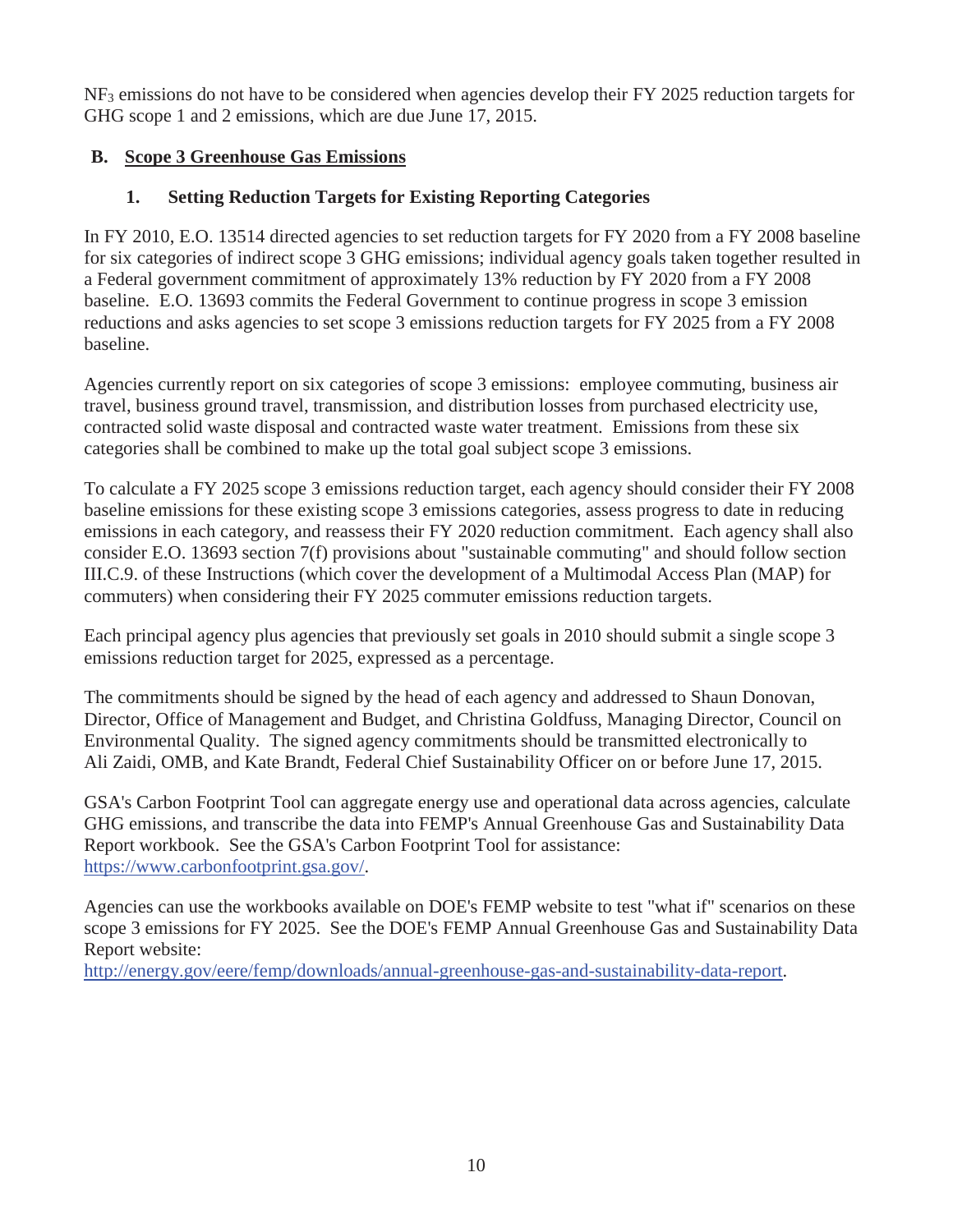### **2. Reporting on Energy Use and GHG Emissions in Leases**

**E.O. section 3(h)(iv)(B):** *Sustainability Goals for Agencies, improve building efficiency, performance and management by including in all new agency lease solicitations over 10,000 rentable square feet...requirements for building lessor disclosure of carbon emission or energy consumption data for that potion of the building occupied by the agency that may be provided by the lessor through submetering or estimation from prorated occupancy data, whichever is more cost effective*

Section  $3(h)(iv)(B)$  and section  $3(h)(v)$  of E.O. 13693 initiate energy reporting and GHG emissions reporting for fully-serviced building leases. Beginning in FY 2016, all new agency lease solicitations for fully-serviced building leases over 10,000 rentable square feet (RFS) shall include requirements for lessors to disclose energy consumption and carbon emissions data.

The term "fully-serviced lease" refers to a lease in which the monthly rent includes the cost of certain types of services, which generally include utility costs, janitorial services, trash collection, water and sewer charges, property taxes, etc. Space assignments in GSA owned buildings are also generally "fully-serviced."

The energy and associated emissions data provided by landlords shall be sufficient to accurately and consistently account for fully-serviced leased space GHG emissions per Federal GHG gas reporting protocols. Because there are various GHG emissions reporting protocols and differences in interpreting those protocols, obtaining energy and other primary data from building owners may be a more efficient method of calculating and reporting emissions from fully-serviced leased buildings and insure more consistent Federal GHG emissions reporting.

For buildings only partially occupied by an agency, agencies should use data obtained through submetering or a pro-rated share of occupancy, whichever is more cost effective. Where sub-metering includes only agency space and not building common space, a pro-rata share of common space carbon emission/energy consumption data should be allocated to the tenant agency.

Under section  $3(h)(iv)(B)$  and section  $3(h)(v)$ , for space acquired by GSA from private landlords, GSA will provide energy consumption and carbon emissions data to tenant agencies. GSA will also provide energy consumption/carbon emissions data to tenant agencies in GSA owned and managed buildings where tenant agencies occupy GSA space through new "fully-serviced" Occupancy Agreements.

Agencies that initiate their own leases shall do their own reporting under this goal. Generally, agencies occupying GSA owned and leased space subject to the requirements of section (3)(h)(iv)(B) and section  $(3)(h)(v)$  will report their pro-rata share of energy consumption and emissions from these buildings as scope 3 emissions. GSA will also be reporting emissions from those same buildings as scope 1 and 2 emissions. This does not represent double counting of emissions; rather, it conforms with the general principle that a part of any supplier's (including leased space providers) scope 1 and 2 emissions are also a part of the procurer's/user's scope 3 emissions.

In some instances, agencies may have established different organization boundaries for their GHG inventories that deviate slightly from common practice. Federal GHG accounting guidance allows this deviation. These Instructions, particularly the reporting protocols discussed in the previous paragraph, are not meant to change the GHG inventory management approaches currently used by an agency nor require a rigid scope classification for fully-serviced leased buildings.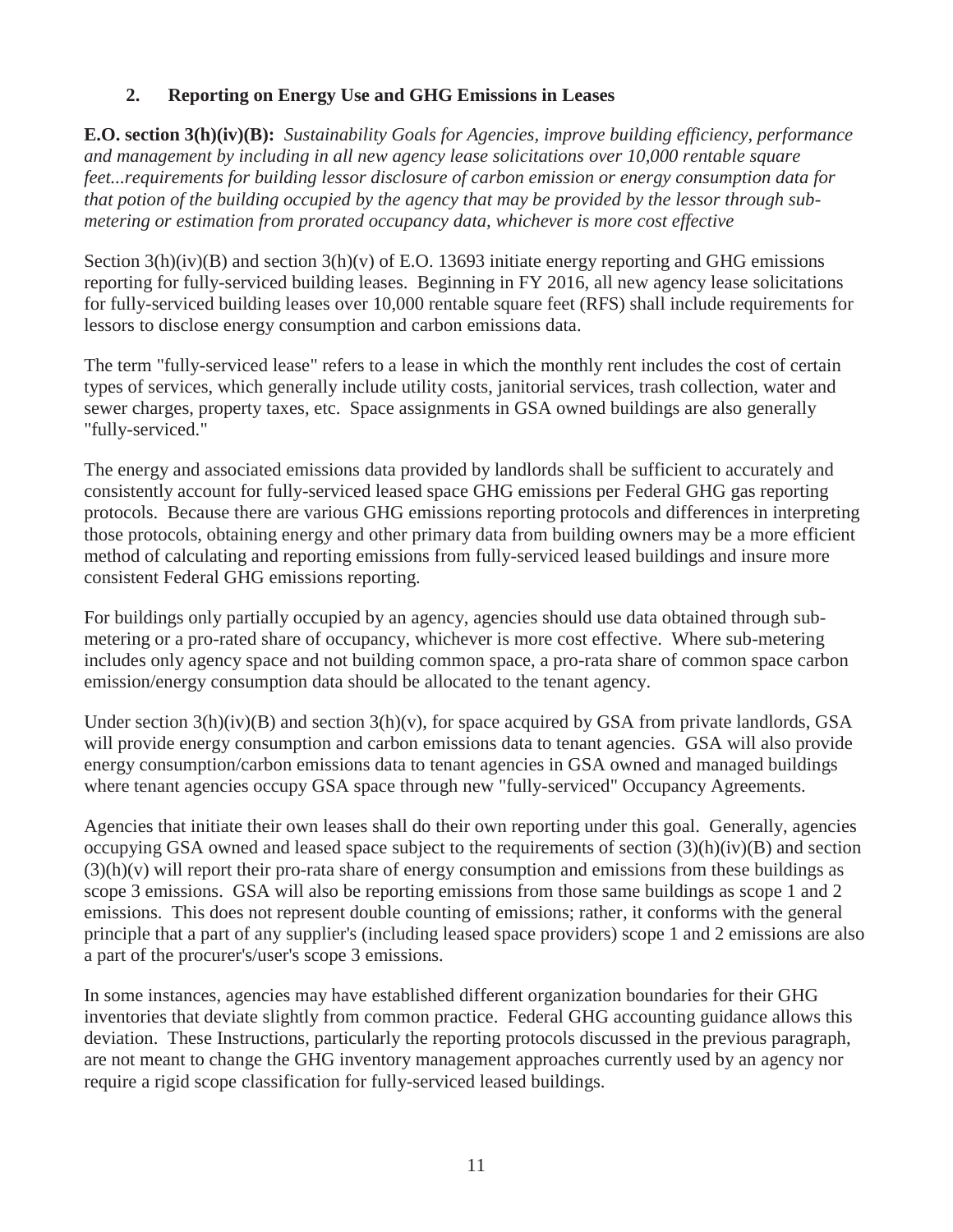GSA will collect and provide energy and emissions data to tenant agencies it services for spaces covered by E.O. 13693, sections  $3(h)(iv)(B)$  and  $3(h)(v)$ . GSA will not collect nor provide energy/emissions data for space where tenant agencies that have received a delegation of authority from GSA to manage the buildings, including the direct payment of utilities, they occupy. The tenant agency is responsible for tracking and reporting that energy consumption and greenhouse gas emissions data.

Exercising an option within an existing lease to extend the term is not subject to the terms and conditions of E.O. 13693, section  $3(h)(iv)(B)$  or  $3(h)(v)$ . However, any action that goes beyond simply exercising an option to extend the term of occupancy, or involves substantial changes in the operation conditions or tenant fit out, or requires more than a simple contract amendment document, shall comply with E.O. 13693, sections  $3(h)(iv)(B)$  and  $3(h)(v)$ .

GHG emissions reporting (and energy data reporting) for fully-serviced leased space will necessarily be an evolutionary process. Agencies should expect process and procedural changes over time as the Federal Government gains familiarity with this reporting class, data collection and best practices improve, tool and protocols to estimate and report fully-serviced leased space emissions are developed and the portion of primary data versus estimated emissions data increases.

Additional information on energy and emissions reporting requirements in new leases can be found in these Instructions in section III.D.5. entitled, *Buildings: Energy Efficiency Requirements and Energy and Emissions Reporting for Lease Solicitations*.

**Target**: Beginning in FY 2016, all new lease solicitations over 10,000 RSF shall include language that requires the landlord to at least annually report energy and other data sufficient to calculate GHG emissions associated with the occupied space. **Metric:** For each fiscal year, percent of new lease solicitations over 10,000 RSF with energy and GHG reporting requirements. **Milestone:** Annual reporting of percent of new lease solicitations over 10,000 RSF with energy and GHG reporting requirements.

#### **3. Resources for Estimating Emissions for Leased Buildings**

Leased Buildings represent a large source of Federal Government GHG emissions. CEQ, in coordination with GSA, DOD, EPA, and DOE, will develop guidance and tools that can estimate agency emissions from leased space by major property building type and identify emissions reduction potential. CEQ, in coordination with GSA, DOD, EPA, and DOE, will also develop reasonable timelines for establishing baseline estimates of emissions associated with fully leased space. The tools and guidance developed will assist agencies in developing initial emissions estimates for FY 2016, which agencies shall include in their scope 3 emissions reporting due on January 31, 2017. Agencies are not being asked to begin to set scope 3 reduction targets on fully-serviced leased buildings emissions until FY 2016.

Because leased buildings rarely have major energy conservation overhauls during their lease term, a dominant determinant in emissions associated with leased buildings is the total amount of space leased. At the time when agencies are asked to consider emissions reductions in their fully-serviced leased space, they should refer to the *National Strategy for the Efficient Use of Real Property 2015-2020* and the companion Management Procedures Memorandum No. 2015-01, *Implementation of OMB Memorandum M-12-12 Section 3: Reduce the Footprint* ("*Reduce the Footprint*"), released by OMB on March 25, 2015, as they estimate their space inventories through FY 2025. Agencies should also factor in any other known and significant changes in the energy performance of major leased buildings that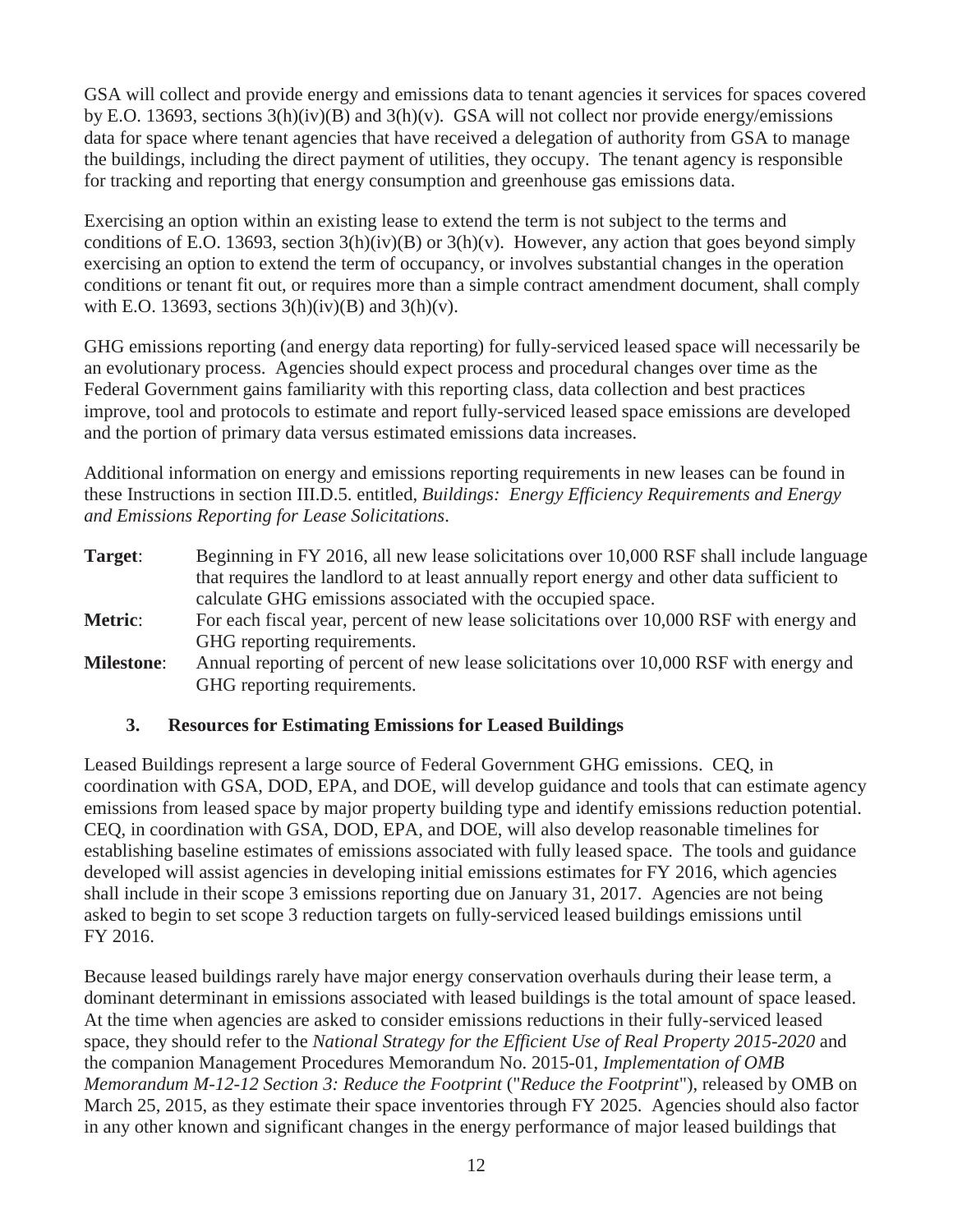will remain in their inventory through FY 2025 when developing FY 2025 reduction targets. For more information on space reductions and the *National Strategy for the Efficient Use of Real Property 2015-2020* and *Reduce the Footprint* effort, see section III.D.6. Buildings: New Buildings and Leases Optimize Space Usage and Consideration of Existing Transportation Infrastructure.

For information on the *National Strategy for the Efficient Use of Real Property 2015 – 2020* and *Reduce the Footprint* see: https://www.whitehouse.gov/blog/2015/03/25/national-strategy-reducing-Federalgovernment-s-real-estate-footprint and http://www.performance.gov/initiative/manage-property/home.

# **4. GHG Accounting Guidance**

A technical addendum to the *Federal Greenhouse Gas Accounting and Reporting Guidance (Revision 1), June 4, 2012* will be developed to address GHG emissions associated with leased space. This addendum may include guidance on issues such as: whether and how to develop the initial fullyserviced leased space emissions estimates for agencies, when to establish an emissions baseline for fully-serviced leased buildings emissions, conventions for reporting fully-serviced leased space under 10,000 RSF, transition of estimated to actual data, how purchases of green power, green power RECs by tenants and/or lessors should be treated, and GHG scope classification of emissions associated with fully-serviced leased space.

# **C. Strategies and Tools**

For an overview of Federal GHG reporting tools, protocols, and guidance see the Greenhouse Gas section of FedCenter:

https://www.fedcenter.gov/programs/greenhouse/inventoryreporting/fempceqresources/index.cfm.

For a copy of the current Federal GHG reporting protocols see: http://www.whitehouse.gov/sites/default/files/microsites/ceq/revised\_federal\_greenhouse\_gas\_accountin g\_and\_reporting\_guidance\_060412.pdf.

GSA has developed a Carbon Footprint tool that can gather underlying energy use and efficiency data, calculate GHG emissions, and seamlessly transcribe the data into the workbooks submitted to the DOE Data Portal. See the GSA's Carbon Footprint Tool for assistance: https://www.carbonfootprint.gsa.gov/.

# **III. Sustainability Goals for Agencies** *(E.O. 13693, Section 3)*

# **A. Energy** *(E.O. Sections 3(a), (b), (c), (d), (e))*

# **1. Energy Intensity**

**E.O. section 3(a)(i):** *reducing agency building energy intensity measured in British thermal units per gross square foot by 2.5 percent annually through the end of fiscal year 2025, relative to the baseline of the agency's energy use in fiscal year 2015 and taking into account agency progress to date, except where revised pursuant to section 9(f)*

Target: Reduce energy intensity in Federal buildings by 25% by FY 2025 relative to FY 2015 baseline. **Milestones**: 2.5% per year reduction in energy intensity relative to FY 2015. **Baseline**: FY 2015.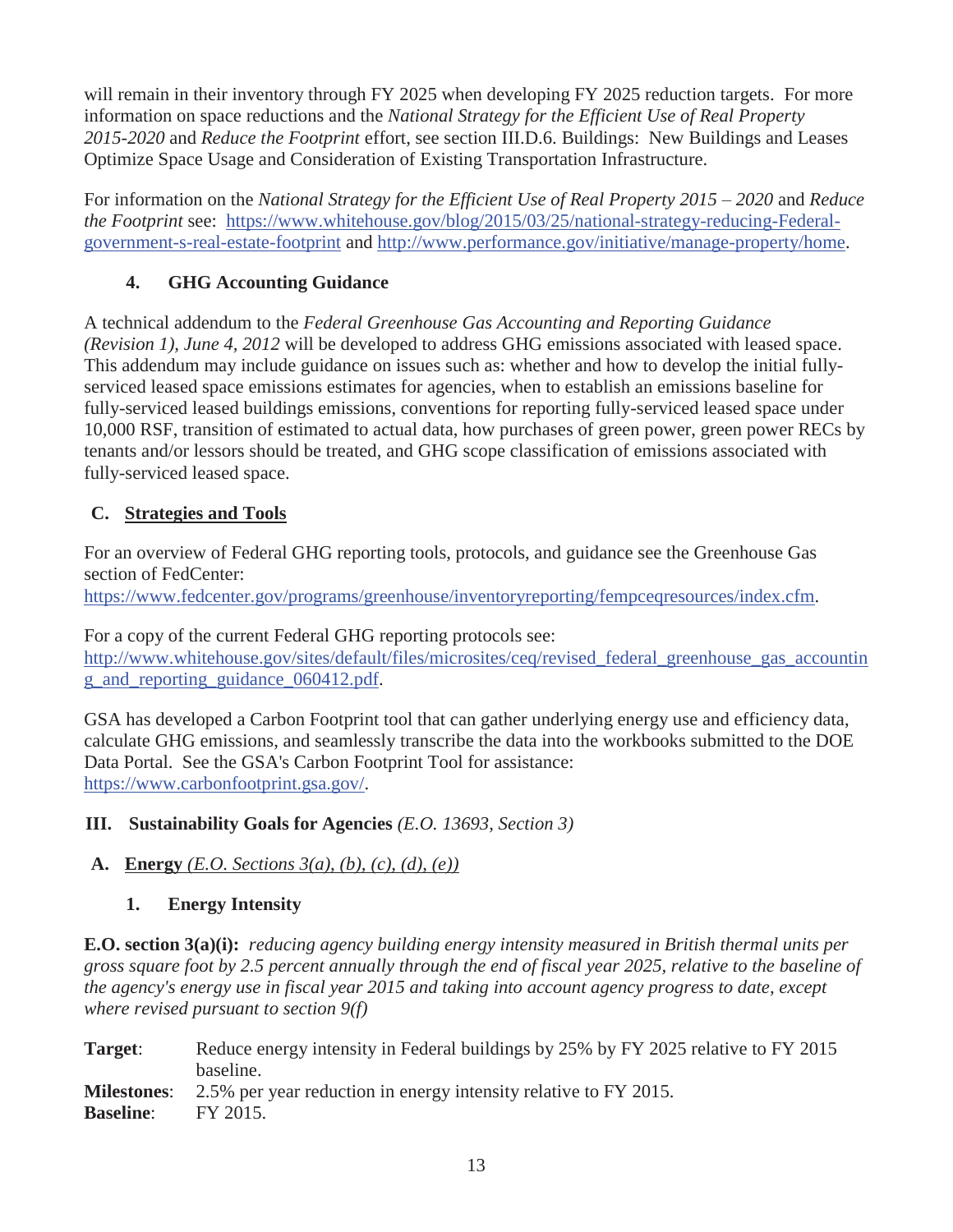**Metric:** British thermal units (Btus) of energy used per gross square foot (GSF) of Federal building space (Btu/GSF).

Existing Congressional mandates and Executive policy have directed agencies to reduce their *energy intensity* – the energy consumed (calculated in British thermal units, or Btus) per gross square foot (GSF) of Federal building space (Btu/GSF) – by 3% per year from a FY 2003 baseline through FY 2015. E.O. 13693 extends the *Energy Intensity Target* by directing agencies to reduce Btu/GSF by 2.5% per year from a FY 2015 baseline through FY 2025. As in the past, agencies that have projects that save source energy but increase site-delivered energy (*i.e.*, on-site CHP) will receive a "site/source credit" when they calculate their energy use and energy intensity. The policy background and methodology for calculating and applying the credit is described in DOE's Reporting Guidance for Federal Agency Annual Report on Energy Management (per 42 U.S.C. 8258), November 2014, (Attachment 3).

**Credit for Energy Intensity Improvements in Goal-Excluded Buildings** – The exclusions of certain Federal facilities codified in current statute, 42 U.S.C. § 8253(a)(2) and (c), apply under E.O. 13693. Even though some Federal buildings are excluded from the energy intensity reduction targets, E.O. 13693 encourages efficiency upgrades at goal-excluded buildings by allowing agencies to credit verified energy efficiency improvements toward the agency's progress on the Energy Intensity reduction goal. Measured and verified annual Btus savings from an efficiency improvement in a goal-excluded building are deducted from the total Btus consumed by the agency's goal-subject buildings while holding gross square feet constant. FEMP guidance for goal-excluded buildings can be obtained at http://energy.gov/eere/femp/downloads/guidelines-establishing-criteria-excluding-buildings-energyperformance. FEMP will produce additional guidance on how to measure, verify, and report energy savings at goal-excluded buildings.

**On-Site Renewable Electric Energy Contributes to Energy Intensity Reduction – Btus consumed** from renewable energy systems installed on a Federal facility and from which an agency retains the renewable energy certificates (RECs), buys replacement RECs, or can otherwise confirm ownership of the environmental attributes are also deducted from the numerator of the energy intensity equation. This applies to renewable energy systems installed on both goal-subject and goal-excluded buildings.

The adjustments for goal-excluded buildings and on-site renewable energy, described above, impact the equation for calculating Energy Intensity as follows:  $2^{\circ}$ 

 $Energy$  Intensity = oalSubject Buildings) – (Confirmed Btu Savings from GoalExcluded Buildings) – (OnSite Renewable Energy Btus) Gross Square Feet of GoalSubject Buildings (GSF)

**Normalization for Weather** – CEQ will work with FEMP to develop guidance on adjusting agency energy intensity performance based on locality-specific benchmarking findings for individual buildings. Agencies shall annually benchmark their metered buildings covered under 42 U.S.C. § 8253(e). These building-level findings may be used to provide a weather normalization adjustment to the agency's energy use intensity, which could also include adjustments due to climate change. Using benchmarking data released to DOE's web-based Compliance Tracking System, weather-adjusted Btu consumption will be compared to unadjusted Btu consumption. If weather-adjusted Btu consumption is lower than unadjusted consumption, then the weather-adjusted Btu will be used for that building. The adjustment at

 $\overline{a}$ 

<sup>2</sup> See Attachment 3 of FEMP's *Reporting Guidance for Federal Agency Annual Report on Energy* for other subtractions for goal-subject buildings.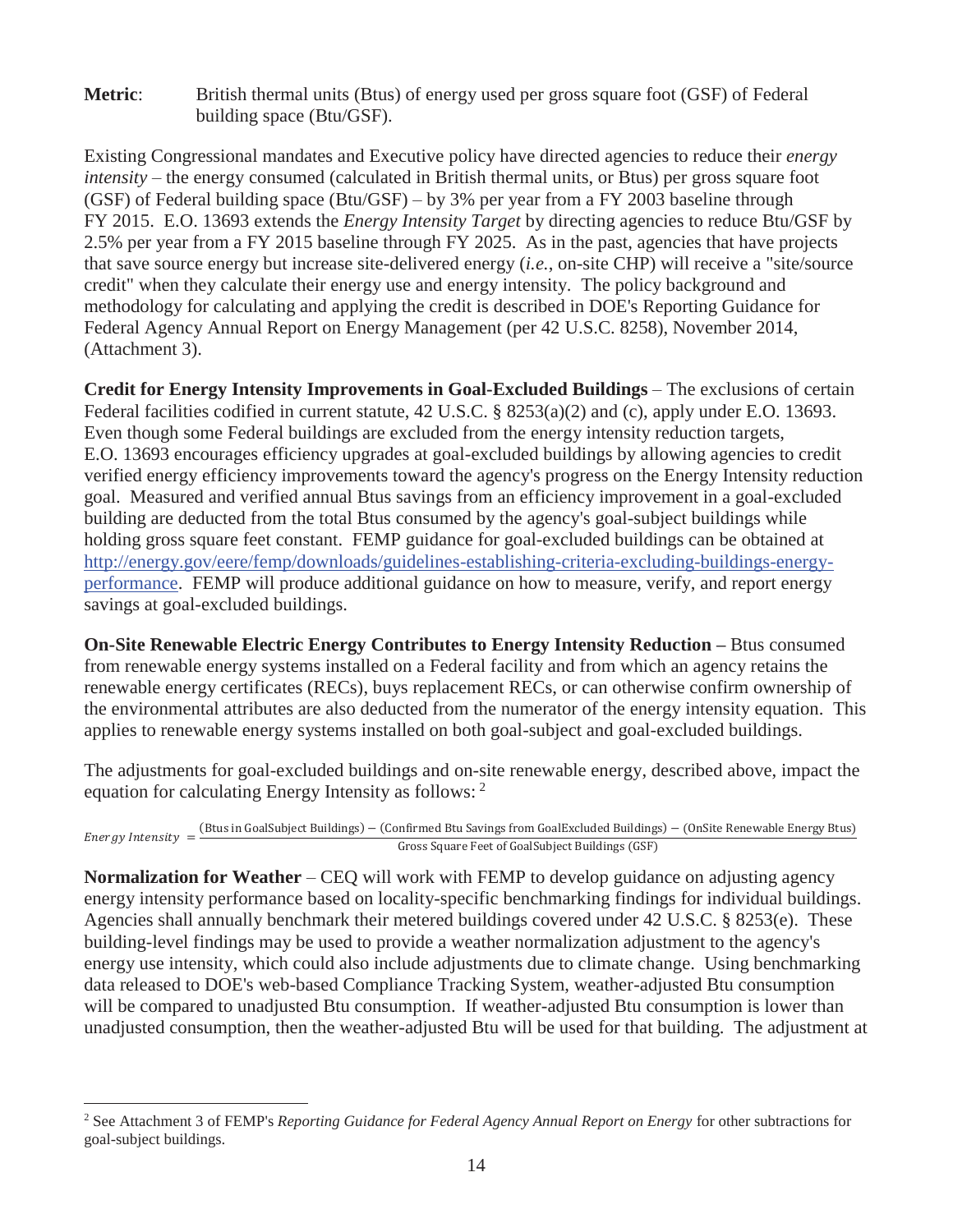the agency-level is the subtraction of the difference between weather-adjusted and unadjusted Btu consumption for all benchmarked buildings covered under 42 U.S.C. § 8253(f).

All adjustments to agency energy intensity metrics will be accounted for separately and FEMP's annual report data tables will transparently show progress from the base year with and without the adjustments. The credit is applied to the agency's overall Btu (for those buildings that have been benchmarked) and is an adjustment to the performance metric (Btu/GSF) used for FEMP and scorecard purposes.<sup>3</sup>

**Adjustment for Agency Progress to Date** – Agencies that achieve the FY 2015 (from the FY 2003 baseline) statutorily-required energy intensity reduction under 42 U.S.C. § 8253(a) may have less immediate opportunity to meet the new targets of 2.5% annual reductions thru FY 2025 from FY 2015 baseline. For purposes of scorecard assessment (assignment of green, yellow, red), agencies that achieved a 30% or greater reduction in energy intensity during the 2003 to 2015 goal period, but are under-performing on the 2015 to 2025 goal, may choose an alternative target of a combined total reduction in energy intensity of 47.5% from 2003 to 2025. Annual targets for scorecard tracking purposes will be based on the total adjusted percentage reduction required between 2015 and 2025 divided by 10 years.

**Meters** – Agencies should continue to meter their Federal buildings for energy (electricity, natural gas, and steam) and water, as required by section 543(e) of the National Energy Conservation Policy Act (NECPA) (42 U.S.C. § 8253(e)). FEMP metering guidance is available at http://energy.gov/sites/prod/files/2014/11/f19/metering\_guidance.pdf.

The following recommended tools should be considered for achieving energy intensity goals:

# **E.O. section 3(a)(i)(A):** *using remote building energy performance assessment auditing technology*

Remote building energy performance assessment auditing technology, or remote building auditing technology, is analytics software that leverages existing advanced metering infrastructure and building energy monitoring and control equipment to provide real-time data visualizations of a building's energy use and operations. Both the  $GSA<sup>4</sup>$  and  $DOD<sup>5</sup>$  successfully tested this technology in 2014. Agencies are encouraged to utilize remote auditing technologies at appropriate facilities to 1) improve energy use diagnostics, 2) monitor and measure energy demand, and 3) reduce the cost of on-site audits. Remote audit technology in combination with an on-site energy manager can provide the findings needed to fulfill comprehensive evaluation requirements of Energy Independence and Security Act of 2007 (EISA) section 432 (42 U.S.C. § 8253(f)(3)). As long as the findings identify potential efficiency measures and the associated implementation costs and energy or water savings, remote audit technology can supplement or replace a traditional audit for this requirement.

#### **E.O. section 3(a)(i)(B):** *participating in demand management programs*

Demand management programs, also known as demand-side management (DSM), are programs where electric utilities engage with customers to reduce or shift electricity consumption during peak-demand hours of the day (*i.e.*, business hours). For the energy intensity target, agencies can use DSM programs to reduce total electricity consumption during peak periods. For instance, an agency's DSM agreement

 $\overline{a}$ <sup>3</sup> Some agencies, such as DOD, may have buildings that are not, and may not be practically, registered in DOE's Compliance Tracking System. Such agencies may work with CEQ, OMB, and FEMP to determine if weather adjustments can be made for these buildings.

<sup>4</sup> http://www.gsa.gov/portal/content/192343

<sup>5</sup> https://www.serdp-estcp.org/News-and-Events/Blog/Expediting-Building-Energy-Audits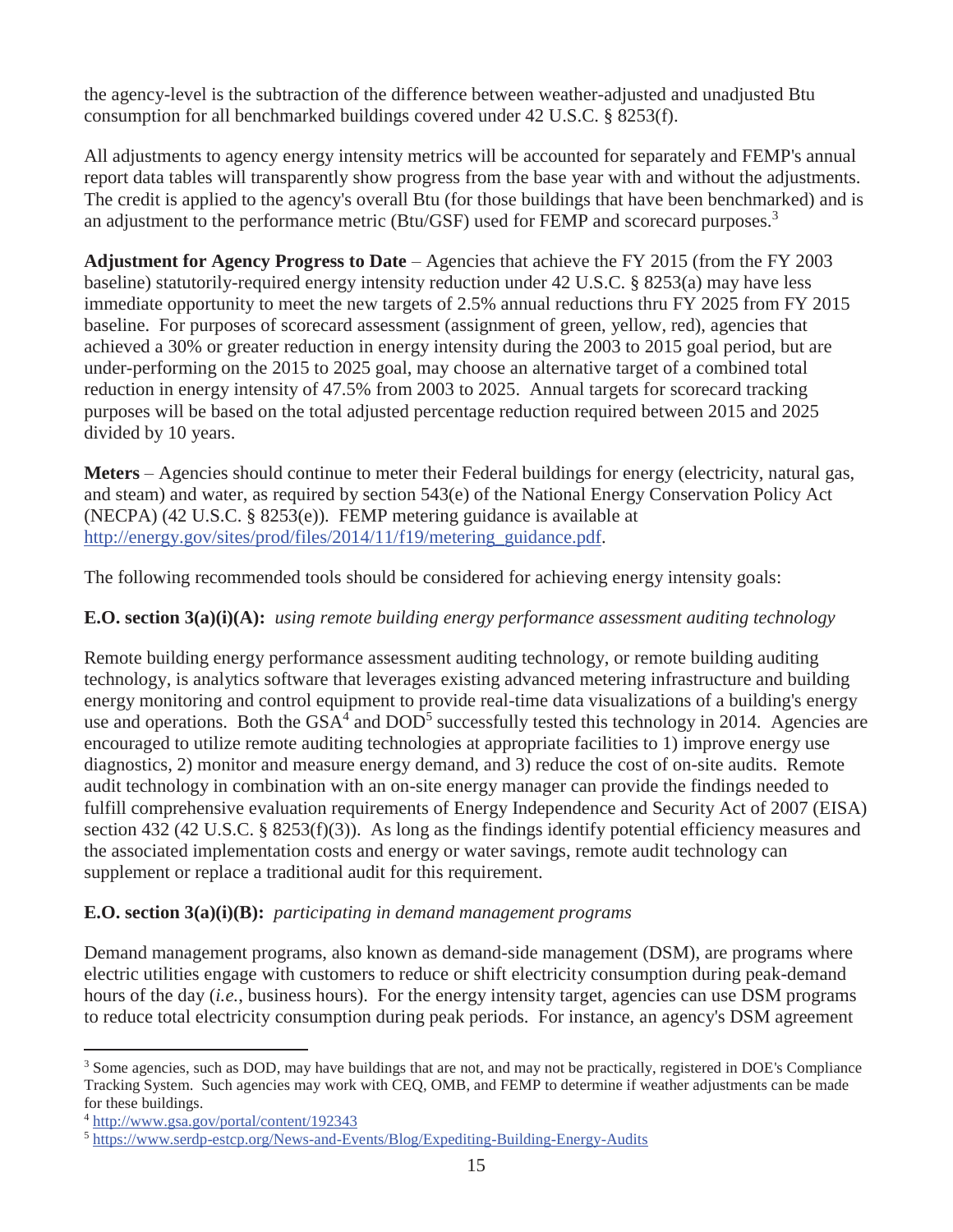with a utility could require the agency to reduce its air conditioning load during hot summer days. The agency achieves this goal by turning off its building's air conditioning for brief intervals during specified time periods. By doing this, the agency reduces energy consumption and helps the electric utility avoid bringing high-cost peak generating resources online. Opportunities for DSM vary by region and utility market. Agencies are encouraged to implement DSM in their buildings and can consult with GSA, the Defense Logistics Agency (DLA), or their local electric utility for more information.

#### **E.O. section 3(a)(i)(C):** *ensuring that monthly performance data is entered into the Environmental Protection Agency (EPA) ENERGY STAR Portfolio Manager for covered buildings*

EPA's ENERGY STAR Portfolio Manager is an online tool for measuring and tracking energy and water consumption, as well as GHG emissions from buildings. Agencies can use the tool to track performance of one building or a whole portfolio of buildings in a secure online environment. Users enter consumption data, cost information, and operational use details and then the tool uses the data to track over 100 metrics. The metrics can be compared with a yearly baseline, national medians, and other buildings in an account-holder's portfolio. The tool is available at https://www.energystar.gov/buildings/facility-owners-and-managers/existing-buildings/use-portfoliomanager.

Agencies have statutory requirements to benchmark metered buildings that are, or are part of, facilities covered under the requirements of 42 U.S.C. § 8253(f)(8). FEMP's guidance for these requirements is located at http://energy.gov/sites/prod/files/2014/09/f18/benchmarking\_guidance08-2014.pdf.

# **E.O. section 3(a)(i)(D):** *incorporating, where feasible, the consensus-based, industry standard Green Button data access system into reporting, data analytics, and automation processes*

The *Green Button* initiative is a utility-led effort that provides utility customers with easy and secure access to their energy use information. Customers can securely download detailed data on their energy use by clicking the Green Button icon on their electric utility's website. This information can help agencies obtain interval data from utility meters to help analyze energy inefficiencies within building systems based on hourly and/or daily consumption patterns. More information on the Green Button program, including a list of participating electric utility companies, can be found at http://energy.gov/data/green-button. FEMP is working on guidance for using Green Button at Federal facilities.

# **E.O. section 3(a)(i)(E):** *implementing space utilization and optimization practices and policies*

The Federal Management Regulation: Assignment and Utilization of Space (41 CFR § 102-79.15) directs agencies to "provide assignment and utilization services that will maximize the value of Federal real property resources and improve the productivity of the workers housed therein." In July 2011 (subsequently updated in 2012), GSA published a document to assist agencies with optimal allocation of space to meet business goals, reduce operating costs, and promote an effective and productive workplace, available at

http://www.gsa.gov/graphics/ogp/Workspace\_Utilization\_Banchmark\_July\_2012.pdf.

More recently, OMB announced the "Reduce the Footprint" policy (https://www.whitehouse.gov/sites/default/files/omb/financial/memos/implementation-reduce-thefootprint.pdf) and National Strategy for the Efficient Use of Real Property (https://www.whitehouse.gov/sites/default/files/omb/financial/national-strategy-efficient-use-realproperty.pdf). GSA's Total Workplace program (http://www.gsa.gov/portal/content/178259) provides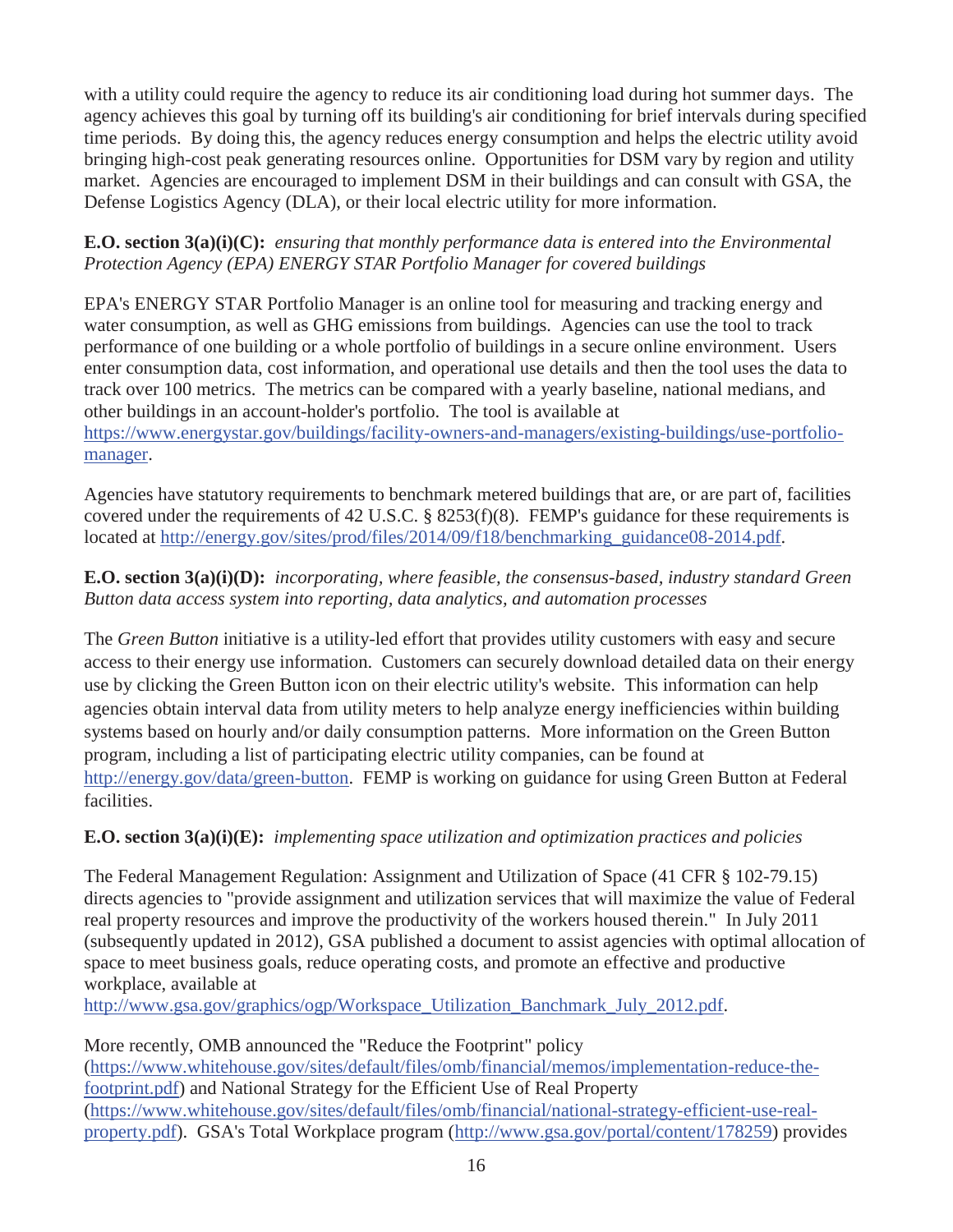guidance and solutions for agencies to rethink space to achieve efficiencies, increase productivity and meet sustainability goals.

# **E.O. section 3(a)(i)(F):** *identifying opportunities to transition test-bed technologies to achieve the goals of this section*

*Test-bed* technologies, which have successfully achieved energy savings in pilot demonstrations but have not transitioned to large-scale commercial deployment, present opportunities for agencies to catalyze new technologies. GSA's Green Proving Ground<sup>6</sup> and DOD's Environmental Security Technology Certification Program  $(ESTCP)^7$  are examples of test-bed technology demonstration programs.

### **E.O. section 3(a)(i)(G):** *conforming, where feasible, to city energy performance benchmarking and reporting requirements*

Some state and local governments have benchmarking and reporting requirements for buildings in their jurisdictions. Agency participation supports the success of these local government programs and may encourage broader participation from other building owners. Agencies are expected to conform to benchmarking and reporting requirements, where feasible. Participation supports Federal Open Data goals and encourages efficiencies through greater transparency.

# **2. Data Center Efficiency**

**E.O. section 3(a)(ii)** *improving data center energy efficiency at agency facilities by:* 

- *(A) ensuring the agency chief information officer promotes data center energy optimization, efficiency, and performance;*
- *(B) installing and monitoring advanced energy meters in all data centers by fiscal year 2018; and*
- *(C) establishing a power usage effectiveness target of 1.2 to 1.4 for new data centers and less than 1.5 for existing data centers*

# **Calculating Power Usage Effectiveness (PUE)**

PUE is a measure of how efficiently a computer data center infrastructure uses energy. Specifically, it is the ratio of total energy use to that of information technology (IT) equipment.

> $PUE =$ Total (Data Center) Facility Annual Energy Use **IT Equipment Annual Energy Use**

- 1. *Total (Data Center) Facility Annual Energy Use* includes all *IT Equipment Energy*, plus power delivery and cooling system components, lighting, and all other energy using devices that support the IT equipment.
- 2. *IT Equipment Annual Energy Use* includes the energy associated with all of the IT equipment (*e.g.*, computers, storage, and network equipment).

**Coordination** – All actions taken to meet these goals shall be planned and implemented in coordination with other Federal data center initiatives, including those outlined in the National Defense Authorization

 $\overline{a}$ 

<sup>6</sup> http://www.gsa.gov/portal/category/102491

<sup>7</sup> https://www.serdp-estcp.org/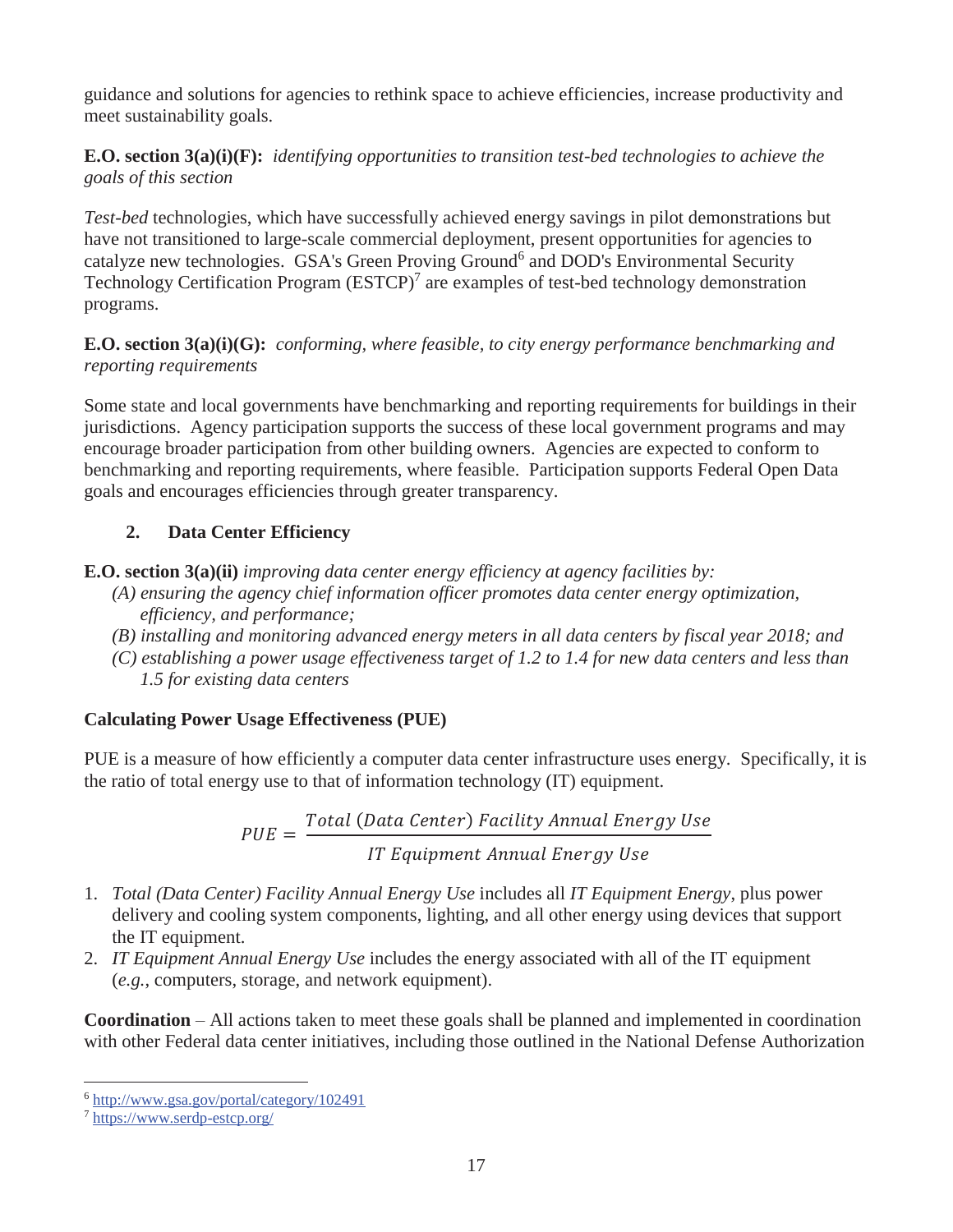Act for Fiscal Year 2015, Pub. L. 113-291, section 834, *Federal Data Center Consolidation Initiative,*<sup>8</sup> as well as current and future policies supported by OMB and/or the Federal Chief Information Officers (CIO) Council.

At least twice per year, the Federal Electronics Stewardship Working Group (FESWG) and the Federal Data Center Task Force shall have a joint meeting for the purpose of coordinating activities and sharing insights.

**Training** – Agencies shall put in place policies and procedures to have data center staff trained and certified in data center energy efficiency, such as through programs offered by FEMP or other relevant programs or certifications.

All core<sup>9</sup> data centers, to include existing, new and planned, shall have at least one certified Data Center Energy Practitioner (DCEP), either on-site or centralized, assigned to manage data center performance and continued optimization. A single DCEP may manage multiple data centers. The DCEP shall coordinate with the agency CIO to meet the targets in E.O. 13693 and in these Instructions. As outlined in the Federal Information Technology Acquisition Reform Act (FITARA), the agency CIO is accountable for all agency technology investments.<sup>10</sup>

**Metering** – The advanced energy meters installed by agencies as appropriate in all data centers shall be meters that enable the active tracking of power usage effectiveness (PUE) for the data center, as well as promote implementation of Data Center Infrastructure Management (DCIM). All Development Modernization and Enhancement (DM&E) funding requests shall include funding to implement metering if not already in place.

For data centers undergoing or planned for consolidation prior to fiscal year 2018, agencies may defer installation of advanced energy meters until consolidation activities are complete, but no later than the end of fiscal year 2018. For data centers undergoing or planned for closure prior to FY 2018, installation of advanced energy meters is not required. In order to maintain consistency with the policies of the EPA's ENERGY STAR program for data centers, to the maximum extent practicable, meters to measure the IT energy use of the data center should be installed at the output of the Uninterruptible Power Supply (UPS). For more information, refer to the ENERGY STAR website at: http://portfoliomanager.supportportal.com/link/portal/23002/23010/Article/34501/How-do-I-meter-mydata-center-s-IT-energy-for-ENERGY-STAR-certification.

*New data centers<sup>11</sup>* shall be designed and built with advanced energy and water meters, as applicable. For *existing data centers* that are unable to cost-effectively install advanced meters by FY 2018, agencies shall evaluate alternatives that will allow the consolidation and/or closure of these data centers, including consolidation with or migration to other data centers (either owned by the agency or other public or private organizations) and transition to cloud services. Agencies shall report on the conclusions of these evaluations and subsequent actions when reporting on progress meeting the metering goals outlined in E.O. 13693 and in these Instructions.

-

<sup>8</sup> http://www.gpo.gov/fdsys/pkg/PLAW-113publ291/pdf/PLAW-113publ291.pdf

<sup>&</sup>lt;sup>9</sup> Questions regarding which data centers qualify as "core" and "non-core" should be directed to the OMB Office of E-Government and Information Technology (E-Gov).<br><sup>10</sup> FITARA: https://www.congress.gov/bill/113th-congress/house-bill/1232.

<sup>&</sup>lt;sup>11</sup> For this purpose "new data centers" are defined as any data center receiving DM&E funds in FY2017 or any subsequent year.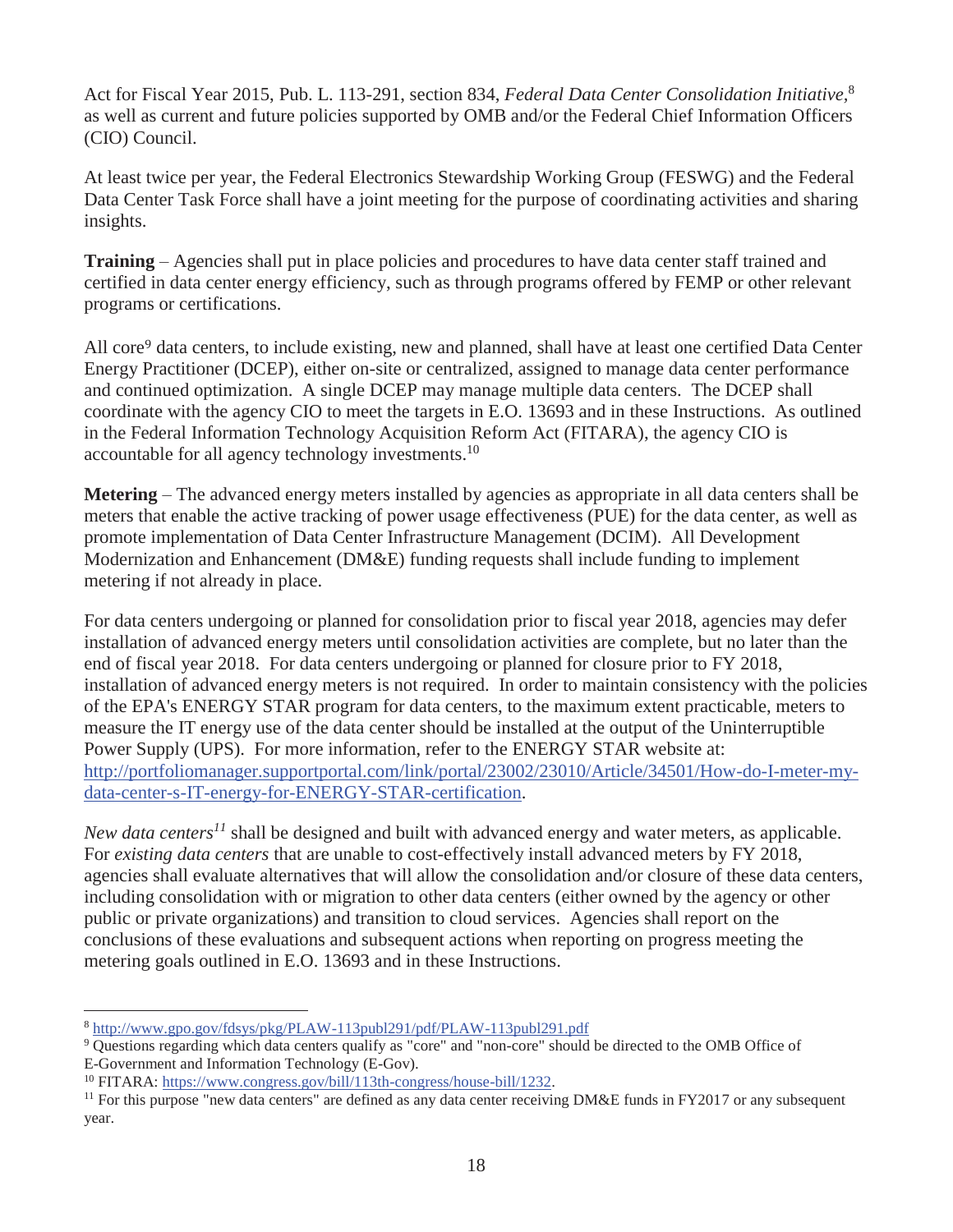**PUE Targets** – New data centers shall be designed and operated to maintain a PUE of at most 1.4, and are encouraged to be designed and operated to achieve a PUE of 1.2. When cost-effective, agencies are encouraged to design for and achieve a PUE of less than 1.2 in new data centers. To increase the speed of cloud adoption, agencies shall adopt a cloud-first or cloud-by-default policy when developing or purchasing new systems.12 Existing data centers shall be improved and operated to achieve a PUE of less than 1.5. When cost-effective, agencies are encouraged to achieve a PUE of less than 1.5 in existing data centers. For existing data centers that are unable to cost-effectively achieve a PUE of less than 1.5, agencies shall evaluate alternatives that will allow consolidation and/or closure of these data centers, including consolidation with or migration to other data centers (either owned by the agency or other public or private organizations) and transition to cloud services. Agencies shall report on the conclusions of these cloud evaluations and any subsequent actions to the OMB Office of E-Government and Information Technology through the IT Dashboard, and data center power usage data through the Integrated Data Collection (IDC) via DataPoint in order to assess progress toward meeting the PUE goals outlined in E.O.

**Best Practices** – The agency CIO should develop, issue and implement policies, procedures and guidance for data center energy optimization, efficiency, and performance. In addition, the *Federal Information Technology Acquisition Reform Act* (FITARA) requires each agency to submit a multi-year Data Center Consolidation and Optimization Strategic Plan to OMB beginning in FY 2016.<sup>13</sup> The performance plan for each agency should include accountability to the data center metrics outlined in E.O. 13693 and in these Instructions. Agencies needing technical assistance in meeting these data center goals should contact FEMP for technical assistance at no cost to the requesting agency.<sup>14</sup> Agencies are encouraged to join FEMP's Better Buildings Challenge for Data Centers.<sup>15</sup>

When applicable, and cost-effective, agencies should install and monitor advanced water meters in data centers.

**Contracted Data Centers and Cloud Services** – When cost-effective, agencies are encouraged to use Federal data center shared service providers and contracted data center services, including cloud services, which are provided through data centers that meet the above requirements for new data centers (*e.g.*, a PUE of at most 1.4, but preferably 1.2 or better). To the extent practicable and in accordance with applicable acquisition laws, regulation and policies, agencies shall demonstrate procurement preference for data centers with the lowest demonstrated PUE. In addition, any new data center contract or procurement vehicle shall require the contractor to regularly report PUE data to the contracting agency. Agencies may also include procurement preference for data centers and cloud service providers that use green power, as defined by EPA's Green Power Partnership.<sup>16</sup>

**Reporting** – To avoid unnecessary duplication of efforts, agencies shall report their data for this section quarterly, including installation of advanced meters and reporting of PUE, through the Office of Management and Budget's Integrated Data Collection for data center metrics, or any future OMB reporting vehicle.

 $\overline{a}$ 

<sup>&</sup>lt;sup>12</sup> https://www.whitehouse.gov/sites/default/files/omb/assets/egov\_docs/federal-cloud-computing-strategy.pdf

<sup>&</sup>lt;sup>13</sup> Agency data center energy optimization strategy to be included in the Data Center Consolidation and Optimization Strategic Plan template to be released by OMB in 2015.

<sup>&</sup>lt;sup>14</sup> http://energy.gov/eere/femp/data-center-energy-efficiency

<sup>15</sup> https://www4.eere.energy.gov/challenge/partners/data-centers

<sup>16</sup> http://www.epa.gov/greenpower/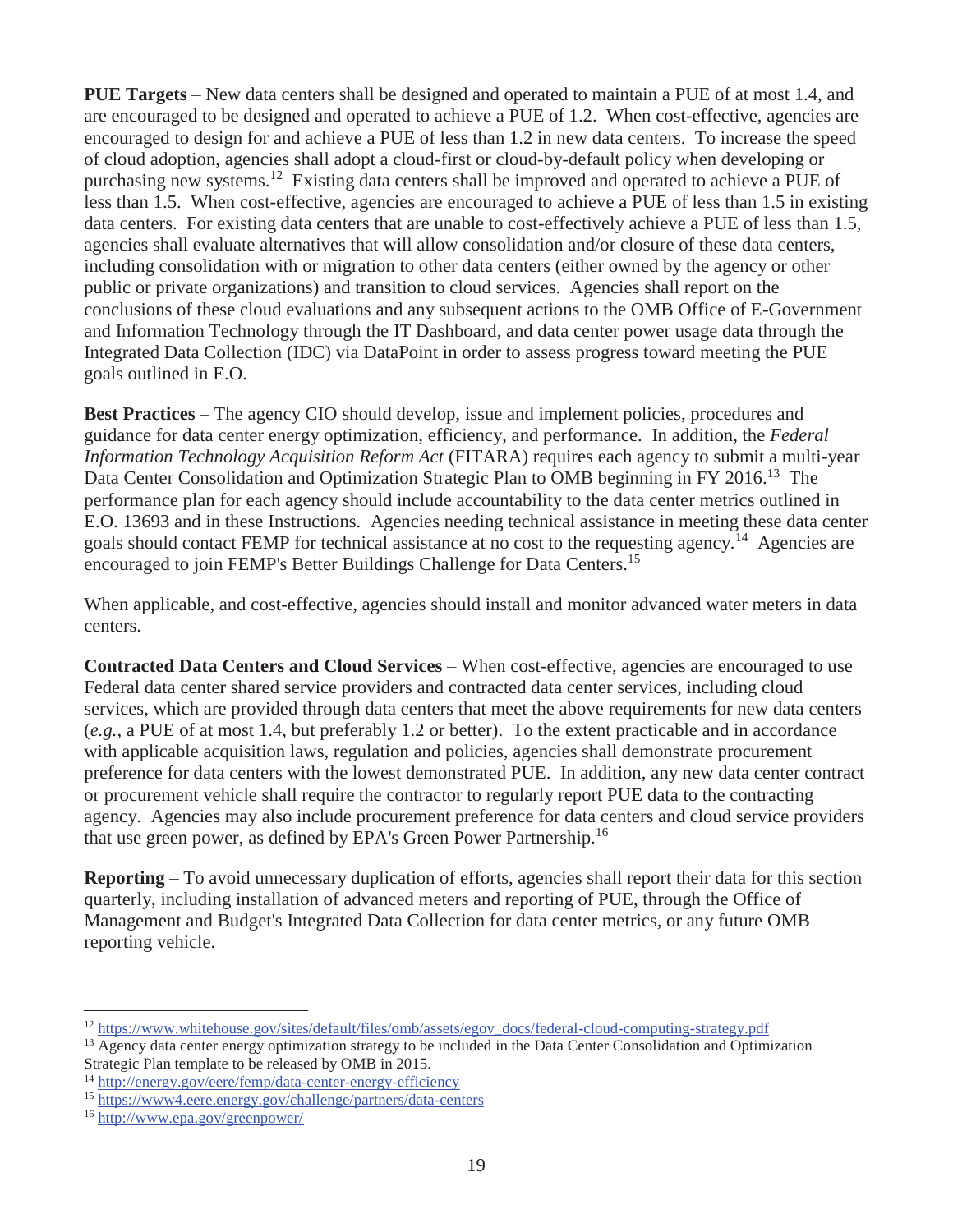Agencies shall include a summary of performance on these data center goals, including how the agency CIO is promoting these goals internally, in their annual SSPP.

**Definitions** – *Data centers* at *agency facilities* means all Federal data centers – data centers owned, operated, or maintained by or on behalf of the agency, irrespective of the size, as defined by OMB for data center reporting in the IDC.<sup>17</sup> This definition includes contractor/commercial facilities containing government-funded IT equipment.

*Existing* data centers are enduring data centers, and do not include any data center planned for closure by the end of FY 2018 under the Federal Data Center Consolidation Initiative, or other applicable activities. "New" data centers are those entering the formal design phase after the end of FY 2015. Reporting on "New" data centers shall commence in accordance with OMB reporting guidelines.

# **3. Clean Energy Target**

**E.O. section 3(b):** *ensure that at a minimum, the percentage of the total amount of building electric energy and thermal energy [that is] clean energy, accounted for by renewable electric energy and alternative energy, [meets targets specified in 3(b)(i), 3(b)(ii), 3(b)(iii), 3(b)(iv), and 3(b)(v)]* 

| Target:            | Obtain specified shares of total energy from clean energy by FY 2025.                  |
|--------------------|----------------------------------------------------------------------------------------|
| <b>Milestones:</b> | Not less than 10% in fiscal years 2016 and 2017;                                       |
|                    | Not less than 13% in fiscal years 2018 and 2019;                                       |
|                    | Not less than 16% in fiscal years 2020 and 2021;                                       |
|                    | Not less than 20% in fiscal years 2022 and 2023;                                       |
|                    | Not less than 22.5% in fiscal year 2024; and                                           |
|                    | Not less than 25% in fiscal year 2025 and each year thereafter.                        |
| <b>Baseline:</b>   | Annual targets measured against total energy consumption in respective year.           |
| Metric:            | Percent of total energy comprised of renewable electric energy and alternative energy. |

Previous renewable energy consumption goals directed agencies to obtain targeted percentages of renewable electric energy relative to total electricity use but excluded non-electric energy (*i.e.*, thermal) from the equation. As a result, these goals did not count the contributions of many alternative technologies such as thermal renewable. The clean energy target in E.O. 13693 is an electric and thermal energy<sup>18</sup> target directing agencies to obtain not less than 25% of their total facility energy from clean energy sources by 2025.

The clean energy target will use British Thermal Units (Btus) for tracking, reporting, and OMB scorecard purposes. Therefore, renewable electric energy purchased in kilowatt-hours (kWh) will be converted to Btus with the following factor – one kWh equals  $3,412$  Btus.<sup>19</sup>

The following clean energy target equation demonstrates how the Clean Energy Share<sup>20</sup> is calculated:

 $\overline{a}$ 

<sup>&</sup>lt;sup>17</sup> Integrated Data Collection: https://community.max.gov/x/LhtGJw.<br><sup>18</sup> Thermal energy, for *Clean Energy Target* accounting purposes, means all forms of non-electric energy which is primarily the energy delivered as heating or cooling. Examples of thermal energy are fuels used in furnaces and solar water heaters and Btus of energy received from ground sourced heat pumps.

<sup>&</sup>lt;sup>19</sup> http://www.eia.gov/energyexplained/index.cfm?page=about\_energy\_units

<sup>&</sup>lt;sup>20</sup> The term "Clean Energy Share" refers to the percent of Clean Energy relative to total energy.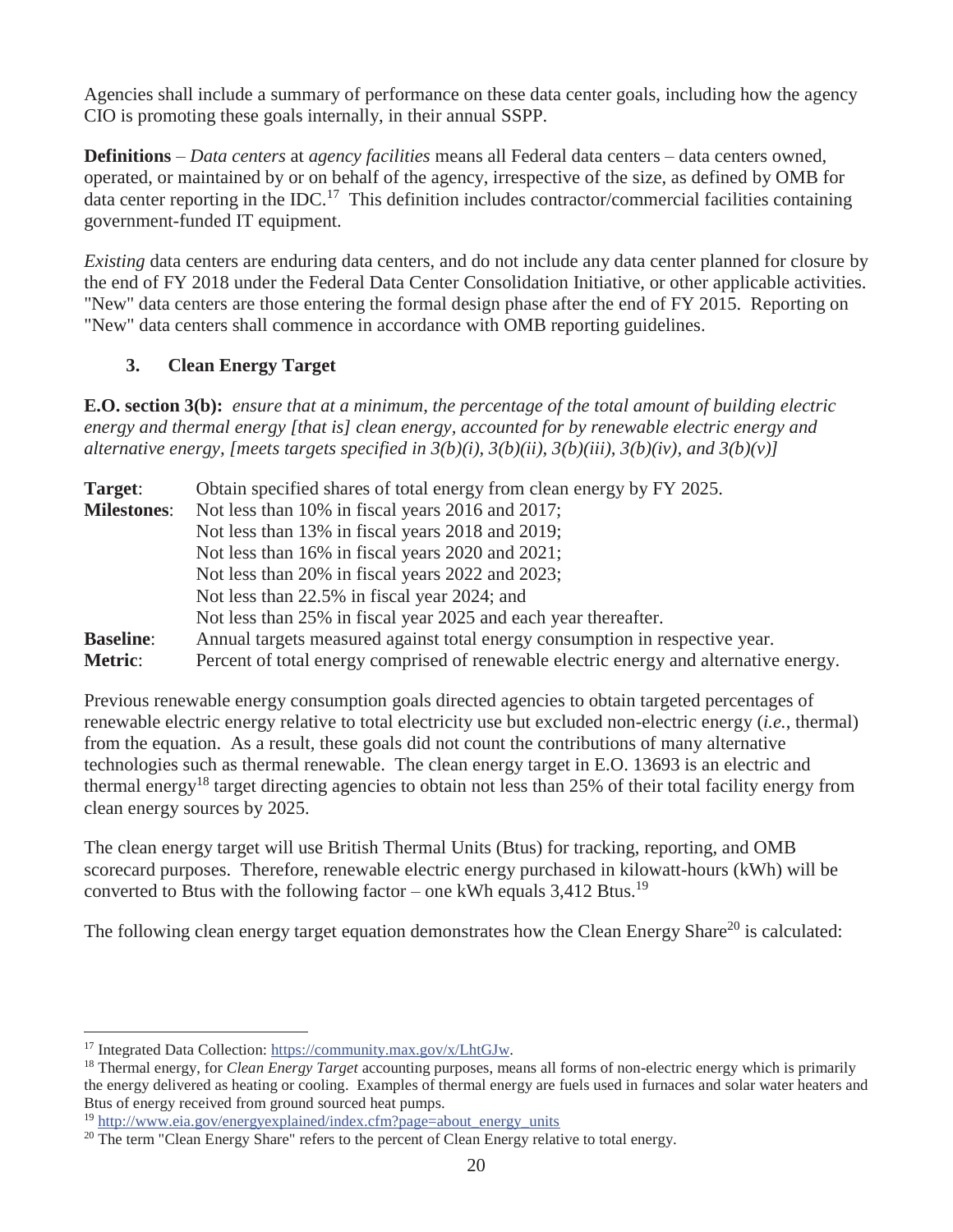Clean Energy Share  $(\%) = \frac{(Renewable Electric (Btus)) + (Alternative Energy (Btus))}{\sqrt{n} + (AtrA) + (BtrA)}$ Total Energy (Btus)

In this equation, the denominator, *total energy*, equals the sum of all electric energy and thermal energy consumed by an agency's goal-subject and goal-excluded buildings. *Renewable electric* equals the total amount of renewable electric energy purchased or consumed by agency buildings that came from sources discussed below in section III.A.4. of these Instructions. *Alternative energy* can come from thermal or electric energy sources and is defined in E.O. 13693 to include options such as renewable heat sources (including biomass, solar thermal, geothermal, waste heat, and renewable combined heat and power [CHP]), non-renewable CHP, small modular nuclear reactors (SMR), fuel cell energy systems, energy generation with active capture and storage of carbon dioxide emissions (otherwise known as carbon capture and storage, or CCS), and other alternative energy approaches that advance the policy set forth in section 1 and achieve the goals of section 2 of E.O. 13693.

**Accounting for Renewable Electric and Alternative Energy Btus –** Accounting for the clean energy target varies by type of energy generation and fuel. The simplest accounting is for technologies that generate electric and/or thermal energy with negligible life-cycle GHG emissions, including:

- 1) Renewable electric (*e.g.*, electricity from wind, solar, geothermal, incremental hydropower);
- 2) Renewable heat or thermal (*e.g.*, solar thermal, biomass boiler);
- 3) Combined heat and power (CHP) powered exclusively with a renewable fuel  $(e.g., \text{biomass})$ ;  $^{21}$
- 4) Small modular nuclear reactor (SMR); and
- 5) Fuel cell energy system powered exclusively with a renewable fuel (*e.g.*, fuel cell powered by hydrogen extracted from biogas).

All of the Btus consumed from the five technologies listed above, and other technologies approved by CEQ and OMB as having negligible life-cycle GHG emissions, count in the numerator of the clean energy target equation. See Table 2, below, for specific guidance on whether Btus are counted as renewable electric energy or alternative energy.

For CHP and fuel cells that are powered exclusively by fossil fuel (*e.g.*, natural gas), the total Btus counted as alternative energy are calculated as follows:

- 1) Calculate the total Btus embedded in the fuel used to power the CHP or fuel cell system (*e.g.*, natural gas);
- 2) Calculate the Btus of useful electric and/or thermal energy, respectively, produced by the CHP or fuel cell system and that are consumed by the agency (usually by means of meters connected to the system);
- 3) Calculate and add together the Btus of electricity (based on eGRID<sup>22</sup>) and/or natural gas (based on an 80% efficient natural gas boiler<sup>23</sup>) required to produce the equivalent amount of useful Btus of electric and thermal energy, respectively, as calculated in number 2, above; and
- 4) Subtract the total Btus in number 1 from the total Btus in number 3 to obtain the total Btus counted as alternative energy.

Accounting is more complex for CHP and fuel cells that are powered by a mix of fossil and renewable fuel. Consider a CHP system powered by a 50/50 blend on a Btu basis of coal and wood chips. The

 $\overline{a}$ <sup>21</sup> Combined heat and power (CHP) is an integrated unit generating both electric power and useful thermal energy.<br><sup>22</sup> Agencies should use the eGRID factor for the region within which their CHP facility is located and co

provided in eGRID) to Btus as necessary. (See http://www.epa.gov/cleanenergy/energy-resources/egrid/.)<br><sup>23</sup> The 80% efficiency assumption will be updated if new efficiency standards for conventional technology come into ef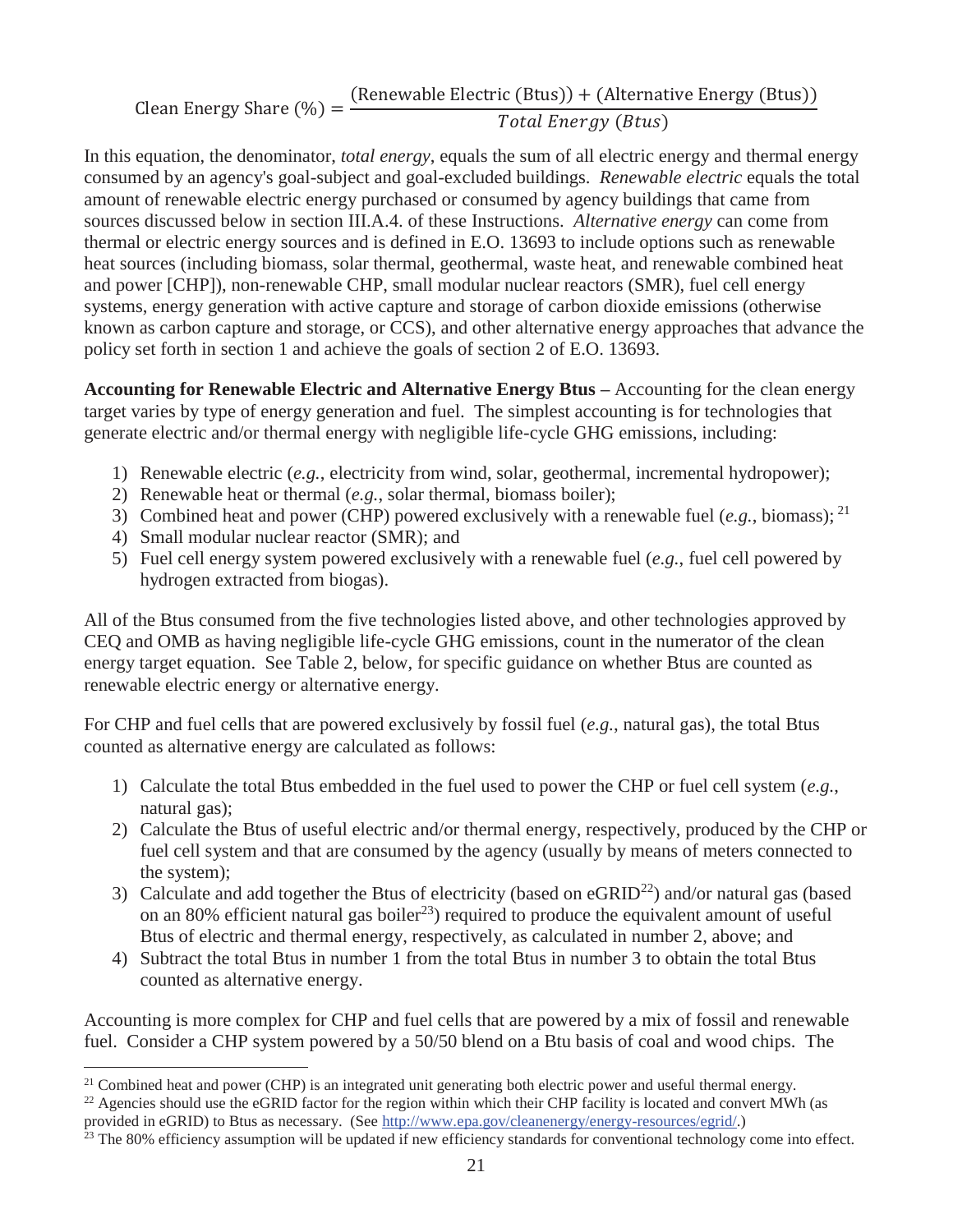system uses 2,000 billion Btus of fuel (half of which is wood chips) to produce 550 billion Btus of electric energy and 850 billion Btus of thermal energy each year. Since a renewable fuel (wood chips) produced half of this energy, half of the electric energy (275 billion Btus) counts toward the agency's renewable electric target and half of the thermal energy (425 billion Btus) counts in the alternative energy portion of the clean energy target. The portion of the fuel input and electric and thermal energy output attributable to coal is counted as discussed above for a CHP plant powered exclusively by fossil fuel.

Special attention is needed when accounting for the Btu benefits of a CHP facility that serves more than one customer or agency. For instance, consider a large centralized CHP facility that is operated by one agency (the Host agency) and delivers heat and electricity to several agencies (the *consuming*  agencies).<sup>24</sup> The consuming agencies pay for the heat and electricity and count those Btus in their total energy. The total Btu benefits of the CHP facility are calculated with the same methodology as discussed above and are then "dispersed" to consuming agencies based on the proportion of the facility's electricity and heat that they consume. The consuming agencies count their share of the total Btu benefits as alternative energy. The same methodology is used for dispersing renewable electric and alternative energy Btus if the CHP facility is powered with renewable fuel or a mix of renewable and fossil fuel. This methodology also applies to CHP facilities that are located off-site from the consuming agency's facility.

For CCS, the clean energy equation numerator only includes the share of Btus that is proportional to the share of captured and sequestered carbon dioxide  $(CO_2)$  emissions relative to total  $CO_2$  emissions from the respective power plant. However, this value shall be adjusted for the additional energy that is required to capture, compress, transport, and sequester the CO<sub>2</sub>. Future FEMP guidance will provide detailed accounting instructions for CCS.

Table 2 summarizes how different types of energy generation count as renewable electric and/or alternative energy (this table also applies to accounting for microturbines as discussed in section III.A.4. below).

|                            |                |                |                             | ັ                                  |
|----------------------------|----------------|----------------|-----------------------------|------------------------------------|
|                            | Produces       | Produces       |                             |                                    |
| Generator $(e.g.,$         | Electric       | <i>Thermal</i> | B <sub>tus</sub> counted as | B <sub>tus</sub> counted as        |
| <b>Boiler)</b> Fuel Source | Energy         | Energy         | Renewable Electric          | <i><b>Alternative Energy</b></i>   |
| 1. Renewable               | <b>Yes</b>     | N <sub>0</sub> | All electric Btus           | N/A                                |
| Renewable<br>2.            | N <sub>0</sub> | Yes            | N/A                         | All thermal Btus                   |
| 3.<br><b>Blend</b>         | Yes            | N <sub>o</sub> | <b>Electric Btus</b>        | N/A                                |
| (Renewable $&$             |                |                | proportional to             |                                    |
| Fossil)                    |                |                | renewable share of fuel     |                                    |
|                            |                |                | blend on a Btu basis        |                                    |
| <b>Blend</b><br>4.         | No             | <b>Yes</b>     | N/A                         | Thermal Btus proportional to       |
| (Renewable $&$             |                |                |                             | renewable share of fuel blend on a |
| Fossil)                    |                |                |                             | Btu basis                          |
| 5.<br>Renewable            | Yes            | <b>Yes</b>     | All electric Btus           | All thermal Btus <sup>25</sup>     |

**Table 2** – **Accounting for Renewable Electric and Alternative Energy from Generating Assets**

 $\overline{a}$ 

 $24$  This discussion of accounting for "multi-party" CHP facilities is a conceptual example and will not work for all multi-party CHP facilities. Contractual agreements vary from facility to facility and need to be accommodated in each facility's accounting framework.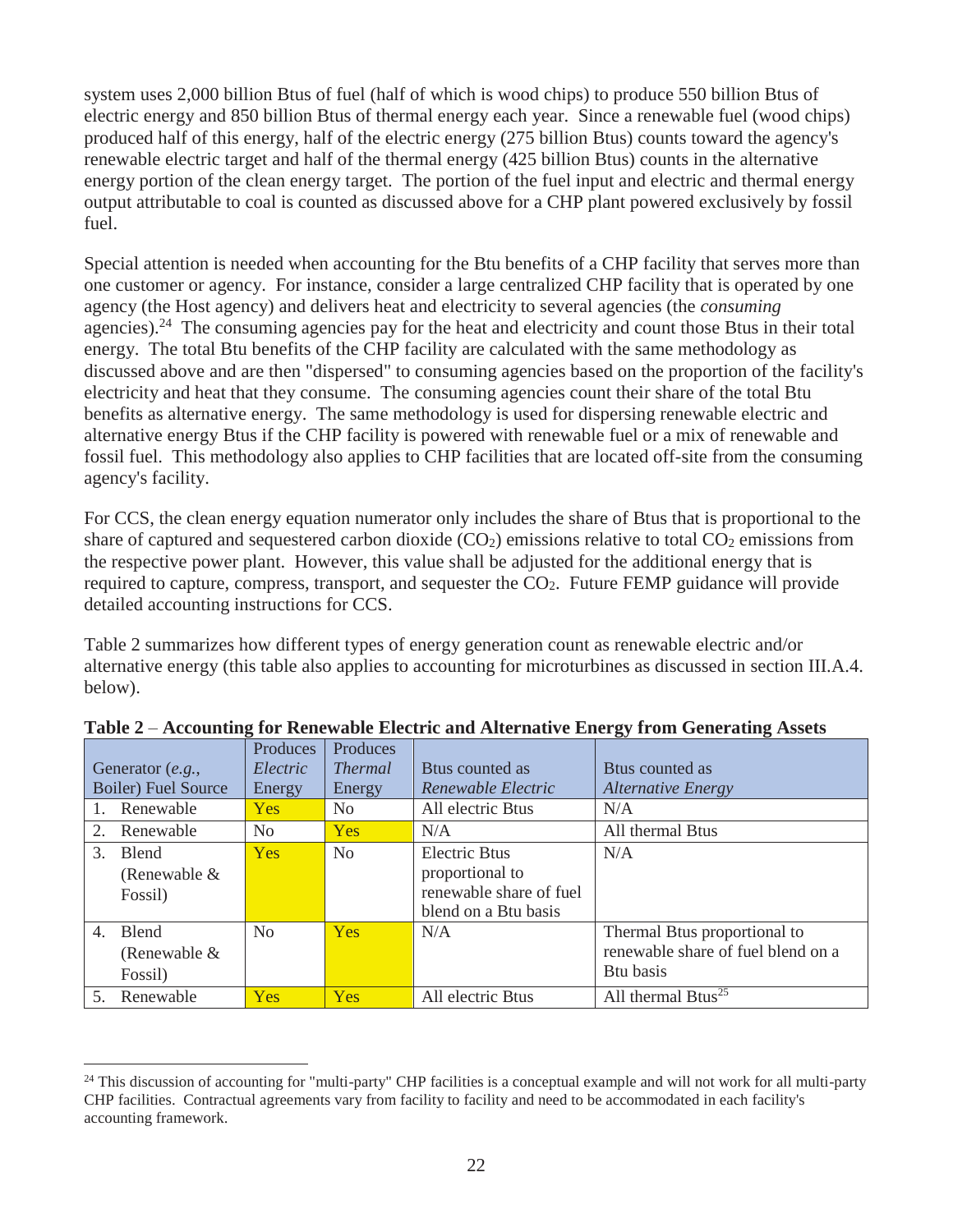|                            | Produces   | Produces       |                             |                                        |
|----------------------------|------------|----------------|-----------------------------|----------------------------------------|
| Generator $(e.g.,$         | Electric   | <i>Thermal</i> | B <sub>tus</sub> counted as | B <sub>tus</sub> counted as            |
| <b>Boiler)</b> Fuel Source | Energy     | Energy         | Renewable Electric          | <b>Alternative Energy</b>              |
| 6. Fossil                  | <b>Yes</b> | <b>Yes</b>     | N/A                         | All "net" Btus <sup>25</sup>           |
| 7.<br><b>Blend</b>         | <b>Yes</b> | <b>Yes</b>     | Electric Btus               | Thermal Btus proportional to           |
| (Renewable $&$             |            |                | proportional to             | renewable share of fuel blend plus     |
| Fossil)                    |            |                | renewable share of fuel     | all "net" Btus attributable to fossil  |
|                            |            |                | blend                       | share of fuel $mix^{25}$               |
| 8.<br><b>Small Modular</b> | <b>Yes</b> | <b>Yes</b>     | N/A                         | All electric and /or thermal Btus      |
| <b>Nuclear Reactor</b>     |            |                |                             |                                        |
| 9.<br>Energy               | <b>Yes</b> | N <sub>0</sub> | N/A                         | Electric Btus proportional to share of |
| Generation with            |            |                |                             | generating unit's total $CO2$          |
| active $CCS26$             |            |                |                             | sequestered adjusted for additional    |
|                            |            |                |                             | energy required to capture,            |
|                            |            |                |                             | compress, transport, and sequester     |
|                            |            |                |                             | the $CO2$ .                            |

**Relationship between Clean Energy Target and Renewable Electric Target** – The renewable electric target and clean energy target are fixed at 30% of electric energy and 25% of total energy, respectively. The amount of alternative energy required by the clean energy target depends on the share of electric energy used by the agency. Table 3 compares three sample agencies to show how the share of electric energy determines the amount of alternative energy needed to meet the clean energy target.

| Table 3 – Comparison of Clean Energy Target Energy Mix Based on Share of Electric Energy |  |  |  |  |  |  |
|------------------------------------------------------------------------------------------|--|--|--|--|--|--|

|                                            | Agency A               | Agency B              | Agency C              |
|--------------------------------------------|------------------------|-----------------------|-----------------------|
|                                            | Higher Share of        | Equal Electric and    | Higher Share of       |
| <b>Agency Energy Mix</b>                   | <b>Electric Energy</b> | <b>Thermal Energy</b> | <b>Thermal Energy</b> |
| 1. Total Energy (Btus)                     | 100                    | 100                   | 100                   |
| 2. Electric Energy (Btus)                  | 70                     | 50                    | 30                    |
| 3. Thermal Energy (Btus)                   | 30                     | 50                    | 70                    |
| 4. Clean Energy Target (Btus)              | 25                     | 25                    | 25                    |
| 5. Renewable Electric Target (Btus)        | 21                     | 15                    | 9                     |
| 6. Alternative Energy needed to meet       | 4                      | 10                    | 16                    |
| Clean Energy Target (Btus)                 |                        |                       |                       |
| 7. Renewable Electric + Alternative Energy | 25                     | 25                    | 25                    |
| (Btus)                                     |                        |                       |                       |

Row 1 assumes that each agency consumes 100 Btus of total energy in 2025. Rows 2 and 3 show each agency's share of electric energy and thermal energy relative to the 100 Btus of total energy. Row 4 calculates the clean energy target (25% of total energy) and Row 5 shows the total renewable electric energy required by the renewable electric target (30% of total electric energy). The value in Row 5 is largest for **Agency A** since that agency has the highest share of electric energy relative to total energy. **Agency C** has the smallest value in Row 5 because it has the smallest share of electric energy relative to total energy. Row 6 subtracts the renewable electric target Btus (Row 5) from the clean energy target Btus (Row 4) to display the alternative energy Btus needed to meet the clean energy target. The value in

 $\overline{a}$ <sup>25</sup> The term "net" means the difference between the amount (measured in Btus) of energy required to produce the desired electricity and heat from 1) separate electric and heat generators and 2) the CHP facility. The Environmental Protection Agency will release a calculator tool for agencies to use for estimating energy savings from CHP faci

<sup>&</sup>lt;sup>26</sup> This description assumes that the facility uses 100% fossil fuel. Agencies should consult with CEQ, OMB, and FEMP for guidance on accounting for possible CCS projects that use 100% biomass or co-firing.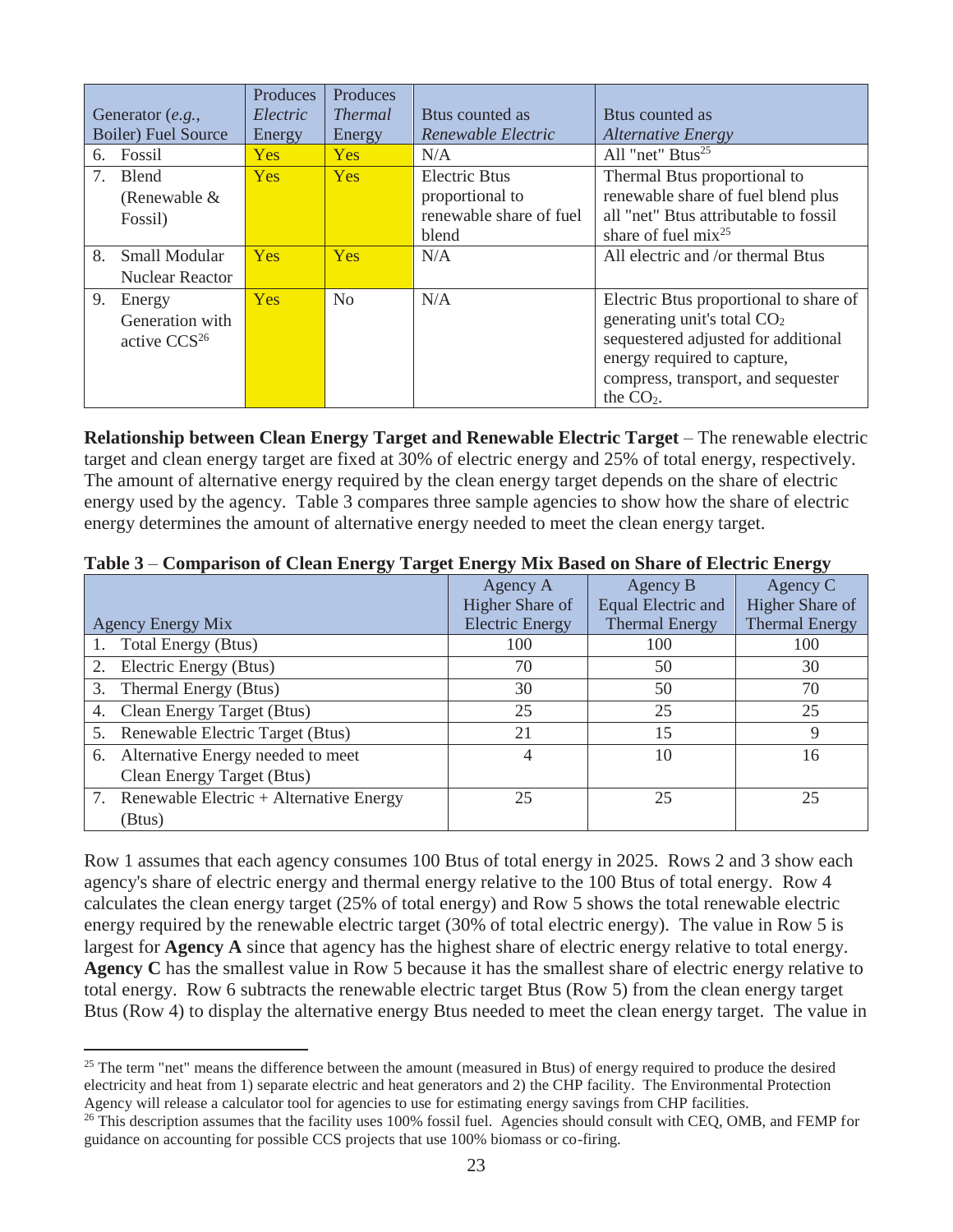Row 6 is lowest for **Agency A** and highest for **Agency C** due to the differing amounts of renewable electric energy (Row 5). **Figure 1** provides a graphical comparison of this example.





#### **No Cap on the Contribution of Renewable Electric Energy toward the Clean Energy Goal** –

Renewable electric energy consumed in excess of the renewable electric target is counted toward the clean energy target and reduces the amount of alternative energy needed. In contrast, alternative energy consumed in excess of the clean energy target does not count toward the renewable electric target. Table 4 shows how this accounting works for a sample agency that exceeds the renewable electric target and another agency that consumes more alternative energy than required by the clean energy target.

|    |                                       | $A$ gency $X$             | $A$ gency Y               | Agency Z                  |
|----|---------------------------------------|---------------------------|---------------------------|---------------------------|
|    |                                       | <b>Renewable Electric</b> | <b>Renewable Electric</b> | <b>Alternative Energy</b> |
|    |                                       | <i>exceeds</i> Renewable  | <i>meets</i> Renewable    | exceeds Clean             |
|    | <b>Agency Energy Mix</b>              | <b>Electric Target</b>    | <b>Electric Target</b>    | <b>Energy Target</b>      |
|    | <b>Total Energy (Btus)</b>            | 100                       | 100                       | 100                       |
| 2. | Electric Energy (Btus)                | 50                        | 50                        | 50                        |
| 3. | Thermal Energy (Btus)                 | 50                        | 50                        | 50                        |
| 4. | Clean Energy Target (Btus)            | 25                        | 25                        | 25                        |
| 5. | Renewable Electric Target (Btus)      | 15                        | 15                        | 15                        |
|    | 6. Renewable Electric Consumed (Btus) | 25                        | 15                        | 15                        |
|    |                                       | (50% of Electric          | (30% of Electric          | (30% of Electric          |
|    |                                       | Energy, 25% of            | Energy, 15% of            | Energy, 15% of Total      |
|    |                                       | Total Energy)             | Total Energy)             | Energy)                   |
|    | 7. Alternative Energy Consumed (Btus) |                           | 10                        | 25                        |
|    |                                       | (0% of Total              | (10% of Total             | (50% of Total             |
|    |                                       | Energy)                   | Energy)                   | Energy)                   |
| 8. | Renewable Electric + Alternative      | 25                        | 25                        | 40                        |
|    | Energy (Btus)                         |                           |                           |                           |

|  |  |  | Table 4 – Energy Mix Resulting from Surplus Renewable Electric and Alternative Energy |  |  |
|--|--|--|---------------------------------------------------------------------------------------|--|--|
|  |  |  |                                                                                       |  |  |

Rows 1, 2, and 3 show total energy and the share of electric energy and thermal energy for three agencies with an identical energy mix in 2025. The clean energy target for each agency (Row 4) is 25 Btus and the renewable electric target for each agency (Row 5) is 15 Btus (*i.e.*, 30% of electric energy). Row 6 shows that **Agency X** consumed 25 Btus of renewable electric energy, which is 10 Btus more than required by the renewable electric target. The extra 10 Btus of renewable electric energy counts toward the clean energy target and enables **Agency X** to achieve its clean energy target (25 Btus)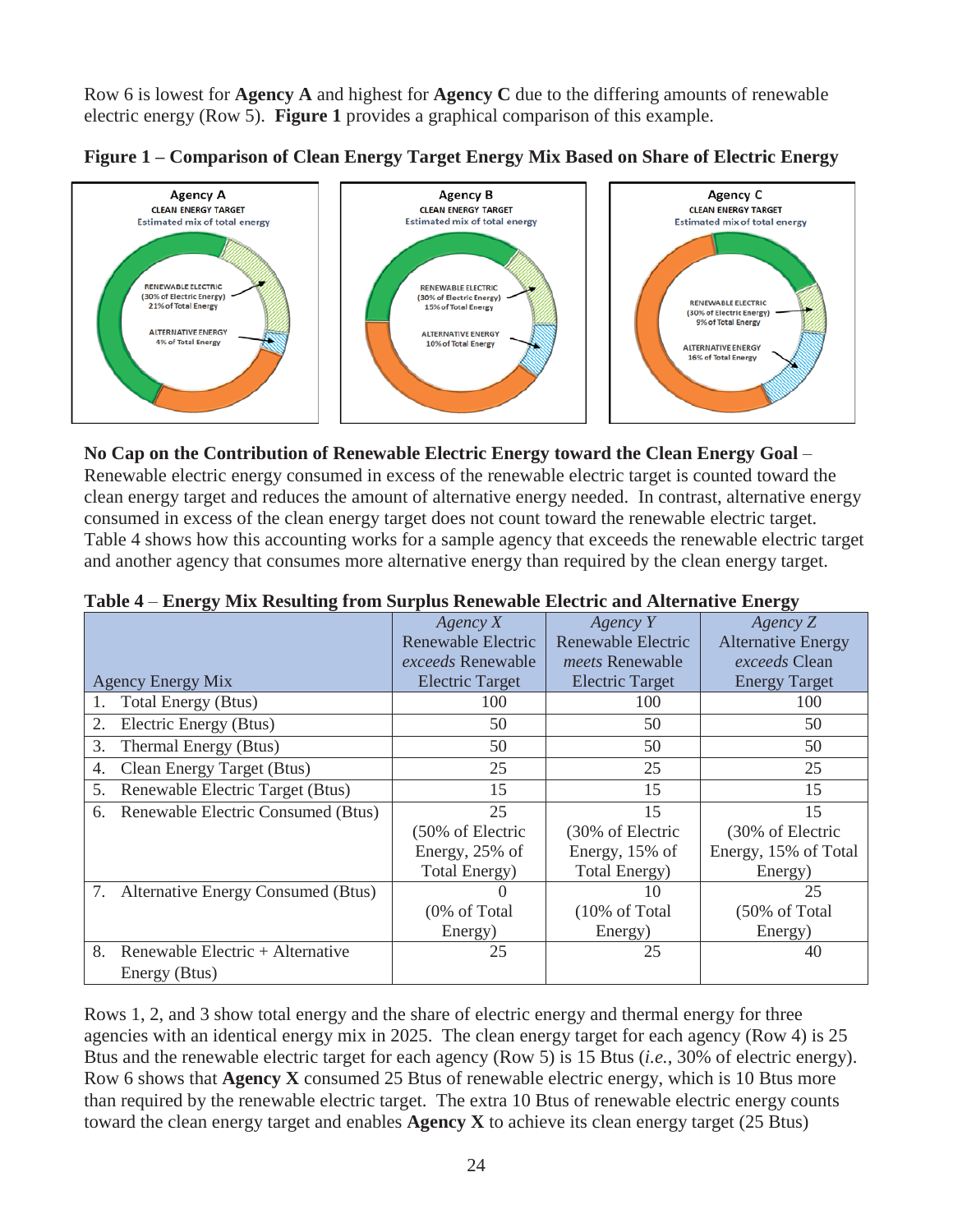without using any alternative energy (Row 7). **Agency Z** consumes 25 Btus of alternative energy (Row 7) and can therefore meet its clean energy target. However, **Agency Z** has to consume 15 Btus of renewable electric energy to meet the renewable electric target (Row 6). Row 8 shows that **Agency X** meets its clean energy and renewable electric targets by consuming 25 Btus of "clean energy" while **Agency Y** consumed 40 Btus of clean energy to meet these targets. **Figure 2** provides a graphical comparison of this example.





**4. Renewable Electric Target** 

 $\overline{a}$ 

**E.O. section 3(c):** *ensure that the percentage of the total amount of building electric energy consumed by the agency that is renewable electric energy [meets targets specified in*  $3(c)(i)$ *,*  $3(c)(ii)$ *,*  $3(c)(iii)$ *, 3(c)(iv), and 3(c)(v)]*

| Target:            | Obtain specified shares of electric energy from renewable electric energy by FY 2025. |
|--------------------|---------------------------------------------------------------------------------------|
| <b>Milestones:</b> | Not less than 10% in fiscal years 2016 and 2017;                                      |
|                    | Not less than 15% in fiscal years 2018 and 2019;                                      |
|                    | Not less than 20% in fiscal years 2020 and 2021;                                      |
|                    | Not less than 25% in fiscal years 2022 and 2023;                                      |
|                    | Not less than 27.5% in fiscal year 2024; and                                          |
|                    | Not less than 30% in fiscal year 2025 and each year thereafter.                       |
| <b>Baseline:</b>   | Annual targets measured against total electricity consumed in respective year.        |
| Metric:            | Percent of total electric energy comprised of renewable electric energy.              |

E.O. 13693 extends existing statutory requirements for agency renewable electric energy consumption (not less than 7.5% by 2015 and each fiscal year thereafter, per 42 U.S.C. § 15852(a)) and previous Presidential Memorandum targets (not less than 20% by 2020). Renewable electric energy is defined in E.O. 13693 as electricity produced or displaced by solar, wind, biomass, landfill gas, ocean (including tidal, wave, current, and thermal), geothermal, geothermal heat pumps, microturbines, municipal solid waste, or new hydroelectric generation capacity achieved from increased efficiency or additions of new capacity at an existing hydroelectric project.<sup>27</sup> This definition includes two additional technologies – geothermal heat pumps and microturbines – that were not included in previous statutory (42 U.S.C. § 15852(b)(2)) and Executive Order definitions, specifically those in E.O. 13514.

 $27$  For hydroelectric, "New" means placed in service after  $1/1/1999$  as is consistent with the definition of new hydroelectric generation capacity in Sec. 2852 of the National Defense Authorization Act for Fiscal Year 2007 as amended by section 2842 of the National Defense Authorization Act for Fiscal Year 2010. See 10 U.S.C. § 2911(e).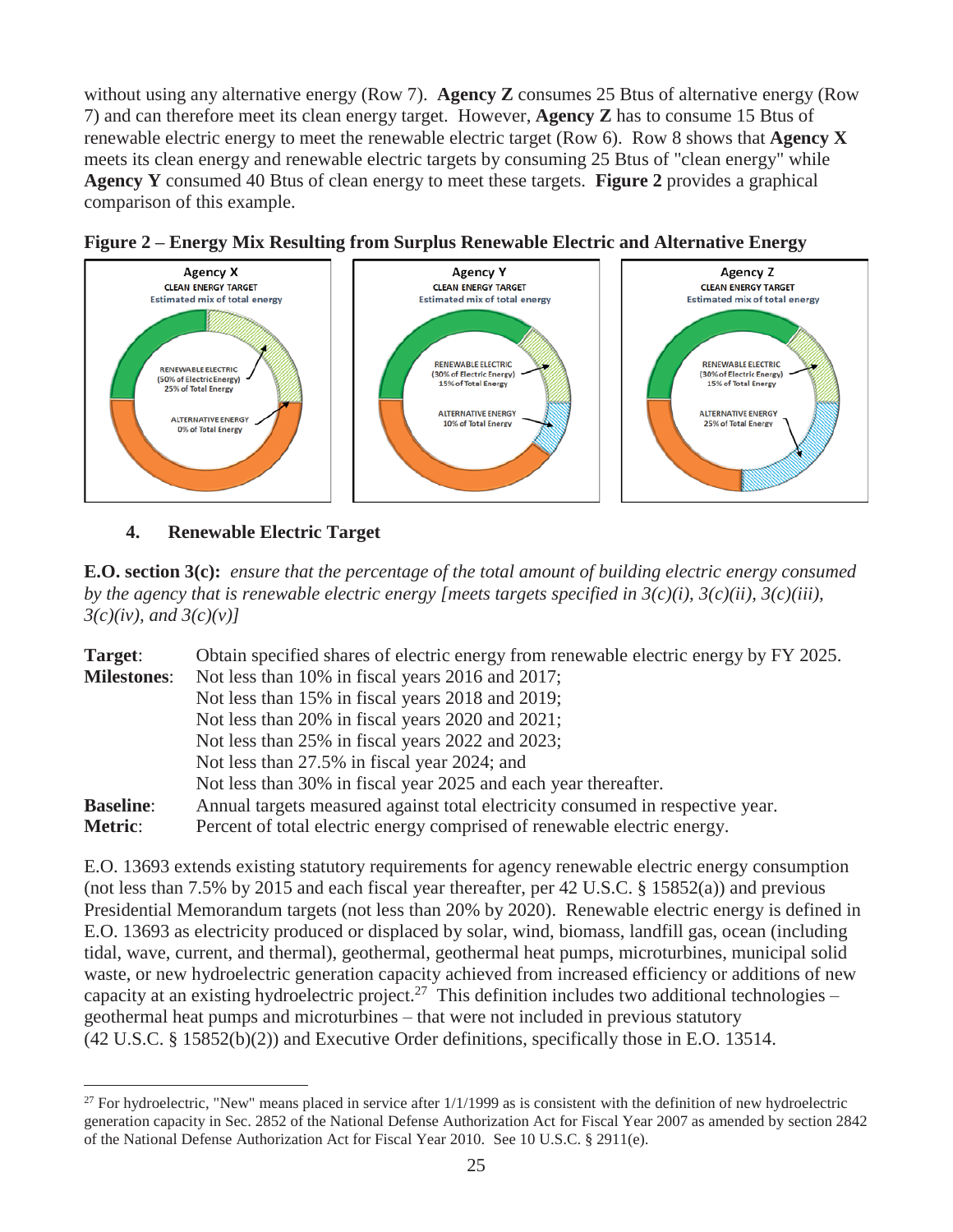Geothermal heat pumps are systems that use the constant temperature of the earth as the exchange medium for heating and cooling. If the energy provided to an agency by a geothermal heat pump reduces electric energy that would have been used to produce the equivalent amount of energy from an air-source heat pump that meets current appliance efficiency standards, then the Btus associated with reduction in electricity use from the geothermal heat pump count toward that agency's renewable electric target. Future FEMP guidance will provide detailed accounting instructions for geothermal heat pumps. See http://energy.gov/energysaver/articles/geothermal-heat-pumps for detailed technical information on geothermal heat pumps.

Microturbines are small turbines with outputs less than 500 kilowatts (kW). If a renewable resource (*e.g.*, biogas or the flow of water) powers the microturbine, then all of the consumed electricity is counted toward the renewable electric target. However, if the microturbine produces thermal energy or uses a blend of renewable and fossil fuel to produce electricity, then the accounting toward the renewable electric and/or clean energy targets follows the guidance in **Table 2**, above. Future FEMP guidance will provide detailed accounting instructions for microturbines.

Municipal solid waste (MSW) can be incinerated, in a process often referred to as *waste-to-energy*, to produce electric and/or thermal energy. Electricity produced from MSW is considered renewable electric energy while thermal energy produced from MSW is considered alternative energy (see **Table 2** for guidance on accounting). Future FEMP guidance will provide detailed accounting instructions for MSW.

**Proof of Renewable Electric Consumption** – Legal ownership of renewable energy certificates (RECs) constitutes proof of consuming the renewable electric energy that agencies count toward their renewable electric target. In some cases, such as on-site renewable energy where the agency retains ownership of the electricity and environmental attributes, RECs may not be available or practical. In such cases, an independent third-party audit is a best practice for verifying consumption. However, if neither RECs nor third-party audits are appropriate for a particular source of renewable electric energy, then agencies should retain records of energy production that verify the agency's ownership of the environmental attributes. Renewable electric energy generators located on an agency's property from which the agency neither retains the RECs (or environmental attributes verified by third-party audit or agency records) nor purchases replacement RECs do not count toward the renewable electric target. See the forthcoming companion *CEQ REC Guidance* for detailed discussion of RECs, replacement RECs, and eligibility requirements.

**Bonus Credit** – Consistent with current statute (42 U.S.C. § 15852(c)) and previous Federal policy on renewable electric, a bonus equivalent to doubling the amount of renewable electric energy used or purchased is available for any renewable electric energy that was generated on a Federal facility or on Federal or Tribal land and used at a Federal facility (as demonstrated by RECs, third-party audit, or agency records). Projects that convert renewable fuels, such as biomass, into useful electric energy will be considered on-site projects that can qualify for the bonus if the primary equipment for converting the fuel to usable energy is located on Federal or Indian lands, even if all or a portion of the fuel is delivered from non-Federal lands (see 42 U.S.C. § 15852(c)).

**Placed In-Service Date** – In order to count a REC (or environmental attribute) toward the renewable electric target in E.O. 13693, the electricity shall have been generated by a renewable generator that was placed into service within 10 years prior to the start of the fiscal year in which the agency intends to count the REC (or environmental attribute) toward the renewable electric target. For instance, the renewable generator for any RECs credited toward an agency's FY 2015 renewable electric target shall have been placed in service on or after October 1, 2004. More discussion of this requirement, including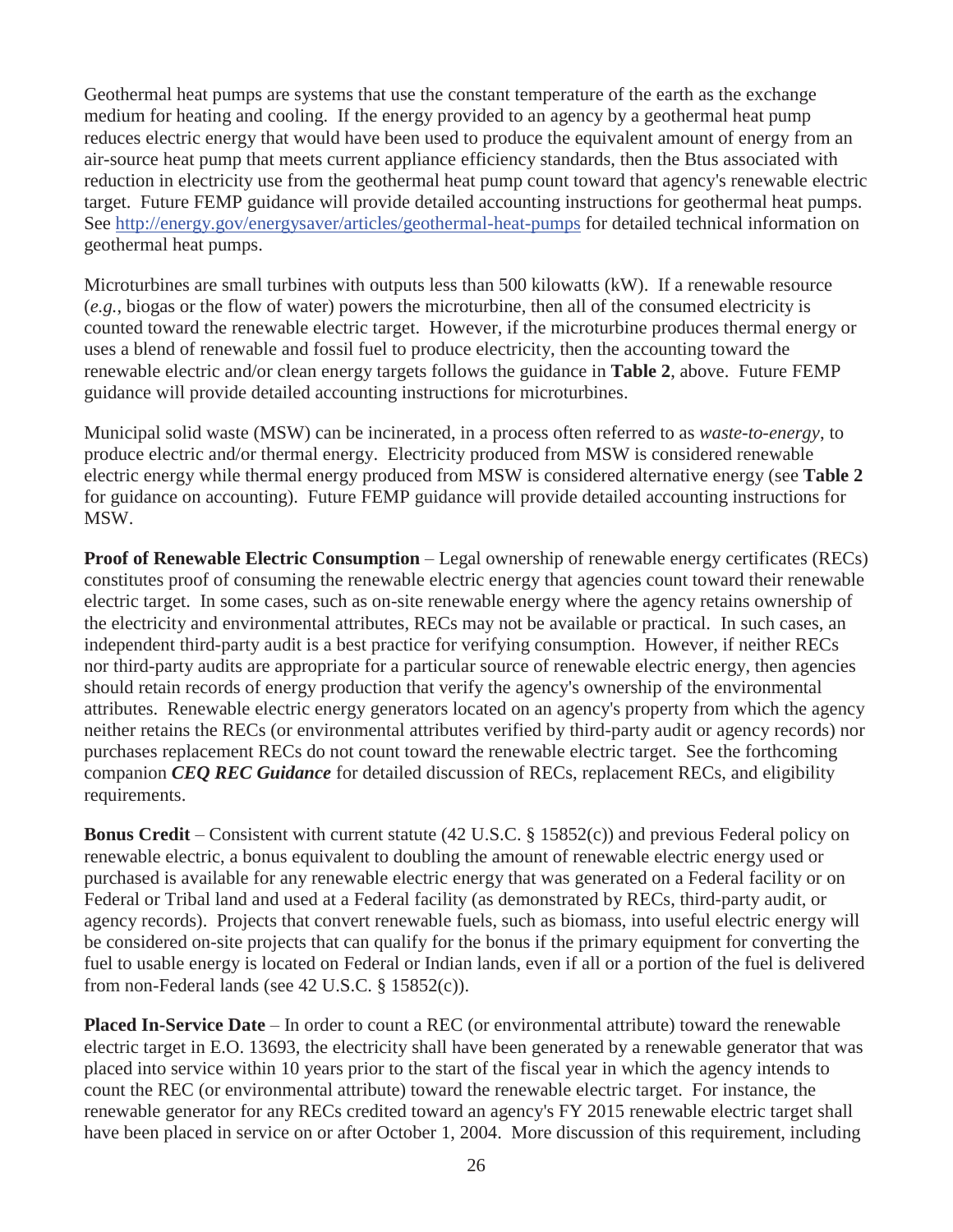exemptions for certain RECs or environmental attributes from on-site generators and off-site generators with long-term contracts, can be found in the forthcoming companion *CEQ REC Guidance*.<sup>28</sup>

**Resources for Federal Renewable Electric Contracting** – There are several ways agencies can purchase renewable electric energy and associated RECs. In many cases, agencies may lack the expertise to develop, negotiate, and execute these types of contracts. GSA, the Defense Logistics Agency (DLA), FEMP, and Department of Justice's UNICOR program all have significant experience with these types of contracts and can provide support to other agencies.

**E.O. section 3(d):** *include in the renewable electric energy portion of the clean energy target established in subsection (b) of this section renewable electric energy as defined in section 19(v) of this order and associated with the following actions, which are listed in order of priority*

The following actions are listed in the priority order originally established in the December 5, 2013, Presidential Memorandum – Federal Leadership on Energy Management. This prioritization represents the priority in which agencies should *consider* obtaining renewable electric energy but not necessarily the order in which renewable electric energy is actually obtained. For instance, a higher priority action may have been considered but deemed less practical or cost-effective than a lower priority action that is subsequently implemented.

**E.O. section 3(d)(i):** *installing agency-funded renewable energy on site at Federal facilities and retaining corresponding renewable energy certificates (RECs) or obtaining equal value replacement RECs*

Agency-funded on-site renewable energy projects are paid for with agency appropriations and installed on a Federal building or on Federal or Tribal land. When the contract is signed, the agency owns the renewable generation equipment and associated electricity and Renewable Energy Credits (RECs). The electricity generated by an on-site project where the agency retains RECs (or environmental attributes) or purchases replacement RECs from an eligible renewable electric generator receives bonus credit toward the agency's renewable electric target. See forthcoming *CEQ REC Guidance* for further details.

In this model, under OMB scoring guidelines used by OMB and Congressional scorekeepers, costs of the contract that are obligations of the Federal Government, including any cost of contract termination, must be scored in the year the contract is executed; if the contract can be terminated without further recourse, then the annual cost is scored in the year executed.

**E.O. section 3(d)(ii):** *contracting for the purchase of energy that includes the installation of renewable energy on site at a Federal facility or off site from a Federal facility and the retention of corresponding RECs or obtaining equal value replacement RECs for the term of the contract*

In some cases, agencies can execute long-term contracts whereby a third party pays the upfront costs for building a new on-site or off-site renewable energy facility that delivers bundled electricity and RECs to an agency. Any electricity generated from a contracted project that is on-site or on Federal or Tribal land and where the agency retains RECs or purchases replacement RECs receives bonus credit toward

 $\overline{a}$ <sup>28</sup> Exemptions to this Placed-In-Service Date requirement include projects that are located on Federal or Tribal property and from which the agency retains the RECs (or environmental attributes).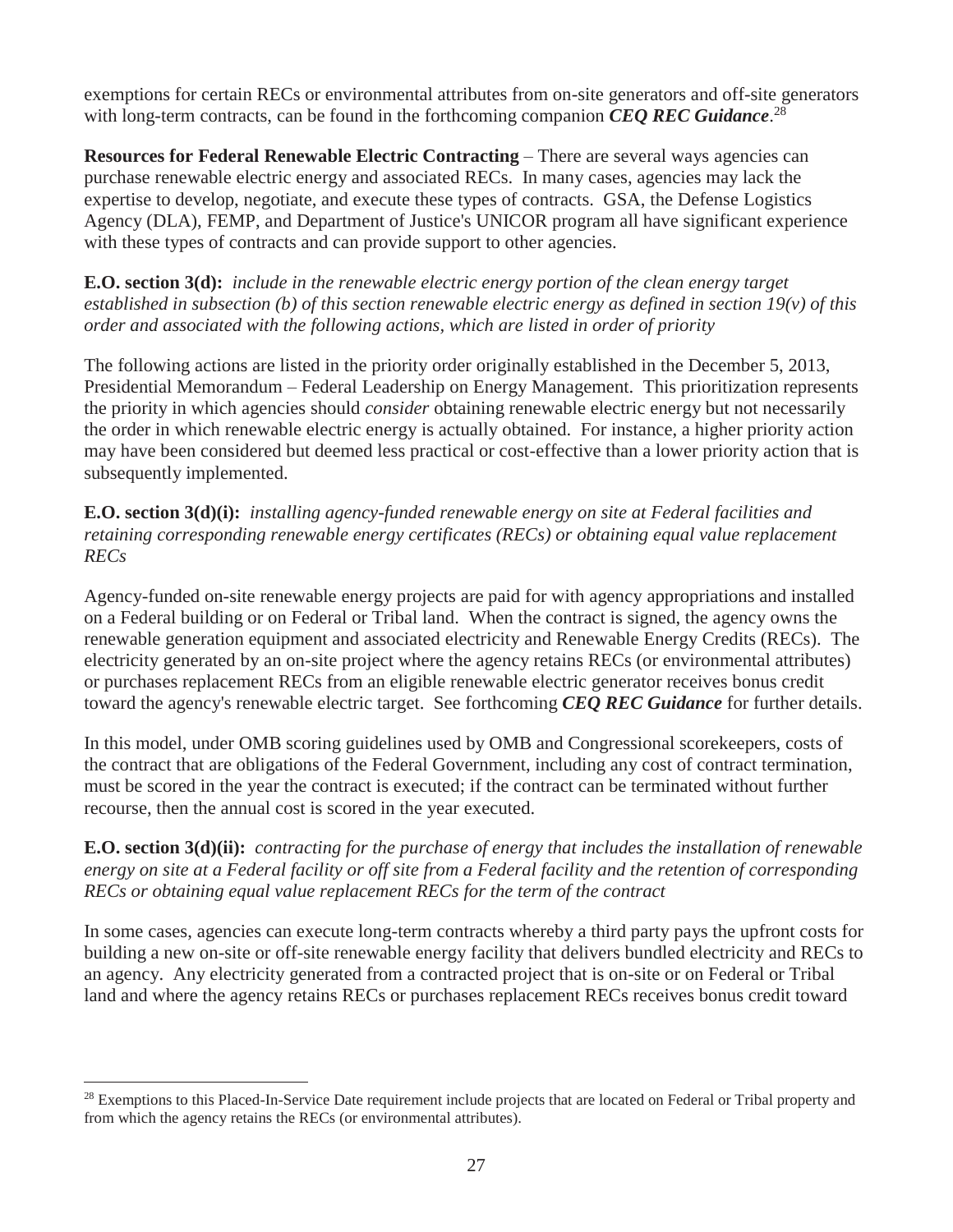the agency's renewable electric target. See forthcoming *CEQ REC Guidance* and OMB Memorandum M-98-13<sup>29</sup> and OMB Memorandum M-12-21<sup>30</sup> for further discussion.

# **E.O. section 3(d)(iii):** *purchasing electricity and corresponding RECs or obtaining equal value replacement RECs*

Agencies can also purchase bundled electricity and RECs from existing or new renewable generators that do not deliver electricity directly to the agency's facility. If the project is located on Federal or Tribal land and the agency retains RECs or purchases replacement RECs, then the agency receives bonus credit toward its renewable electric target. See forthcoming **CEQ REC Guidance** for further discussion.

# **E.O. section 3(d)(iv):** *purchasing RECs*

Most RECs purchased by agencies have historically been unbundled RECs from projects on private land without direct Federal investment. Agencies can conduct their own procurement for these RECs or can work with GSA, DLA, and Western Area Power Administration (WAPA) to draw on procurement expertise and coordinate bulk purchases with other agencies. The DOE Office of Energy Efficiency and Renewable Energy (EERE) Green Power Network and EPA Green Power Partnership provide additional guidance, references, and information on suppliers and markets. See forthcoming *CEQ REC Guidance*  for further discussion.

# **5. Alternative Energy**

**E.O. section 3(e):** *include in the alternative energy portion of the clean energy target established in subsection (b) of this section alternative energy as defined in section 19(c) of this order and associated with the following actions*

This section provides examples of technology that can be counted as alternative energy. This list does not include all possible technologies and is not in priority order.

### **E.O. section 3(e)(i):** *installing thermal renewable energy on site at Federal facilities and retaining corresponding renewable attributes or obtaining equal value replacement RECs where applicable*

Thermal renewable energy technologies include solar, wood, biomass, and landfill gas systems that exclusively produce non-electric energy (*i.e.*, heating or cooling). All (*i.e.*, 100%) of the Btus produced by these thermal renewable generating systems count as alternative energy toward the clean energy target. When thermal systems co-fire with renewable and fossil fuel sources, the share of Btus produced by the renewable energy share of the system counts as alternative energy. See Table 2, above, for guidance on accounting for thermal renewable energy toward the clean energy target.

In some markets, RECs can be issued for energy produced by renewable thermal generators and market conditions may compel agencies to transfer REC ownership to third-parties. In these cases, the agency shall buy replacement RECs from an eligible renewable thermal generator in order for the energy to

 $\overline{a}$ <sup>29</sup> *Federal Use of Energy Savings Performance Contracting (July 25, 1998), available at*

https://www.whitehouse.gov/sites/default/files/omb/assets/omb/memoranda/m98-13.pdf. 30 Addendum to OMB Memorandum M-98-13 on *Federal use of Performance Contracts (ESPCs) and Utility Energy Service Contracts (UESCs) (September 28, 2012), available at*

https://www.whitehouse.gov/sites/default/files/omb/memoranda/2012/m-12-21.pdf.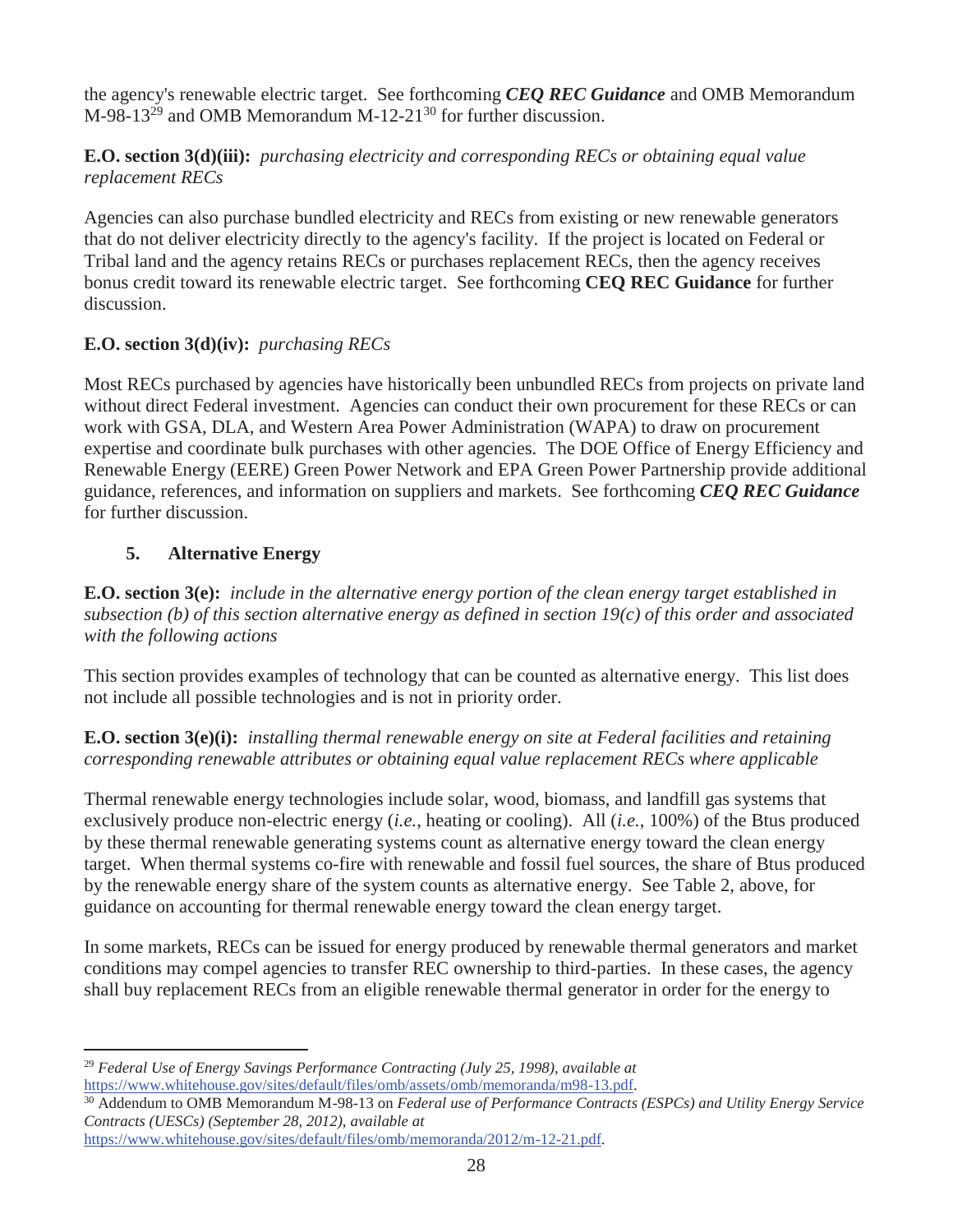count as alternative energy. Reasonable, auditable records should be kept for on-site thermal renewable generators that are in markets without RECs.

# **E.O. section 3(e)(ii):** *installing combined heat and power processes on site at Federal facilities*

On-site CHP facilities that are powered with fossil fuels can be counted as alternative energy. See **Table 2**, above, for guidance on accounting for CHP as alternative energy and as renewable electric energy (if a renewable fuel source is used). Any renewable electric energy generated from an on-site CHP plant where the agency retains RECs (or environmental attributes) or purchases replacement RECs receives bonus credit toward the agency's renewable electric target. DOE's CHP Deployment program can provide technical assistance to agencies – http://www.energy.gov/eere/amo/chp-deployment – and EPA's CHP Partnership provides best practices, information resources, and tools – http://www.epa.gov/chp/.

# **E.O. section 3(e)(iii):** *installing fuel cell energy systems on site at Federal facilities*

Fuel cell energy systems are stationary or distributed generation projects used for baseload power, backup power, power for remote locations, and co-generation. Stationary fuel cells typically use natural gas, or a renewable energy equivalent such as biogas, to produce either electricity or heat and electricity (*i.e*., CHP). Fuel cells can have a higher production efficiency than conventional boilers and thus get more useful energy out of each unit of fuel input. See Table 2 for guidance on accounting for fuel cells as renewable electric energy and alternative energy. Any renewable electric energy generated from an on-site fuel cell system where the agency retains RECs (or environmental attributes) or purchases replacement RECs receives bonus credit toward the agency's renewable electric target. The Fuel Cell Research program at the National Renewable Energy Laboratory (NREL) has technology and cost information on stationary fuel cells that have been deployed in the U.S. – http://www.nrel.gov/hydrogen/proj\_fc\_systems\_analysis.html.

# **E.O. section 3(e)(iv):** *utilizing energy from new small modular nuclear reactor technologies*

Small modular nuclear reactors (SMRs) are nuclear power plants with more compact designs than current nuclear base load plants. Compared to conventional nuclear power plants, SMRs are anticipated to have lower capital costs, greater scalability and siting flexibility, and potential for enhanced safety and security. No SMR concepts have been designed, licensed, or constructed to date but any electricity that an agency purchases under a direct contract with an SMR licensee would be considered alternative energy. DOE's SMR program has more information on this technology – http://energy.gov/ne/nuclearreactor-technologies/small-modular-nuclear-reactors.

#### **E.O. section 3(e)(v):** *utilizing energy from a new project that includes the active capture and storage of carbon dioxide emissions associated with energy generation*

Carbon capture and storage (CCS) refers to a set of technologies that capture carbon dioxide ( $CO<sub>2</sub>$ ) from power plants, transports the captured  $CO<sub>2</sub>$  to a sequestration well, and injects the  $CO<sub>2</sub>$  into the sequestration well in a way that prevents the gas from escaping from the well and back into the atmosphere. An agency can count electricity purchased from a facility with CCS toward its alternative energy total. See Table 2 for guidance on accounting for CCS as alternative energy. Also, future FEMP guidance will provide accounting instructions. The EPA's Climate Change program has detailed information about CCS – http://www.epa.gov/climatechange/ccs/.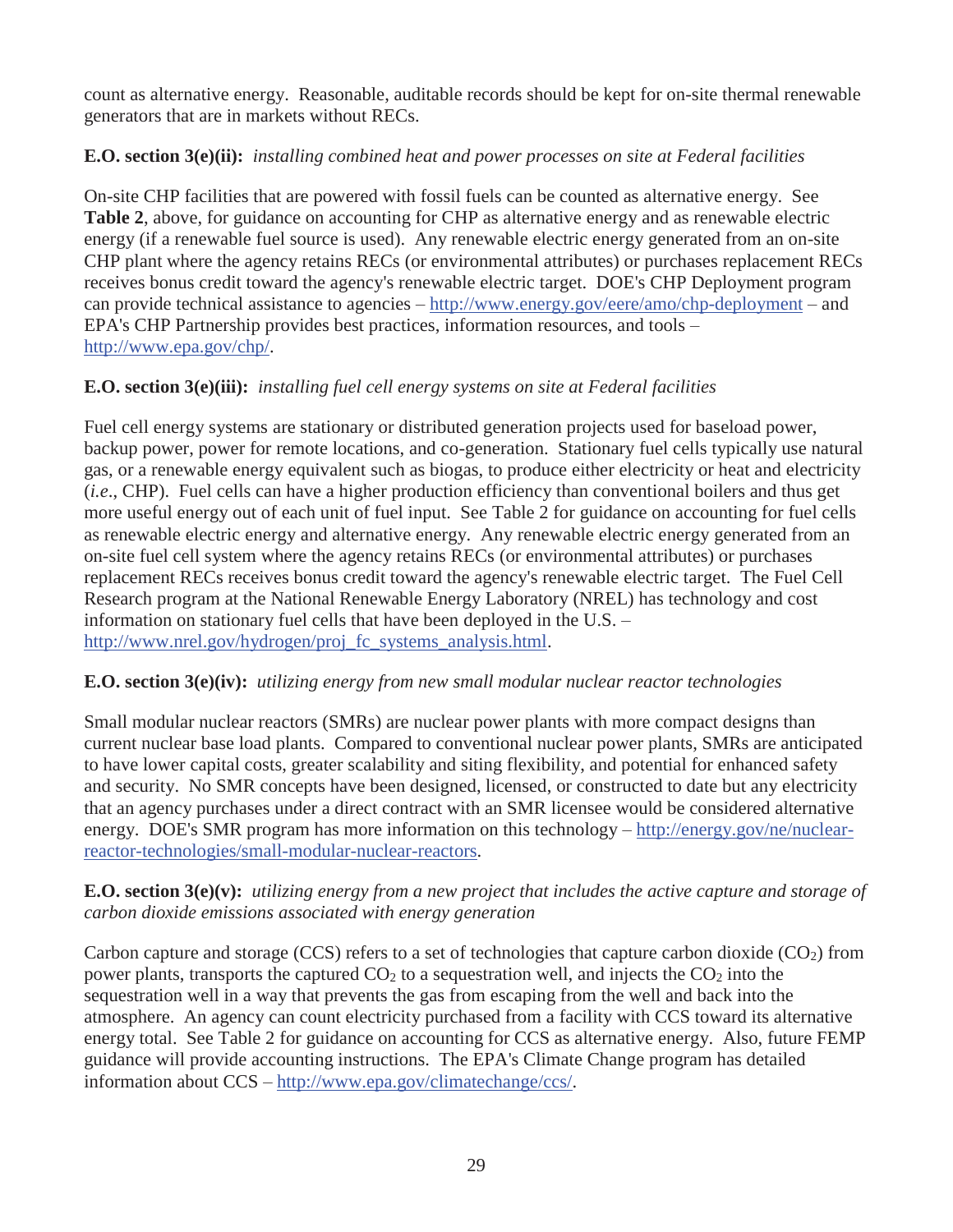**E.O. section 3(e)(vi):** *implementing other alternative energy approaches that advance the policy set forth in Section 1 and achieve the goals of Section 2 of this order and are in accord with any sustainability, environmental performance, and other instructions or guidance established pursuant to sections 4(e) and 5(a) of this order*

In some cases, an agency may identify an opportunity to implement an energy technology that achieves GHG reductions but is not included in the alternative energy actions listed in section 3(e) of E.O. 13693. If the agency wishes to receive alternative energy credit for such a technology, the agency should consult with CEQ and OMB to receive documented approval of the proposed technology and the accounting methodology beforehand.

**E.O. section 3(e)(vii):** *including in the Department of Defense (DOD) accounting for alternative energy for this subsection, fulfillment of the requirements for DOD goals established under Section 2852 of the National Defense Authorization Act for Fiscal Year 2007 as amended by Section 2842 of the National Defense Authorization Act for Fiscal Year 2010*

Electricity produced from renewable energy projects on Department of Defense (DOD) land and from which DOD forgoes ownership of the RECs and does not obtain replacement RECs counts in DOD's alternative energy total.

### **B. Water Efficiency** *(E.O. 13693, Section 3(f))*

**E.O. section 3(f):** *improve agency water use efficiency and management, including stormwater management*

### **1. Potable Water Consumption**

**E.O. section 3(f)(i):** *reducing agency potable water consumption intensity measured in gallons per square foot by 36 percent by 2025 through reductions of 2 percent annually through fiscal year 2025 relative to a baseline of the agency's water consumption in fiscal year 2007*

**Background**: E.O. 13514 established the water consumption intensity target of 2% annual reductions through FY 2020 in order to reach 26% reductions in FY 2020 relative to a FY 2007 baseline. E.O. 13693 extends the 2% annual reduction goals through FY 2025 in order to reach a 36% reduction in FY 2025 relative to a FY 2007 baseline.

**Target**: By FY 2025, achieve a 36% reduction in potable water consumption relative to a FY 2007 baseline. **Milestone**: 2% per year cumulative reduction in potable water consumption from FY 2007. **Metric**: Potable water consumption intensity measured in gallons per square foot per year.

#### **Strategy and Tools**

**Federal Guidance** – Agencies should continue to use the *Implementing Instructions: Federal Agency Implementation of Water Efficiency and Management Provisions of E.O. 13514*, published July 2013 for definitions, policies, estimating methodologies and other guidance on Federal water conservation tracking and reporting, for both potable water and Industrial, Landscaping, and Agricultural (ILA) water. This document is available at:

https://www.whitehouse.gov/sites/default/files/water\_implementing\_instructions.pdf. See also http://energy.gov/eere/femp/guidance-meeting-executive-order-13514-water-goals.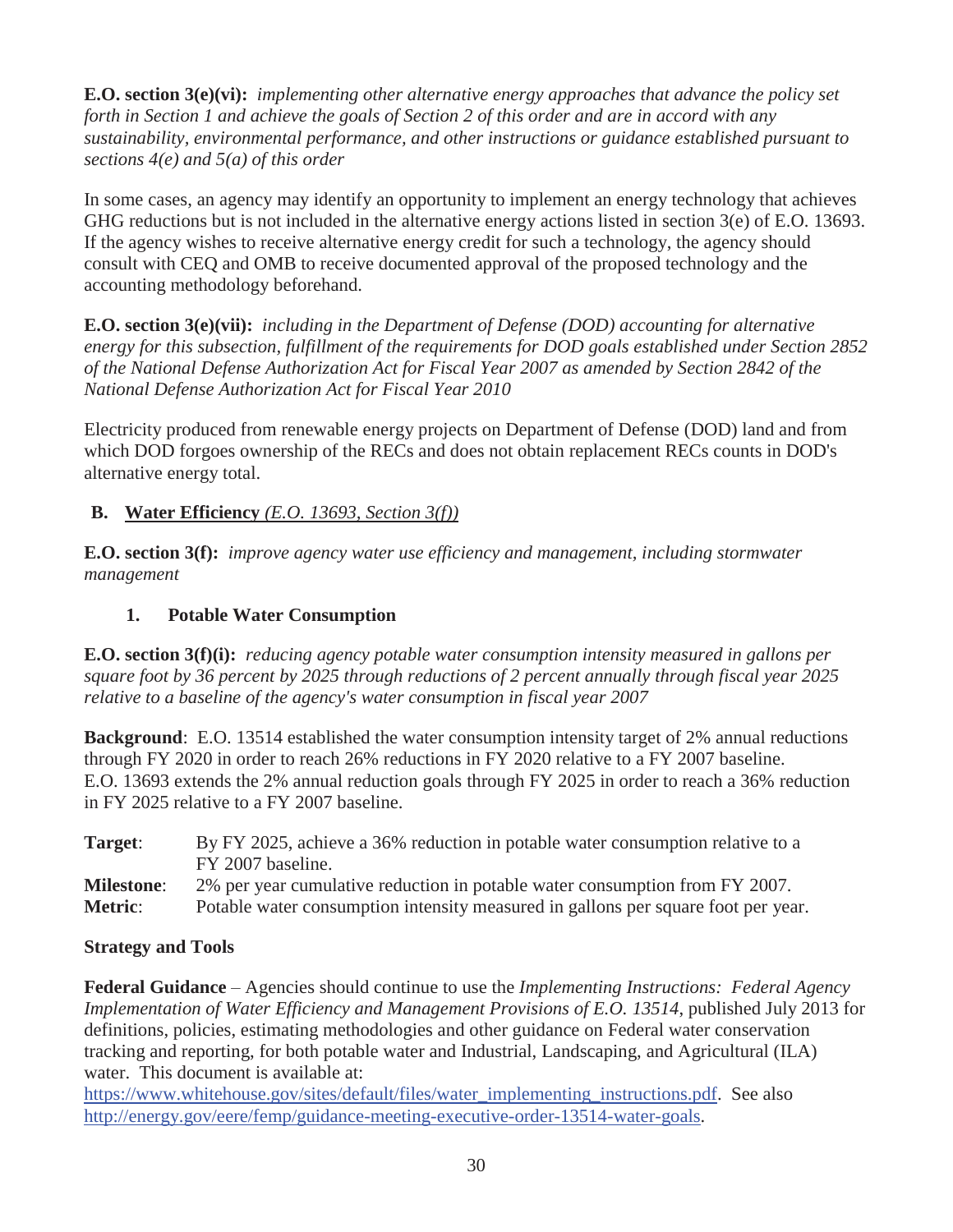**Alternative Water – Alternative water can be used to offset both potable and non-potable water uses.** FEMP's best management practice information on "alternative water" is available at: http://energy.gov/eere/femp/best-management-practice-14-alternative-water-sources.

**EPA WaterSense** – The following websites provide a list of WaterSense certified products and extensive information of facility water use and water conservation strategies. See: http://www.epa.gov/watersense/products/index.html and http://www.epa.gov/watersense/commercial/bmps.html.

**DOE FEMP Water Conservation Website** – For a comprehensive overview of water conservation strategies, practices, training and tools see the FEMP website on water conservation: http://energy.gov/eere/femp/water-use-reduction. DOE FEMP frequently updates and adds new water conservation information and tools.

# **2. Metering and Water Balance Analysis**

**E.O. section 3(f)(ii):** *installing water meters and collecting and utilizing building and facility water balance data to improve water conservation and management*

**Background**: Agencies should review their current metering infrastructure against the DOE FEMP Federal Building Metering Guidance and the water uses most likely to present conservation opportunities. Agencies are encouraged to use the water balance methodology to guide their water conservation strategies efforts on both a building and an installation basis.

A water balance analysis identifies the proportion of water consumption for specific end uses, compares total water supplied against the water consumed for each specific end use, and nets out total water loss (leaks) in a particular building, facility, or portfolio.

Installing meters and sub-meters helps provide additional data about specific water end uses at a building or facility. This additional data provides the basis for the development of robust water balance analysis that can quickly identify new water conservation opportunities and prioritize water conservation projects and programs at the building, facility or portfolio level. The installation of meters and submeters for these purposes is not the same as, and should not be confused with, the practice of "submetering" as a billing process under the Safe Drinking Water Act, 42 U.S.C § 300f.

As agencies better understand their water use, they should refine and update their metering strategies and water conservation plans.

Agencies should: 1) appropriately install water meters and sub-meters to improve data available for development of a "water balance" analysis in water use assessments; 2) to the extent appropriate and practical, use the water balance methodology, for 42 U.S.C. § 8253(f)(3) required water assessments, other agency water assessments, and as a part of water conservation strategic planning; and 3) use water balance information to prioritize lower cost and higher cost water savings projects, increase water conservation program efficiency and identify new opportunities for water conservation. A water balance can also identify water efficiency projects that can be included in performance contracts.

**Target**: Where appropriate, agencies should incorporate the use of water balance analyses into contract language associated with water conservations assessments and as a component of their water conservation program planning.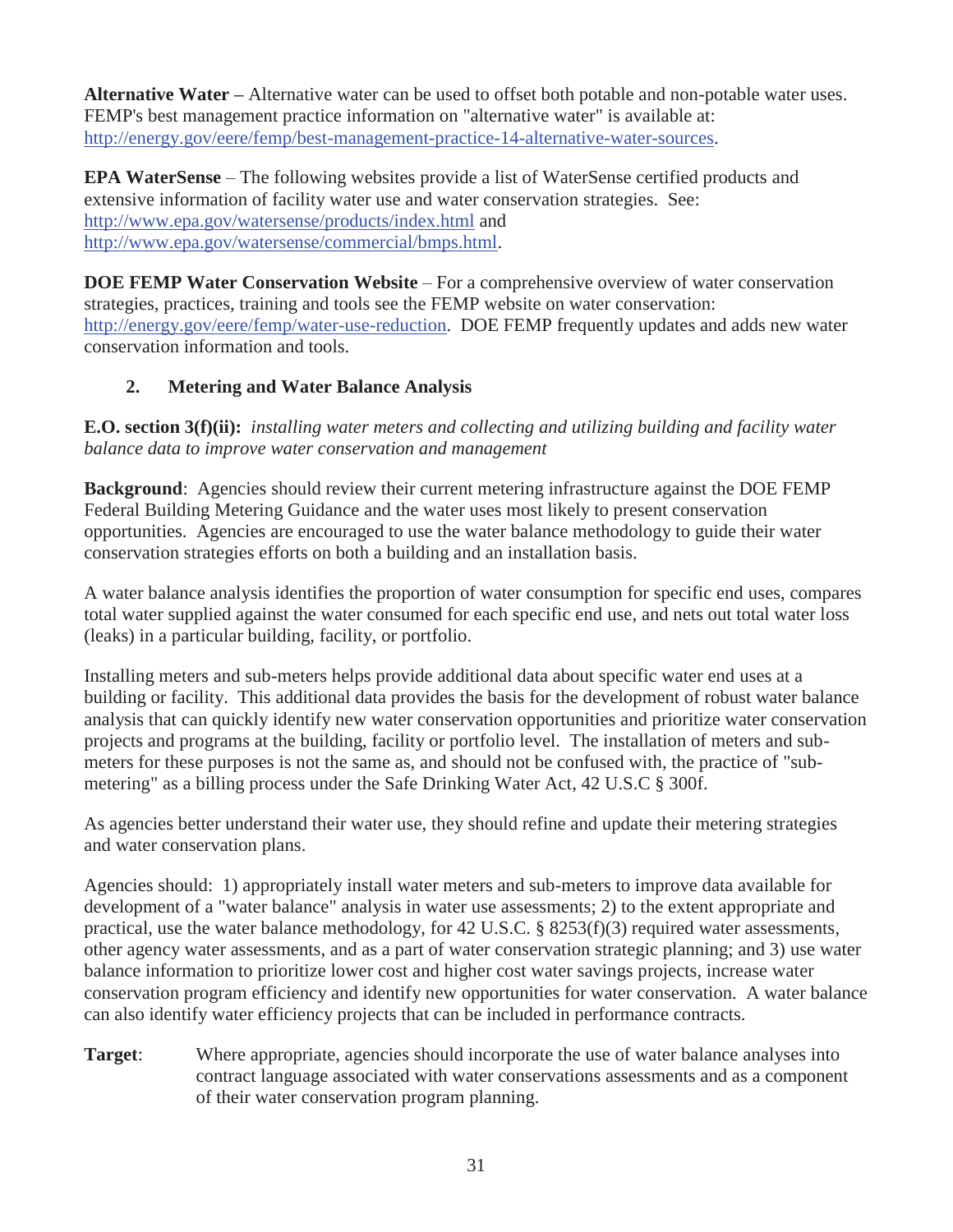# **Strategies and Tools**

**FEMP Metering Guidance** – To find the most recent FEMP Metering Guidance, which covers both water and energy metering, see *Federal Building Metering Guidance*, 31 at http://energy.gov/eere/femp/downloads/Federal-building-metering-guidance-usc-8253e-meteringenergy-use.

### **DOE FEMP Water Conservation Website** – See the reference in the prior section.

**Water Balance Methodology** – For background information on the water balance approach, see: http://energy.gov/eere/femp/developing-water-management-strategy or http://www1.eere.energy.gov/femp/pdfs/waterefficiency\_fedoffices.pdf or http://www.pnnl.gov/main/publications/external/technical\_reports/PNNL-19919.pdf.

# **3. Industrial, Landscaping, and Agricultural Water**

**E.O. section 3(f)(iii):** *reducing agency industrial, landscaping and agricultural (ILA) water consumption measured in gallons by 2 percent annually through fiscal year 2025 relative to a baseline of the agency's ILA water consumption in fiscal year 2010.*

**Background**: For ILA Water, E.O. 13514 established a target of 2% annual reductions through FY 2020 in order to reach 20% reductions in FY 2020 relative to a FY 2010 baseline. E.O. 13693 extends the annual ILA reduction goals through FY 2025 in order to reach a 30% reduction in FY 2025 relative to the existing FY 2010 baseline.

| Target:           | Achieve a 30% reduction in ILA water use by FY 2025 from a FY 2010 baseline.    |
|-------------------|---------------------------------------------------------------------------------|
| <b>Milestone:</b> | 2% per year cumulative reduction in ILA water consumption relative to a FY 2010 |
|                   | baseline.                                                                       |
| <b>Metric:</b>    | Percent reduction in gallons of ILA water from a FY 2010 baseline.              |

#### **Strategies and Tools**

 $\overline{a}$ 

**Federal Guidance** – Agencies should continue to use the *Implementing Instructions: Federal Agency Implementation of Water Efficiency and Management Provisions of E.O. 13514*, published July 2013 for definitions, policies, estimating methodologies and other guidance on Federal water conservation tracking and reporting, for both potable water and ILA water. See http://energy.gov/eere/femp/guidance-meeting-executive-order-13514-water-goals.

# **4. Green Infrastructure for Stormwater and Wastewater Management**

**E.O section 3(f)(iv):** *installing appropriate green infrastructure features on Federally owned property to help with stormwater and wastewater management.*

**Background**: Stormwater runoff in urban areas is one of the leading sources of water pollution in the United States. Traditional urban areas typically include large areas of impervious surfaces such as roads, sidewalks, and buildings. These impervious surfaces prevent rainwater from infiltrating into the ground, and as a result, stormwater runs off these urban areas at higher rates and volumes. These higher stormwater rates and volumes can cause increased flooding and erosion, and more pollution to surface

<sup>31 42</sup> U.S.C. § 8253(e), *Metering of Energy Use*, November 2014.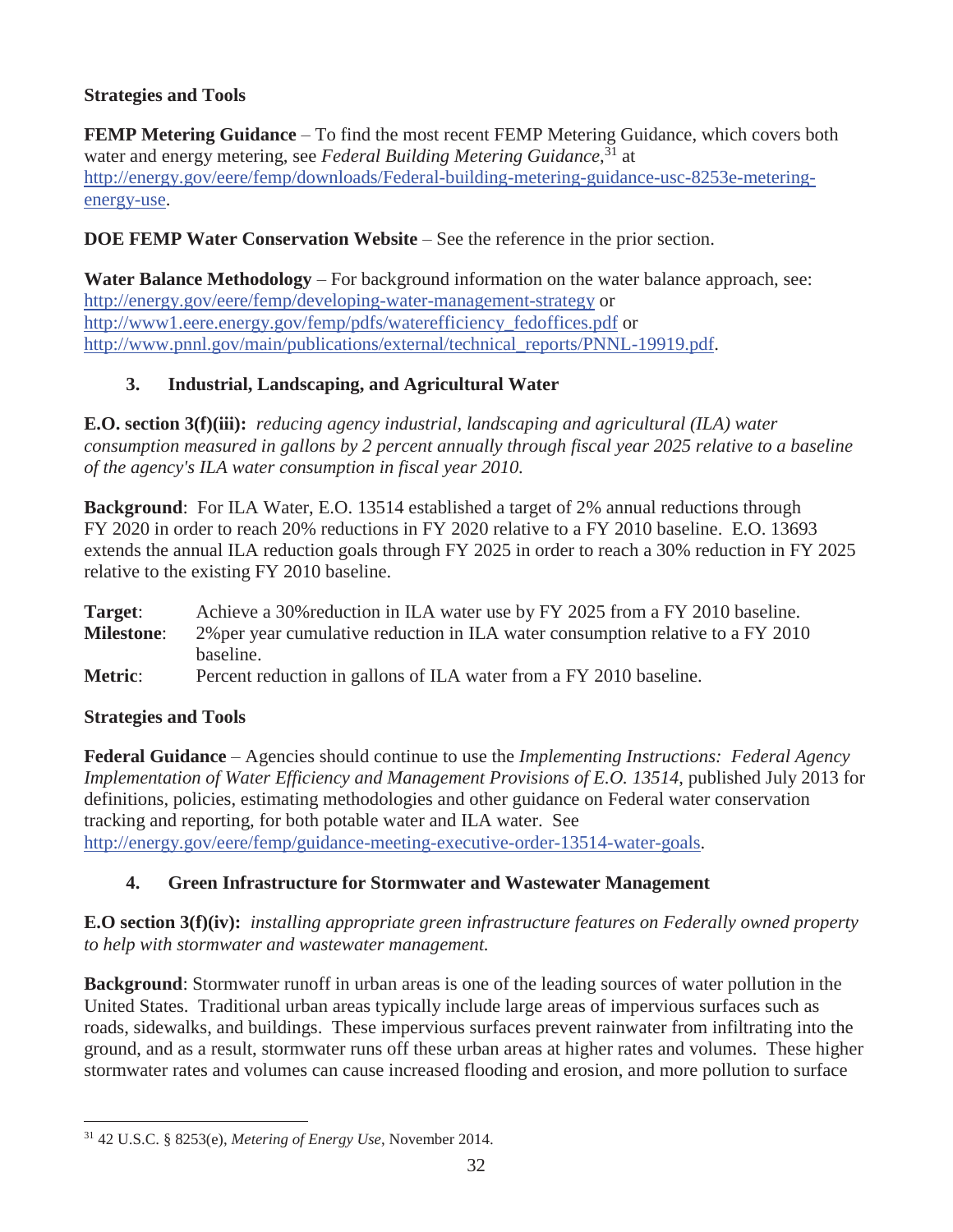waters, among other impacts. These impacts may be further exacerbated due to more extreme precipitation events associated with climate change.

Given this potential of green infrastructure to support such a range of purposes, agencies that support sustainable and resilient communities and are part of the Partnership for Sustainable Communities signed onto a letter of support for the Green Infrastructure Collaborative (Collaborative) in July 2014. The Green Infrastructure Collaborative brings together agencies, non-governmental organizations, and private sector entities to help communities more easily implement green infrastructure. Agencies made commitments to help support the work of the Collaborative via activities such as community engagement and green infrastructure development on Federal facilities.

Section 438 of the Energy Independence and Security Act of 2007 (EISA) (42 U.S.C. § 17094) also places legal requirements on new agency construction projects (*i.e.*, development and redevelopment projects involving a Federal facility with a footprint that exceeds 5,000 square feet) to manage stormwater and preserve and/or restore natural site hydrology.

**Target**: Implementation of green infrastructure and stormwater best practices on new Federal construction projects to the maximum extent technically feasible, per EISA Sec. 438 requirements. Additionally, agencies are encouraged to update their commitments to the Green Infrastructure Collaborative, and develop plans for meeting those commitments. **Milestones**: Percent of applicable new projects that are designed and constructed per EISA Sec. 438 requirements. Metric: Percent of new projects designed and constructed consistent with EISA Sec. 438 requirements each year.

#### **Strategies and Tools**

**Federal Guidance** – For specific technical guidance the following document: Technical Guidance on Implementing the Stormwater Runoff Requirements for Federal Projects under section 438 of the Energy Independence and Security Act, December 4, 2009 can be found at: http://water.epa.gov/polwaste/nps/upload/eisa-438.pdf

**Green Infrastructure** – EPA has an extensive site on Federal requirements for and strategies to plan and implement green infrastructure projects to address stormwater runoff issues. See: http://epa.gov/greeninfrastructure.

**Climate Change Impacts on Stormwater Management:** EPA has a tool that incorporates climate change into storm water management decisions – SWMM-CAT (Storm Water Management Model Climate Adjustment Tool). See EPA (2014) "SWMM-CAT User's Guide", at URL: http://nepis.epa.gov/Exe/ZyPDF.cgi/P100KY8L.PDF?Dockey=P100KY8L.pdf.

**Green Roofs** – For information and guidance from GSA on green roofs, see: http://www.gsa.gov/greenroofs and https://sftool.gov/explore/green-building/section/76/green-roof/system-overview.

**Green Infrastructure Collaborative** – Information on the Collaborative and the commitments made by outside partners and agencies can be found here: http://water.epa.gov/infrastructure/greeninfrastructure/gi\_partners.cfm.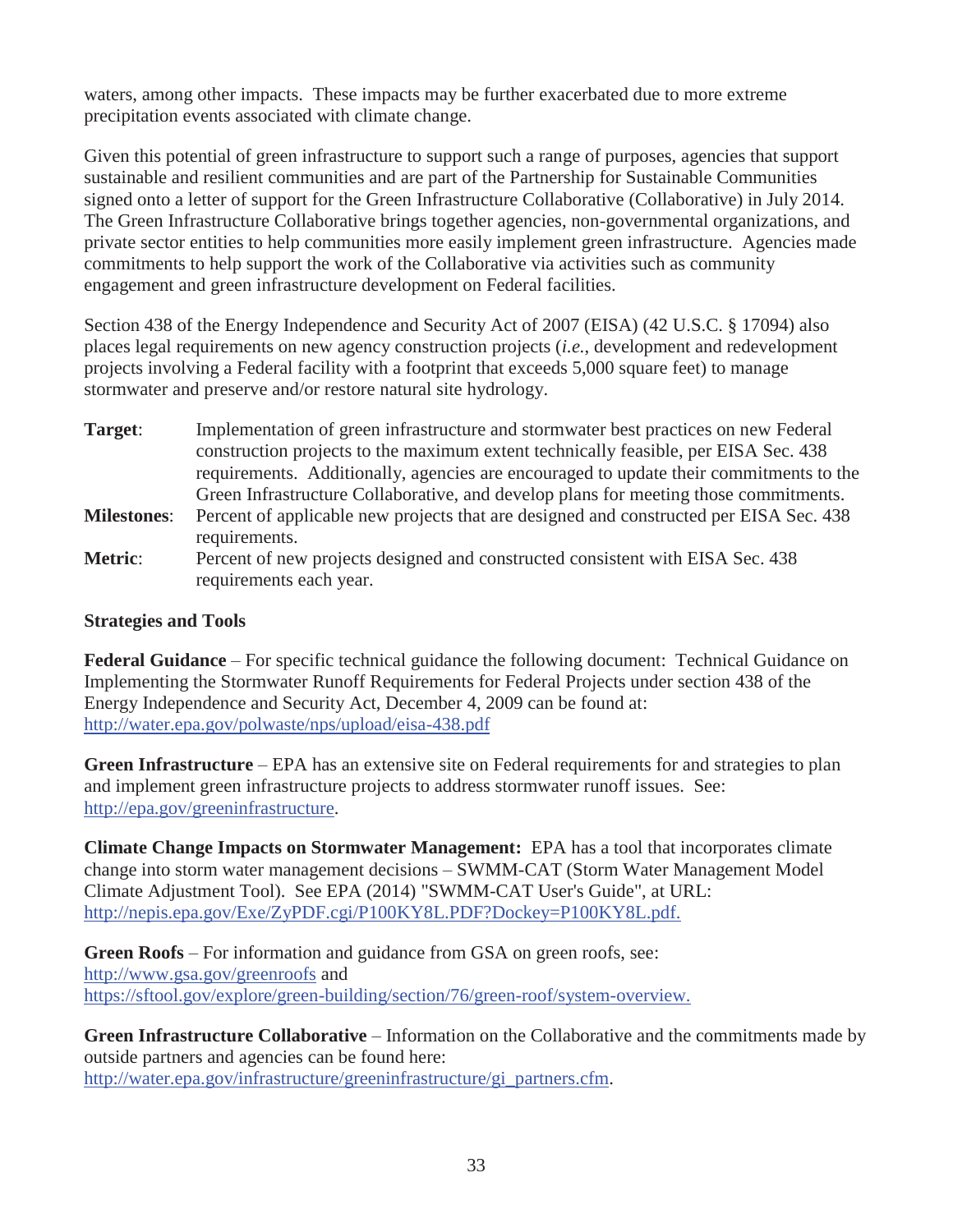**C. Fleet** *(E.O. 13693, Sections 3(g), 7, 10, 12, 14)*

**E.O. section 3(g):** *if the agency operates a fleet of at least 20 motor vehicles, improve agency fleet and vehicle efficiency and management*

| Goal:              | Reduce GHG emissions by improving fuel efficiency and fleet management |  |  |  |
|--------------------|------------------------------------------------------------------------|--|--|--|
| Target:            | 30% reduction in fleetwide per mile greenhouse gas emissions by 2025   |  |  |  |
| <b>Milestones:</b> | $(A)$ not less than 4% by the end of fiscal year 2017;                 |  |  |  |
|                    | (B) not less than 15% by the end of fiscal year 2021; and              |  |  |  |
|                    | (C) not less than 30% by the end of fiscal year 2025.                  |  |  |  |
| <b>Baseline:</b>   | FY 2014                                                                |  |  |  |
| <b>Metric:</b>     | Reduction in fleetwide per mile GHG emissions                          |  |  |  |

#### **1. Fleet Classifications**

**Federal Fleet** – The phrase "fleet of at least 20 motor vehicles" is given the same applicability as 42 U.S.C. § 13212(b)(3).<sup>32</sup> Federal fleet vehicles outside the United States are exempted from the requirements of this E.O.

**Passenger Vehicle** – The term "passenger vehicle" as defined in the E.O. and "passenger automobile" as defined in section 102-34.35 of the Federal Management Regulation (FMR) (41 CFR § 102-34.35) are equivalent, and both mean "a sedan or station wagon designed primarily to transport people."

**Light, Medium, and Heavy Duty Vehicle** – The term "light duty vehicle" means any motor vehicle with a gross motor vehicle weight rating (GVWR) of 8,500 pounds or less, as defined in section 102-34.35 of the Federal Management Regulation (41 CFR § 102-34.35). While not defined in the FMR, the term "medium duty vehicle" means a motor vehicle of more than 8,500 pounds and less than or equal to 16,000 pounds GVWR. Similarly, the term heavy duty vehicle means a motor vehicle weighing more than 16,000 pounds GVWR. Both of these terms are defined by the weight rating distinctions for input through the Federal Automotive Statistical Tool (FAST), a web-based reporting tool that is the established government motor vehicle fleet data reporting system.

**Federal Management Regulation: Motor Vehicle Management** – GSA collects data on motor vehicles operated by agencies and publishes the annual Federal Fleet Report based on that data.<sup>33</sup> To continue to solidify the existing cross-agency partnership in FAST, the fleet classifications utilized throughout the E.O. (*e.g.*, passenger vehicles) are consistent with Part 102-34 of the Federal Management Regulation (Motor Vehicle Management), available at: http://gsa.gov/portal/ext/public/site/FMR/file/Part102-\_34.html/category/21858/#wp2022628.

The fleet reduction targets in the E.O. are established based on forecasts of the emission reductions resulting from the Corporate Average Fuel Economy (CAFE) standards required of vehicle manufacturers through joint rulemaking by the National Highway Traffic Safety Administration and EPA, average Federal fleet replacement rates for different vehicle classes, and other considerations such as the future availability of zero emission and plug-in hybrid vehicles.

The zero emission and plug-in hybrid vehicle targets phase in over time, reflecting the expectation that these vehicle technologies will become more readily available and cost competitive in the years to come.

 $\overline{a}$ <sup>32</sup> http://www.gpo.gov/fdsys/pkg/USCODE-2013-title42/html/USCODE-2013-title42-chap134-subchapI-sec13212.htm

<sup>33</sup> http://www.gsa.gov/portal/content/242645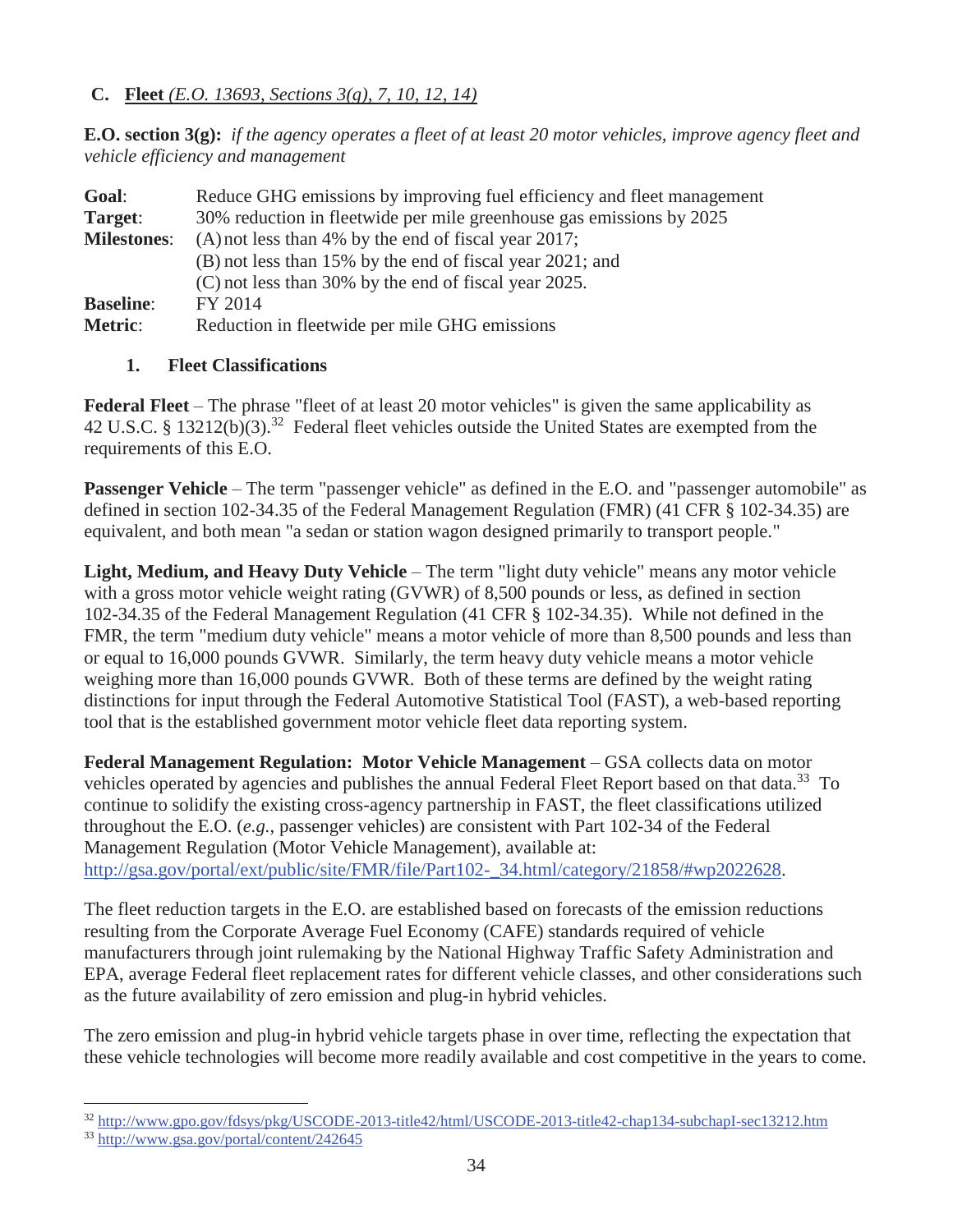The overarching fleetwide per mile GHG emission reduction targets, meanwhile, are conservative forecasts in tracking CAFE due to differences in classifications with GSA regulations. Given the need to maintain consistency with GSA motor vehicle management, a desire for easily understood and transparent methodologies, and a data-driven analysis that uses currently available aggregate level data, this simply means that the real-world impact from CAFE will provide agency fleets with greater emission reductions, thereby benefiting GHG emission reduction goals.

As indicated above, although the CAFE standards will be used in forecasting GHG emission reductions, the definitions of passenger vehicles and light trucks in the FMR part 102-34 will continue to apply. These are the definitions agencies are accustomed to using in their annual fleet reporting. CAFE definitions of these terms, which are different, do not apply here.

**FEMP Guidance** – Within 90 days of the issuance of these Instructions, DOE's FEMP shall issue superseding guidance to the document entitled, "*Guidance for Federal Agencies on E.O. 13514 Section 12, Federal Fleet Management,*" available at:

https://Federalfleets.energy.gov/sites/default/files/static\_page\_docs/fleetguidance\_13514.pdf to reflect the purposes of E.O. 13693 and these Instructions, including how these requirements interact with similar statutory requirements.

## **2. Exempted Vehicles Authority**

Law enforcement, emergency response, and defense mission (*e.g.*, tactical) vehicles may be exempted from the requirements of E.O. 13693 to the extent deemed necessary by agency heads, but such vehicles shall contribute where possible to the overall sustainability of its agency fleet. Agencies are strongly encouraged to implement the law enforcement classifications pursuant to FMR B-33, Motor Vehicle Management, entitled "*Alternative Fuel Vehicle Guidance for Law Enforcement and Emergency Vehicle Fleets of November 15, 2011,*" available at: http://www.gsa.gov/bulletins.

Agencies should also consider:

- (i) the ability of alternative fuel vehicles to meet the range of needs of law enforcement personnel including apprehensions, arrests, pursuit, surveillance, protection or off-road duties;
- (ii) criteria for the administrative use of vehicles by agency personnel for travel to and from normal place of work; and
- (iii) advancements in vehicle and fleet technology that may render conventional practice regarding necessary vehicle size and fuel type outdated in the future.

### **Strategies and Tools**

### **3. Optimum Fleet Inventory**

**E.O. section 3(g)(i):** *determining, as part of the planning requirements of section 14 of this order, the optimum fleet inventory with emphasis placed on eliminating unnecessary or non-essential vehicles from the agency's fleet inventory*

The optimum fleet inventory shall reduce overall fleet GHG emissions by using a combination of mileage reductions, vehicle size reductions, and energy efficiency and alternative fuel capability improvements.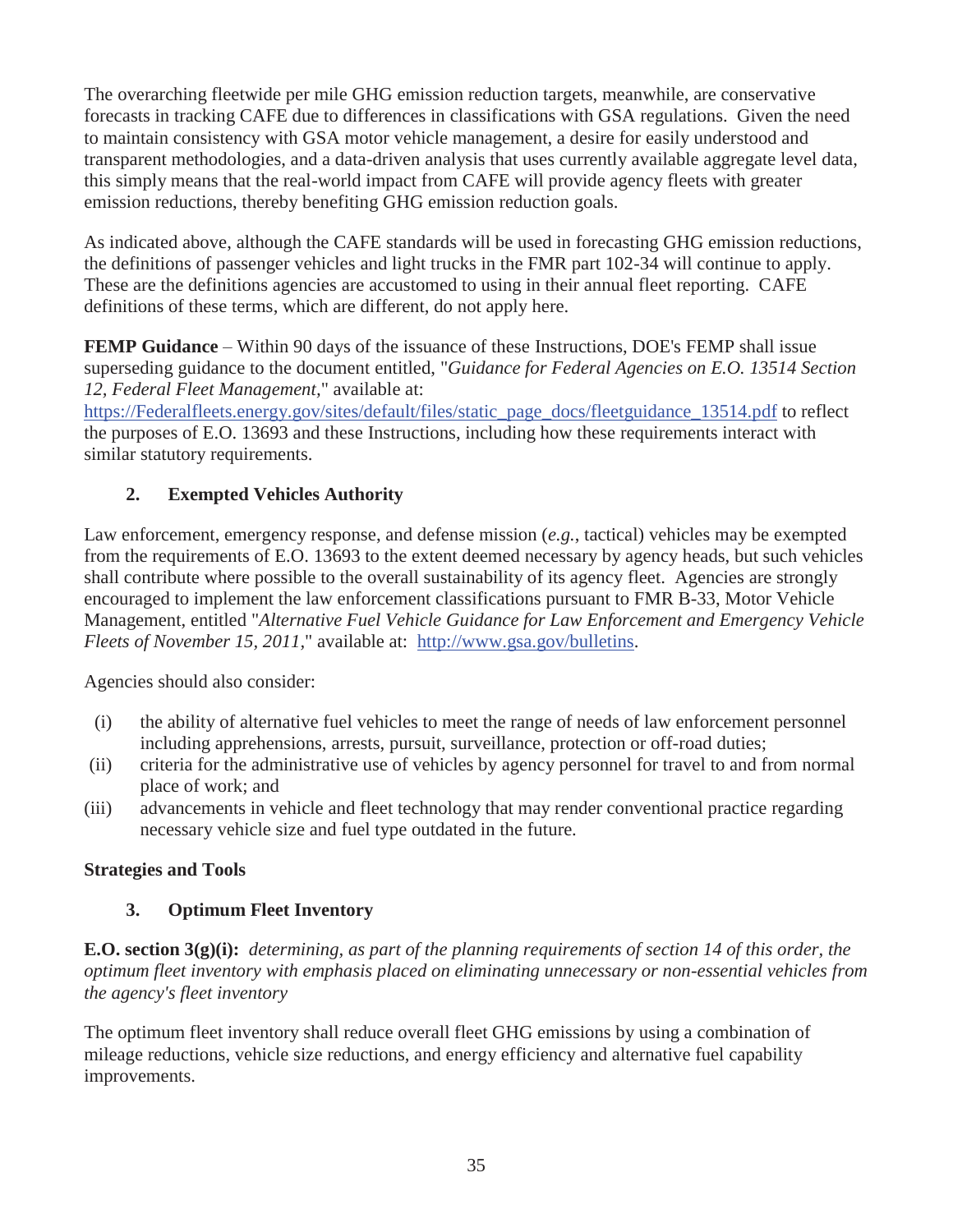To determine the optimum fleet inventory, agencies shall conduct a Vehicle Allocation Methodology (VAM) study to rightsize its fleet. An agency should conduct a new VAM study at least once every five years or more frequently if the agency's mission or resource requirements change.

Additionally, beginning with the 2016 Strategic Sustainability Performance Plan (SSPP), the annual VAM reports shall be combined with the Fleet Management Plan (FMP) as an appendix to the SSPP and made available to the public. The FMP, which describes how agencies will achieve the optimal fleet inventory, shall be approved in consultation with GSA and DOE. Agencies should also formulate the Annual Fleet Budget Summary required by OMB Circular A-11, typically due in August of each year, in concert with the FMP in order to align resource requests with each agency's optimal fleet composition.

Within 90 days of the issuance of these Instructions, GSA in coordination with OMB and CEQ will provide guidance on the criteria and structure of the VAM for the 2016 reporting cycle and supporting documents, including alignment with the new fleet metric and targets. Instructions on completing a VAM study and preparing a FMP are currently contained in GSA Bulletin FMR B-30, available at: http://www.gsa.gov/VAM.

## **4. Fleetwide per mile GHG emissions**

- **E.O. section 3(g)(ii) –** *taking actions that reduce fleet-wide per-mile greenhouse gas emissions from agency fleet vehicles, relative to a baseline of emissions in fiscal year 2014, to achieve the following percentage reductions:* 
	- *(A) not less than 4%by the end of fiscal year 2017;*
	- *(B) not less than 15%by the end of fiscal year 2021; and*
	- *(C) not less than 30%by the end of fiscal year 2025.*

The new overarching fleet performance metric for the 2016 SSPP, fleetwide per mile GHG emissions, gives agencies more flexibility than the prior fleet metric, an absolute petroleum fuel use reduction goal. Encouraging fuel efficiency improvements, use of alternative fuel, and reductions in the amount of fossil fuels consumed will all reduce GHG emissions. This will allow agencies to continue to meet their mission requirements while also achieving significant GHG reductions.

The new fleet metric is intended to supplement existing statutory requirements provided for in 42 U.S.C. § 6374e<sup>34</sup> and other applicable statutes and regulations, which continue to require fleets to acquire alternative fuel vehicles (AFVs), reduce petroleum consumption, and increase alternative fuel consumption by incentivizing the acquisition of AFVs that achieve the greatest fuel efficiency. Agencies should adjust their fleet management approaches to maximize GHG reduction opportunities within their particular fleet mix.

For each agency, the metric is calculated by summing the product of gallons of gasoline equivalent (GGE) it consumed and a fuel-specific GHG emission conversion factor (CF) that will be updated in FEMP's revised guidance document, which indicates the grams of  $CO_2e^{35}$  emitted per GGE for each fuel type. The result is then divided by total fleetwide miles traveled. Provided below is a hypothetical equation for an agency that has three fuel types in its fleet: E-85, diesel, and B20.

 $\overline{a}$ <sup>34</sup> http://www.gpo.gov/fdsys/granule/USCODE-2009-title42/USCODE-2009-title42-chap77-subchapIII-partH-sec6374e

<sup>35</sup> carbon dioxide equivalent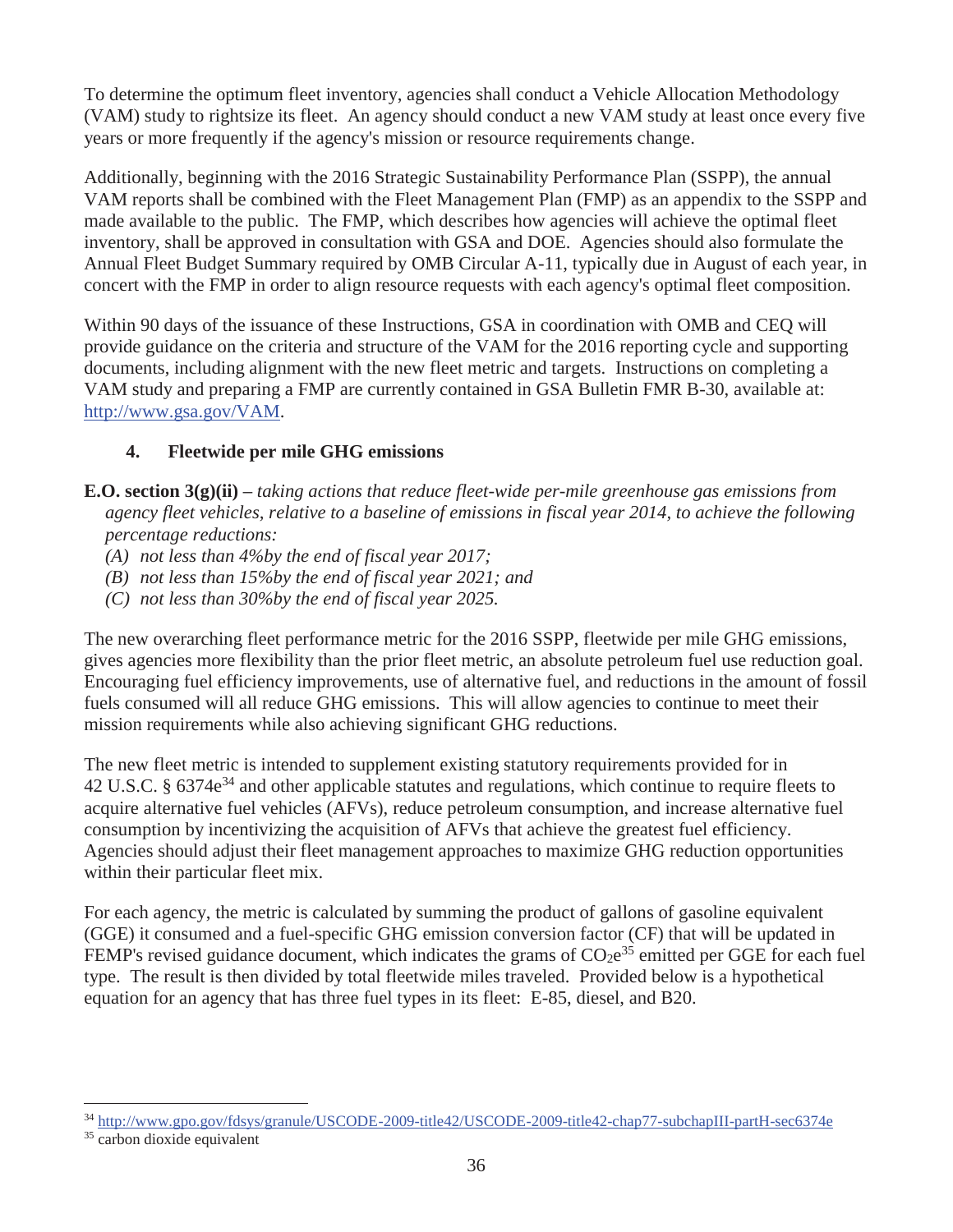$(GGE_{E85} * CF_{E85}) + (GGE_{diesel} * CF_{diesel}) + (GGE_{B20} * CF_{B20})$ fleetwide miles traveled

The agency's numerator will be dependent on the fuel types in its fleet. Each fuel type has its own GGE, which represents the number of miles the vehicle can travel using a quantity of fuel with the same energy content as a gallon of gasoline. The value is multiplied by the conversion factor specified above and divided by each agency's total fleetwide miles traveled.

To calculate the percent reduction between two years, subtract the current year fleetwide per mile GHG emissions from 2014, the baseline year, and then divide the result by the fleetwide per mile GHG emissions from 2014. FEMP shall publish an annual report that calculates the GHG emissions for each agency using data that agencies currently submit via FAST, and track and report on the progress for each agency. Within 90 days of the issuance of these Instructions, FEMP shall issue guidance that provides the 2014 baseline for each agency.

Each fleet has an overall target to reduce GHG emissions by improving fuel efficiency and fleet management over time for all agency vehicles (*e.g.*, light, medium, and heavy) otherwise not excluded by this E.O., achieving per mile GHG emissions reductions of at least 4% by 2017, 15% by 2021, and 30% by 2025 from a 2014 baseline. As indicated above, the fleet reduction targets were established based on forecasts of the emission reductions resulting from CAFE standards, average Federal fleet replacement rates for different vehicle classes, and other considerations such as the future availability of zero emission and plug-in hybrid vehicles. Requirements to plan for appropriate charging or refueling infrastructure, such as 3(g)(vi) of E.O. 13693, in section III.C.8. of these Instructions, are required strategies that will also help agencies meet these targets.

FEMP's updated guidance will provide instructions on approaches to right size agency fleets and increase alternative fuel use, including calculating the efficiency of fuel types.

#### **5. Telematics**

**E.O. section 3(g)(iii):** *collecting and utilizing as a fleet efficiency management tool, as soon as practicable but not later than two years after the date of this order, agency fleet operational data through deployment of vehicle telematics at a vehicle asset level for all new passenger and light duty vehicle acquisitions and for medium duty vehicles where appropriate;*

Telematics means technology-based hardware tools to collect and record vehicle operational data. Telematics in vehicles can be installed by the manufacturer as standard equipment, added as an aftermarket product, or accessed as a wireless mobile application.

Within two years, all agencies should ensure that telematics collects the maximum vehicle diagnostics (fuel consumption, emissions, maintenance, utilization, idling, speed, and location data) at the asset level for acquisitions of new light duty and medium duty vehicles. The goal of this section is for agency fleets to adopt telematics for new acquisitions where life-cycle cost effective. GSA shall endeavor to obtain competitive prices through volume procurements to support these requirements. For GSA fleet leasing agencies, mileage data will continue to be captured as it is currently until accurate mileage information is able to be passed through via telematics devices. GSA in consultation with CEQ and OMB will provide guidance for agencies to address the requirements of this section.

Agencies are strongly encouraged to acquire telematics through GSA to leverage volume procurement opportunities and standardize data reporting. Beginning in the 2016 reporting cycle, an agency's fleet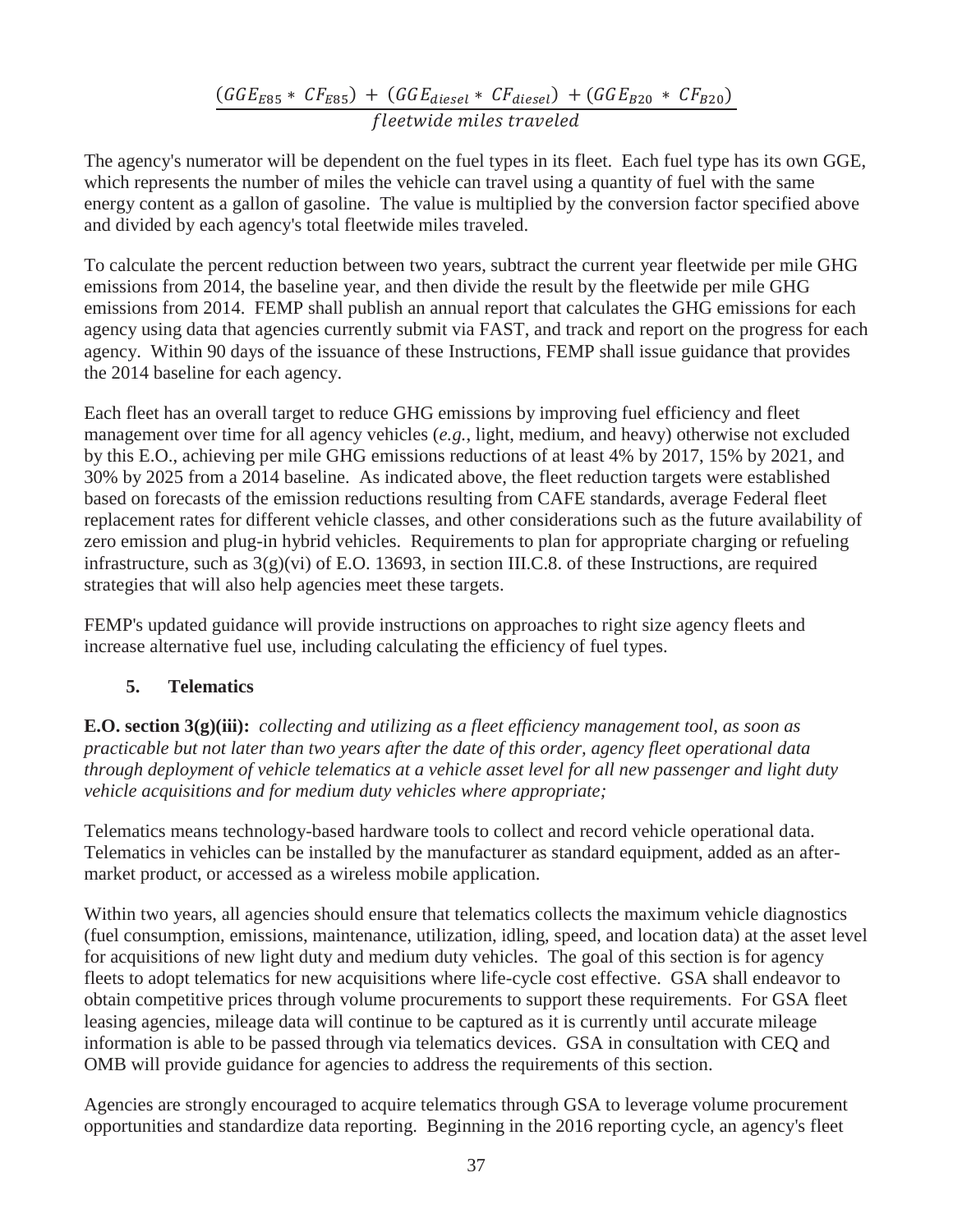management plan (FMP) shall address the agency's efforts to comply with the telematics requirement in new light and medium duty vehicles. An agency's FMP should indicate if the agency acquired the agency's telematics system through GSA or directly from a vendor/company, and if so, the name of the vendor/company. The FMP should describe the type of telematics technology installed, obstacles encountered, lessons learned, and any experiences or other information that may benefit other agencies. Consideration should be given to the impact that aftermarket telematics may have on vehicle warranties.

#### A May 2014 Government Accountability Office (GAO) Report, entitled *GSA Has Opportunity to Further Encourage Cost Savings for Leased Vehicles*, available at:

http://gao.gov/products/GAO-14-443, states that the use of telematics can facilitate cost savings for some fleets by providing fleet managers with information that they can use to reduce fleet size, fuel use, misuse of vehicles, and unnecessary maintenance or lack of maintenance. Various factors, including the level of management support, influence the potential of telematics to facilitate cost savings for a given fleet, so management support is critical.

### Pursuant to 41 CFR § 102-34.347, available at:

http://www.gpo.gov/fdsys/granule/CFR-2008-title41-vol3/CFR-2008-title41-vol3-sec102-34-347, agencies should ensure that the agency Fleet Management Information System (FMIS) can import data obtained through telematics at the asset level. Additionally, agencies should ensure that the agency FMIS has the capability to export that asset level data to vehicle level government-wide reporting systems.

### **6. Fleet Data**

**E.O. section 3(g)(iv):** *ensuring that agency annual asset-level fleet data is properly and accurately accounted for in a formal agency Fleet Management System and any relevant data is submitted to the Federal Automotive Statistical Tool reporting database, the Federal Motor Vehicle Registration System, and the Fleet Sustainability Dashboard (FleetDASH) system*

**Asset Level Data** – The term asset level data refers to vehicle level data. Asset level data for the Federal fleet is currently available for GSA-leased vehicles and some, but not all, agency-owned vehicle fleets. FAST does not collect data by vehicle and consequently does not have data points, for example, associated by make, model, or how many gallons of fuel are used by a specific vehicle.

Asset level data will provide fleet managers with the tools needed to make data-driven decisions to analyze utilization of the Federal fleet, including the ability to identify car sharing opportunities and likely candidates for zero emission or plug-in hybrid vehicles, and compare fuel efficiencies of vehicles by model.

The mechanism currently in place to collect data relevant to fleet energy mandates comprehensively and cost-efficiently across all agencies is FAST. GSA and DOE shall ensure that vehicle level governmentwide reporting systems are updated by December 15, 2016 for the primary annual data call to collect asset-level data. In turn, each agency must submit asset level fleet data from its FMIS to governmentwide reporting systems, and identify and collect accurate inventory, cost, and use data, in accordance with 41 CFR § 102-34.347, available at:

http://www.gpo.gov/fdsys/granule/CFR-2008-title41-vol3/CFR-2008-title41-vol3-sec102-34-347.

Agencies shall continue to ensure that any relevant data is submitted to the Federal Motor Vehicle Registration System, a vehicle and license registration system that creates an automated feed into the law enforcement telecommunications system. Agencies shall also ensure that they provide relevant data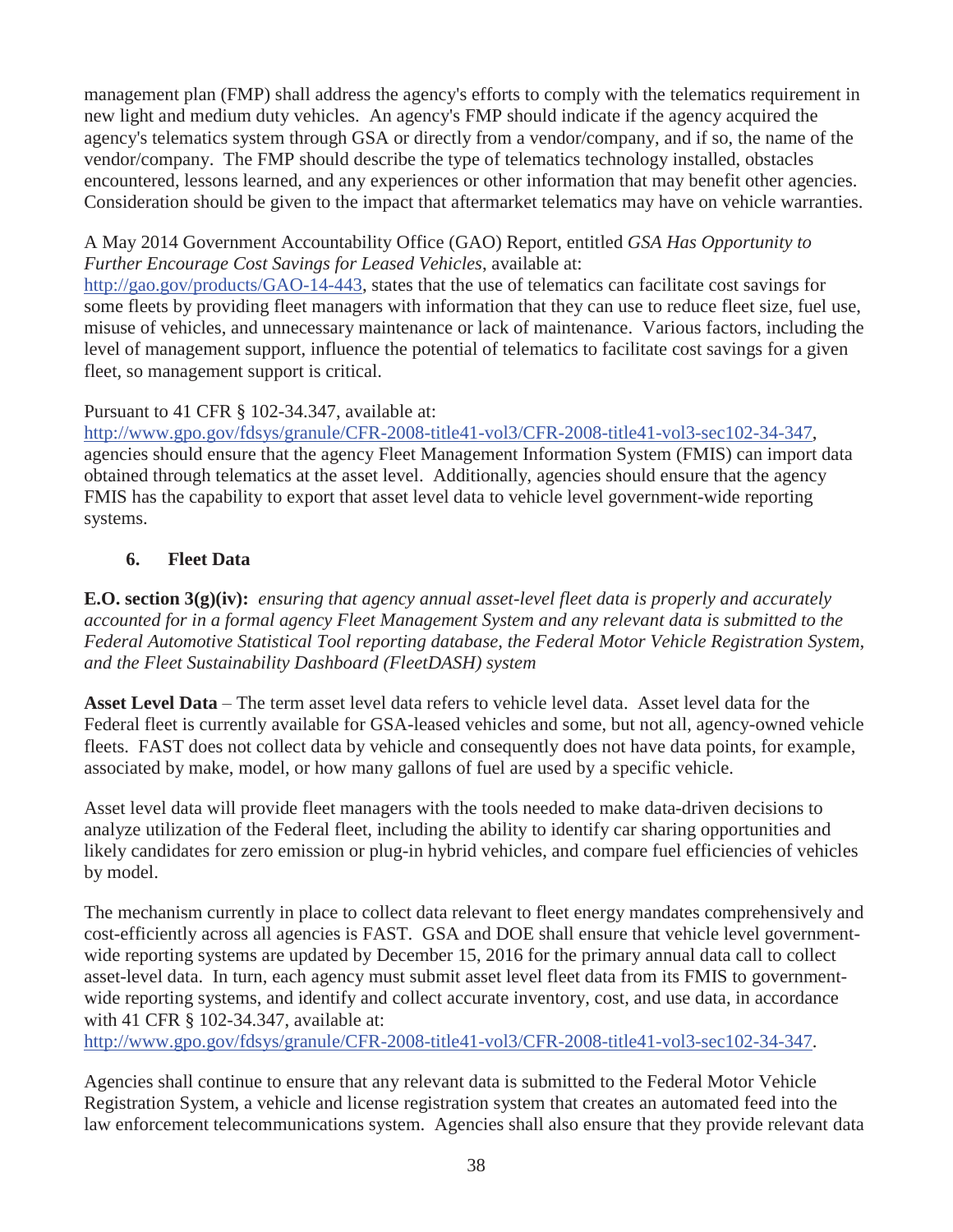to FleetDASH, a Department of Energy tool that helps agencies monitor their fuel use, identifying both successes and "missed opportunities" to use alternative fuel. Further instructions on these submissions will be provided by DOE.

The Data Quality, Collection, and Reporting Working Group under section 4(k) of the E.O. shall convene a meeting to discuss the feasibility of consolidating reporting requirements into FAST or a future government-wide reporting system specified by GSA and DOE.

# **7. Zero emissions vehicle (ZEV) or Plug-in Hybrid Vehicle Goal**

**E.O. section 3(g)(v):** *planning for agency fleet composition such that by December 31, 2020, zero emission vehicles or plug-in hybrid vehicles account for 20 percent of all new agency passenger vehicle acquisitions and by December 31, 2025, zero emission vehicles or plug-in hybrid vehicles account for 50 percent of all new agency passenger vehicles and including, where practicable, acquisition of such vehicles in other vehicle classes and counting double credit towards the targets in this section for such acquisitions*

A "*zero emission vehicle*" or "ZEV" means a vehicle that produces zero exhaust emissions of any criteria pollutant (or precursor pollutant) or GHG under any possible operational modes or conditions.

The term "*plug-in hybrid vehicle*", as defined in section 131 of the Energy Independence and Security Act of 2007, means a plug-in electric drive vehicle that: (A) draws motive power from a battery with a capacity of at least 4 kilowatt-hours; and (B) can be recharged from an external source of electricity for motive power (42 U.S.C. § 17011). Plug-in hybrids are propelled by both an internal combustion and heat engine and to a significant extent by an electric motor that draws electricity from a battery that can be recharged from the grid.

The ZEV/plug-in hybrid vehicle goal for passenger vehicles will help agencies achieve the overall fleet metric of fleetwide per mile GHG emission reductions. ZEVs and plug-in hybrids are a tool to meet the overall fleet targets by requiring that each fleet increases the percentage of new passenger vehicle acquisitions that are ZEVs or plug-in hybrid vehicles to 20% by 2020 and 50% by 2025.

The "double bonus" for acquisitions other than new passenger vehicles means that vehicles that are not in the denominator of the calculation – passenger vehicle ZEVs/plug-in hybrids divided by overall new passenger vehicles – will continue to be included in the numerator (bonus) and excluded from the denominator, an additional bonus. FEMP's updated guidance will provide further instructions on how to apply double credit towards the target in this section.

# **8. Planning for Fleet Charging Infrastructure**

**E.O. section 3(g)(vi):** *planning for appropriate charging or refueling infrastructure or other power storage for zero emission vehicles or plug-in hybrid vehicles and opportunities for ancillary services to support vehicle-to-grid technology*

This Administration is committed to reducing GHG emissions in the Federal fleet. This includes encouraging the adoption of advanced technology vehicles, such as plug-in hybrids and zero emission vehicles (ZEV). By deploying charging opportunities at Federal facilities, agencies make electric vehicle (EV) technology more convenient and support the sustainability practices within E.O. 13693 and the activities of the President's *EV Everywhere Grand Challenge*.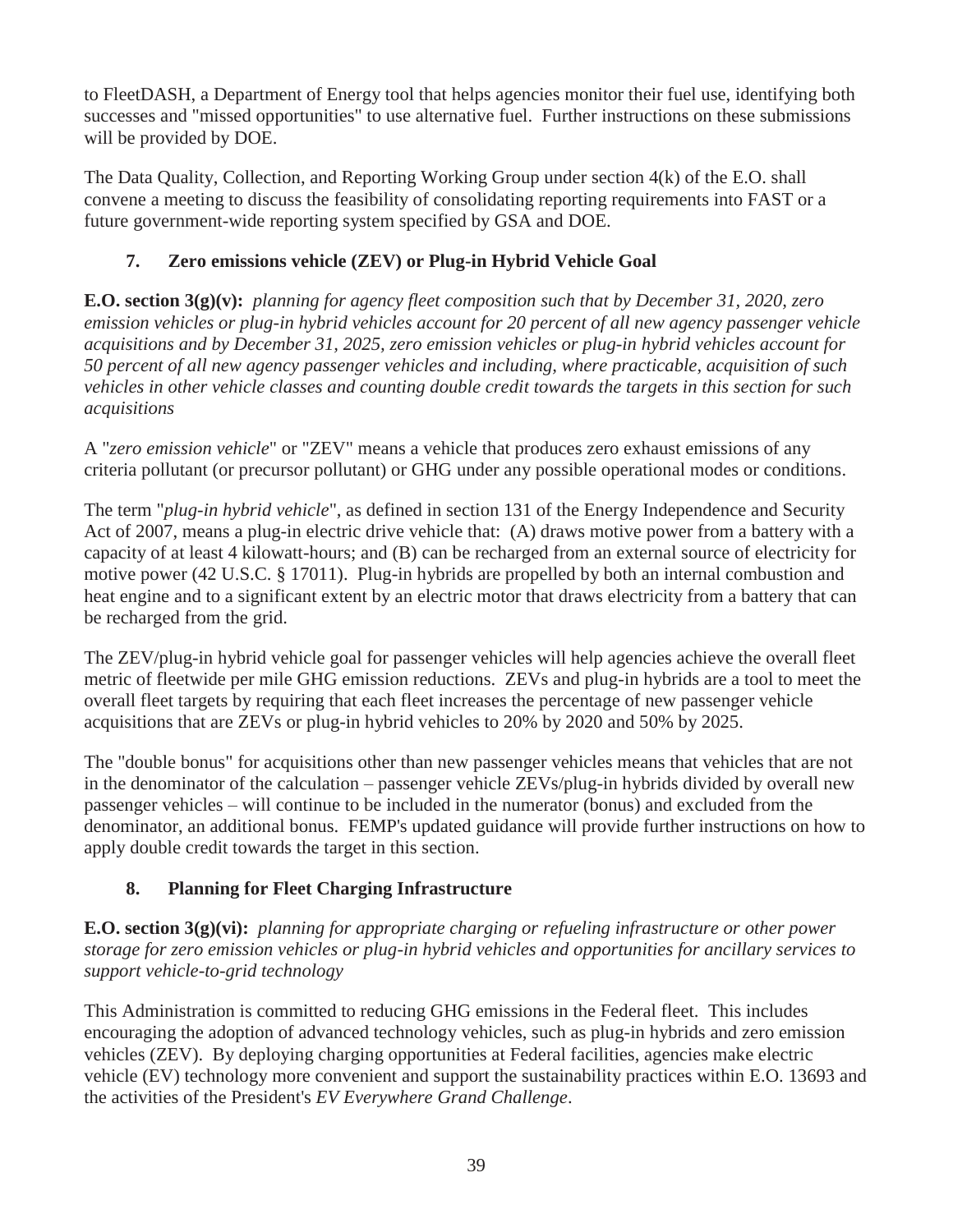GSA shall ensure that charging stations are available through GSA with vehicle level data reporting capabilities. Agencies shall similarly procure charging stations and, where possible, infrastructure that will allow for vehicle level data reporting capabilities.

In planning for appropriate charging infrastructure, agencies shall:

- Identify the type of charging equipment (*e.g.*, Level  $1 120V$  electrical outlets, Level  $2 240V$ charging stations) and number of EV parking spots that are utilized for charging Federal vehicles and any consideration given to the development of policies for personal use, consistent with agency authority and appropriations law, when not used for charging Federal vehicles;
- Assess any maintenance, operation, safety and security procedures;
- If applicable and consistent with agency authority, amend newly acquired parking leases and other vendor contracts to include provisions for charging Federal fleet vehicles.

**Vehicle to Grid Technology –** "*Vehicle to grid*" or "*V2G*" means the ability of a vehicle to both receive power from the grid and deliver power to the grid on command.

The Los Angeles Air Force Base will become the first Federal facility to replace 100% of its general purpose vehicle fleet with plug-in electric vehicles (PEVs). With over 40 vehicles and charging stations, this represents the largest V2G demonstration in the world. Through V2G technology, the capability of PEVs to receive electricity from the grid and provide electricity back to the grid as needed can be used to help reduce facility energy costs, generate revenues by supporting the public electrical grid, and provide back-up power to the facility during grid outages.

Agencies should consider opportunities for utilizing V2G for demand management and emergency backup power. Agencies should also consult with local and regional utilities to identify opportunities for cost offsets, and consider how the ability to export power from vehicles might expand operational capabilities when its vehicles are not grid connected.

### **9. Agency Chief Sustainability Officer, Fleet Review and Approval Procedures**

**E.O. section 7(e) Duties of Principal Agencies –** *To ensure successful implementation of the policy established in section 1 of this order, the head of each Principal Agency shall implement opportunities to improve agency fleet sustainability, including vehicle acquisitions as established in section 3(g) of this order, waiver authority, and fleet data management practices, by revising agency fleet management review and approval procedures to include the Chief Sustainability Officers designated under this section and section 8 of this order*

In right sizing an agency fleet, one of the best tools to ensure the proper stewardship and oversight of fleet management is engaged leadership.

To further the policy aims of section 1 of E.O. 13693, specifically with respect to opportunities for increased efficiency in Federal operations and reductions in spending to save taxpayer dollars through avoided energy costs, this section requires including the agency Chief Sustainability Officer (CSO) or as designated by the CSO, a delegate to approve the acquisition of new vehicle and any vehicle waiver requests under section 701 of the Energy Policy Act of 2005 (see 42 U.S.C. § 6374(a)(3)(E)). Section 701 requires agencies to use alternative fuel in dual fuel vehicles except where the fleet has received a waiver from DOE.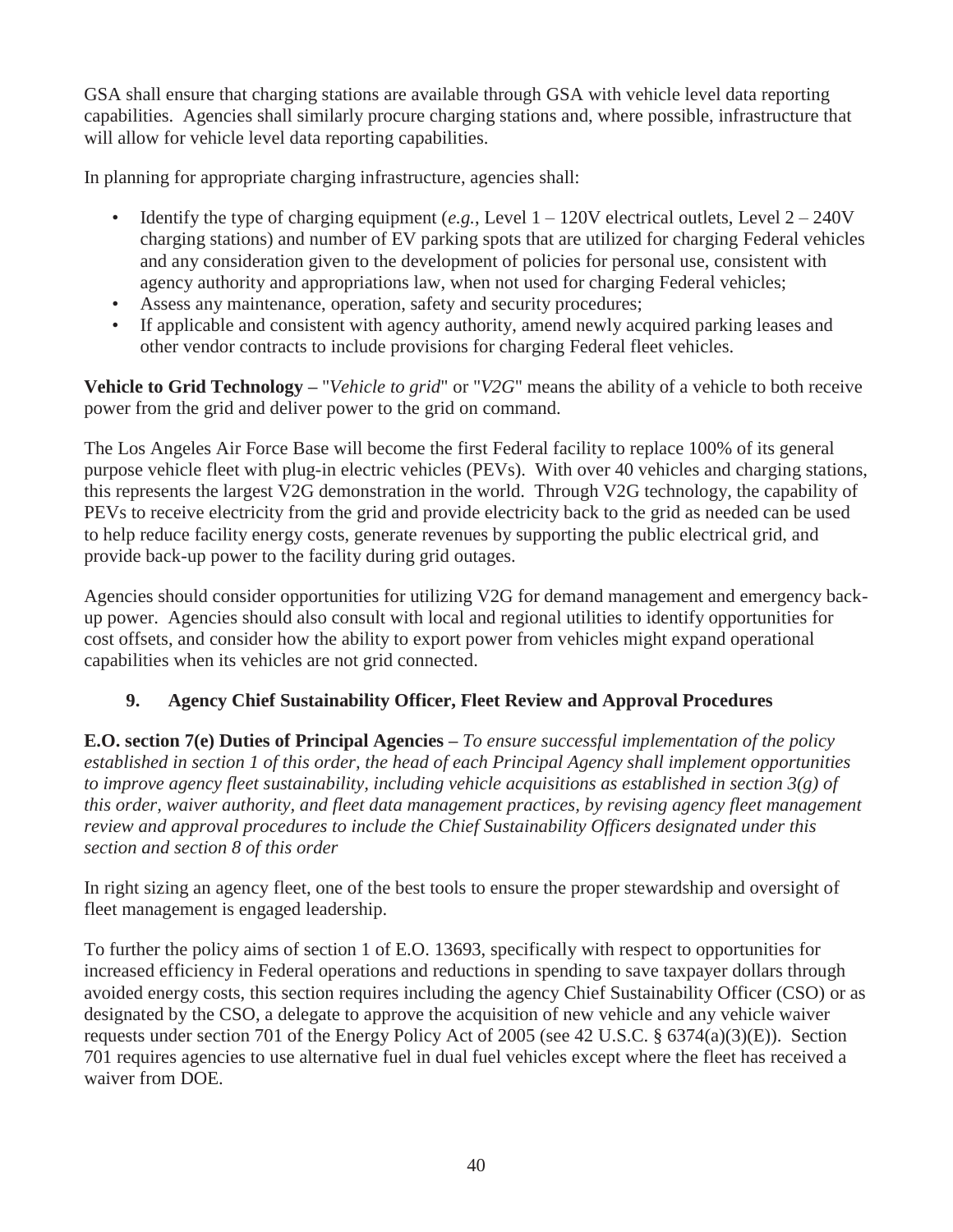As appropriate, CSOs may develop an approval or waiver process in aggregate or for each transaction. For example, at one large agency, vehicle waivers are generally submitted in one package to the CSO for review, with some additional requests as needed. The vast majority of the work (*e.g.*, reviewing each vehicle order and specification, meeting with field fleet managers, and consolidation of waiver requests from the field and recommendations to leadership) is completed by the agency fleet managers and appropriate staff. The CSO is not involved in tactical decisions; they are only involved after all of these steps have been completed. Overall, the time and burden on the CSO to review and approve vehicle acquisition and waiver requests at a strategic high-level has been very low. This process would be consistent with the Instructions in this section.

Management and organizational support is likewise critical in fleet data practices and submissions. For example, as illustrated in GAO Report 14-443, entitled "*GSA Has Opportunities to Further Encourage Cost Savings for Leased Vehicles (May 2014)*," available at: http://gao.gov/products/GAO-14-443, the GAO found that upper management support, fleet managers' buy-in, and organizational culture will influence the degree to which telematics can facilitate cost savings, since these factors can either support or hinder the cost-savings actions taken in response to telematics data.

Accordingly, CSOs shall develop quality assurance/quality control protocol that require CSOs are included in the approval of data submissions that are used for government-wide analysis, such as for FAST inputs used to generate the Federal Fleet Reports. Implementation of the fleet review and approval activities in this section are required beginning with the FY 2016 reporting cycle.

### **10. Multimodal Access Plan (MAP) for Commuters**

**E.O. section 7(f)** – *consider the development of policies to promote sustainable commuting and workrelated travel practices for Federal employees that foster workplace vehicle charging, encourage telecommuting, teleconferencing, and reward carpooling and the use of public transportation, where consistent with agency authority and Federal appropriations law*

The term "multimodal" in this section refers to promoting sustainable commuting options for more than one method of transportation. A Multimodal Access Plan (MAP) is one way to increase access for Federal commuters to and from Federal facilities by encouraging more transportation choices, and in so doing, reduce scope 3 GHG emissions.

**MAP Appendix, 2015 Sustainability Plan** – In order to promote sustainable commuting consistent with section 7(f) of the E.O., each agency has the option to include as an appendix to its 2015 SSPP an abbreviated MAP to:

- Provide access for bicyclists to showers and lockers, when available on site;
- Formulate a workplace charging policy and plan by identifying the framework, timeline, and responsible parties; and
- Implement strategies identified in the 2015 SSPP template, "Table 1-2: Goal 1 Strategies – Scope 3 GHG Reductions."

Agencies that choose to lead by example as early adopters of a MAP by submitting it with the 2015 SSPP can receive technical assistance from CEQ in coordination with the Department of Energy's (DOE) Office of Energy Efficiency & Renewable Energy, and other agencies as appropriate, and may be able to receive recognition in a special Federal workforce category as part of DOE's Workplace Charging Challenge.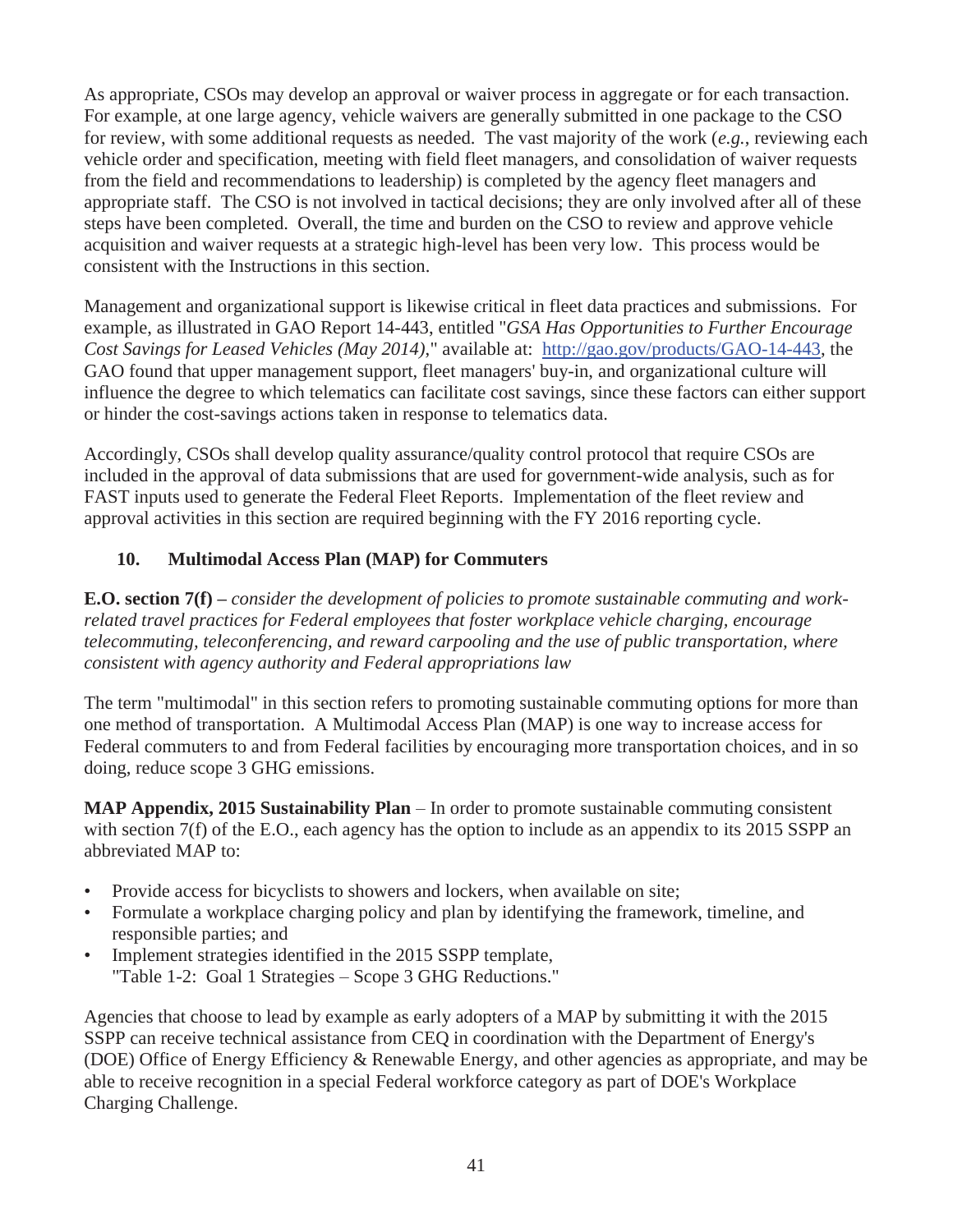Within 270 days of the issuance of these Instructions, the Department of Transportation shall:

- Reconvene the Interagency Task Force on Bicycling and Active Transportation;
- Lead the reconvened Task Force in development of appropriate updates to the document entitled, "*Implementing a Successful Bicycle and Active Commuting Program in the Washington, DC Metropolitan Area.*" Such updates should include expansion to metropolitan areas with major Federal offices and facilities.
- Evaluate ways to administer the commuter transit subsidy to encourage more bicycle trips and provide recommendations to CEQ and OMB.

**MAP Appendix, 2016 SSPP and Beyond** – In the 2016 SSPP and in future SSPPs, each agency shall consider those items contained in the 2015 SSPP MAP appendix above, and the following:

- Offering Federal employees commuting reimbursement for bicycling, pursuant to 26 U.S.C. § 132 (f)(1)(D);
- In planning for appropriate workplace charging:
	- o Identifying the type of charging equipment (*e.g.*, Level 1 120V electrical outlets, Level 2 240V charging stations) and number of EV parking spots that are utilized for charging personal vehicles, consistent with agency authority and appropriations law, when not used for charging Federal vehicles;
	- o Assessing any maintenance, operation, safety and security procedures;
	- o If applicable and consistent with agency authority, procedures for payment by employees to cover electricity and administration costs of EV parking.
- Strategies identified in the updated Interagency Task Force on Bicycling and Active Transportation document referenced above, including providing for bicycle commuting infrastructure;
- Planning for facilitation of activities to increase telecommuting, teleconferencing; and
- New strategies to incentivize carpooling and the use of public transportation to and from Federal facilities, such as including real time transit screens in agency common areas, and leveraging publicprivate partnerships as appropriate, including for vehicle and bicycle sharing programs.

**Charging Personal ZEVs or Plug-in hybrids** – Section 7(f) of E.O. 13693 directs Principal agencies to consider the development of policies to promote sustainable commuting and work-related travel practices for Federal employees, including policies that foster workplace vehicle charging. As noted above, agencies are expected to submit workplace charging plans as part of the MAP as an appendix to the SSPP beginning in 2016 and annually thereafter. In cases where an agency has already implemented EV charging for personal use by employees, CEQ is interested in learning about those practices. The agency should provide CEQ with the relevant agency authorities and policies along with its SSPP. All agencies shall post their final plans on the agency's public website in conjunction with the 2016 SSPP approval process.

In the past, some agencies have inquired about the effect of GAO opinions on the use of appropriated funds to pay for the personal expenses of Federal employees. CEQ and OMB believe those opinions present a different set of facts than what is contemplated by E.O. 13693. E.O. 13693 directs agencies to promote sustainable commuting practices and foster charging of personal EVs, where consistent with agency authorities and appropriations law. For example, the cost of electricity is inherent in the operation and maintenance of the lighting and ventilation of Federal parking facilities. Thus, allowing Federal employees to use existing infrastructure that is already installed for government purposes, such as electrical outlets or charging stations, to charge their own vehicles may be incidental in certain circumstances to the operation of a government parking facility. If such personal use is in fact incidental, then it is consistent with principles of Federal appropriations law. See United States Capitol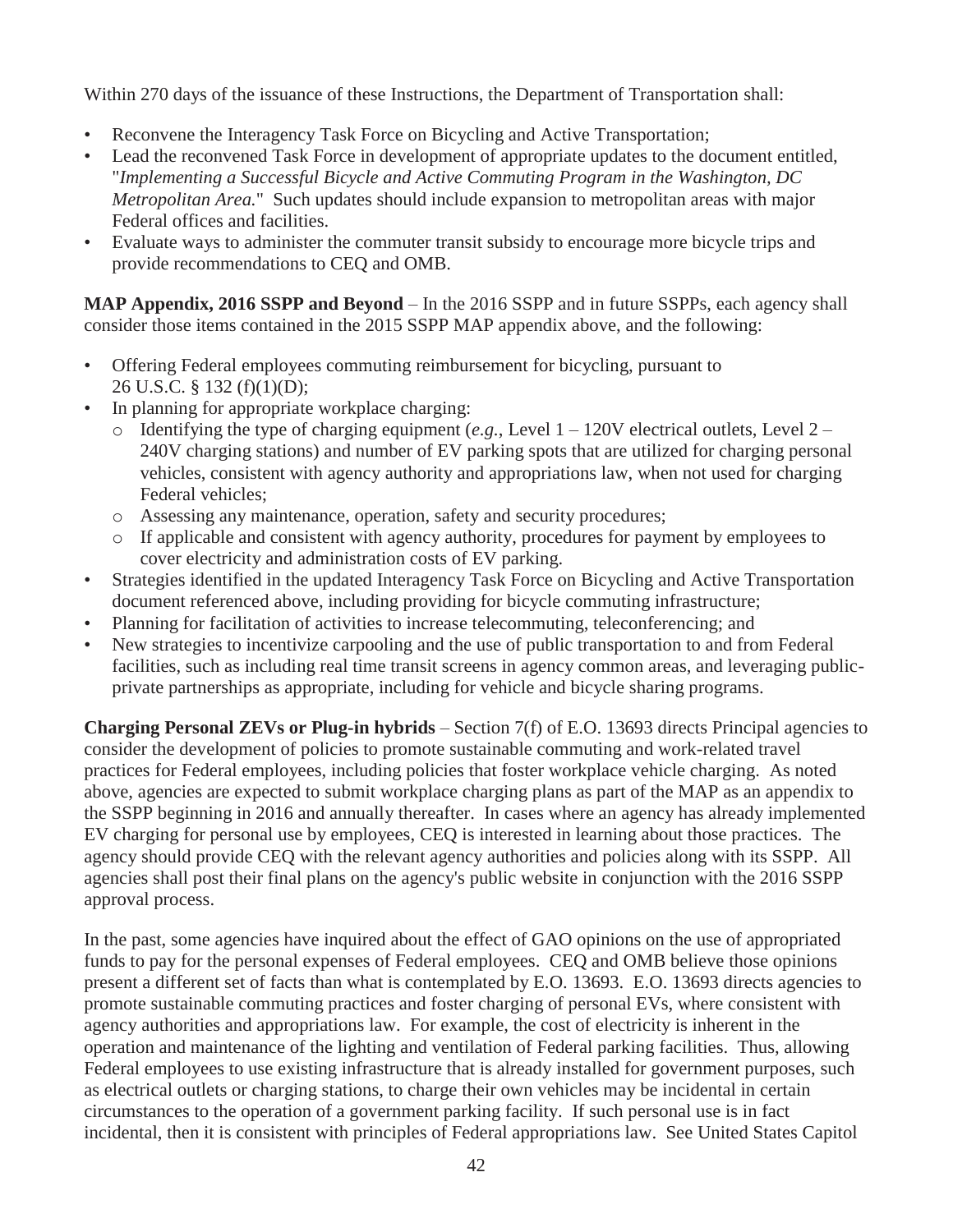Police – Employee Shuttle, GAO B-305864, January 5, 2006, available at: http://www.gao.gov/decisions/appro/305864.htm.

In addition, to accommodate EV charging in a leased space or where a concessionaire operates a parking facility at a Federal workplace, and consistent with an agency's authorities, an agency may consider negotiating with the contractor or owner of the space to make existing outlets available for EV charging or otherwise install, operate, and maintain charging infrastructure.

Should agencies have questions or concerns pertaining to incidental use, the CEQ Office of Federal Sustainability (OFS) will work with agencies in finalizing the annual MAP submission. OFS strongly encourages agencies to seek OFS counsel for questions pertaining to incidental use.

### **11. Regional Coordination**

**E.O. section 10(a) Regional Coordination:** *Within 180 days of the date of this order, each EPA and GSA Regional office shall in coordination with Federal Executive Boards established by the Presidential Memorandum of November 10, 1961 (The Need for Greater Coordination of Regional and Field Activities of the Government), the Department of Defense and other agencies as appropriate, convene regional interagency workgroups to identify and address: (a) sustainable operations of Federal fleet vehicles including identification and implementation of opportunities to use and share fueling infrastructure and logistical resources to support the adoption and use of alternative fuel vehicles, including E-85 compatible vehicles, zero emission and plug-in hybrid vehicles, and compressed natural gas powered vehicles*

EPA and GSA regional offices in coordination with each agency's National office and the Federal Executive Boards (FEBs) will convene interagency groups in major Federal cities across the U.S. to identify and address regional implementation of the E.O. In partnership, these entities shall implement strategies to leverage the collective resources of agencies and develop protocol to share fueling infrastructure to support the adoption and use of alternative fuel vehicles, EVs, plug-in hybrid vehicles, and compressed natural gas powered vehicles. GSA Office of Government-wide Policy and EPA shall provide assistance to FEBs to identify regional opportunities for agencies and convene a similar meeting for the headquarters offices who are not associated with an FEB in the Washington, DC metropolitan area.

# **12. Supporting the Federal Fleet**

**E.O. section 12:** *Supporting the Federal Fleet* **–** *(a) GSA shall ensure that vehicles available to Federal agencies for either lease and or sale, at or below market cost, through its vehicle program include adequate variety and volume of alternative fuel vehicles, including zero emission and plug-in hybrid vehicles, to meet the fleet management goals of this order.*

This section ensures that GSA continues to support the fleet goals established in the E.O. and addresses agency comments on lack of availability of alternative fuel vehicles. Therefore, GSA shall ensure the widest possible selection and sufficient volume of alternative fueled vehicles, at or below market cost, including ZEVs and plug-in hybrids, to enable agencies to meet their fleet goals.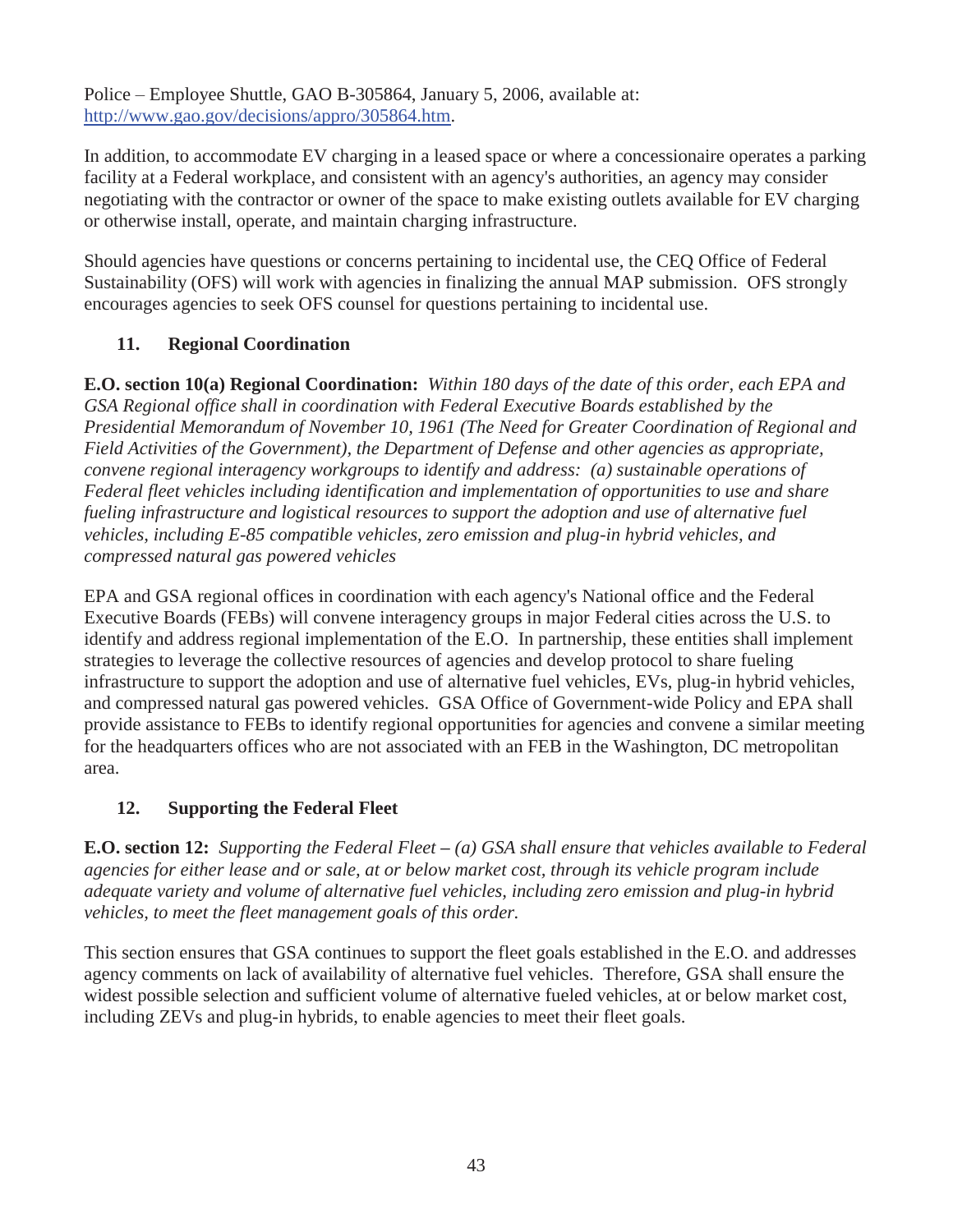**E.O. section 12:** *Supporting the Federal Fleet* **–** *(b) DOE shall assist the United States Postal Service (USPS) in evaluating the best alternative and advanced fuel technologies for the USPS fleet and report on such progress annually as part of the planning requirements of section 14 of this order.*

As needed, the Department of Energy shall provide recommendations to the United States Postal Service (USPS), including evaluating the best alternative fuel technologies for the USPS fleet. Recommendations shall be made available to CEQ and other agencies as appropriate. On an annual basis, the Department of Energy shall also provide recommendations to the USPS and report on its progress in supporting the continued development and deployment of advanced vehicle technologies in the USPS fleet.

# **13. Agency Strategic Sustainability Performance Plan**

**E.O. section 14 Agency Strategic Sustainability Performance Plan:** *Beginning in June 2015, and continuing through fiscal year 2025, the head of each Principal Agency shall develop, implement, and annually update an integrated Strategic Sustainability Performance Plan (Plan) based on guidance prepared by the Chair of CEQ under section 4 of this order.*

For 2015 only, the SSPP shall include, as appendices, the Fleet Management Plan (FMP) and the 2015 annual VAM report as identified above.

For 2016 and beyond, the SSPP shall include as one appendix the FMP, which will incorporate an annual VAM report that requires approval and publication. The SSPP will also include the remaining tools and strategies listed above in the "MAP Appendix, 2016 SSPP and Beyond."

## **D. Buildings** *(E.O. 13693, Section 3(h))*

# **1. General**

### **E.O. section 3(h):** *improve building efficiency, performance, and management*

Section 4(f) of E.O. 13693 directs the Chair of the Council on Environmental Quality to prepare and issue revised *Guiding Principles* for both new and existing Federal buildings within 150 days of the date of the E.O. Pending publication of the revised documents, agencies should comply with the existing *Guiding Principles* as they currently apply.

On a routine basis, agencies should complete comprehensive energy, water, and waste audits to identify and implement measures to ensure agency buildings are performing at optimal levels. Energy and water audits should not necessarily be limited to just Energy Independence and Security Act (EISA) Sec. 432 "covered facilities"; when and where appropriate, agencies should pursue efficiency and conservation where the best opportunities are found to cost effectively improve portfolio performance. When using remote building performance assessment auditing technology, coordinate with other building inspection, assessment, and commissioning efforts to maximize efficiencies.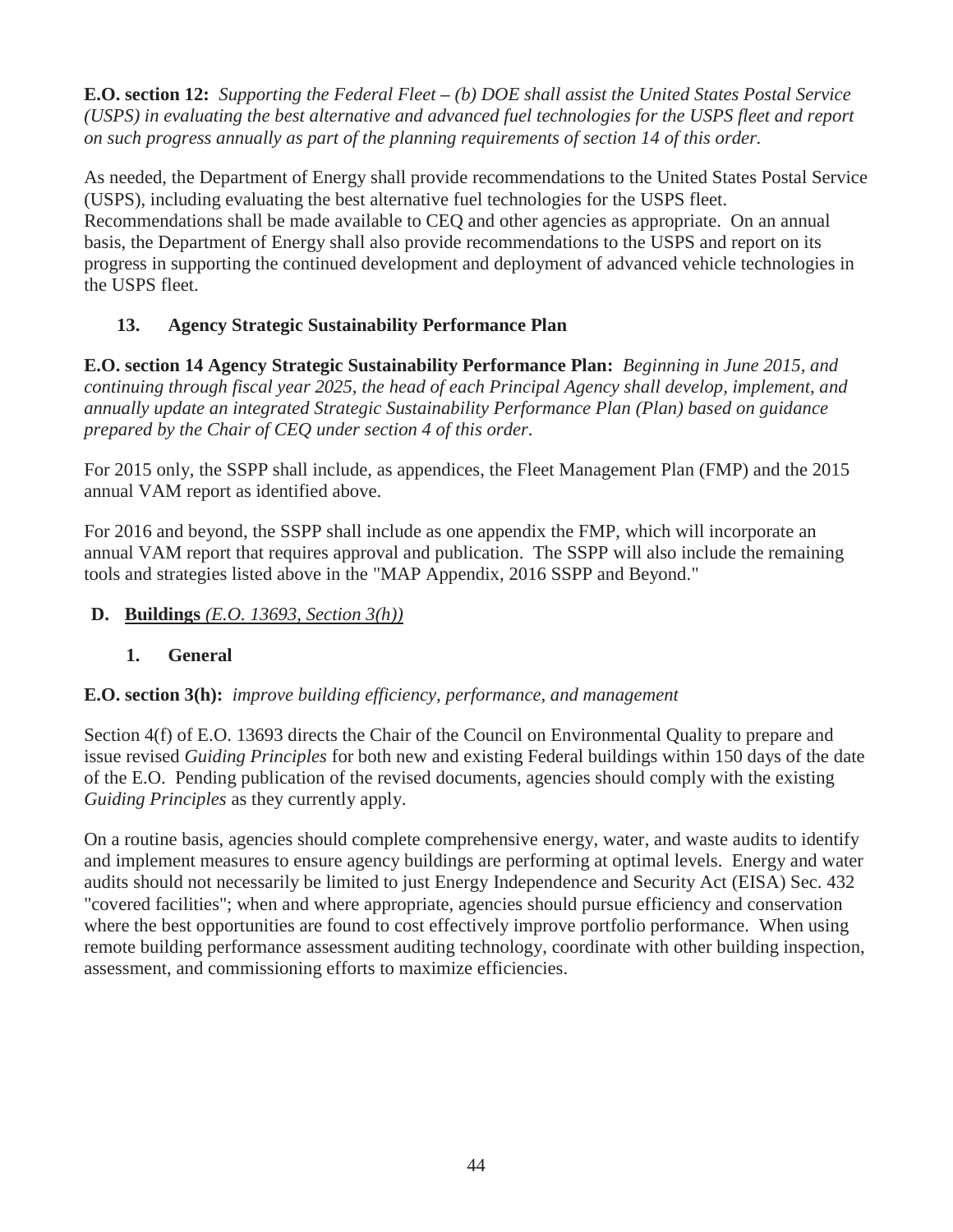### **2. New Buildings: Energy Net-Zero and Waste or Water Net-Zero**

**E.O. section 3(h)(i):** *improve building efficiency, performance, and management by ensuring, beginning in fiscal year 2020 and thereafter, that all new construction of Federal buildings greater than 5,000 gross square feet that enters the planning process is designed to achieve energy net-zero and, where feasible, water or waste net-zero by fiscal year 2030*

**Target**: Beginning in FY 2020 **Metric:** Percentage of new buildings ( $>5,000$  GSF) entering the planning process designed to achieve energy net-zero

Generally, this requirement is similar to what it was under E.O. 13514. The 5,000 gross square feet limitation is new, as is the water or waste net-zero aspirational goal.

Section 433 of EISA of 2007 an incremental reduction in fossil fuel-generated energy use beginning in fiscal year 2010, and elimination of all fossil fuel-generated energy use by fiscal year 2030 and beyond in the design for construction of new Federal buildings and major renovations to Federal buildings.<sup>36</sup> This goal will assist agencies in achieving the EISA mandate, taking into account the long lead times associated with new building construction.

Each agency should strive to minimize GHG emissions and other adverse environmental impacts from new building construction, and building operations. While agencies are encouraged to aspire to net-zero status for energy, and water *or* waste, this is a stretch goal, and therefore agencies will be deemed successful if and when buildings achieve energy net-zero status, and, *where feasible*, water or waste netzero status. This requirement does not apply to new construction of smaller Federal buildings—5,000 gross square feet or less.

Strategies to move the design, construction, and operation of new buildings toward net zero energy, waste, or water status should take an integrative, whole building perspective, to identify innovative approaches that will not be apparent from a more step-by-step standpoint or a traditional system by system design process. These strategies should be initiated as early in the planning process as possible in order to maximize cost-efficiencies and chances for success.

For new construction, a "*net-zero energy building*" is designed, constructed, and operated such that the actual annual source energy consumption is balanced by on-site renewable energy. Consider the following approaches for net-zero energy buildings:

- Net-zero energy status is attained by a combination of minimizing energy use and implementing renewable energy strategies.
- Use energy modeling and energy use targets during design process to stretch thinking.
- Don't oversize primary mechanical systems.

- Consider energy recovery and cogeneration possibilities.
- Consider alternative strategies for building design such as solar (photovoltaic), wind, solar hot water, solar ventilation preheating, ground sources heat pump, biomass/waste to energy, and geothermal.
- Consider pre-occupancy commissioning and place special emphasis on monitoring the first 12 months (4 seasons) of building operations.

<sup>&</sup>lt;sup>36</sup> The EISA mandate covers new buildings and major renovations of at least \$2,500,000 (in 2007 dollars), as well as new buildings and major renovations that are "public buildings" for which a prospectus to Congress is required under 40 U.S.C. 3007.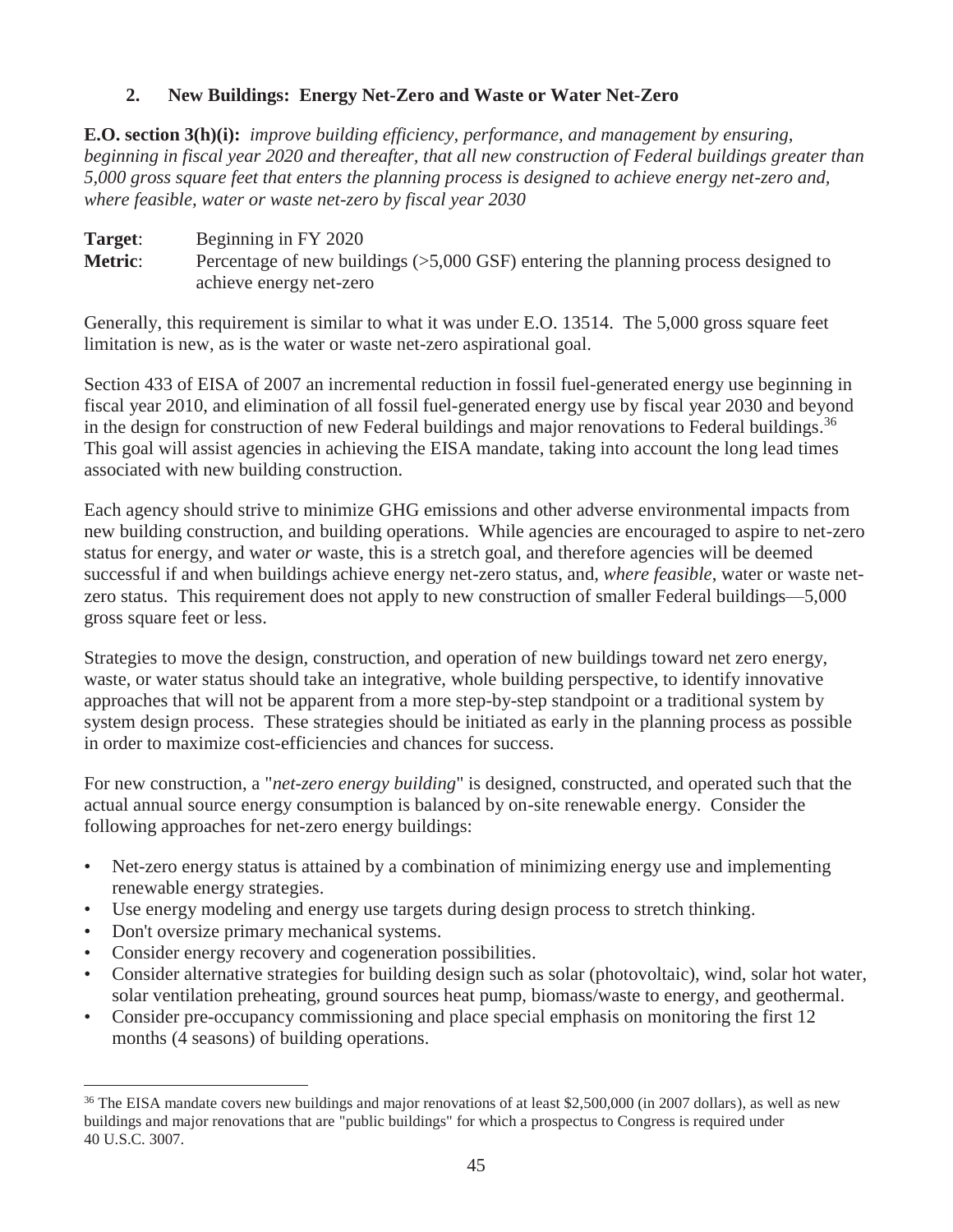Note: The use of alternative energy is not considered as an acceptable method to achieve "net-zero energy building" status, unless either its fuel stock is renewable or it is a combined-heat and power (CHP) facility that displaces conventional fuel. See the accounting discussion in section III.A.3. of these Instructions for guidance on counting the energy benefits of CHP.

For new construction, a "*net-zero water building*" is designed, constructed, or renovated and operated to greatly reduce total water consumption, use non-potable sources as much as possible, and return the equivalent amount of water as was withdrawn from all sources, including municipal supply to the same watershed without compromising groundwater and surface water quantity or quality. Consider the following approaches for net-zero water buildings:

- Limit the consumption of freshwater resources.
- Return water to the same watershed as not to deplete groundwater and surface water.
- Perform water balance assessments of building systems during design to identify unnecessary water uses.
- Implement water conserving approaches.
- Reduce overall industrial, landscaping, and agricultural (ILA) water use.
- Consider rainwater harvesting.
- Use non-potable and alternative water sources (including, recycling and reuse of water).
- Meet lower quality water needs with lower quality water supply.
- Implement smart land use strategies to optimize vegetation, soils, natural processes and natural hydrologic features; use Green Infrastructure to minimize hydrologic impacts and maintain water resources.
- Work within the rainfall footprint.
- Match water quality uses with water quality supplies, *i.e.*, collect condensate from air handlers to supply cooling towers or use lightly treated rainwater and tertiary treated wastewater for flushing toilets.
- Use natural hydrologic features to manage water and provide environmental and community benefits.<sup>37</sup>

A recent U.S. Army study<sup>38</sup> concluded that identifying and exploiting alternative water sources are key to meeting net-zero water goals. Alternative water sources include reclaimed water from groundwater and wastewater treatment plants, condensate capture and rainwater harvesting.

A "*net-zero waste building*" is operated to reduce, reuse, recycle, compost, or recover solid waste streams (with the exception of hazardous and medical waste) thereby resulting in zero waste disposal. Consider the following approaches for net-zero waste buildings:

- Reduce the amount of solid waste generated.
- Reuse or re-purpose when possible.
- Maximize recycling opportunities.
- Use composting for organic materials.
- Design to provide water supply/drainage as necessary to maintain cleanliness in compostables holding container areas.
- Consider waste to energy to eliminate waste.

 $\overline{a}$ <sup>37</sup> http://water.epa.gov/infrastructure/greeninfrastructure/index.cfm

<sup>38</sup> *U.S. Army Net Zero, Water Balance and Roadmap Programmatic Summary*, October 2013 http://www.asaie.army.mil/Public/ES/netzero/.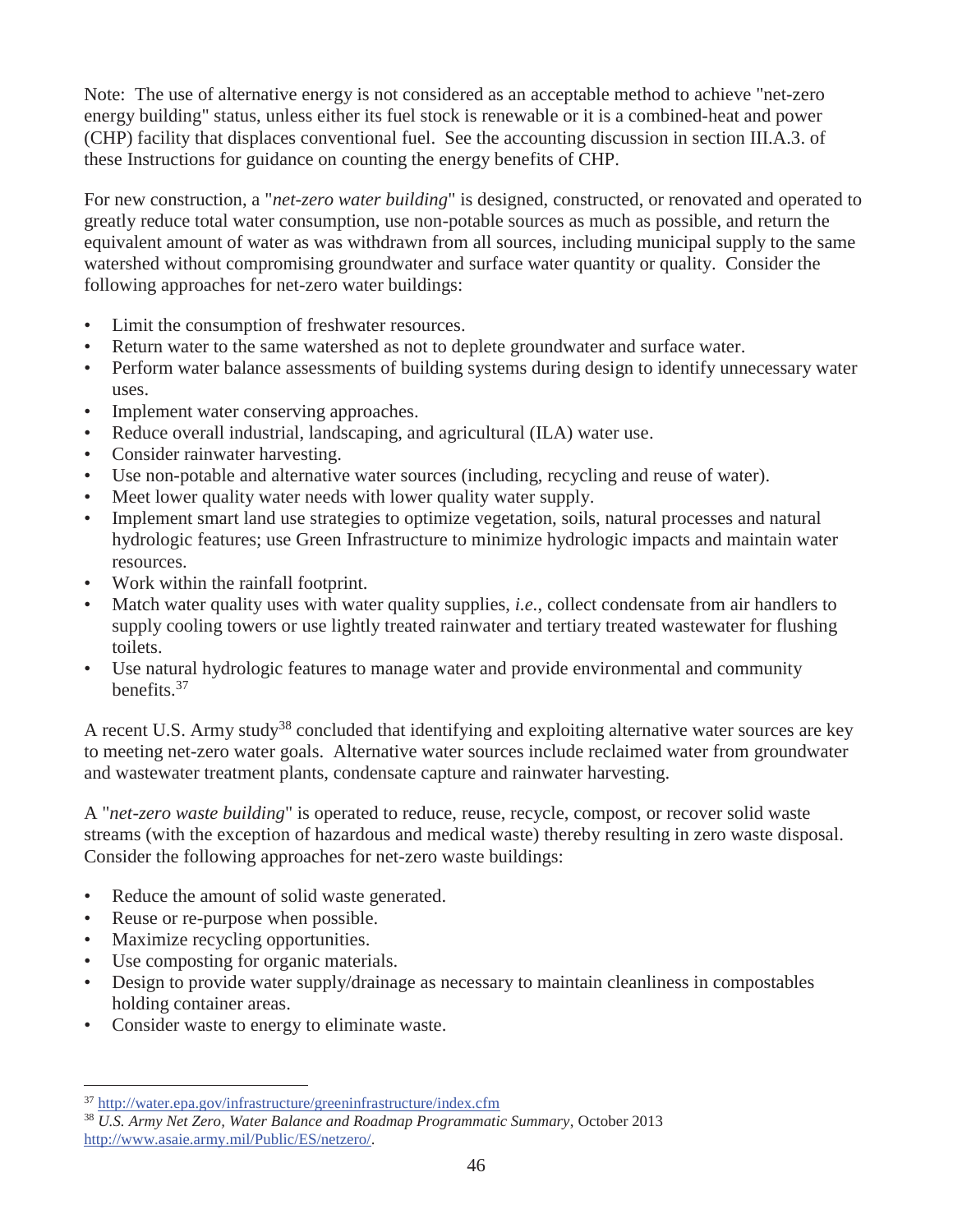Identify alternative disposal methods.

In the U.S. Army example, the Army was able to make substantial progress towards net-zero status for energy, water and waste at several facilities. Though these examples consisted of entire installations or bases, they illustrate what can be achieved in new building construction. Throughout these Instructions the focus is on individual buildings, but for the purpose of calculating net-zero status for energy, water, and waste it is acceptable to bundle buildings into logical groupings based on geographic location or other unifying characteristic (*e.g.*, nearby buildings serviced by a single waste disposal contract).

For new buildings entering the planning process now and in the future, agencies are encouraged to innovate in design, construction, and operation and to test, pilot, and standardize new approaches that make significant progress towards reaching the net zero energy, water, and waste goals, even if these efforts fall short of reaching the net zero goal.

For additional information and guidance for projects "entering the planning process" see OMB's Capital Planning Guide, in the A-11 Circular Part 7: Supplement to Part 7—Capital Programming Guide.<sup>39</sup>

CEQ will work with agencies to develop future Federal guidance, as new net zero building technologies, design, construction, and operation practices evolve.

## **3. Existing Building Compliance with** *Guiding Principles*

**E.O. section 3(h)(ii):** *improve building efficiency, performance, and management by (ii) identifying, beginning in June of 2016, as part of the planning requirements of section 14 of this order, a percentage of at least 15 percent, by number or total square footage, of the agency's existing buildings above 5,000 gross square feet that will, by fiscal year 2025, comply with the revised Guiding Principles for Federal Leadership in High Performance and Sustainable Buildings (Guiding Principles), developed pursuant to section 4 of this order, and making annual progress toward 100 percent conformance with the Guiding Principles for its building inventory*

| Target:            | Agency identified percentage conformance with the revised <i>Guiding Principles</i> by   |
|--------------------|------------------------------------------------------------------------------------------|
|                    | FY 2025                                                                                  |
| <b>Milestones:</b> | <b>Annual Progress</b>                                                                   |
| <b>Metric:</b>     | Achieve agency designated goal (percentage of existing buildings or percentage of square |
|                    | footage that complies with the <i>Guiding Principles</i> )                               |

This goal is a continuation of a requirement for a portion of the building inventory to conform to the *Guiding Principles* with a new target of at least 15% conformance by 2025 but also expands the metrics to allow gross square footage or number of existing buildings as the basis and reflects ongoing CEQ efforts to revise the *Guiding Principles*. Agencies should map out their strategies for achieving this goal before choosing whether to use the number of buildings or the share of GSF as a metric. Agencies should not change metrics for this goal over time unless a dramatic organizational or tempo change occurs. Any change in metric is subject to CEQ review, in consultation with OMB.

"Existing Buildings" that were certified as meeting the *Guiding Principles* on or before September 30, 2015 are "grandfathered in" and are considered to be in compliance with the requirements of this section, and can be counted towards the FY 2025 goal. Each agency, as part of its June 2016 SSPP, is required to establish its goal for the number or total square footage of the agency's existing

<sup>&</sup>lt;sup>39</sup> https://www.whitehouse.gov/sites/default/files/omb/assets/a11\_current\_year/capital\_programming\_guide.pdf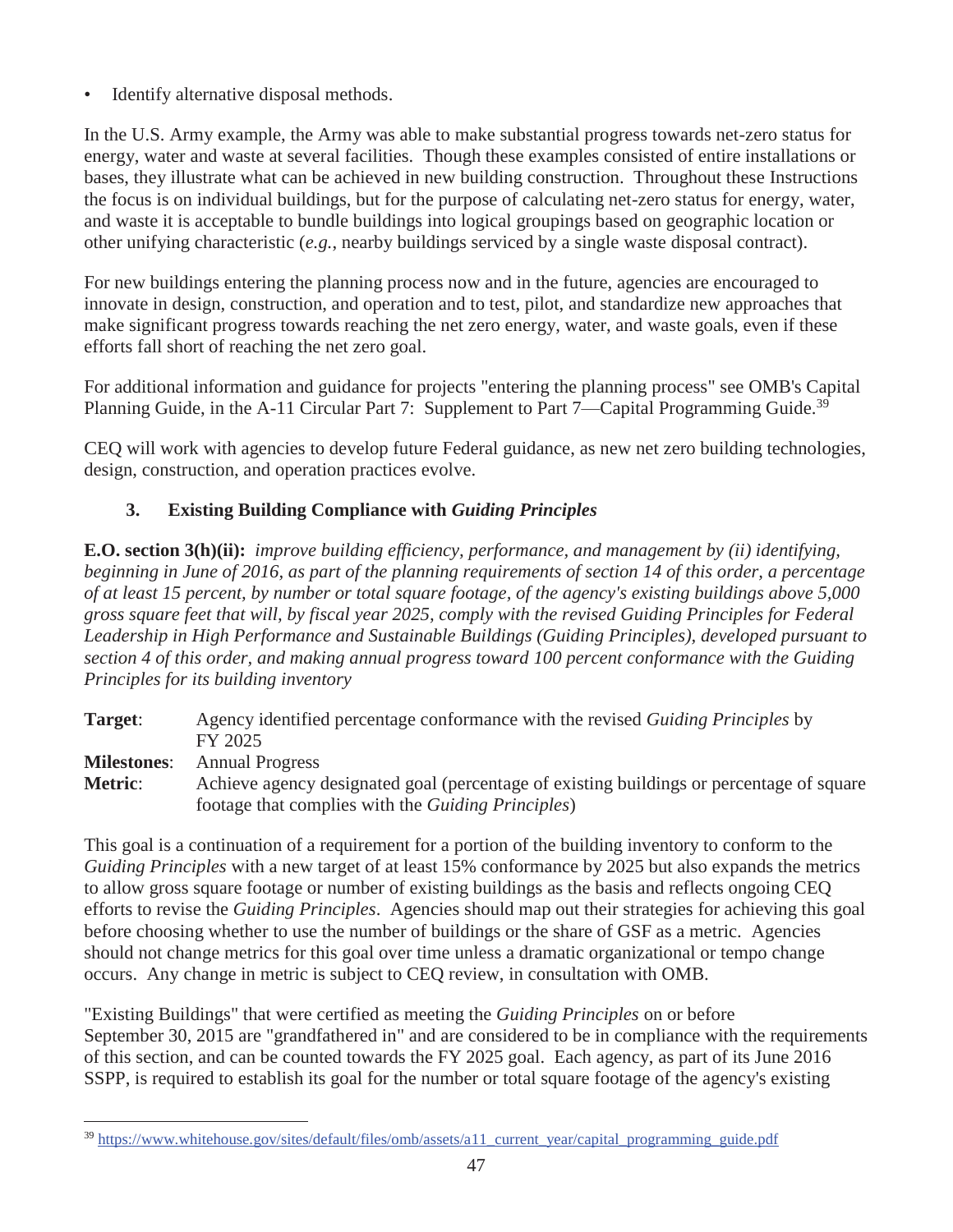buildings that will comply with the revised *Guiding Principles* by FY 2025. The goal shall be 15% or higher, and does not apply to smaller buildings—5,000 gross square feet or less. Furthermore, each agency shall ensure that all *new major construction, renovation, or repair and alteration* of existing buildings above 5,000 gross square feet complies with the *Guiding Principles* where cost effective. When complying with the *Guiding Principles* when rehabilitating Federally owned historic buildings, agencies should utilize best practices and technologies in retrofitting to promote long term viability of the buildings and preserve their historic character.

In 2014, the Federal Real Property Council changed the definitions to be used when categorizing the sustainability status of Federal buildings. Buildings that are rarely occupied and use *de minimus* energy and water, were added to the "Not Applicable (4)" category. See the *Federal Real Property Council 2015 Guidance for Real Property Inventory Reporting, April 2015* at: http://www.gsa.gov/portal/getMediaData?mediaId=224171

The Guiding Principles have not and do not apply to specific buildings that by law cannot be operated by an agency, such as NSF grant funded buildings.

## **4. Existing Buildings: Energy, Waste or Water Net-Zero**

**E.O. section 3(h)(iii)** *improve building efficiency, performance, and management by identifying, as part of the planning requirements of section 14 of this order, a percentage of the agency's existing buildings above 5,000 gross square feet intended to be energy, waste, or water net-zero buildings by fiscal year 2025 and implementing actions that will allow those buildings to meet that target*

- **Target**: Agency identified percentage of buildings, by number or by GSF, that will, by FY 2025, be: 1. net zero energy, and
	- 2. net zero water or net zero waste
- **Metric**: Achieve agency designated goal (percentage of the agency's existing buildings, which will achieve energy, waste, *or* water net-zero status)

Each agency, as part of its June 2016 SSPP, is required to establish its goal for the percentage of the agency's existing buildings that will, by FY 2025, achieve energy, waste, *or* water net-zero status. Agencies are encouraged to identify specific buildings, facilities, or installations targeted to achieve Net Zero Status where possible in their SSPPs and highlight how the agency will work to obtain the goal. The goal does not apply to smaller buildings—5,000 gross square feet or less.

Strategies to move existing buildings toward net zero energy, waste, or water status should take an integrative, whole building perspective, to identify innovative approaches that will not be apparent from a more step-by-step standpoint or a traditional building system by building system design process. These strategies shall be initiated as early in the planning process as possible in order to maximize costefficiencies and chances for success. Agencies should consider the following strategies for moving existing buildings toward net zero energy, waste, or water status:

### **Zero Energy**

- Use energy audits, commissioning and re-commissioning to identify opportunities for energy efficiency improvements and investments.
- Employ metering and sub-metering to gain detailed understanding of energy use patterns and opportunities for improvement.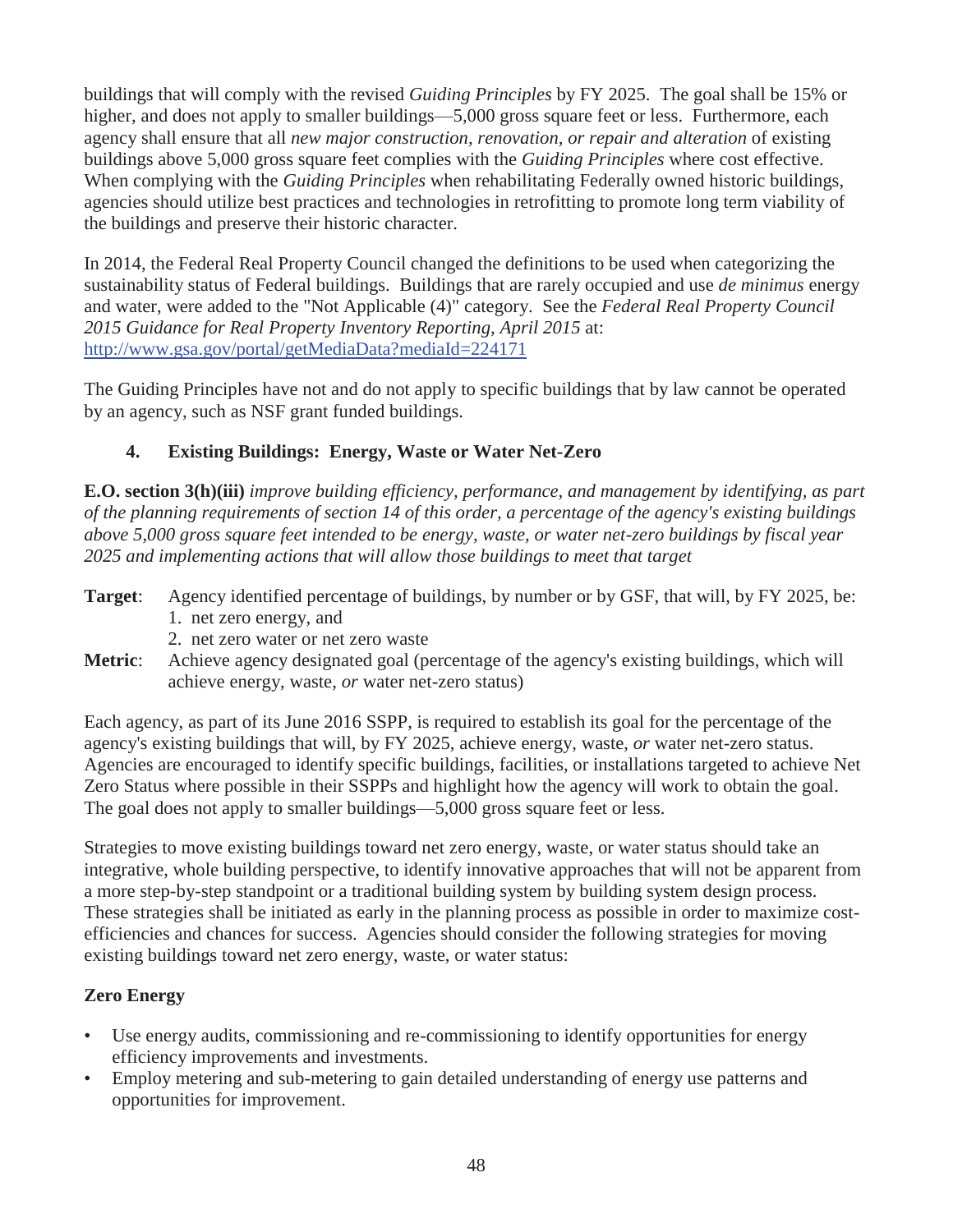- Look for options to replace fossil fuel consumption with renewable energy productions, including both on-site and dedicated off-site solutions.
- Evaluate funding alternatives such as energy savings performance contracts (ESPCs),<sup>40</sup> utility energy service contracts (UESCs), $41$  and power purchase agreements (PPAs). $42$  Structure these contracts to maximize savings through deep energy retrofits.
- Design building and interiors to take advantage of natural daylight to replace electric lighting where possible. Identify and implement strategies to manage plug loads.

## **Zero Water**

- Use water audits to identify opportunities for water conservation and efficiency improvements.
- Reduce potable and non-potable demand, and associated water use intensity, through conservation and efficiency measures.
- Increase alternative water use, particularly for uses that do not require quality levels associated with potable water, to reduce demand on freshwater sources.
- Identify and eliminate system leaks.
- Reconsider landscape practices such as low-water landscaping/xeriscaping where possible and appropriate.
- Evaluate inclusion of water conservation and efficiency measures in ESPCs and UESCs.

### **Zero waste**

 $\overline{a}$ 

- Reduce the amount of solid waste generated.
- Reuse or re-purpose when possible.
- Maximize recycling opportunities.
- Use composting for organic materials.
- Consider waste to energy to eliminate waste.
- Identify alternative disposal methods.

CEQ will work with agencies to develop future Federal guidance, as new net zero building technologies, design, construction, and operation practices evolve. When implementing net zero strategies (as well as any energy/water efficiency strategies) on historic properties, agencies shall consider the effects of the undertaking on the historic building or district and shall comply with applicable National Historic Preservation Act requirements.

<sup>40</sup> http://energy.gov/eere/femp/energy-savings-performance-contracts

<sup>41</sup> http://energy.gov/eere/femp/utility-energy-service-contracts

<sup>42</sup> http://energy.gov/eere/femp/site-renewable-power-purchase-agreements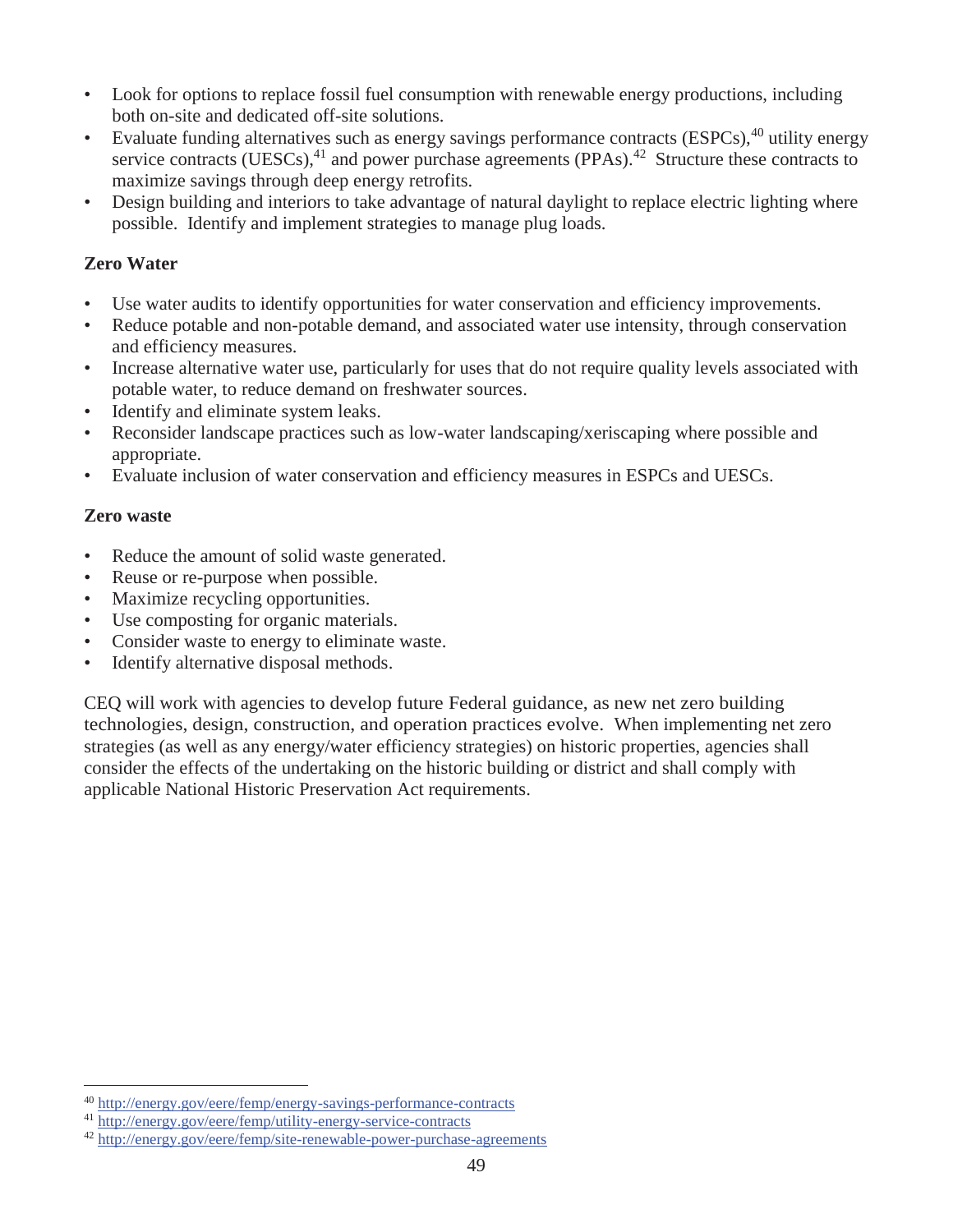#### **5. Energy Efficiency Requirements and Energy and Emissions Reporting for Lease Solicitations**

**Section 3(h)(iv)** *improve building efficiency, performance, and management by including in all new agency lease solicitations over 10,000 rentable square feet: (A) criteria for energy efficiency either as a required performance specification or as a source selection evaluation factor in best-value tradeoff procurements; and (B) requirements for building lessor disclosure of carbon emission or energy consumption data for that portion of the building occupied by the agency that may be provided by the lessor through sub-metering or estimation from pro-rated occupancy data, whichever is more costeffective*

**Section 3(h)(v)** *Improve building efficiency, performance, and management by reporting building energy, beginning in fiscal year 2016 as part of the agency scope 3 greenhouse gas emissions for newly solicited leases over 10,000 RSF.*

**Target:** Beginning in FY 2016, all new lease solicitations for more than 10,000 Rentable Square Feet (RSF) shall:

- 1) include energy efficiency either as a required performance specification or as a source selection evaluation factor; and
- 2) require lessors to disclose energy consumption data via sub-metering, sub-metering plus pro-rata share of common area energy consumption, or pro-rata share of emissions and energy use, whichever is more cost-effective, and

#### 3) require energy data reporting and carbon emissions data reporting

**Metric:** Percent, each fiscal year, of new lease solicitations meeting all three energy efficiency, energy reporting, and carbon emissions reporting requirements.

Beginning in fiscal year 2016, each agency is required to include in all new lease solicitations over 10,000 RSF criteria for energy efficiency, either as a required performance specification or as a source selection evaluation factor in best-value tradeoff procurements.

Furthermore, applicable leases shall include the requirement for building lessor disclosure of energy consumption data through sub-metering or estimation from pro-rated occupancy data, whichever is more cost-effective. Where sub-metering includes only agency space and not building common space, a pro rata share of common space carbon emission/energy consumption data should be allocated to the tenant agency's data.

Exercising an option within an existing lease to extend the term is not subject to the terms and conditions of section  $3(h)(iv)(B)$  or section  $3(h)(v)$ . If, however, any action beyond simply exercising an option to extend the term of occupancy, or involves substantial changes in the operation conditions or tenant fit out, or requires more than a simple contract amendment document, should comply with E.O. section  $3(h)(iv)(B)$  and section  $3(h)(v)$  provisions.

By August 2015, GSA, in coordination with agencies with leasing authority, shall develop lease language for energy efficiency performance specifications and source selection evaluation factors, disclosure of energy consumption data provided by the lessor, per the conditions set out in the previous paragraph, to be incorporated in all new lease solicitations over 10,000 RSF.

GSA will collect energy and GHG emissions data for GSA originated leases and convey that data to tenant agencies in a format appropriate for their use in the annual Federal utility data reporting exercise that is due in January. Agencies that initiate their own leases are required to do their own data collection and reporting under this goal.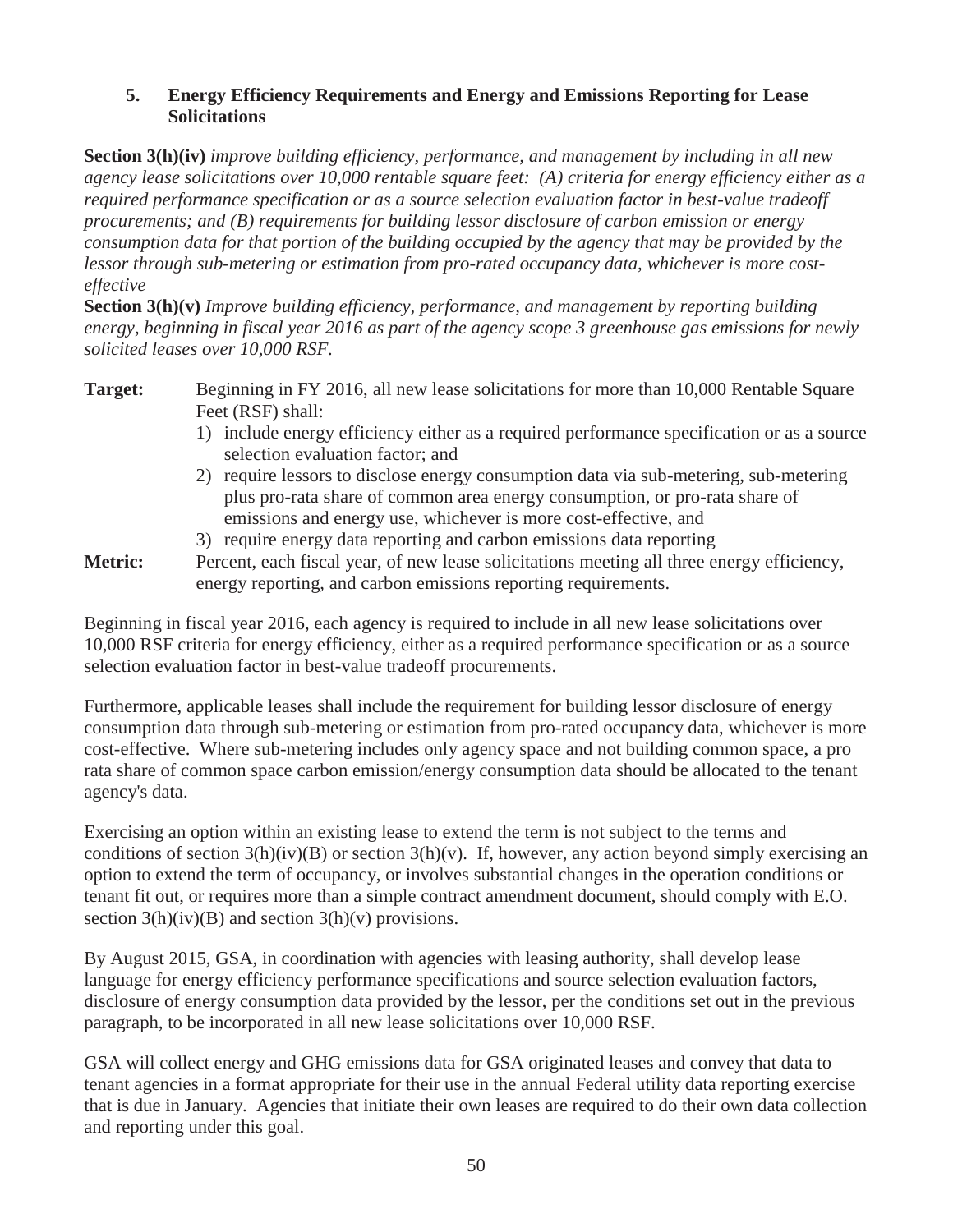The Federal government has detailed guidance and procedures for calculating Greenhouse Gas Emissions.<sup>43</sup> For example, DOE's FEMP has developed an extensive methodology to calculate GHG emissions derived from energy use in buildings that meet Federal GHG reporting guidance. Primary data (*i.e.*, energy data, including Green Power/REC data) from private building owners is preferred. Agencies should ensure that any carbon emissions data from private building owners appropriately matches reported energy information and is calculated using Federal GHG accounting standards and procedures.

Federal GHG accounting guidelines, agency determined GHG inventory approaches and organizational boundaries, and section II.B. of these Instructions regarding GHG Reporting should all be considered when agencies decide how energy data and emissions information that they either collect or receive from GSA should be categorized by scope.

### **6. New Buildings Optimize Space Usage and Consideration of Existing Transportation and Infrastructure**

**E.O. section 3(h)(vi)** *improve building efficiency, performance, and management by including in the planning for new buildings or leases, cost-effective strategies to optimize sustainable space usage and consideration of existing community transportation planning and infrastructure, including access to public transit*

| Target:        | Annual Progress on OMB approved agency plan under the National Strategy for Efficient<br>Use of Real Property, and the Reduce the Footprint policy.                                                              |
|----------------|------------------------------------------------------------------------------------------------------------------------------------------------------------------------------------------------------------------|
| <b>Metric:</b> | Meeting milestones in OMB approved agency plan.                                                                                                                                                                  |
| Target:        | Continuous and consistent consideration of Sustainable Locations for Federal Facilities<br>guidance in facilities decisions.                                                                                     |
| <b>Metric:</b> | Inclusion of Sustainable Locations for Federal Facilities guidance considerations in real<br>estate project planning procedures and incorporation in agency Planning and<br>Architecture/Engineering guidelines. |

This section of E.O. 13693 focuses on planning new Federal building and leases to cost effectively optimize space usage, thoughtfully reduce the Federal government's real estate footprint, minimize the environmental impacts and GHG emissions associated with the Federal real property decisions, and avoid unnecessary real property expenditures. This section also encourages the coordination of Federal real property decisions with local communities in light of their existing transportation infrastructure and their planned transportation investments, and in consideration of public transit access.

Recently, OMB announced the "Reduce the Footprint" policy and the National Strategy for the Efficient Use of Real Property to assist agencies cost effectively optimize their space usage. Footprint reduction efforts and the greenhouse gas reduction goals of E.O. 13693 are mutually complementary.

See: https://www.whitehouse.gov/sites/default/files/omb/financial/memos/implementation-reduce-the-footprint.pdf, and https://www.whitehouse.gov/sites/default/files/omb/financial/national-strategy-efficient-use-real-property.pdf.

For additional information and guidance for projects "entering the planning process" see OMB's *Capital Planning Guide*, in the A–11 Circular Part 7: Supplement to Part 7—Capital Programming Guide.<sup>44</sup>

<sup>43</sup> http://energy.gov/eere/femp/federal-facility-consolidated-annual-reporting-requirements

<sup>&</sup>lt;sup>44</sup> https://www.whitehouse.gov/sites/default/files/omb/assets/a11\_current\_year/capital\_programming\_guide.pdf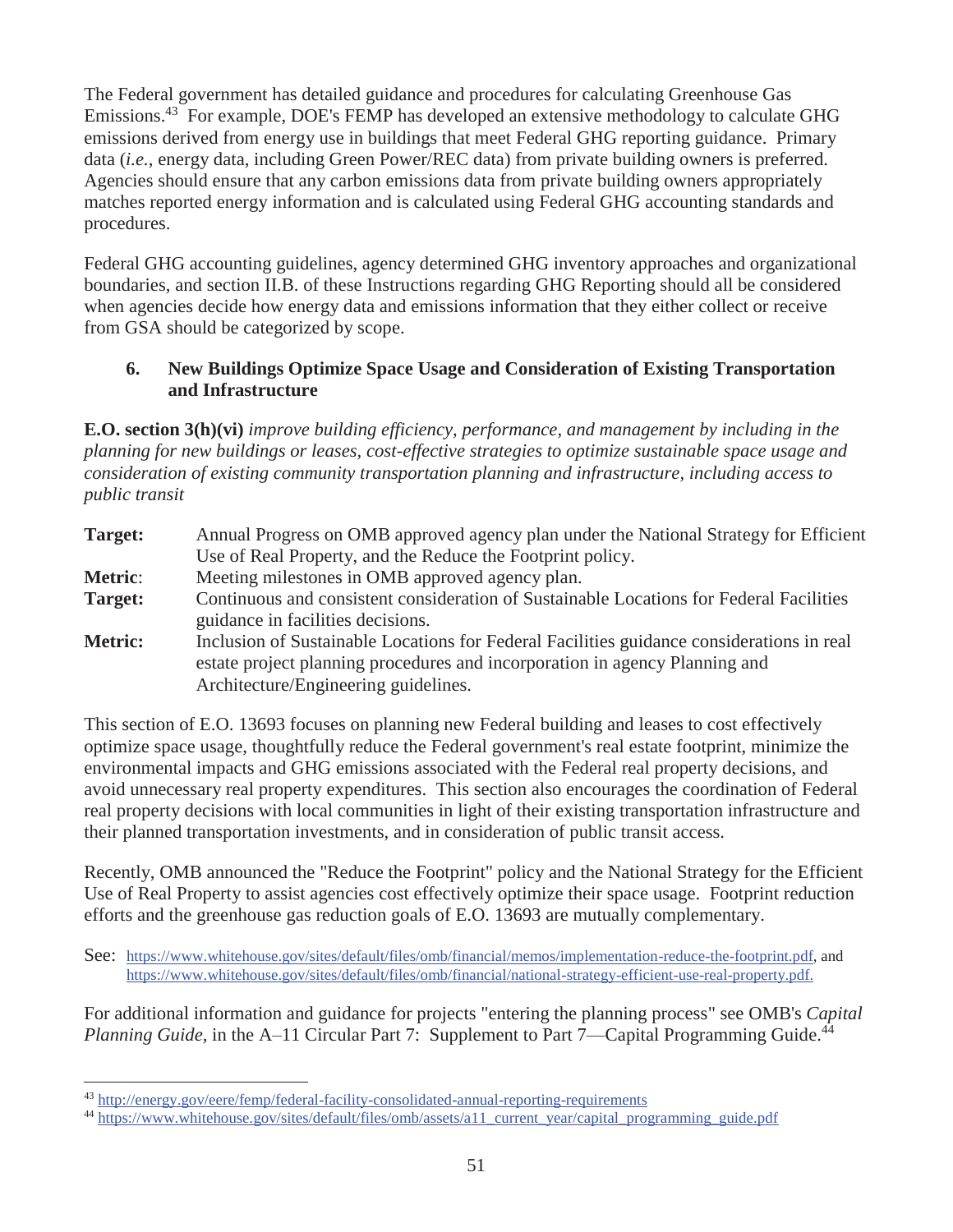Based on the provisions of E.O. 13693, section 4(g), the *Implementing Instructions – Sustainable Locations for Federal Facilities*<sup>45</sup> are still applicable and will continue to serve as guidance under E.O. 13693.

These Instructions include a detailed delineation of the Principles for Sustainable Federal Locations which ensures that agencies find the appropriate balance of sustainability, cost, and security. Concepts to consider include:

- Advance Local and Regional Planning Goals
	- Consider sustainable locations from a regional perspective, consulting with local officials and considering their recommendations.
	- º Consider recommendations of local officials in light of Federal sustainability goals.
- Seek Location-Efficient Sites
	- Prioritize central business districts and rural town centers.
	- º Prioritize locations that promote transportation choice.
	- º Promote walkable and bikeable sites.
- º Locate in areas that are accessible to a diverse range of employees and visitors.
- Maximize Use of Existing Resources
	- Leverage Investment in Existing Infrastructure.
	- º Prioritize Brownfield/Grayfield and Infill Development.
	- º Promote the Preservation of Historic Resources and other Existing Buildings.
- Foster Protection of the Natural Environment
	- Preserve Existing Ecosystems.
	- º Avoid Development of Green Space.
	- º Promote Climate Change Adaptation Planning.

# **7. Building Design and Deployment, Fleet Charging Infrastructure**

**E.O. section 3(h)(vii):** *improve building efficiency, performance, and management by ensuring that all new construction, major renovation, repair, and alteration of agency buildings includes appropriate design and deployment of fleet charging infrastructure; and Section 7(d)*

All new major construction, repair, or alteration of agency owned buildings shall consider appropriate design and deployment of fleet charging infrastructure when it is relevant to the parking provisions of a facility. The term "charging infrastructure" includes electrical outlets to charge vehicles. For example, parking facilities that undergo major repair or alteration shall consider the viability of electrical outlet accessibility to ZEV or plug-in hybrid vehicles and appropriate signage or pavement markings for Federal fleet usage.

Additionally, in accordance with section 7(d) of the E.O., agencies shall consider as soon as possible the feasibility of ZEV charging in newly acquired leased space or where a concessionaire operates a parking facility at a Federal workplace.

GSA shall ensure that charging station task orders include vehicle level data reporting capabilities. Agencies shall similarly procure charging stations and, where possible, infrastructure that will allow for vehicle level data reporting capabilities.

<sup>-</sup><sup>45</sup> http://www.whitehouse.gov/administration/eop/ceq/sustainability/sustainable-locations, September 15, 2011.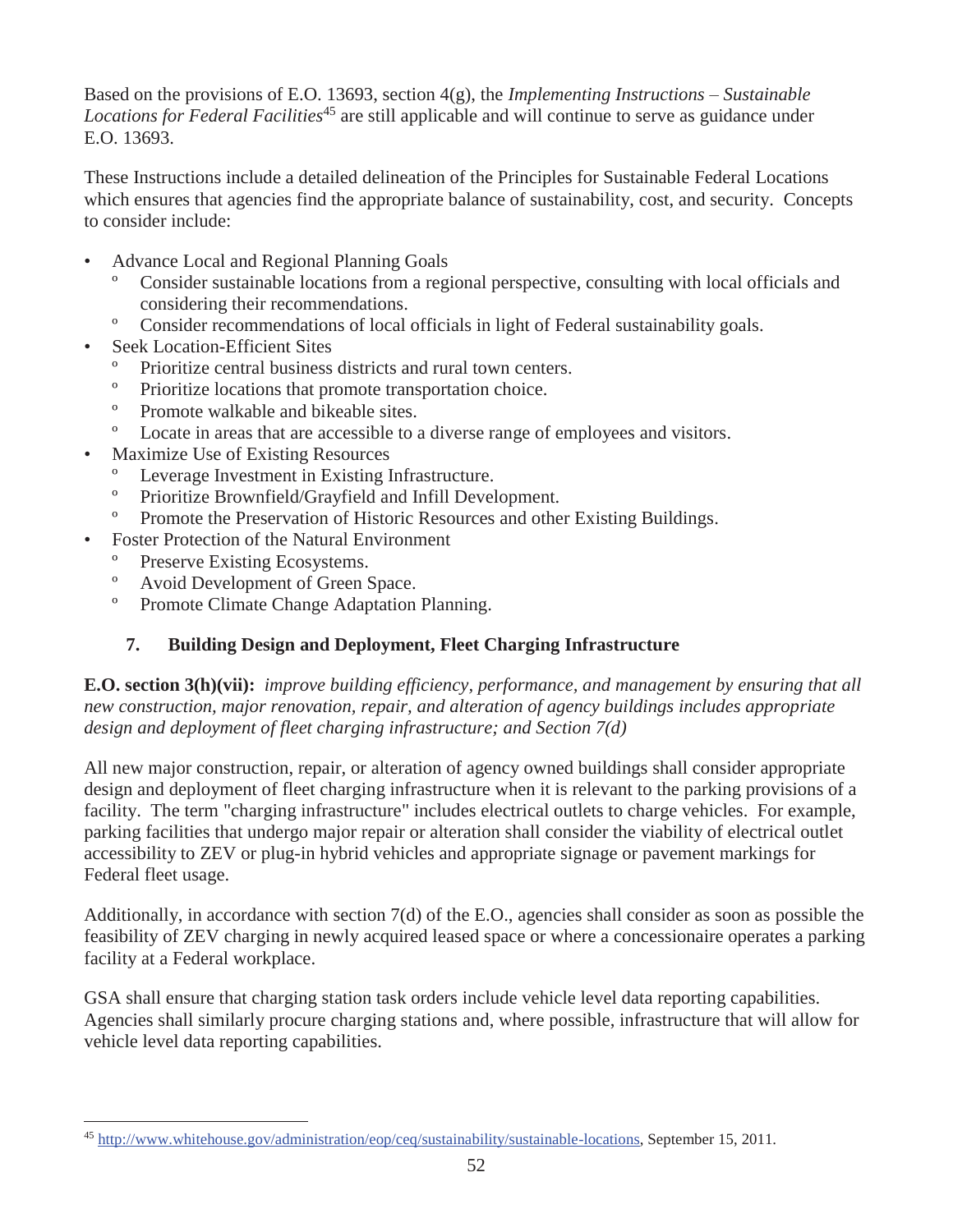### **8. Incorporation of Climate-Resilient Design and Management Elements**

**Section 3(h)(viii):** *improve building efficiency, performance, and management by including the incorporation of climate-resilient design and management elements into the operation, repair, and renovation of existing agency buildings and the design of new agency buildings*

**Target**: Agency identified percentage conformance with the *Guiding Principles* **Metric:** Percentage of existing buildings that incorporate climate-resilient design and management elements into the operation, repair, and renovation; and **Metric**: Percentage of new agency buildings that incorporate climate-resilient design and management elements.

Incorporation of climate-resilient design and management elements should take into consideration both the relevance of climate risks as well as the mission criticality of the building to determine the level of resiliency required. Assessing mission criticality is important for wisely allocating scarce Federal resources so that buildings are not over- or under-designed for resilience to our changing climate.

**New action to bring resilience into the facility level management** – For both new and existing buildings:

- 1. Incorporate resilient design and management into the building management plan.
- 2. Identify and evaluate vulnerabilities to natural hazard risks (*e.g.*, earthquakes, drought, storms, floods, sea level rise, wildfires).
- 3. Consider flood-proofing strategies.
- 4. Enhance wind resistance.
- 5. Provide access to electricity in the event of an extended power outage.
- 6. Improve energy performance of building envelopes (ensure that buildings maintain habitable temperatures in the event of power outages).
- 7. As appropriate, use information modeling to assess design options and improve decisions based on life cycle analysis.
- 8. When cost-effective, adopt passive and natural design strategies over active and mechanical systems.

Agencies should update their Climate Adaptation plans as necessary and appropriate and should discuss significant planning and implementation progress in their June SSPPs.

"*Climate resilient design*" means to design assets to prepare for, withstand, respond to, or quickly recover from disruptions due to severe weather events and climate change for the intended life of the asset.

Executive Order 13653, *Preparing the United State for the Impact of Climate Change*<sup>46</sup> requires agencies to "…*develop or continue to develop, implement, and update comprehensive plans that integrate consideration of climate change into agency operations and overall mission objectives and submit those plans to CEQ and OMB for review.*"

### **E. Acquisition and Procurement** *(E.O. 13693, Section 3(i))*

To achieve sustainable acquisition and procurement goals under section 3(i), agencies must be consistent with statutory mandates for purchasing preference. Agencies shall then consider sustainable products

<sup>46</sup> http://www.gpo.gov/fdsys/pkg/FR-2013-11-06/pdf/2013-26785.pdf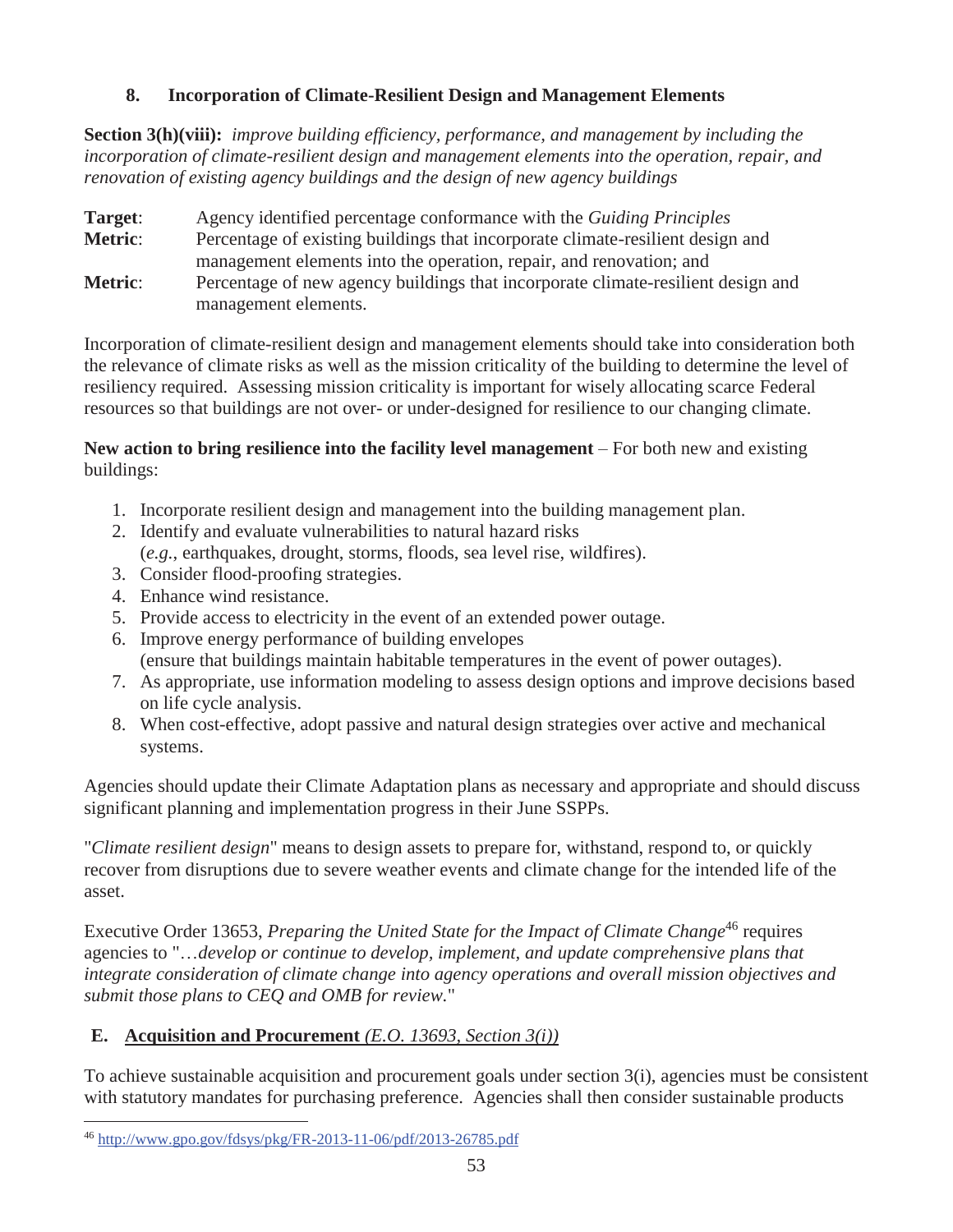and services identified by EPA and included under section 3(i)(ii), or voluntary specification, labels, or standards recommended by EPA as described in section  $3(i)(iii)(A)$ . Where no statutory mandates, EPA programs, or EPA recommended specifications, labels, or standards exist, agencies shall consider using voluntary standards as described under section 3(i)(iii)(B).

**E.O section 3(i):** *promote sustainable acquisition and procurement by ensuring that each of the following environmental performance and sustainability factors are included to the maximum extent practicable for all applicable procurements in the planning, award, and execution phases of the acquisition by:*

### **1. Statutory Mandates**

**E.O. section 3(i)(i):** *meeting statutory mandates that require purchase preference for***:** 

**Recycled content products designated by EPA – Recycled content products are items produced with** waste materials and byproducts recovered or diverted from solid waste. Section 6002 of the Resource Conservation and Recovery Act  $(RCRA)^{47}$  requires agencies to purchase EPA-designated products at the highest recovered content practicable. EPA-designated items are listed in the Comprehensive Procurement Guidelines (CPG). Agencies should consult the CPG website<sup>48</sup> to identify designated product categories and recycled-content recommendations.

Further procurement related policies and procedures for products containing recovered materials in procurements can be found in subpart 23.4 of the Federal Acquisition Regulation (FAR).

**Energy and water efficient products and services, such as ENERGY STAR qualified and FEMP** – **designated products, identified by EPA and the Department of Energy (DOE)** – Pursuant to statute (42 U.S.C. § 8259b) and DOE regulation (10 CFR § 436.40 *et seq*.), agencies must procure ENERGY STAR or FEMP designated products.

ENERGY STAR<sup>49</sup> is a voluntary program created by EPA and authorized under the Clean Air Act section 103(g) and the Energy Policy Act section 131 to identify and promote energy-efficient products and buildings. EPA is responsible for identifying products that qualify for the ENERGY STAR label.

A FEMP-designated product is a product that is identified by FEMP as being among the highest 25% of equivalent products for energy efficiency. More information on the FEMP-designated product program, including covered product categories and specifications for those categories, can be found on FEMP's website. $50$ 

Further procurement related policies and procedures for acquiring ENERGY STAR or FEMP designated products can be found in subpart 23.2 of the FAR, including specific provisions and clauses for use in solicitations and contracts.

**BioPreferred and biobased designated products designated by the United States Department of Agriculture –** Biobased products are defined as products derived from plants and other renewable agricultural, marine, and forestry materials and provide an alternative to conventional petroleum derived products. Preference for procurement of biobased products is established under the authority of section

<sup>47</sup> http://www2.epa.gov/laws-regulations/summary-resource-conservation-and-recovery-act

<sup>48</sup> http://www.epa.gov/epawaste/conserve/tools/cpg/index.htm

<sup>49</sup> http://www.energystar.gov/

<sup>50</sup> http://energy.gov/eere/femp/find-product-categories-covered-efficiency-programs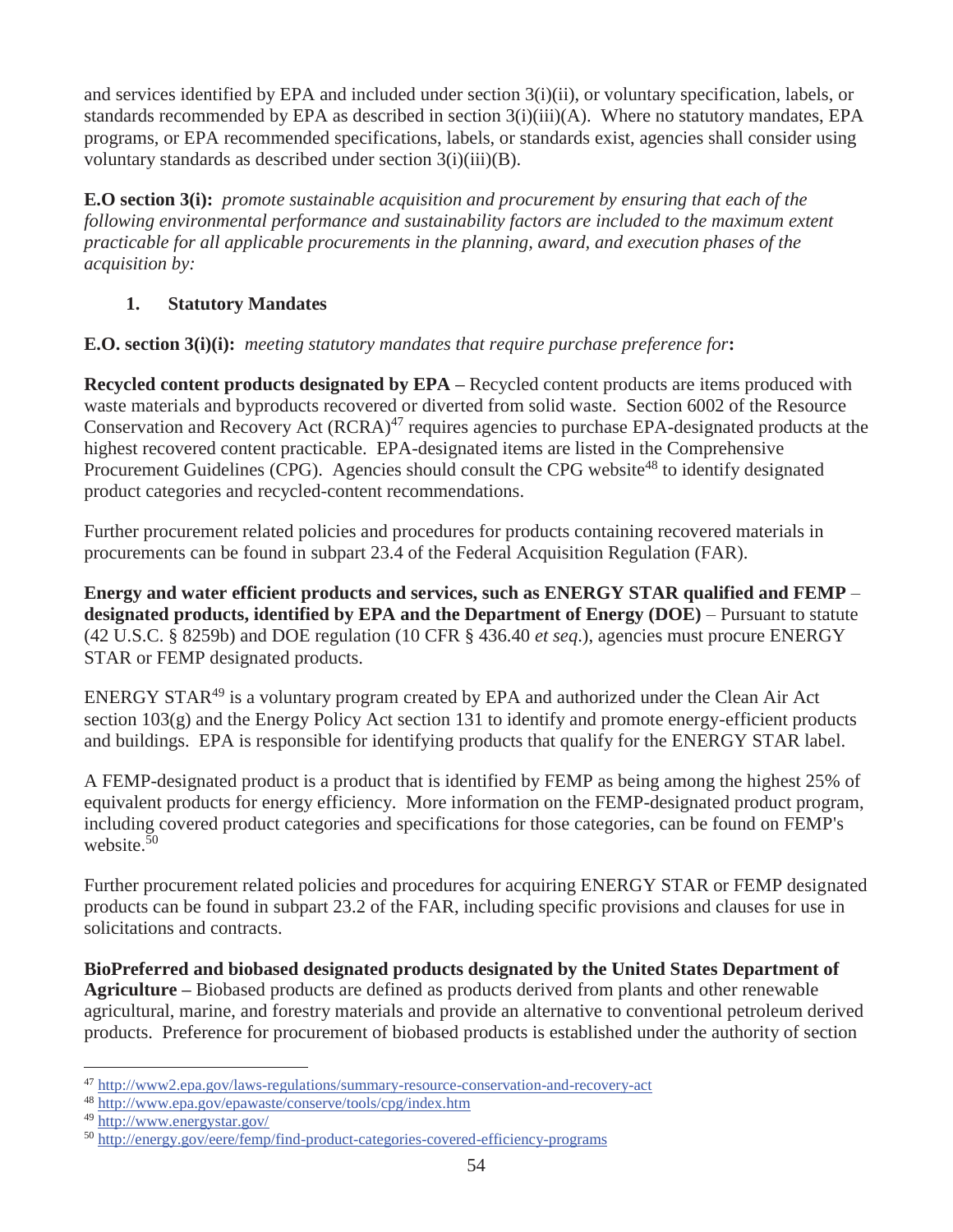9002 of the Farm Security and Rural Investment Act of 2002, and further amended by the Food Conservation and Energy Act of 2008 (2008 Farm Bill) and the Agricultural Act of 2014 (2014 Farm Bill).

USDA is responsible for establishing and updating a list of covered product categories and biobased requirements for each category. Agencies should consult USDA's BioPreferred Program website<sup>51</sup> for current information.

Section 9002 of The Farm Security and Rural Investment Act of 2002 and FAR subpart 23.4 require that agencies purchase USDA designated biobased items.

## **2. Products and Services Identified by EPA Programs**

## **E.O. section 3(i)(ii):** *purchasing sustainable products and services identified by EPA programs*

Certain EPA programs, as described below, help consumers, including agencies, identify and purchase products and services with reduced environmental impacts. After meeting statutory requirements, agencies shall give preference to products identified by the following programs whenever those products meet performance criteria and are determined to be lifecycle cost effective.

**Significant New Alternative Policy (SNAP) chemicals or other alternatives to ozone-depleting substances and high global warming potential hydrofluorocarbons, where feasible, as identified by SNAP** – SNAP is a program under Section 612 of the Clean Air Act to ensure that alternatives to ozonedepleting substances present lower overall risk to human health and the environment than the substances they replace. Under SNAP, EPA identifies lists of acceptable and unacceptable substitutes for ozonedepleting substances used in industrial sectors that include air conditioning and refrigeration; fire suppression; cleaning solvents; foam blowing agents; aerosols; adhesives, coatings and inks; sterilants; and tobacco expansion.

EPA is currently evaluating whether specific hydrofluorocarbons (HFCs) in several end uses pose greater risk than other alternatives, based on consideration of risk factors.

Agencies should consult the SNAP program website<sup>52</sup> for updated information on acceptable alternatives to ozone-depleting substances and HFCs.

**WaterSense certified products and services (water efficient products) –** Products with the WaterSense<sup>53</sup> label are 20% more water efficient than average products in that category. Independent, third-party licensed certifying bodies certify that products meet EPA criteria for water efficiency and performance by following testing and certification protocols specific to each product category.

**Safer Choice labeled products (chemically intensive products that contain safer ingredients) –** Safer Choice,<sup>54</sup> previously known as Design for the Environment, identifies best in class products that contain chemical ingredients that are safer for human and environmental health.

 $\overline{a}$ <sup>51</sup> http://www.biopreferred.gov/BioPreferred/faces/Welcome.xhtml

<sup>52</sup> http://www.epa.gov/ozone/snap/

<sup>53</sup> http://www.epa.gov/watersense/

<sup>54</sup> http://www2.epa.gov/saferchoice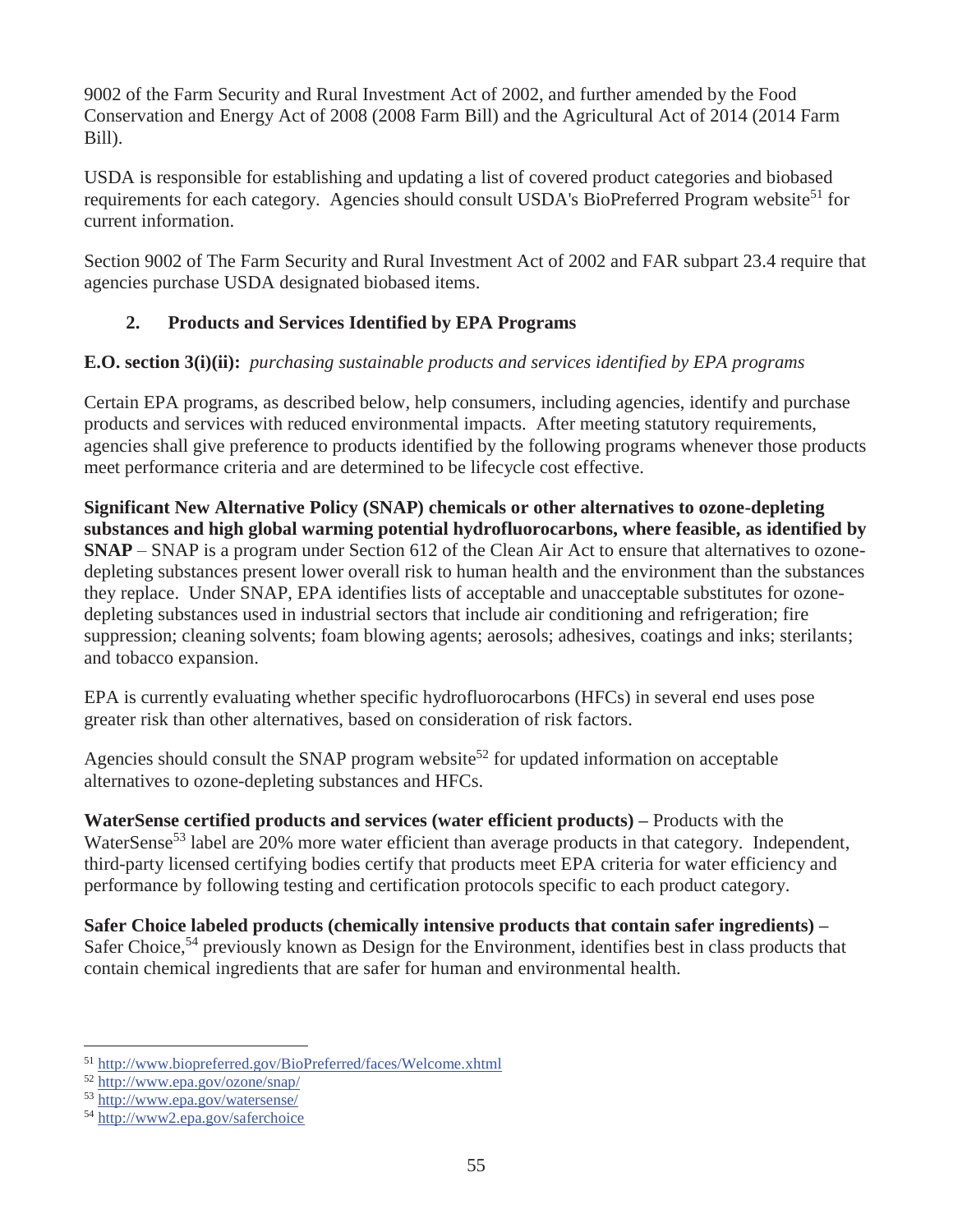**SmartWay Transport partners and SmartWay products (fuel efficient products and services) –** The SmartWay Program<sup>55</sup> is an initiative between EPA and the private sector to improve fuel efficiency and reduce greenhouse gas emissions and air pollution resulting from the movement of goods within supply chains. SmartWay Transport Partners are freight carriers and shippers that have committed to benchmark operations, track fuel consumption and improve performance annually. SmartWay vehicles are certified by EPA to have better than average ratings based on both GHG and smog ratings found on all new vehicle fuel economy labels. In addition to purchasing directly from companies that are SmartWay Partners, agencies should encourage or require suppliers to use SmartWay Transport Partners for product delivery, whenever practicable.

### **3. Non-Federal Specifications, Labels and Standards**

**E.O. section 3(i)(iii):** *purchasing environmentally preferable products or services that*

- *(A) meet or exceed specifications, standards, or labels recommended by EPA that have been determined to assist agencies in meeting their needs and further advance sustainable procurement goals of this order; or*
- *(B) meet environmental performance criteria developed or adopted by voluntary consensus standards bodies consistent with section 12(d) of the National Technology Transfer and Advancement Act of 1995 (Public Law 104-113) and OMB Circular A-119*

EPA is responsible for recommending specifications, standards, or labels that designate environmentally preferable products and services through its Environmentally Preferable Purchasing (EPP) Program.<sup>56</sup> Environmentally preferable products and services are those that have a lesser or reduced effect on human health and the environment when compared with competing products or services that serve the same purpose. In selecting product categories for review and recommendations, EPA shall prioritize those categories that represent the largest share of procurement spending across agencies and potential environmental impact.

Within 90 days of these Instructions, EPA shall provide updated guidance on recommended specifications, labels, and standards that designate environmentally preferable products and services, in consultation with OMB and CEQ. This guidance and future interim and final recommendations by EPA shall be published by EPA on the EPP Program website and incorporated by GSA into the Green Procurement Compilation  $(GPC)^{57}$  in a timely manner.

Where there is no specification, standard, or label recommended by EPA, an agency may elect to use other open and voluntary standards in a procurement. The National Technology Transfer and Advancement Act of 1995 (NTTAA)<sup>58</sup> requires that all agencies use standards developed by voluntary consensus standards bodies instead of government-unique standards unless inconsistent with applicable law or otherwise impractical. OMB Circular A-119<sup>59</sup> provides guidance on Federal use of voluntary consensus standards and on conformity assessment activities.

While the NTTAA and OMB Circular A-119 address the process under which voluntary consensus standards are developed, they do not address environmental performance. EPA has established guidelines for assessing environmental effectiveness of standards used in Federal procurement in section

<sup>55</sup> http://www.epa.gov/smartway/

<sup>56</sup> http://www.epa.gov/epp/

<sup>57</sup> https://sftool.gov/greenprocurement

<sup>58</sup> http://www.gpo.gov/fdsys/pkg/PLAW-104publ113/pdf/PLAW-104publ113.pdf

<sup>59</sup> https://www.whitehouse.gov/omb/circulars\_a119/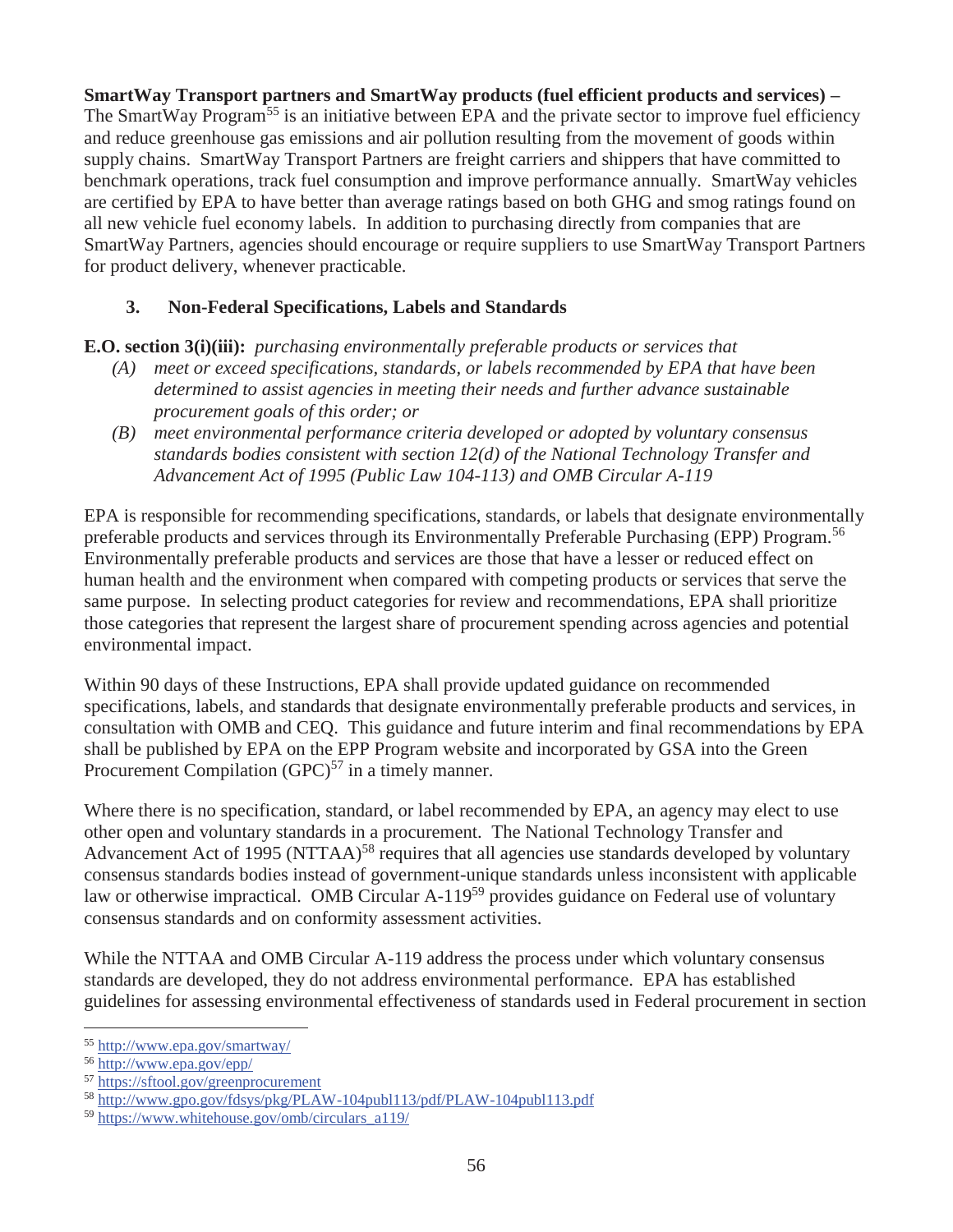### II of its *Draft Guidelines for Product Environmental Performance Standards & Ecolabels for Voluntary Use in Federal Procurement*<sup>60</sup> (Draft Guidelines).

To determine whether a specification, label, or standard that is not yet recommended by EPA through its EPP Program may be used to meet sustainable acquisition goals, an agency shall assess whether the process to develop the specification, label, or standard conforms to the requirements of OMB Circular A-119, and whether the specification, label, or standard conforms to the environmental performance standards guidelines contained in section II of the *Draft Guidelines* (or subsequent updates). The agency should document the basis for the decision in accordance with agency procedures and, as a best practice, the agency may choose to include the documentation in the procurement file.

Prior to using section 3(i)(iii)(B) as a basis for procurement, an agency shall also consult with EPA and provide the results of the agency's own assessment of the specification's, label's, or standard's conformance with section II of the *Draft Guidelines*. EPA shall make those assessments available on its website for use by other agencies. If two or more agencies provide assessments to EPA on voluntary standards for a specific product category, EPA should prioritize its review of the available standards in that category to determine whether to make an interim or final recommendation.

# **4. BioPreferrred and Biobased Purchasing**

**E.O. section 3(i)(iv):** *acting, as part of the implementation of planning requirements of section 14 of this order, until an agency achieves at least 95 percent compliance with the BioPreferred and biobased purchasing requirement in paragraph (i) of this subsection, to: (A) establish an annual target for the number of contracts to be awarded with BioPreferred and biobased criteria and dollar value of BioPreferred and biobased products to be delivered and reported under those contracts in the following fiscal year. To establish this target, agencies shall consider the dollar value of designated BioPreferred and biobased products reported in previous years, the specifications reviewed and revised for inclusion of BioPreferred and biobased products, and the number of applicable product and service contracts to be awarded, including construction, operations and maintenance, food services, vehicle maintenance, and janitorial services*

Starting in 2016, agencies shall include biobased targets as part of the annual SSPP, unless the agency achieved 95% compliance with BioPreferred and biobased purchasing requirements for the previous fiscal year, demonstrated through contract compliance reviews. Fiscal year compliance will be determined by taking the total number of compliant contract actions for the fiscal year divided by the total number of contract actions reviewed that have applicable biobased purchasing requirements, as demonstrated in Table 5 below:

| <b>Biobased Contract Review Data</b> | <b>Ouarter 1</b> |      | Quarter 2   Quarter 3   Quarter 4 |     | <b>FY Combined</b> |
|--------------------------------------|------------------|------|-----------------------------------|-----|--------------------|
| Number of contract actions that have |                  | 20   |                                   |     |                    |
| applicable biobased requirements     |                  |      |                                   |     |                    |
| Number of compliant contract actions |                  | 20   |                                   |     | 48                 |
| Percentage compliant                 | 80%              | 100% | 90%                               | 73% | 87%                |

### **Table 5** – **Biobased Contract Review Data**

CEQ will notify agencies of their percentage compliance for the previous fiscal year and requirements for reporting biobased targets through the annual SSPP instructions.

<sup>60</sup> http://www.epa.gov/epp/draftGuidelines/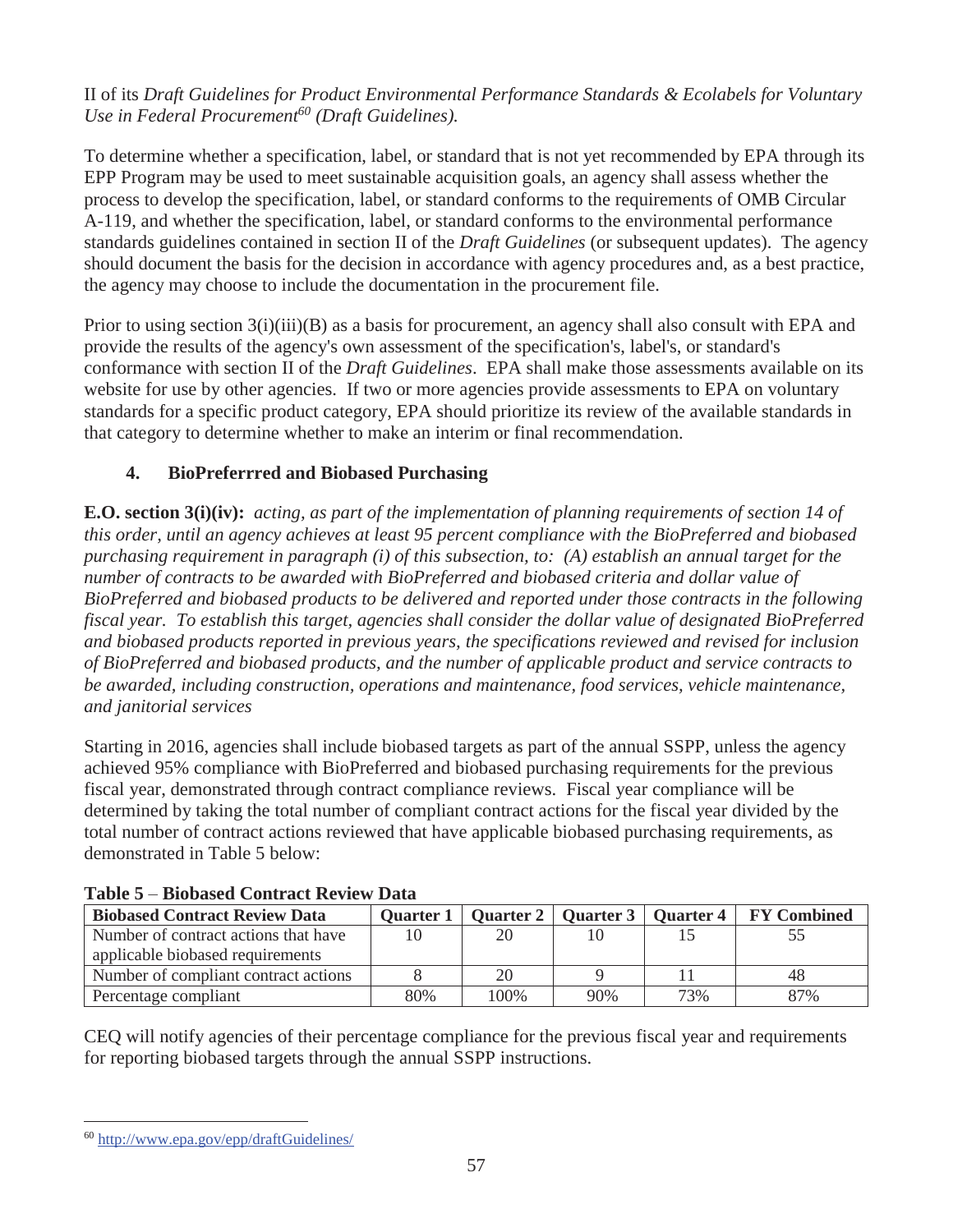USDA shall provide support in the form of best practices, lessons learned, and other analysis to assist agencies in developing strategies to increase biobased purchasing and achieve compliance with requirements.

**Ensure contractors submit timely annual reports of their BioPreferred and biobased purchases –** Under Federal Acquisition Regulation (FAR) Clause 52.223-2, *Affirmative Procurement of Biobased Products Under Service and Construction Contracts*, contractors are required to annually report the product types and dollar value of any USDA-designated biobased products purchased by the contractor during the previous fiscal year through the System for Award Management (SAM). As part of regular monitoring of contractor performance, agencies should ensure that contractors meet this reporting requirement to facilitate agency efforts to accurately track and increase biobased purchasing.

# **5. Copier and Printing Paper**

**E.O. section 3(i)(v):** *reducing copier and printing paper use and acquiring uncoated printing and writing paper containing at least 30 percent postconsumer recycled content or higher as designated by future instruction under section 4(e) of this order*

Agencies are required to purchase copier and printing paper with a minimum of 30% postconsumer recycled content, until such time that a higher minimum content standard is established by CEQ or OMB under section 4(e) of the E.O.

- **Target**: 100% of applicable procurements require preference and/or purchase of products and services that meet statutory mandates; standards established by EPA; relevant specifications, standards, or labels recommended by EPA; and/or other standards developed or adopted by voluntary consensus standards bodies.
- **Metric:** Percentage of new contract actions that contain applicable requirements and/or clauses.

# **6. Implementation of Requirements in Procurements61**

**Determining applicable requirements** – "Applicable" means that the procurement includes purchase or use of products or services for which there are Federal environmental requirements. Agencies shall ensure the sustainable acquisition requirements of this E.O. are considered and deemed either "applicable" or "not applicable" to the products and services purchased by, on behalf of, or for the Federal government during all acquisitions, including new contract actions, Indefinite Delivery, Indefinite Quantity (IDIQ) contracts, task orders against existing contracts, and goods and/or services acquired through purchase cards.

In order to determine whether products or service categories have applicable sustainable acquisition requirements, agencies can consult GSA's Green Procurement Compilation (GPC).<sup>62</sup> GSA is responsible for updating the GPC and ensuring that it provides current and comprehensive information on Federal sustainable acquisition requirements as well as any strategic sourcing vehicles that meet those requirements.

Within 120 days of these Instructions, GSA shall ensure that the GPC is updated to reflect the requirements of this E.O. and update the GPC website thereafter whenever needed.

 $\overline{a}$ <sup>61</sup> For additional instructions on applying requirements to acquisition of electronics, agencies should also consult section III.H. of these Instructions.

<sup>62</sup> http://www.sftool.gov/greenprocurement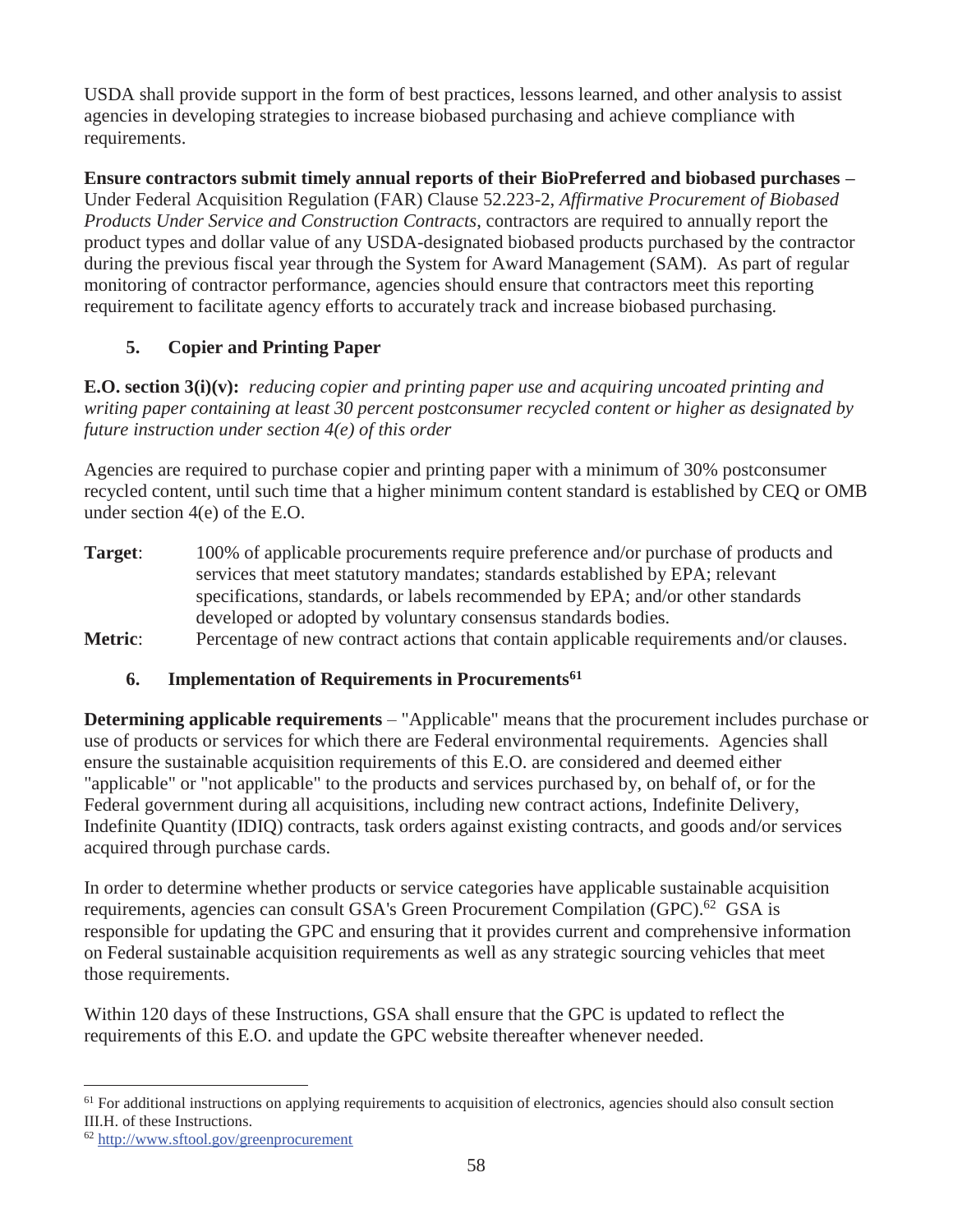**Exceptions** – **Allowable Exceptions –** Sustainable acquisition requirements are considered practicable unless there is an allowable exception for acquiring sustainable products or services. An allowable exception is available if any of the following conditions exist:

- Product or service cannot be acquired competitively within a reasonable performance schedule.
- Product or service cannot be acquired that meets reasonable performance requirements.
- Product or service cannot be acquired at a reasonable price.
- An exception is provided by statute, such as the exception to procuring ENERGY STAR or FEMPdesignated products under 42 U.S.C. § 8259b(b)(2).

The price shall be deemed unreasonable when the total life cycle costs are significantly higher for the sustainable product or service versus the non-sustainable product or service. Life cycle costs are determined by combining the initial costs of a product or service with any additional costs or revenues generated from that product or service during its entire life.

If at any point during the acquisition it is determined that a contract action cannot comply with the sustainable requirements for one of the reasons listed above, the Contracting Officer shall document within the contract file the exception being used and rationale for using the exception.

**Including applicable requirements in contract actions** – For those acquisitions determined to have applicable sustainability requirements, agencies should ensure requirements are included in the necessary contract documentation, purchase agreements, service agreements, purchase orders, delivery orders, and communications with contractors and sub-contractors, as appropriate. Environmental performance and sustainability requirements can be included in the statement of work (SOW), statement of objectives (SOO), or ordering documents, or through inclusion of applicable FAR and/or agency clauses and provisions. 63 Including environmental requirements in both the SOW/SOO and applicable clauses is considered a best practice.

Note that for products purchased under the GSA Multiple Award Schedule contracts, Government-Wide Acquisition Contracts (GWAC), IDIQ contracts, or Blanket Purchase Agreements (BPA), the applicable FAR clause might be included in the base contract vehicle.

In the contract administration phase, agencies shall ensure that products and services delivered meet the criteria specified in the contract. Agencies shall incorporate compliance with environmental performance and sustainability criteria into processes and procedures for contractor monitoring and performance reviews.

**Use of Government-wide and Shared Acquisition Vehicles** – Use of government-wide or other shared acquisition vehicles that already include sustainability requirements—for example, certain Federal Strategic Sourcing Initiative (FSSI) contracts, GWACs, IDIQ contracts, Multiple Award Schedule contracts, and BPAs—can assist agencies in acquiring environmentally preferable products and services and achieving sustainable acquisition goals. Agencies should promote use of these vehicles to increase purchasing of environmentally preferable products and services and support achievement of sustainable acquisition goals.

**Measuring compliance** – Progress toward 100% compliance with sustainable acquisition requirements will be monitored and measured through semi-annual agency contract compliance reviews and/or by

 $<sup>63</sup>$  For agencies where the FAR does not apply, contract actions should include relevant clauses and provisions in line with</sup> agency-specific acquisition regulations.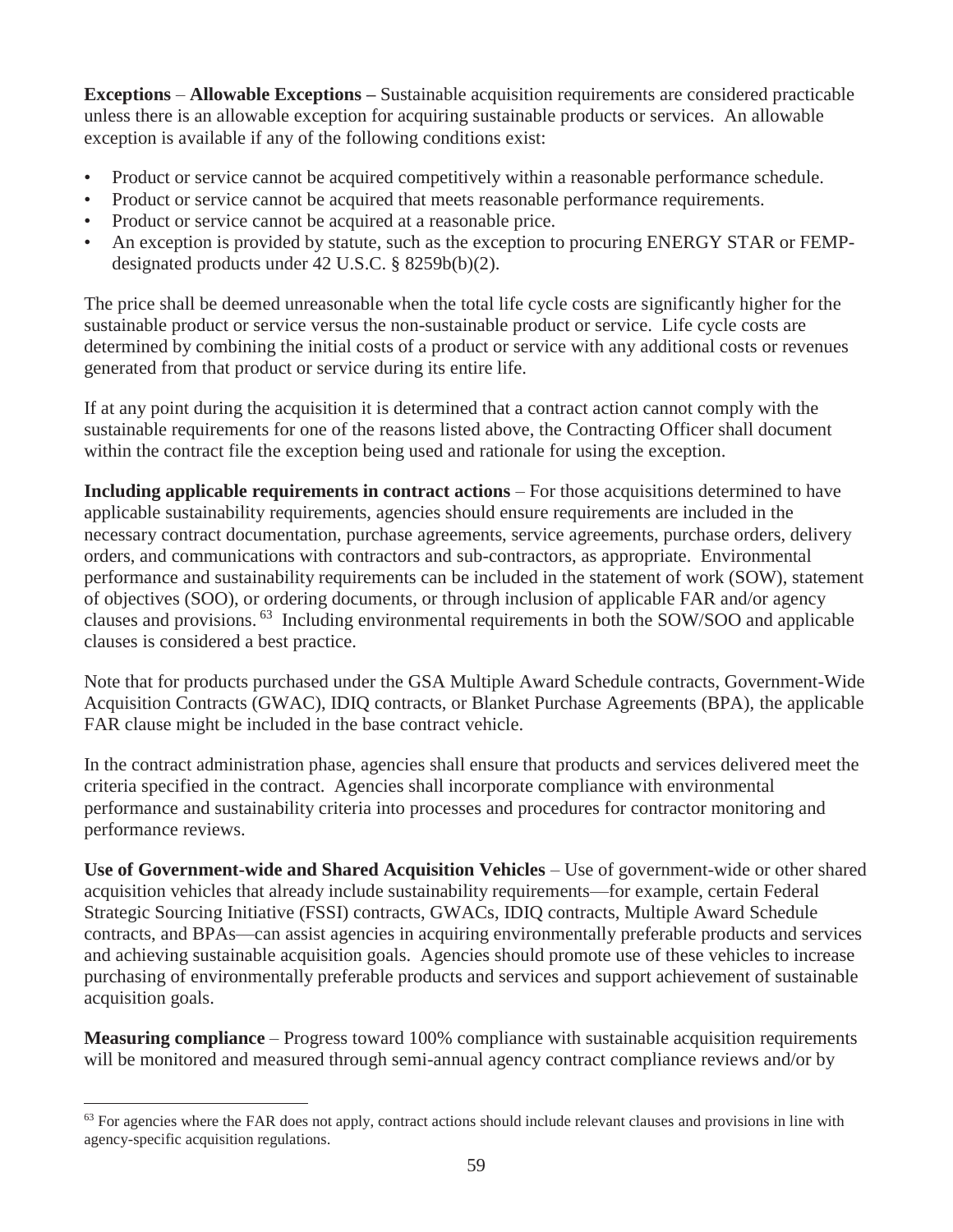information captured in FPDS-NG (or the Integrated Award Environment successor) or other metrics established by CEQ and OMB.

For a contract action to be considered compliant, it should include applicable environmental performance and sustainability factors either in the SOW, SOO, or ordering documents or through FAR and agency supplementary clauses and provisions.

**Reporting in FPDS**-**NG** – In accordance with FAR subpart 4.6, agencies shall capture relevant environmental performance and sustainability clauses or provisions contained in the contract award when reporting to FPDS-NG. FPDS-NG contains the FAR required clauses and provisions and the GSA Integrated Award Environment (IAE) will continue to work closely with the FAR Council and interagency governance to ensure FPDS-NG reporting fields continue to align with the Federal Acquisition Regulation. Agencies seeking changes to FPDS, such as additional data fields to facilitate entry of sustainable acquisition data, are invited to address change requests through the established IAE governance process and their agency representative.

Agency Programs to Promote Sustainable Acquisition – Agencies may create programs to promote sustainable acquisition of products and services that exceed Federal requirements. Agencies may create internal policies or sustainable acquisition guidelines, tailored to agency needs and priorities, and consider use of guidelines developed by other agencies, such as DOE's Green Buy Awards Program.

# **7. Training**

Chief Acquisition Officers and Senior Procurement Executives should promote sustainable acquisition training as part of the annual refresher requirements for contracting professionals, Contracting Officer Representatives (CORs), and program and project managers. The Federal Acquisition Institute (FAI) and Defense Acquisition University (DAU) will work with agency Acquisition Career Managers to identify appropriate training for the various segments of the acquisition workforce.

GSA, in collaboration with FAI, DAU, the Sustainable Acquisition and Materials Management (SAMM) Working Group, and other subject matter experts, should: (1) identify and review existing training and related resources and identify any potential skill gaps, (2) develop a plan to update existing training resources and if necessary, identify new specific training development requirements, and (3) develop a plan to maintain the resources for sustainable acquisition training. Specific training topic areas to be considered include sustainable acquisition requirements under this E.O., resources to locate products and services, inclusion of appropriate SOW language and contract clauses, and contract compliance requirements, such as entry of data into FPDS-NG.

Within 90 days, GSA should update its existing trainings to reflect E.O requirements and within 180 days, update CEQ and OMB on plans to further develop and maintain sustainable acquisition training resources.

# **F. Waste and Pollution Prevention** *(E.O. 13693, Section 3(j))*

**E.O. section 3 (j)(i):** *advance waste prevention and pollution prevention by reporting in accordance with the requirements of section 301 through 313 of the Emergency Planning and Community Right-toknow Act of 1986 (42 U.S.C.* §§ *11001 through 11023)*

Each agency shall continue to comply with the provisions set forth in sections 301 through 313 of the Emergency Planning and Community Right-to-Know Act (EPCRA), as amended, in light of applicable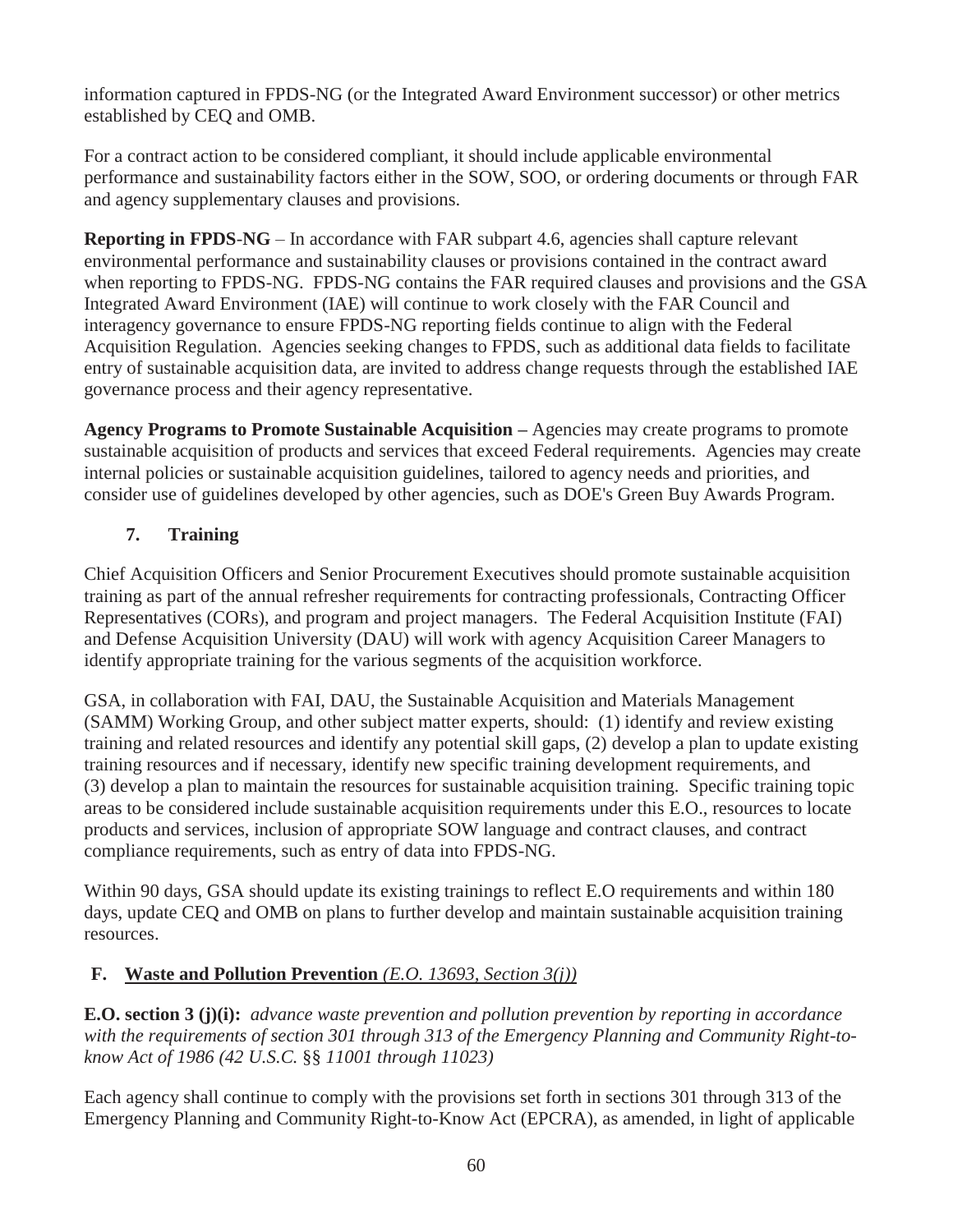EPA guidance, and without regard to the Standard Industrial Classification (SIC) or North American Industrial Classification System (NAICS) delineations. Each agency reporting under EPCRA section 313 shall do so using Internet reporting as provided in EPA's EPCRA section 313 guidance. The Internet reporting includes elements from the Pollution Prevention Act of 1990 section 6607 (42 U.S.C. § 13106).

**Contractor Reporting**. In addition, in contracts providing for contractor performance at Federal facilities, each agency shall include a requirement that the contractor provide the information needed by the Federal facility to comply with EPCRA and the E.O.

See EPA's website on EPCRA at: http://www2.epa.gov/epcra.

**E.O. section 3(j)(ii):** *Diverting at least 50 percent of non-hazardous solid waste, including food and compostable material but not construction or demolition materials and debris, annually, and pursuing opportunities for net-zero waste or additional diversion opportunities* **E.O. section 3(j)(iii):** *Diverting at least 50 percent of non-hazardous construction and demolition materials and debris*

Diverting 50% or more of non-hazardous waste, including food and compostable material and diverting 50% or more of construction and demolition debris annually is a continuing requirement from previous E.O.s. Large facilities in large metropolitan areas can exceed the 50% diversion rate, which should assist in balancing out facility diversion rates in geographic areas with less recycling infrastructure.

Diversion of organic waste is particularly important because the anaerobic decomposition of organics in municipal solid waste landfills produce significant quantities of methane, which has a Global Warming Potential (GWP) twenty-five times greater than  $CO<sub>2</sub>$ .<sup>64</sup>

"*Guidance for Measuring Waste Diversion in Federal Facilities*" will be issued shortly to assist agencies in more accurately and consistently reporting waste diversion rates. GSA's Carbon Footprint Tool includes a module for agencies to collect and report their waste diversion data, consistent with the waste diversion guidance.

For information on net-zero waste buildings see the discussion of net-zero waste buildings in section III.D.2. and III.D.4. of these Instructions.

For information about waste reduction, diversion, and pollution preventions, see FedCenter's Pollution Prevention area, available at https://www.fedcenter.gov/programs/p2/. For information about alternatives to chemicals with high global warming potential, see EPA's Significant New Alternatives Policy web site, available at http://www.epa.gov/ozone/snap/index.html.

**E.O. section 3(j)(iv):** *reducing or minimizing the quantity of toxic and hazardous chemicals and materials acquired, used, or disposed of, particularly where such reduction will assist the agencies in pursuing agency greenhouse gas reduction targets established in section 2 of this order.*

This is a continuing requirement from previous E.O.s. Reducing or minimizing the quantity of toxic and hazardous chemicals and materials acquired, used, or disposed of is good environmental and economic practice. Agencies should focus special attention on chemicals, particularly refrigerants and other specialty gases that have global warming potentials much higher than CO2.

<sup>64</sup> http://epa.gov/climatechange/ghgemissions/gases/ch4.html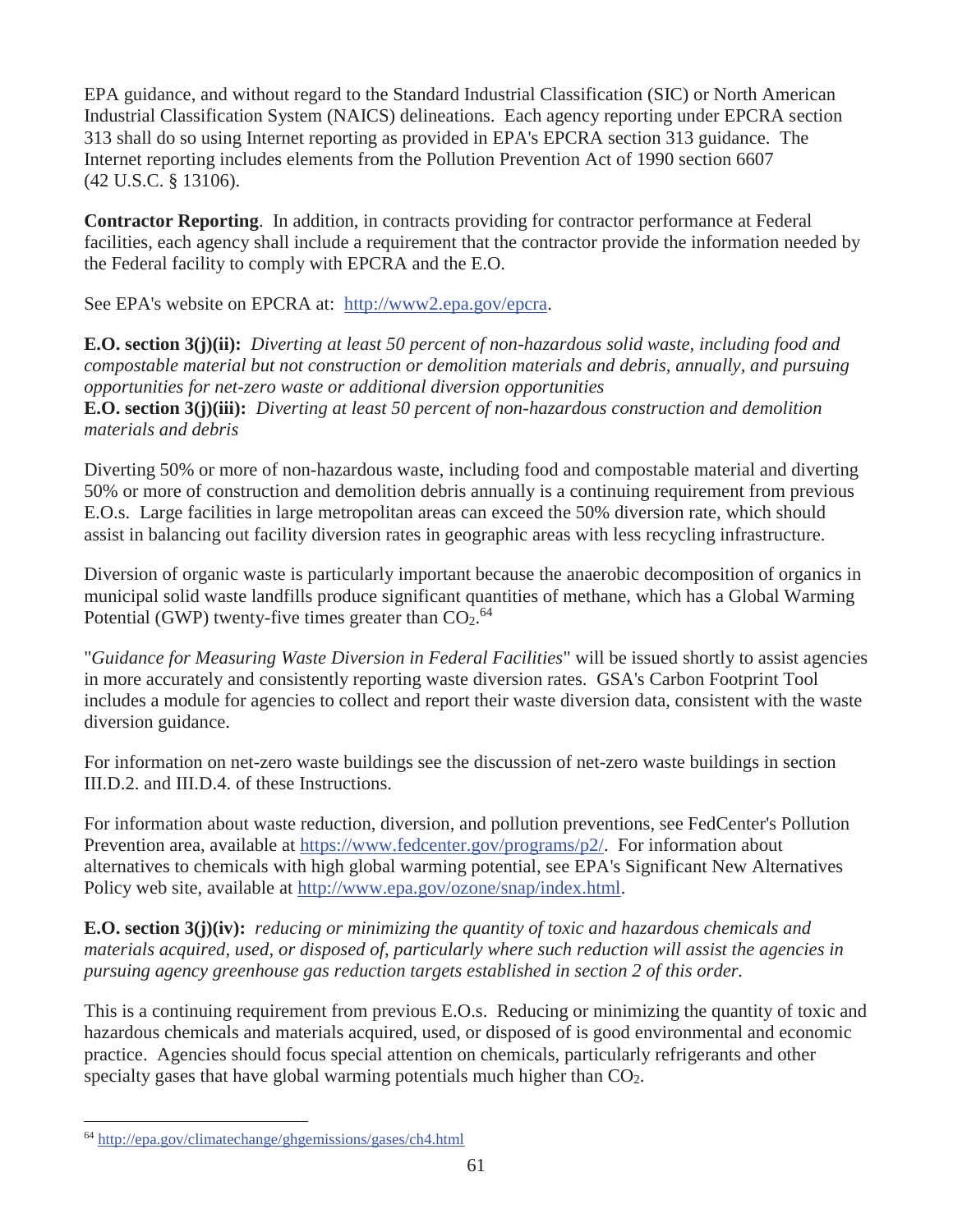For information about waste reduction, diversion and pollution prevention, see FedCenter's Pollution Prevention area, available at https://www.fedcenter.gov/programs/p2/.

### **G. Performance Contracts for Federal Buildings** *(E.O. 13693, Section 3(k))*

**E.O. section 3(k)(i):** *Utilizing performance contracting as an important tool to help meet identified energy efficiency and management goals while deploying life-cycle cost effective energy efficiency and clean energy technology and water conservation measures*

Performance contracting can quicken the pace of GHG emission and energy use reductions achieved by the Federal government and improve the physical condition and operating efficiency of Federal facilities without increasing pressure on capital budgets. Performance contracting also represents an attractive avenue for increasing renewable energy generation and use of alternative energy technologies.

The intent of this section of E.O. 13693 is to embed performance contracting as a familiar and frequently used approach for energy conservation, renewable energy, alternative energy, and water conservation projects in the Federal government. The E.O. also seeks to build on the momentum developed from the first \$4 billion in performance contracting efforts under the Presidential Performance Contracting Challenge (PPCC) initiative by applying the institutional knowledge and professional experience gained on projects underway or recently awarded. This section of the E.O. also encourages innovative applications of performance contracting such as regional multi-agency projects and bundling of smaller project to achieve economies of scale.

Agencies should consider a wide variety of performance contracting vehicles. Bundling smaller projects and multi-agency regional projects can increase the economies of scale. The ESPC ENABLE contract mechanism was specifically designed for small scale, repeatable projects with a simplified contracting process. Agencies are encouraged to develop a ladder of projects in various stages of implementation to allow for a continuous stream of contract awards and environmental benefits.

**E.O. section 3(k)(ii):** *Fulfilling existing agency performance contracting commitments towards the goal of \$4 billion in Federal performance-based contracts by the end of calendar year 2016*

"*Fulfilling commitment*" means a contract award of original proposed project or replacement project of equal or greater value in the stipulated time frame.

| Target:          | By December 31, 2016, award contracts equal to the agency PPCC commitment. |
|------------------|----------------------------------------------------------------------------|
| <b>Baseline:</b> | Agency dollar commitments for PPCC.                                        |
| <b>Metrics:</b>  | Value of performance contracts awarded by December 31, 2016 versus agency  |
|                  | commitment.                                                                |

**E.O. section 3(k)(iii):** *Providing annual agency targets for performance contracting for energy savings to be implemented in fiscal year 2017 and annually thereafter as part of the planning requirements of section 14 of this order.*

Section 14 details the submission requirements of each agency's annual SSPP, which includes agency commitments on performance contracts for Federal Buildings. A general guideline for total cumulative agency performance contracting commitments should be roughly 15% of the annual energy cost times the number of years since FY 2011 or a cumulative total of 15% of utility costs since FY 2011. Include in your agencies' SSPP, due June 2016, your agency's total commitment level for new performance contracts to be awarded in FY 2017 and in FY 2018. Agencies are expected to update the fiscal year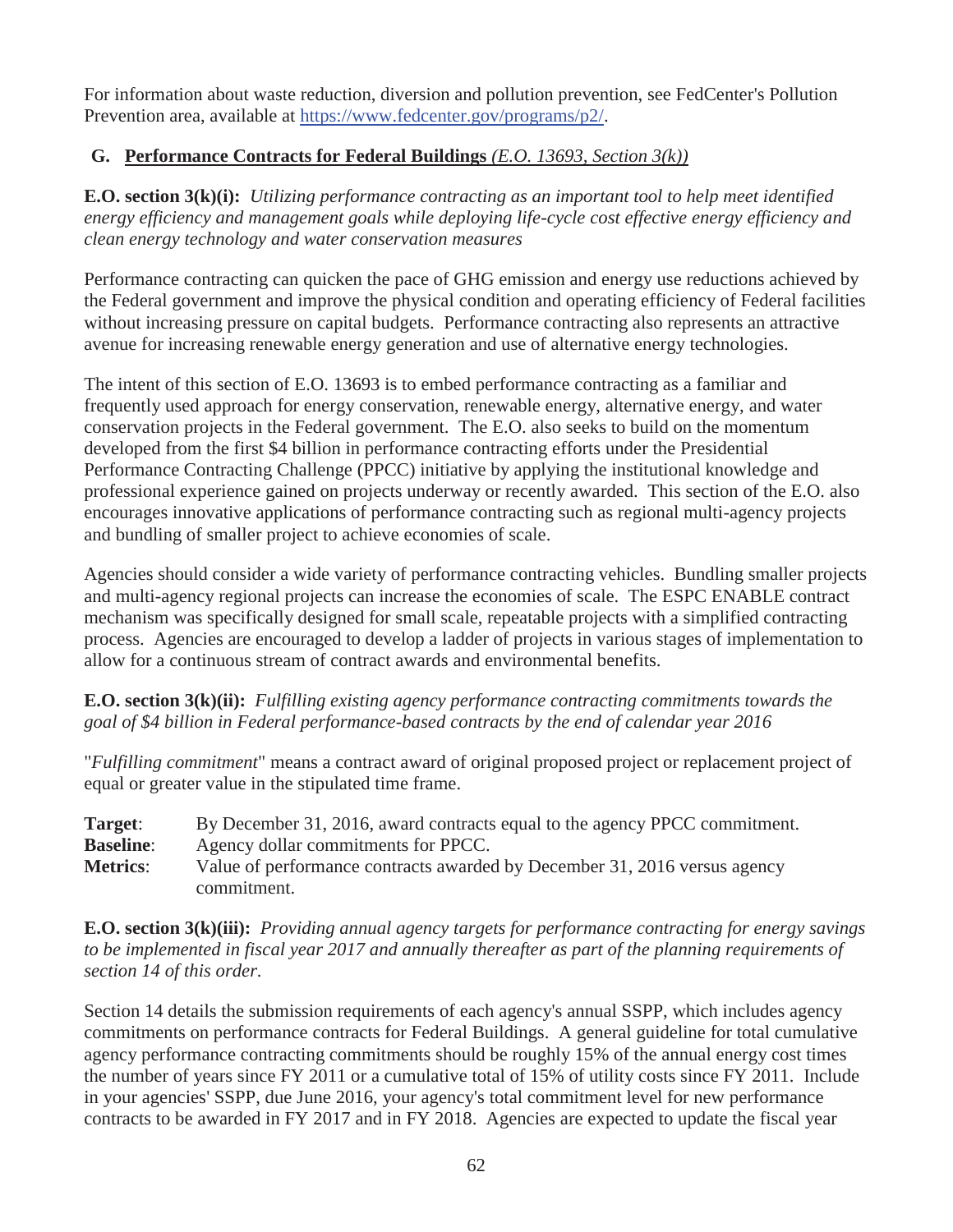commitments annually via the SSPP. Agency SSPPs are due in June 2016 and should explain the rationale for their commitment levels. Agencies should report every other month on the status of performance contacting projects on the OMB MAX system by the 15<sup>th</sup> of each reporting month. The portion of an agency's utility budget already committed to ESPC payments can be reduced by an agency's estimated annual energy cost if a summary of those commitments is provided to FEMP

#### **Strategies and Tools**

**Presidential Performance Contracting Challenge –** See DOE FEMP website on Performance Contracting and current status of agencies: http://www.energy.gov/eere/femp/project-funding

**Performance Contracting –** Performance contracting includes Energy Savings Performance Contracts (ESPCs), Utility Energy Service Contracts (UESCs), and ESPC ENABLE Contracts.

**Energy Savings Performance Contracts (ESPCs) – An ESPC is a partnership between an agency and** an energy service company (ESCO). The ESCO conducts a comprehensive energy audit of Federal facilities and identifies improvements to save energy. In consultation with the agency, the ESCO designs and constructs a project that meets the agency's needs and arranges the necessary funding. The ESCO guarantees that the improvements will generate energy cost savings to pay for the project over the term of the contract (up to 25 years).

See: http://www.energy.gov/eere/femp/energy-savings-performance-contracts.

**Utility Energy Service Contracts (UESCs) –** UESCs offer agencies an effective means to implement energy-efficiency, renewable-energy, and water-efficiency projects. Agencies are authorized and encouraged to participate in energy-efficiency, water-conservation, and electricity-demand programs offered by gas, water, or electric utilities. In a UESC, the utility will provide the analysis, design, and installation and when necessary, arrange financing. Agencies may implement a UESC with no initial capital investment or may use appropriated funds strategically to maximize the impact of their projects. See: http://energy.gov/eere/femp/utility-energy-service-contracts.

**Energy Savings Performance Contract (ESPC) ENABLE –** The ESPC ENABLE program provides a standardized and streamlined process for small, Federal facilities to install targeted, energy conservation measures (ECMs) in six months or less. Projects are administered through the General Services Administration (GSA) Federal Supply Schedule using a set of pre-established procurement and technical tools. The program allows sites an opportunity to implement specific ECMs including lighting, water, simple Heating, Ventilation, and Air Conditioning (HVAC) controls, HVAC system replacement, and solar photovoltaic. See: http://www.energy.gov/eere/femp/downloads/energy-savings-performancecontract-espc-enable-program.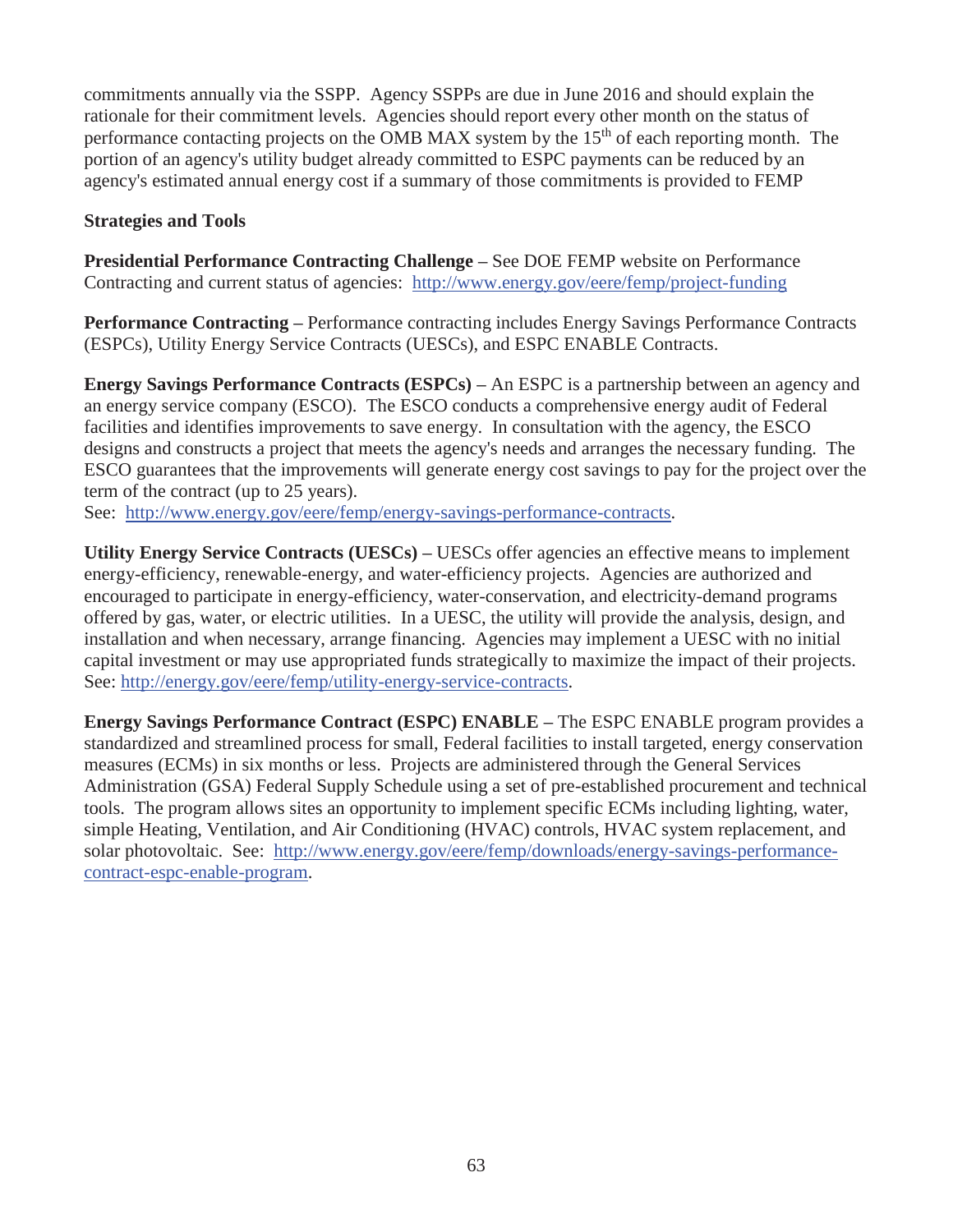### **H. Electronic Stewardship** *(E.O. 13693, Section 3(l))*

**E.O. section 3(l):** *promote electronics stewardship by establishing, measuring, and reporting by:*

- *(i) ensuring procurement preference for environmentally sustainable electronic products as established in subsection (i) of this section;*
- *(ii) establishing and implementing policies to enable power management, duplex printing, and other energy-efficient or environmentally sustainable features on all eligible agency electronic products; and*
- *(iii) employing environmentally sound practices with respect to the agency's disposition of all agency excess or surplus electronic products.*

## **Reporting**

To avoid unnecessary duplication of efforts, agencies shall annually report the metrics for this section as follows:

- *Acquisition and procurement:* All reporting related to the purchase and lease of environmentally sustainable electronic products shall be as described under section III.E.
- *Operation and maintenance*: All reporting related to the implementation of power management and automatic duplexing shall occur through the Office of Management and Budget's IDC $^{65}$  for IT metrics.
- *End-of-life management*: All reporting related to responsible disposal of electronics shall occur through the annual report of personal property furnished to non-Federal recipients (Non-Federal Recipients Report), online at https://gsa.inl.gov/property, in accordance with GSA Bulletin FMR B-27, *Annual Executive Agency Reports on Excess and Exchange/Sale Personal Property*,<sup>66</sup> or the most current guidance issued by GSA.

Agencies shall include a summary of performance on these electronics stewardship goals, as reported through the above systems, in their annual SSPP.

### **Acquisition and Procurement**

To meet the requirements of sections 3(i)(i) and 3(l)(i) of the E.O., agencies shall:

- Acquire ENERGY STAR certified electronic products;<sup>67</sup>
- Acquire FEMP-designated electronic products;<sup>68</sup> and
- Acquire toner cartridges that are remanufactured, contain recycled content, or are biobased.

As part of the development of new specifications or the revision of existing specifications for ENERGY STAR or FEMP designated products, EPA and DOE shall require that electronic products meet the Federal requirement for a standby power level of one Watt or less. FEMP shall maintain a list of electronic product categories that have ENERGY STAR specifications that do not yet include the standby power level required above, or otherwise allow products be certified to ENERGY STAR but not meet mandated standby power levels.

 $\overline{a}$ 65 eGov Integrated Data Collection

<sup>66</sup> http://www.gsa.gov/graphics/ogp/FMRBullletinB-27.docx

<sup>67</sup> http://www.energystar.gov/

<sup>68</sup> http://energy.gov/eere/femp/find-product-categories-covered-efficiency-programs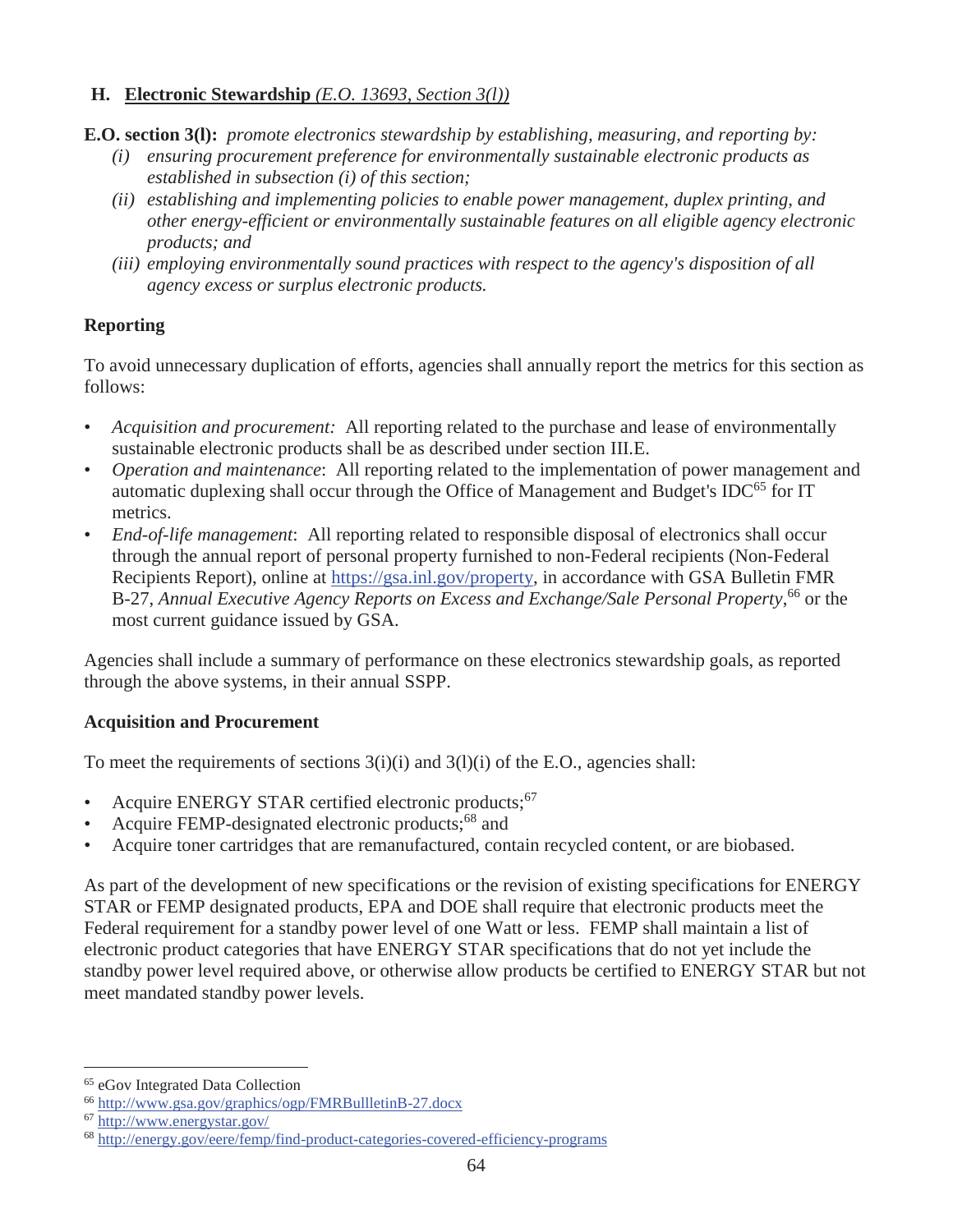If ENERGY STAR does not have a specification for a specific electronic product, or has not yet revised their specification in accordance with the above paragraph, agencies shall acquire electronic products with standby power levels of one Watt or less, or if that is not available, the product with the lowest standby power level available.

When all sustainable acquisition requirements for toner cartridges cannot be met in the same product, remanufactured and recycled content should receive purchasing priority over biobased toner.

Unlike prior executive orders, E.O. 13693 requires that all applicable procurements, rather than 95%, of purchases for electronic products be environmentally sustainable including those electronic products typically used in office spaces and data centers.

As required by E.O. 13693, EPA will issue recommendations for procurement of sustainable electronics. To meet the requirements of sections 3(i)(iii) and 3(l)(i) of the E.O., agencies shall acquire electronic products that meet or exceed specifications, standards, or labels recommended by EPA which are available at http://www.epa.gov/greenerproducts/eparecommendations/.

In the interim, Federal purchasers may continue to use the EPEAT product registry, or other methods to identify products that have been third-party verified as having met environmental performance criteria<sup>69</sup> developed or adopted by voluntary consensus standards bodies consistent with section 12(d) of the National Technology Transfer and Advancement Act of 1995 (Public Law 104-113) and OMB Circular A-119, *Federal Participation in the Development and Use of Voluntary Consensus Standards and in Conformity Assessment Activities*. (Specifically, see section III.E.3 of these Instructions. *Non-Federal Specifications, Labels and Standards* for a details on the use of voluntary consensus standards.)

Unlike prior executive orders, E.O. 13693 does not include a specific reference to Electronic Product Environmental Assessment Tool (EPEAT). However, EPEAT is currently the only tool available to achieve the electronic stewardship mandates of section 3(l) of E.O. 13693. Any future tools shall meet or exceed current levels of sustainable and environmental performance. E.O. 13693 continues to require that agencies promote electronic stewardship throughout the acquisition lifecycle and ensure a procurement preference for environmentally sustainable electronic products.

### **Operations and Maintenance**

Power management refers to the utilization of ENERGY STAR features on ENERGY STAR certified electronics, in order to save energy. Power management features place computers and displays into a low-power a low power mode after a period of inactivity.

Agencies shall enable power management features on all eligible, non-exempt computers and displays which are running or connected to a computer which is running an operating system capable of power management (including Windows, Mac and Linux operating systems).

All agency computers, computer displays, and notebook computers should enter a low power mode or turn off after a period of inactivity. Power management features are "enabled" if a computer is set to enter "system standby" or "hibernate" after a specified period of inactivity. The specified period of inactivity shall be set to a specific time frame, and not "Never." Enabling "turn off hard disks" for computers and laptops is not considered power management. Power management features shall be

 $\overline{a}$  $69$  Per subsection 3(i)(iii)(B) of the E.O.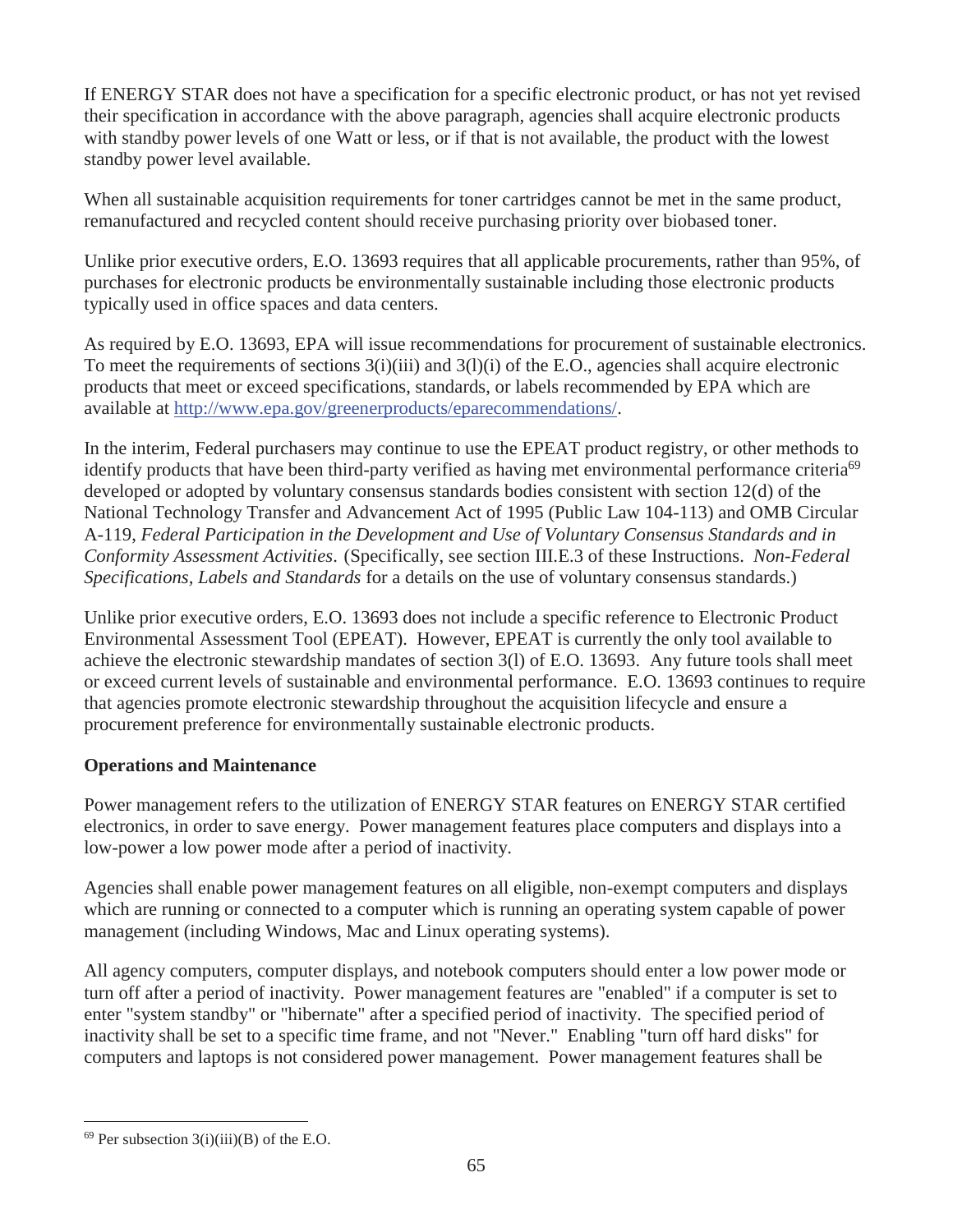enabled for both the computer and display on notebooks. End users should not be able to disable power management unless using an exempt computer and/or display.

"Eligible" computers and displays include all computers and displays in use by the agency, including contractor-owned equipment operating in government space, unless exempt using agency policies and procedures. Exemption from power management requirements may be provided for 1) equipment running mission critical applications (*i.e.*, facility security monitoring, air traffic control, uninterruptable laboratory experiments); and 2) equipment incapable of being power managed due to make, model, or operating system. Exemptions shall not be provided for the purposes of patching or virus scanning.

Agencies are encouraged to use active power management systems that are capable of monitoring the energy consumption and power settings of network-enabled IT equipment and applying power management protocols to optimize energy efficiency.

Agencies needing technical assistance in implementing power management should contact ENERGY STAR for free technical assistance.<sup>70</sup>

Agencies are encouraged to consider guidance, policies and procedures for shutting down unused electronics at the end of each work day.

Agencies are encouraged to consider the use of smart power strips for reducing the amount of energy used by electronics not actively in use. See the GSA Green Proving Ground report at http://www.gsa.gov/portal/content/164611.

Agencies shall enable automatic duplexing (*e.g.*, double-sided printing) features on all eligible, nonexempt imaging equipment (*e.g.*, copiers, printers, scanners, multifunction/all-in-one devices, and fax machines) and computers sending jobs to imaging equipment.

Agencies shall default to monochrome (black and white) printing rather than color.

Automatic duplexing is "enabled" if a computer is set to automatically print jobs double-sided by default. Automatic duplexing is "enabled" if imaging equipment is set to automatically print doublesided by default. End users may be given the option to manually select single-sided printing for individual jobs, either on their computers or on individual imaging equipment.

"Eligible" computers include all computers in use by the agency that send jobs to imaging equipment and all imaging equipment capable of printing and automatic duplexing, including contractor-owned equipment operating in government space, unless exempt using agency policies and procedures. Exemption from automatic duplexing requirements may be provided for 1) computers and imaging equipment on which the majority of jobs must be single-sided due to legal regulations or protocols; and 2) equipment incapable of automatic duplexing due to make and model. When this equipment has reached its end of useful life, and if such equipment is to be replaced, it shall be replaced with energy efficient models with duplexing capabilities.

To support automatic duplexing and other energy-efficient or environmentally sustainable practices related to print management, agencies shall develop new guidance or revise existing guidance to be

<sup>70</sup> http://www.energystar.gov/powermanagement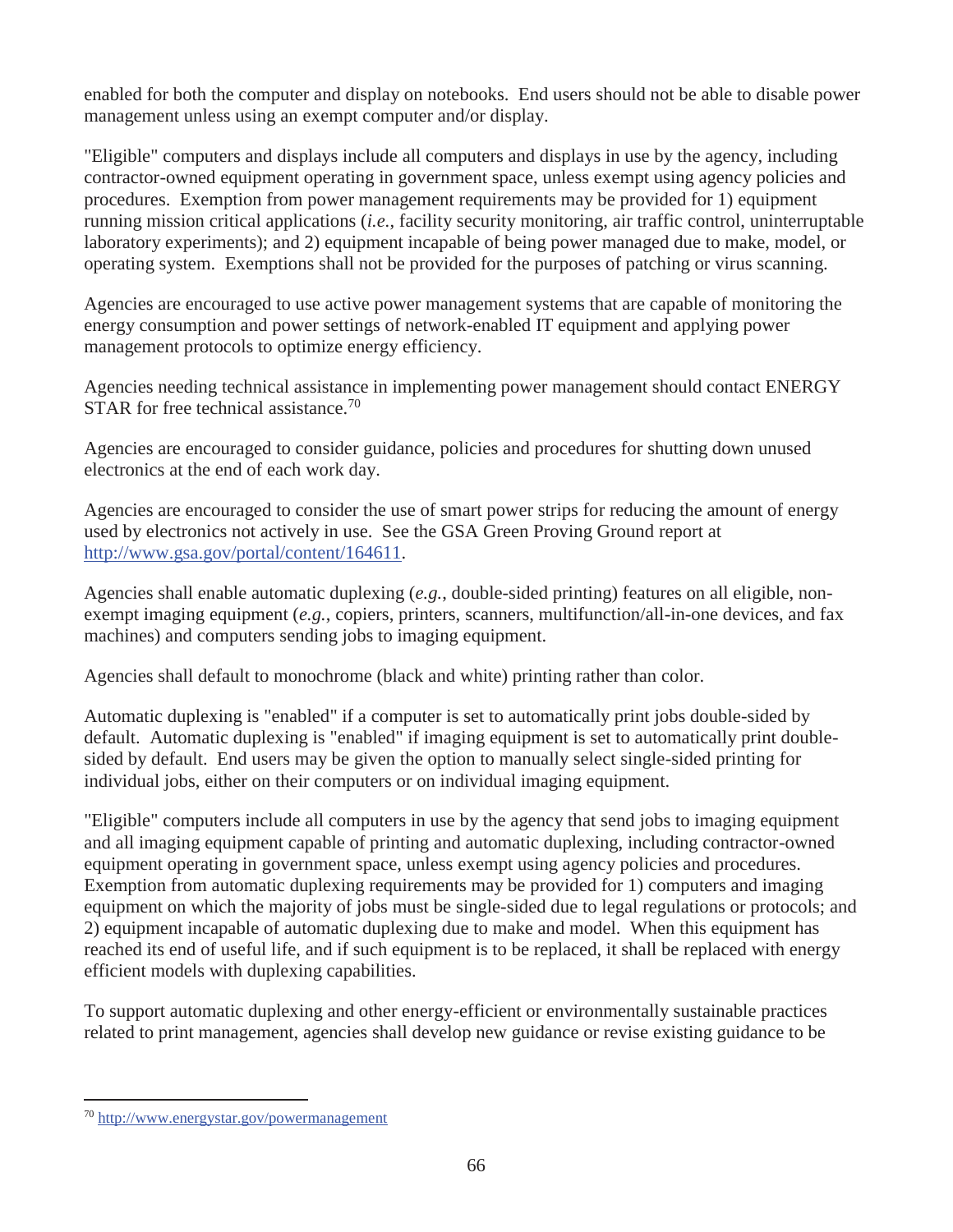consistent with the "Federal Sustainable Print Management Policy Template," published in GSA Bulletin FMR B-39, $^{71}$  or the most current guidance issued by GSA.

Agencies are encouraged to join GSA's PrintWise program.<sup>72</sup>

## **End-of-Life Management**

In addition to adhering to applicable Federal Management Regulation and agency property management regulation and guidance, agencies shall follow the guidelines in GSA Bulletin FMR B-34, "Disposal of Federal Electronic Assets," (or the most current guidance issued by GSA) for the disposition of excess and surplus electronics or when returning leased electronics. Bulletin FMR B-34 identifies the following hierarchy:

- Reuse, within an agency and through transfers, donations and sales; and
- Recycling, through certified recyclers and manufacturer take-back programs using certified recyclers.

Excess and surplus electronics should not be disposed of in landfill or incinerators.

When contracting with electronics recyclers, agencies shall use the following sources:

- UNICOR:<sup>73</sup>
- U.S. Postal Service BlueEarth;<sup>74</sup> and/or
- Other electronics recyclers or refurbishers, including manufacturer take-back programs, which are third-party certified or rely on third-party certified recyclers or refurbishers.

GSA shall periodically review environmentally responsible recycling standards and related certification programs in collaboration with its stakeholders. Until additional recommendations are available, GSA recognizes only two environmentally responsible recycling standards and related third-party certification programs, the Responsible Recycling (R2) program and the e-Stewards® program. Additional information on certification, and a map of certified recycling and refurbishing facilities, is available at http://www.epa.gov/osw/conserve/materials/ecycling/certification.htm.

Agencies shall review, and incorporate into policies and procedures as appropriate, NIST 800-88 *Guidelines for Media Sanitization*. 75

 $\overline{a}$ <sup>71</sup> http://www.epa.gov/epp/pubs/products/PrintMgmtTemplate.docx

<sup>72</sup> https://strategicsourcing.gov/print-wise

<sup>73</sup> http://www.unicor.gov/Recycling.aspx

<sup>74</sup> http://blueearth.usps.gov/

<sup>75</sup> http://nvlpubs.nist.gov/nistpubs/SpecialPublications/NIST.SP.800-88r1.pdf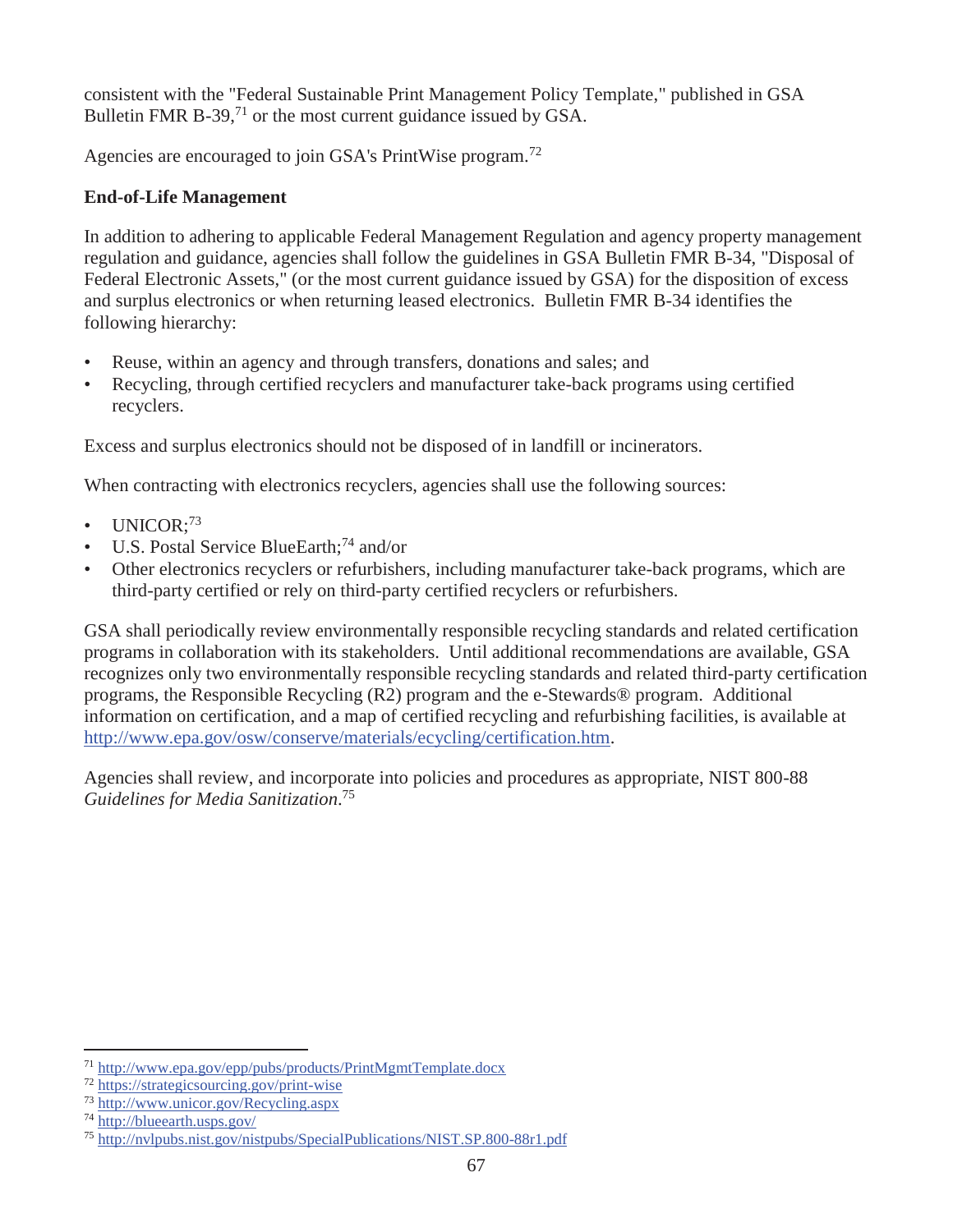### **I. Supply Chain Greenhouse Gas Management** *(E.O. 13693, Section 15)*

**E.O. section 15:** *Supply Chain Greenhouse Gas Management. In implementing the greenhouse gas management policies in section 1 of this order and to better understand and manage the implications of Federal supply chain greenhouse gas emissions:*

**E.O. section 15(a):** *the Chair of CEQ shall, within 30 days of the date of this order and annually thereafter, identify and publicly release an inventory of major Federal suppliers using publicly available Federal procurement information, including information as to whether the supplier has accounted for and publicly disclosed, during the previous calendar year, annual scope 1 and 2 greenhouse gas emission data and publicly disclosed a greenhouse gas emission reductions target (or targets) for 2015 or beyond*

CEQ will be responsible for the preparation and release of an inventory of major suppliers that reflects each supplier's status on public disclosure of greenhouse gas emissions and public disclosure of greenhouse gas goals or targets. Major suppliers will be determined according to total value of contracts received during the previous fiscal year from agencies that report contract data in FPDS.

Supplier greenhouse gas inventories should be conducted in accordance with the GHG Protocol Corporate Standard<sup>76</sup> or similar standard. Public disclosure means that the information is available and accessible to the general public, for example, by posting the information on the company's website; through a company sustainability report, annual report, or similar document; or by reporting annual emissions and/or targets to an emissions reporting program or registry.

**E.O. section 15(b):** *the seven largest Federal procuring agencies shall each submit for consideration, in conjunction with the planning requirements of section 14 of this order, a plan to implement at least five new procurements annually in which the agency may include, as appropriate, contract requirements for vendors or evaluation criteria that consider contractor emissions and greenhouse gas emissions management practices. The plans submitted for consideration may include identification of evaluation criteria, performance period criteria, and contract clauses that will encourage suppliers to manage and reduce greenhouse gas emissions, and shall be implemented as soon as practicable after any relevant administrative requirements have been met*

Beginning in 2016, the Chief Acquisition Officer (CAO) of each of the seven largest procuring agencies shall be responsible for development and implementation of an annual Procurement Plan to Reduce Supply Chain Emissions ("Procurement Plan") that identifies at least five procurements to be implemented by the following fiscal year. The seven largest procuring agencies will be determined annually by the criteria indicated below under "Applicability to Agencies."

CAOs should coordinate with program staff, sustainability subject matter experts, and others as appropriate in plan development. Agencies will submit annual Procurement Plans beginning with the 2016 SSPP; however agencies are encouraged to implement two or more pilot procurements in FY 2016. Agencies may also choose to include strategies and planned actions for procurements under the Sustainable Acquisition section of the SSPP.

-

<sup>76</sup> http://www.ghgprotocol.org/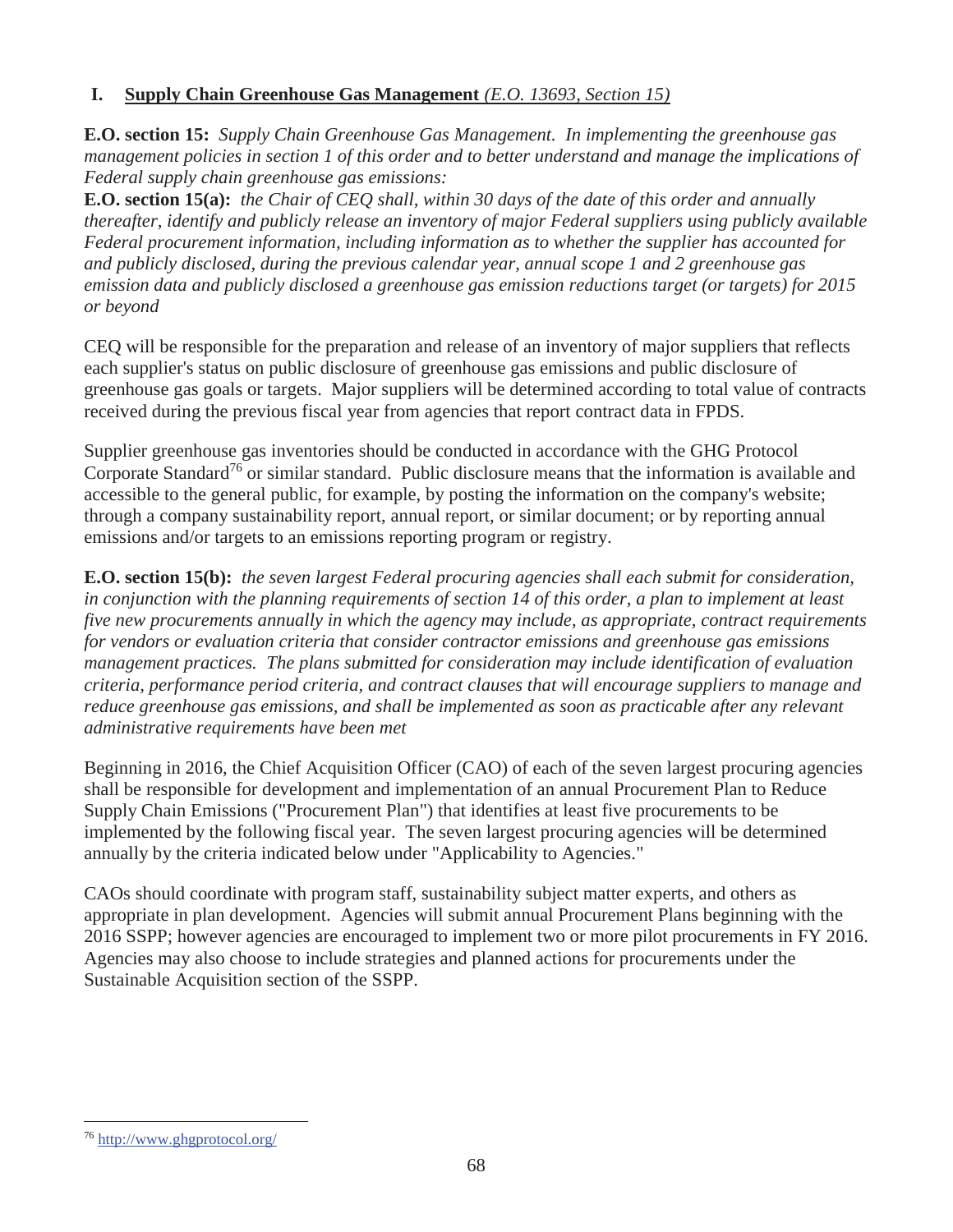Plans should include, at minimum:

- methodology for selecting procurements for the following fiscal year;
- description of the selected procurements and reasons for selection, including, but not limited to, category, type, and goods or services to be acquired under the contract; time period; total value; use of evaluation criteria, performance period requirements, and/or contract clauses relevant to contractor GHG emissions; and strategies and/or metrics to evaluate outcomes and impacts; and
- in 2017 and beyond, an assessment of lessons learned, best practices, and evaluation of previously implemented procurements, including GHG gas reductions and related impacts, if applicable and available.

### **Strategies and Tools**

In selecting procurements, agencies should consider:

- products or services critical to the agency's mission;
- procurements that constitute a significant share of agency contract spending;
- consideration of the potential GHG emissions associated with the products or services procured; spend categories determined to represent the greatest supply chain / lifecycle greenhouse gas emissions for the agency;
- assessment of existing supplier GHG gas management practices, including reporting and reduction targets, of the agency's 50 largest suppliers, based on recent agency contract spending;
- whether the contract vehicle, such as a GWAC, Multiple Award Schedule contract, IDIQ contract, or BPA, has potential to further the goals of this section beyond the individual procurement selection action; and
- other relevant criteria identified by the procuring agency.

In determining criteria and/or contract requirements, agencies may consider, where appropriate to the procurement:

- evaluation criteria that incorporate contractor GHG disclosure, GHG emissions goals or reduction targets, and/or GHG performance as a factor in contractor selection;
- contract requirements for vendors to publicly disclose GHG emissions and/or establish emissions goals or reduction targets;
- reporting requirements for contractors, for example, accounting for or allocating GHG emissions associated with delivery of products or services under the contract, using an appropriate methodology; and
- other approaches designed to inform agency procurement strategies and reduce contractor GHG emissions.

## **Other Considerations**

#### Applicability to Agencies

Agencies required to submit a Procurement Plan will be determined on an annual basis according to total contract spending in the previous fiscal year, based on data reported FPDS-NG. By January 30, 2016 and annually thereafter, CEQ will inform Chief Sustainability Officers if their agencies are required to develop and submit a Procurement Plan with the annual SSPP. In addition, any agency that submitted a Procurement Plan in the previous year shall submit, at minimum, an assessment of lessons learned and best practices as well as an evaluation of previously implemented procurements as described above.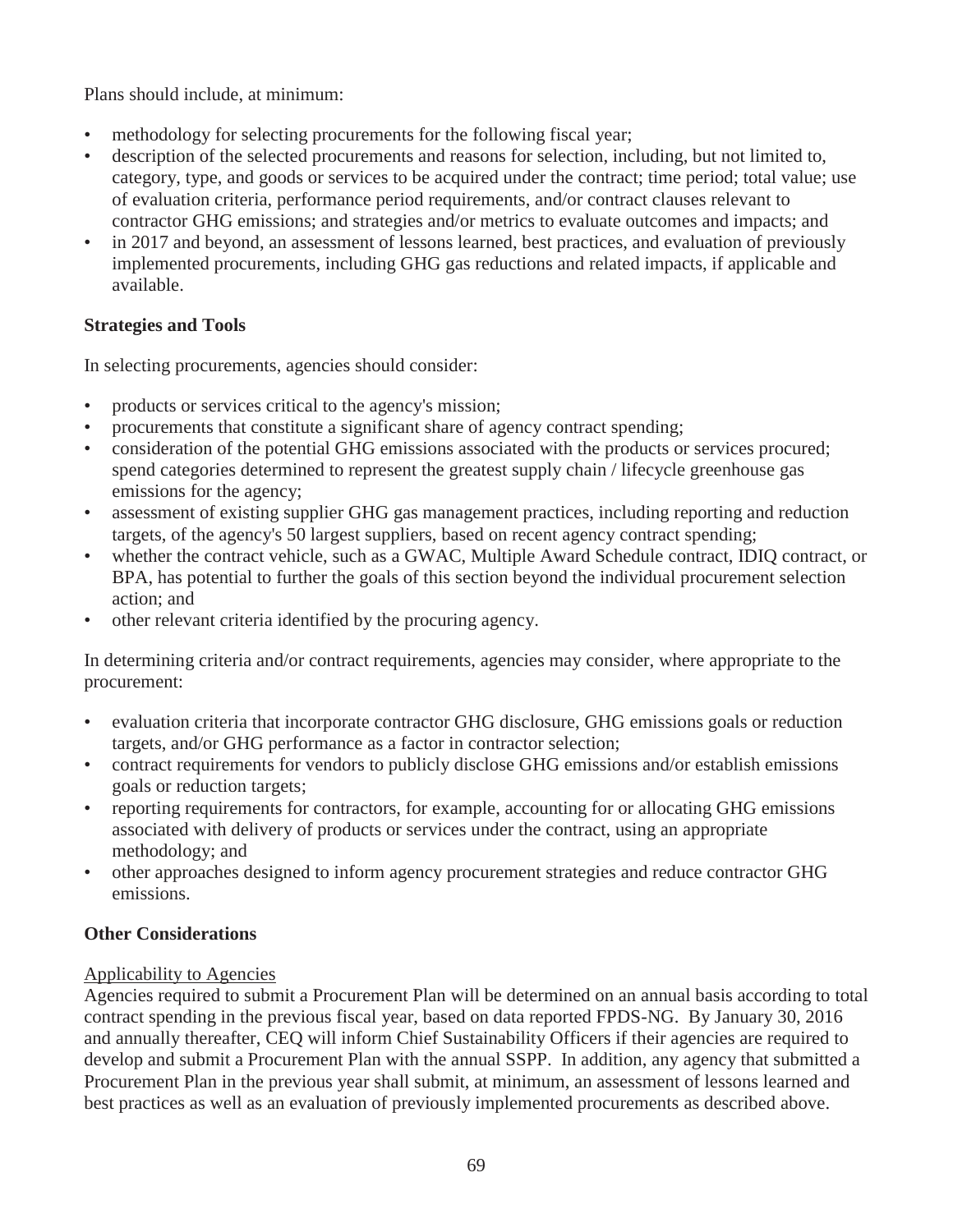Agencies not required to submit a Procurement Plan are encouraged to pursue strategies that include consideration of supply chain GHG emissions, to include top strategies within Sustainable Acquisition section of the SSPP, and to submit Procurement Plans where beneficial to achieving agency goals and objectives.

#### Program Coordination, Guidance, and Models

In conjunction with OMB, CEQ will facilitate development of tools, resources, models, and/or guidance to assist agencies in developing, implementing, and evaluating impacts of procurements under this section of the E.O.

CEQ will establish an interagency working group to assist in developing recommendations on procurement strategies to reduce supply chain emissions, to include GSA, DOD, DOE, HHS, VA, NASA, DHS, EPA, and other agencies as appropriate. The Sustainable Acquisition and Materials Management working group, in coordination with OMB and CEQ, may also support identification and sharing of best practices, potential procurement strategies, and model contract language and criteria.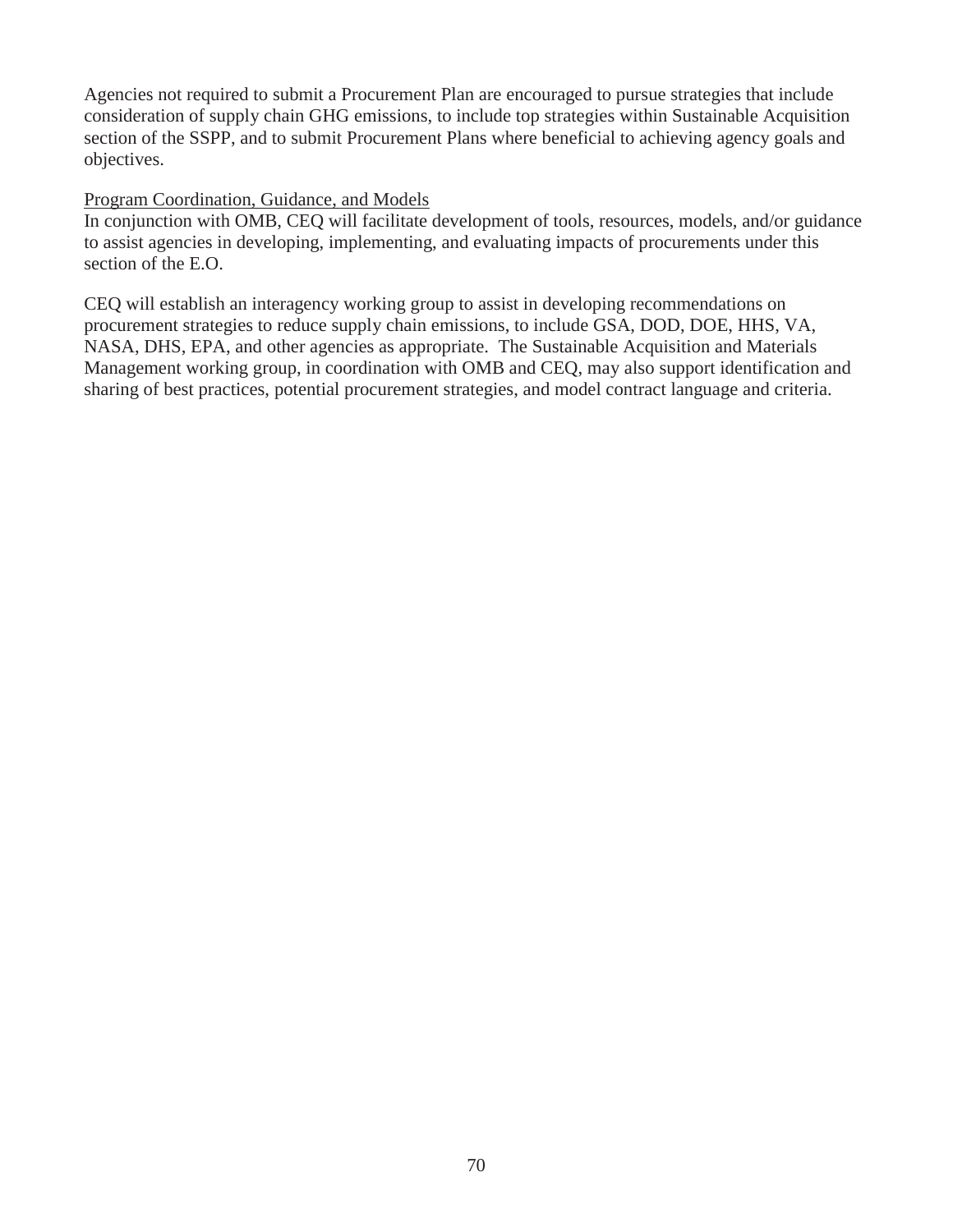# **Appendix – List of Acronyms and Abbreviations**

| <b>BPA</b>        | <b>Blanket Purchase Agreement</b>                              |
|-------------------|----------------------------------------------------------------|
| <b>Btu</b>        | British thermal unit                                           |
| <b>CAFE</b>       | Corporate Average Fuel Economy                                 |
| CAO               | <b>Chief Acquisition Officer</b>                               |
| <b>CCS</b>        | carbon capture and storage                                     |
| <b>CEQ</b>        | White House Council on Environmental Quality                   |
| CF                | conversion factor                                              |
| CF <sub>4</sub>   | perfluoromethane                                               |
| <b>CFO</b>        | <b>Chief Financial Officer</b>                                 |
| <b>CFOA</b>       | <b>Chief Financial Officers Act</b>                            |
| <b>CFR</b>        | Code of Federal Regulations                                    |
| <b>CHP</b>        | combined heat and power                                        |
| <b>CIO</b>        | <b>Chief Information Officer</b>                               |
| CO <sub>2</sub>   | carbon dioxide                                                 |
| CO <sub>2</sub> e | carbon dioxide equivalent                                      |
| <b>COR</b>        | <b>Contracting Officer's Representative</b>                    |
| <b>CPG</b>        | <b>Comprehensive Procurement Guidelines</b>                    |
| <b>CSO</b>        | <b>Chief Sustainability Officer</b>                            |
| <b>DART</b>       |                                                                |
|                   | Determining Agency Reduction Targets                           |
| <b>DAU</b>        | Defense Acquisition University<br>District of Columbia         |
| DC                |                                                                |
| <b>DCEP</b>       | Data Center Energy Practitioner                                |
| <b>DCIM</b>       | Data Center Infrastructure Management                          |
| <b>DHS</b>        | Department of Homeland Security                                |
| <b>DLA</b>        | Defense Logistics Agency                                       |
| DM&E              | Development Modernization and Enhancement                      |
| <b>DOD</b>        | Department of Defense                                          |
| <b>DOE</b>        | Department of Energy                                           |
| <b>DOT</b>        | Department of Transportation                                   |
| <b>DSM</b>        | demand-side management                                         |
| E.O.              | <b>Executive Order</b>                                         |
| <b>EERE</b>       | DOE's Office of Energy Efficiency and Renewable Energy         |
| eGRID             | Emissions & Generation Resource Integrated Database            |
| <b>EISA</b>       | Energy Independence and Security Act of 2007                   |
| <b>EMS</b>        | <b>Environmental Management System</b>                         |
| <b>EPA</b>        | <b>Environmental Protection Agency</b>                         |
| <b>EPACT</b>      | Energy Policy Act of 2005                                      |
| <b>EPCRA</b>      | Emergency Planning and Community Right to Know Act             |
| <b>EPEAT</b>      | Electronic Product Environmental Assessment Tool               |
| <b>EPP</b>        | <b>Environmentally Preferable Purchasing</b>                   |
| <b>ESCO</b>       | energy service company                                         |
| <b>ESPC</b>       | <b>Energy Savings Performance Contracts</b>                    |
| <b>ESTCP</b>      | <b>Environmental Security Technology Certification Program</b> |
| EV                | electric vehicle                                               |
| FAI               | <b>Federal Acquisition Institute</b>                           |
| <b>FAR</b>        | <b>Federal Acquisition Regulation</b>                          |
| FAST              | <b>Federal Automotive Statistical Tool</b>                     |
| <b>FEB</b>        | <b>Federal Executive Boards</b>                                |
|                   |                                                                |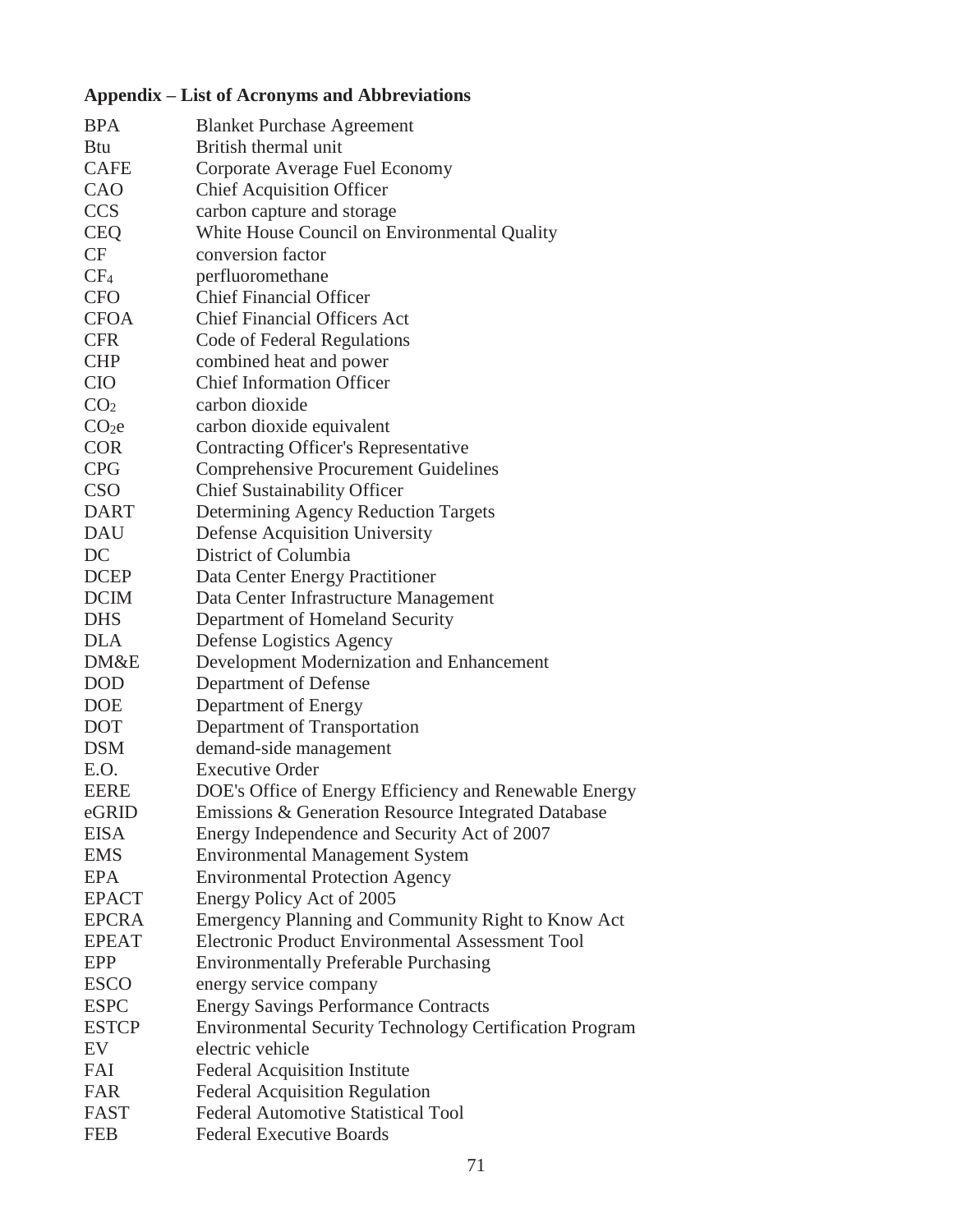| <b>FEMP</b>      | DOE's Federal Energy Management Program                              |
|------------------|----------------------------------------------------------------------|
| <b>FESWG</b>     | Federal Electronics Stewardship Working Group                        |
| <b>FITARA</b>    | Federal Information Technology Acquisition Reform Act                |
| FleetDASH        | <b>Fleet Sustainability Dashboard</b>                                |
| <b>FMIS</b>      | <b>Fleet Management Information System</b>                           |
| <b>FMP</b>       | <b>Fleet Management Plan</b>                                         |
| <b>FMR</b>       | <b>Federal Management Regulation</b>                                 |
| FPDS--NG         | Federal Procurement Data System - Next Generation                    |
| <b>FSSI</b>      | Federal Strategic Sourcing Initiative                                |
| FY               | fiscal year                                                          |
| GAO              | General Accounting Office                                            |
| <b>GGE</b>       | gallons of gasoline equivalent                                       |
| <b>GHG</b>       | greenhouse gas                                                       |
| <b>GPC</b>       | <b>Green Procurement Compilation</b>                                 |
| <b>GS</b>        | General Schedule                                                     |
| <b>GSA</b>       | <b>General Services Administration</b>                               |
| <b>GSF</b>       | gross square foot                                                    |
| <b>GVWR</b>      | gross motor vehicle weight rating                                    |
| <b>GWAC</b>      | Government-Wide Acquisition Contract                                 |
| <b>GWP</b>       | global warming potential                                             |
| <b>HHS</b>       | Department of Health and Human Services                              |
| <b>HVAC</b>      | Heating, Ventilation, and Air Conditioning                           |
| IAE              | GSA's Integrated Award Environment                                   |
| <b>IDC</b>       | <b>OMB's Integrated Data Collection</b>                              |
| <b>IDIQ</b>      | Indefinite Delivery, Indefinite Quantity                             |
| <b>ILA</b>       | industrial, landscaping, and agricultural                            |
| <b>INTERFUEL</b> | Interagency Committee on Alternative Fuels and Low Emission Vehicles |
| IT               | information technology                                               |
| kW               | kilowatt                                                             |
| kWh              | kilowatt-hours                                                       |
| <b>MAP</b>       | Multimodal Access Plan                                               |
| <b>MSW</b>       | municipal solid waste                                                |
| <b>MWh</b>       | Megawatt-hours                                                       |
| <b>NAICS</b>     | North American Industrial Classification System                      |
| <b>NASA</b>      | National Aeronautics and Space Administration                        |
| <b>NECPA</b>     | <b>National Energy Conservation Policy Act</b>                       |
| NF <sub>3</sub>  | nitrogen trifluoride                                                 |
| <b>NIST</b>      | National Institute of Standards and Technology                       |
| <b>NREL</b>      | DOE's National Renewable Energy Laboratory                           |
| <b>NSF</b>       | <b>National Science Foundation</b>                                   |
| <b>NTTAA</b>     | National Technology Transfer and Advancement Act of 1995             |
| <b>OFS</b>       | Office of Federal Sustainability                                     |
| <b>OMB MAX</b>   | OMB data collection system/tool                                      |
| <b>OMB</b>       | Office of Management and Budget                                      |
| <b>OPM</b>       | Office of Personnel Management                                       |
| <b>PPA</b>       | purchase power agreements                                            |
| <b>PPCC</b>      | <b>Presidential Performance Contracting Challenge</b>                |
| <b>PUE</b>       | <b>Power Usage Effectiveness</b>                                     |
| R <sub>2</sub>   | Responsible Recycling program                                        |